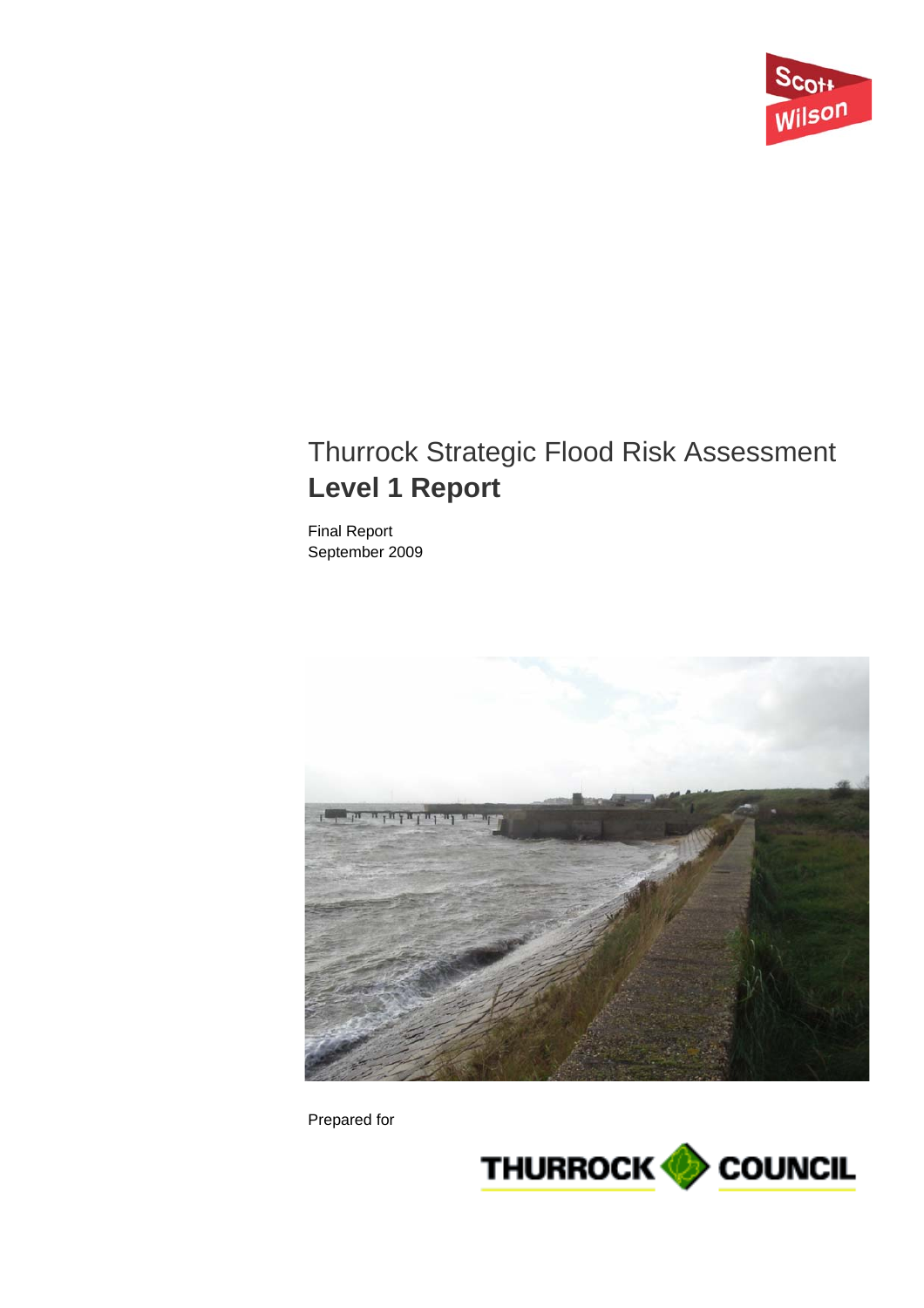

#### Revision Schedule

#### **Thurrock Strategic Flood Risk Assessment: Level 1 Report**  September 2009

| <b>Rev</b> | <b>Date</b> | <b>Details</b>      | <b>Prepared by</b>                                       | <b>Reviewed by</b>                                 | Approved by                               |
|------------|-------------|---------------------|----------------------------------------------------------|----------------------------------------------------|-------------------------------------------|
| 02         | Sept 2009   | <b>Final Report</b> | Sarah Littlewood<br>Graduate Hydrologist                 | <b>Liz Williams</b><br><b>Principal Consultant</b> | <b>Jon Robinson</b><br>Associate Director |
|            |             |                     | <b>Eleanor Cole</b><br>Assistant Hydrologist             |                                                    |                                           |
| 01         | June 2009   | Draft Report        | <b>Elizabeth Williams</b><br><b>Principal Consultant</b> | <b>Emily Blanco</b><br>Senior Consultant           | <b>Jon Robinson</b><br>Associate Director |
|            |             |                     | Sarah Littlewood<br>Graduate Hydrologist                 |                                                    |                                           |

This document has been prepared in accordance with the scope of Scott Wilson's appointment with its client and is subject to the terms of that appointment. It is addressed to and for the sole and confidential use and reliance of Scott Wilson's client. Scott Wilson<br>accepts no liability for any use of this document other than by its client and only for the<br>purposes for which it was prepared an

### **Scott Wilson**

6 – 8 Greencoat Place London SW1P 1PL

Tel +44(0)20 7798 5000 Fax +44(0)20 7798 5001

**www.scottwilson.com**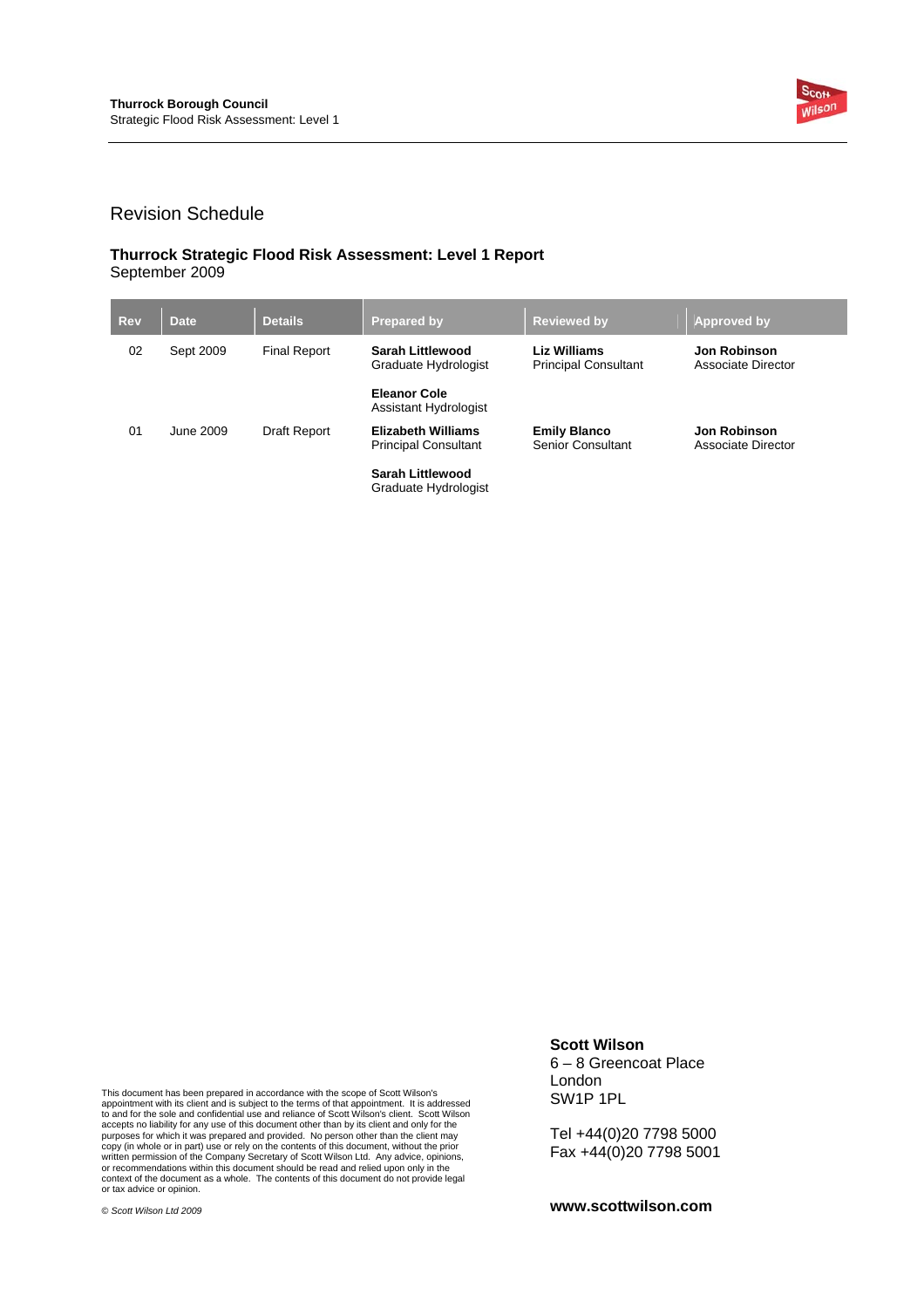

# **Acronyms and Abbreviations**

| <b>Abbreviation</b> | <b>Description</b>                                 |
|---------------------|----------------------------------------------------|
| <b>AONB</b>         | Area of Outstanding Natural Beauty                 |
| <b>BAR</b>          | Broad Areas for Regeneration                       |
| <b>BGS</b>          | <b>British Geological Society</b>                  |
| <b>CFMP</b>         | Catchment Flood Management Plan                    |
| <b>CLG</b>          | <b>Communities and Local Government</b>            |
| Defra               | Department for Environment, Food and Rural Affairs |
| <b>DPD</b>          | Development Plan Document                          |
| <b>DTM</b>          | <b>Digital Terrain Model</b>                       |
| <b>FRA</b>          | <b>Flood Risk Assessment</b>                       |
| GIS                 | Geographical Information System                    |
| <b>IDB</b>          | Internal Drainage Board                            |
| <b>KCDC</b>         | Key Centre for Development and Change              |
| <b>LDDs</b>         | <b>Local Development Documents</b>                 |
| LDF                 | Local Development Framework                        |
| <b>LDS</b>          | Local Development Scheme                           |
| LiDAR               | <b>Light Detection and Ranging</b>                 |
| <b>LPA</b>          | <b>Local Planning Authority</b>                    |
| <b>ODPM</b>         | Office of Deputy Prime Minister                    |
| <b>PCPS 2004</b>    | Planning and Compulsory Purchase Act 2004          |
| <b>PPS</b>          | <b>Planning Policy Statement</b>                   |
| <b>RBMP</b>         | River Basin Management Plan                        |
| <b>RFRA</b>         | Regional Flood Risk Appraisal                      |
| <b>RPG</b>          | Regional Planning Guidance                         |
| <b>RSS</b>          | Regional Spatial Strategy (East of England Plan)   |
| <b>SA</b>           | Sustainability Appraisal                           |
| <b>SAC</b>          | Special Area for Conservation                      |
| <b>SFRA</b>         | Strategic Flood Risk Assessment                    |
| <b>SPA</b>          | Special Protection Area                            |
| <b>SPD</b>          | <b>Supplementary Planning Document</b>             |
| <b>SPZ</b>          | Source Protection Zone                             |
| <b>SUDS</b>         | Sustainable Drainage Systems                       |
| <b>WCS</b>          | Water Cycle Study                                  |
| <b>WFD</b>          | Water Framework Directive                          |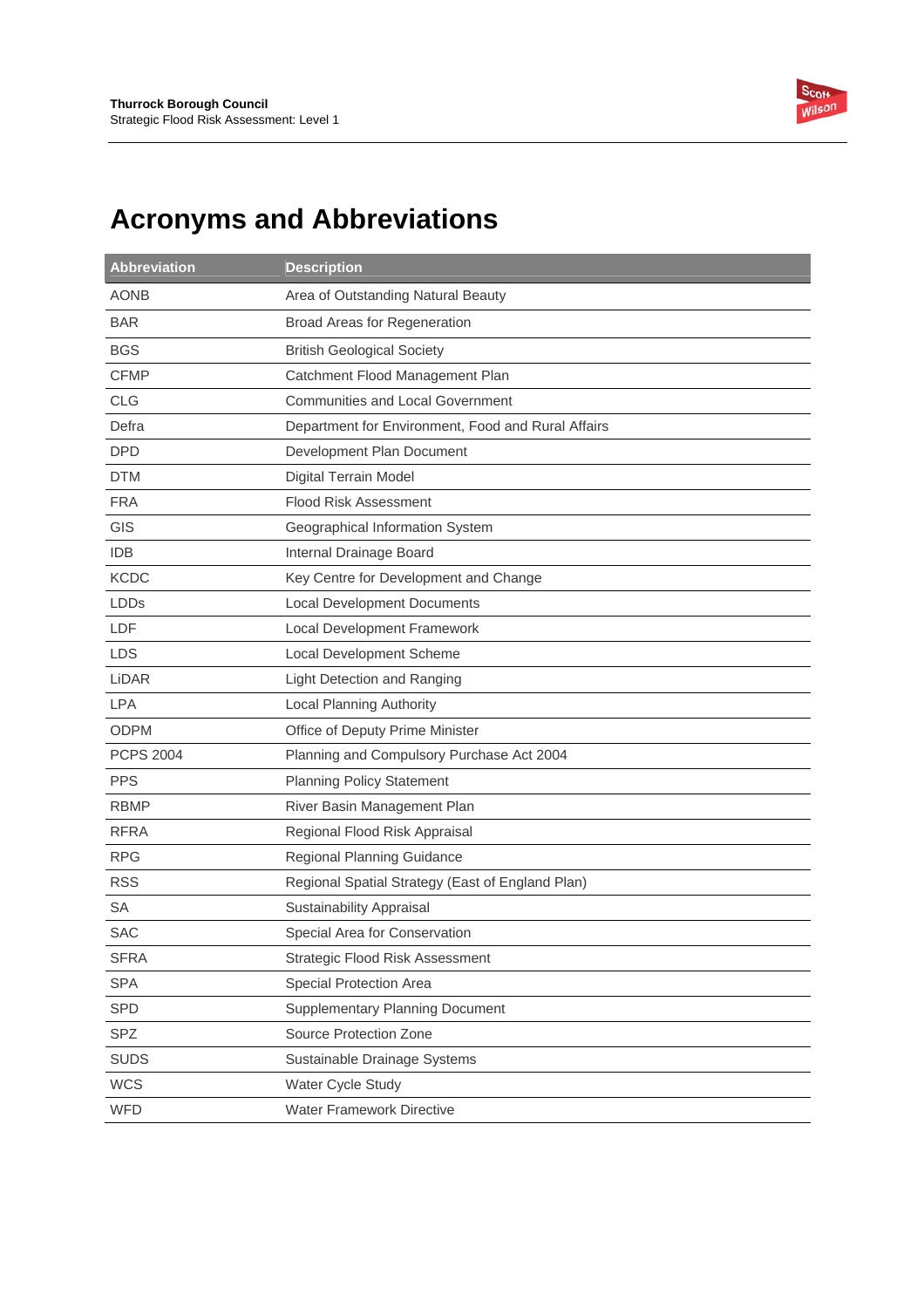

# **Glossary**

| <b>Term</b>                               | <b>Definition</b>                                                                                                                                                                                                                                                                                                                                       |
|-------------------------------------------|---------------------------------------------------------------------------------------------------------------------------------------------------------------------------------------------------------------------------------------------------------------------------------------------------------------------------------------------------------|
| Aquifer                                   | A source of groundwater comprising water-bearing rock, sand or gravel capable of<br>yielding significant quantities of water.                                                                                                                                                                                                                           |
| <b>Catchment Flood</b><br>Management Plan | A high-level planning strategy through which the Environment Agency works with<br>their key decision makers within a river catchment to identify and agree policies to<br>secure the long-term sustainable management of flood risk.                                                                                                                    |
| Culvert                                   | A channel or pipe that carries water below the level of the ground.                                                                                                                                                                                                                                                                                     |
| <b>Flood Defence</b>                      | Infrastructure used to protect an area against floods as floodwalls and<br>embankments; they are designed to a specific standard of protection (design<br>standard).                                                                                                                                                                                    |
| Floodplain                                | Area adjacent to river, coast or estuary that is naturally susceptible to flooding.                                                                                                                                                                                                                                                                     |
| Flood storage                             | A temporary area that stores excess runoff or river flow often ponds or reservoirs.                                                                                                                                                                                                                                                                     |
| Fluvial flooding                          | Flooding by a river or a watercourse.                                                                                                                                                                                                                                                                                                                   |
| Freeboard                                 | Height of flood defence crest level (or building level) above designed water level                                                                                                                                                                                                                                                                      |
| Groundwater                               | Water that is in the ground, this is usually referring to water in the saturated zone<br>below the water table.                                                                                                                                                                                                                                         |
| Inundation                                | Flooding.                                                                                                                                                                                                                                                                                                                                               |
| Local Development<br>Framework (LDF)      | The core of the updated planning system (introduced by the Planning and<br>Compulsory Purchase Act 2004). The LDF comprises the Local Development<br>Documents, including the development plan documents that expand on policies<br>and provide greater detail. The development plan includes a core strategy, site<br>allocations and a proposals map. |
| Local Planning Authority<br>(LPA)         | Body that is responsible for controlling planning and development through the<br>planning system.                                                                                                                                                                                                                                                       |
| Mitigation measure                        | An element of development design which may be used to manage flood risk or<br>avoid an increase in flood risk elsewhere.                                                                                                                                                                                                                                |
| <b>Overland Flow</b>                      | Flooding caused when intense rainfall exceeds the capacity of the drainage<br>systems or when, during prolonged periods of wet weather, the soil is so saturated<br>such that it cannot accept any more water.                                                                                                                                          |
| <b>Risk</b>                               | The probability or likelihood of an event occurring.                                                                                                                                                                                                                                                                                                    |
| Sewer flooding                            | Flooding caused by a blockage or overflowing in a sewer or urban drainage system.                                                                                                                                                                                                                                                                       |
| Sustainable drainage<br>system            | Methods of management practices and control structures that are designed to drain<br>surface water in a more sustainable manner than some conventional techniques.                                                                                                                                                                                      |
| Sustainable development                   | Development that meets the needs of the present without compromising the ability<br>of future generations meeting their own needs.                                                                                                                                                                                                                      |
| 1 in 100 year event                       | Event that on average will occur once every 100 years. Also expressed as an<br>event, which has a 1% probability of occurring in any one year.                                                                                                                                                                                                          |
| 1 in 100 year design<br>standard          | Flood defence that is designed for an event, which has an annual probability of 1%.<br>In events more severe than this the defence would be expected to fail or to allow<br>flooding.                                                                                                                                                                   |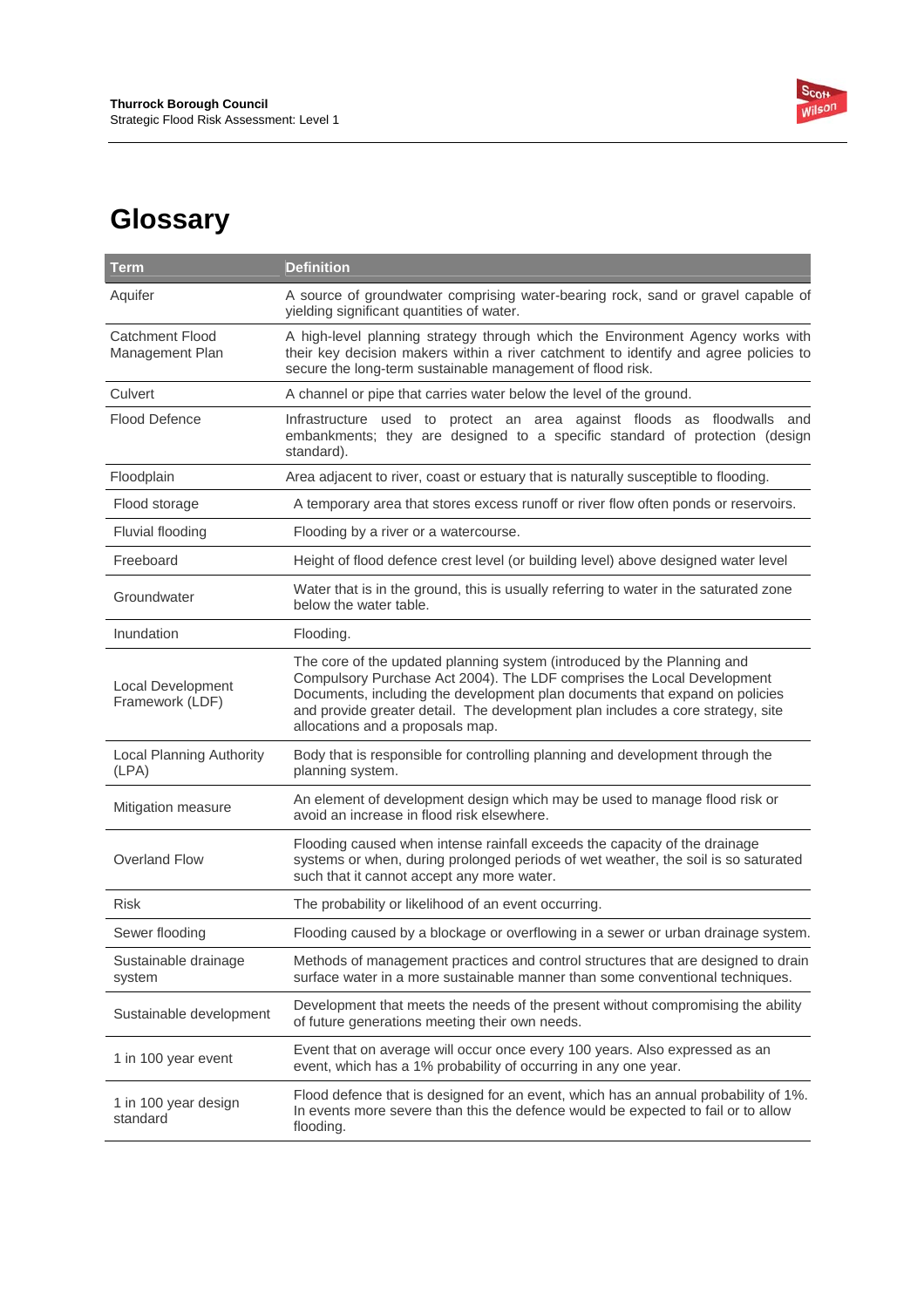

### **Table of Contents**

| 1              |  |
|----------------|--|
| 1.1            |  |
| 1.2            |  |
| 1.3            |  |
| 1.4            |  |
| 1.5            |  |
| 1.6            |  |
| $\overline{2}$ |  |
| 2.1            |  |
| 2.2            |  |
| 2.3            |  |
| 2.4            |  |
| 3              |  |
| 3.1            |  |
| 3.2            |  |
| 3.3            |  |
| 3.4            |  |
| 3.5            |  |
| 3.6            |  |
| 4              |  |
| 4.1            |  |
| 4.2            |  |
| 4.3            |  |
| 4.4            |  |
| 4.5            |  |
| 4.6            |  |
| 4.7            |  |
| 5              |  |
| 5.1            |  |
| 5.2            |  |
| 6              |  |
| 6.1            |  |
|                |  |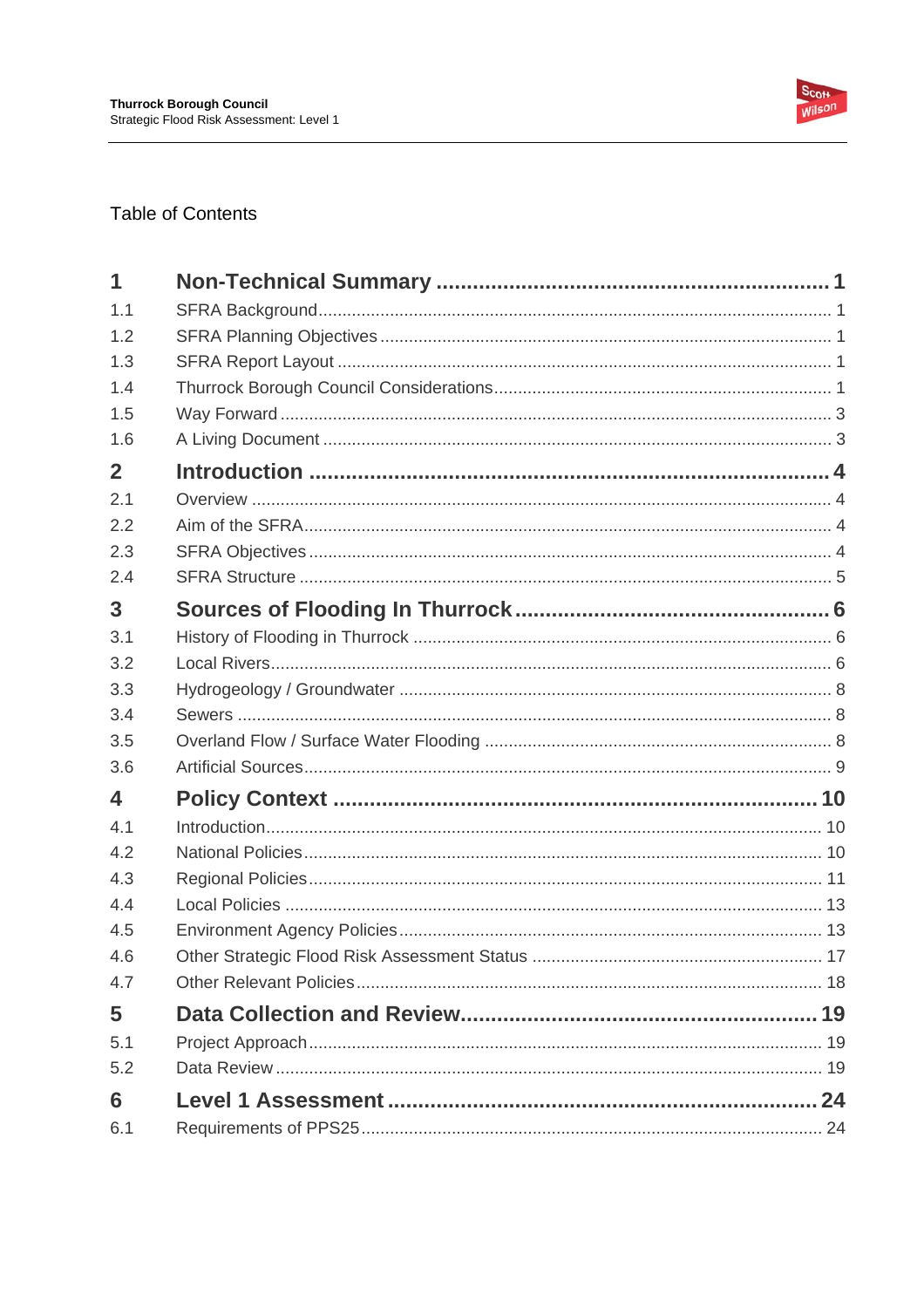

| 6.2          |                                                  |  |
|--------------|--------------------------------------------------|--|
| 6.3          |                                                  |  |
| 6.4          |                                                  |  |
| 6.5          |                                                  |  |
| 6.6          |                                                  |  |
| 6.7          |                                                  |  |
| 6.8          |                                                  |  |
| 7            | Guidance on Applying PPS25 Sequential Test 36    |  |
| 7.1          |                                                  |  |
| 7.2<br>7.3   |                                                  |  |
|              |                                                  |  |
| 8            | Guidance on Applying the PPS25 Exception Test 41 |  |
| 8.1          |                                                  |  |
| 8.2          |                                                  |  |
| 9            |                                                  |  |
| 9.1          |                                                  |  |
| 9.2          |                                                  |  |
| 9.3          |                                                  |  |
| 9.4          |                                                  |  |
| 9.5          |                                                  |  |
| 10           |                                                  |  |
| 10.1         |                                                  |  |
| 10.2<br>10.3 |                                                  |  |
| 10.4         |                                                  |  |
| 10.5         |                                                  |  |
| 11           |                                                  |  |
| 11.1         |                                                  |  |
| 11.2         |                                                  |  |
| 11.3         |                                                  |  |
| 11.4         |                                                  |  |
| 12           |                                                  |  |
| 12.1         |                                                  |  |
| 12.2         |                                                  |  |
| 12.3         |                                                  |  |
|              |                                                  |  |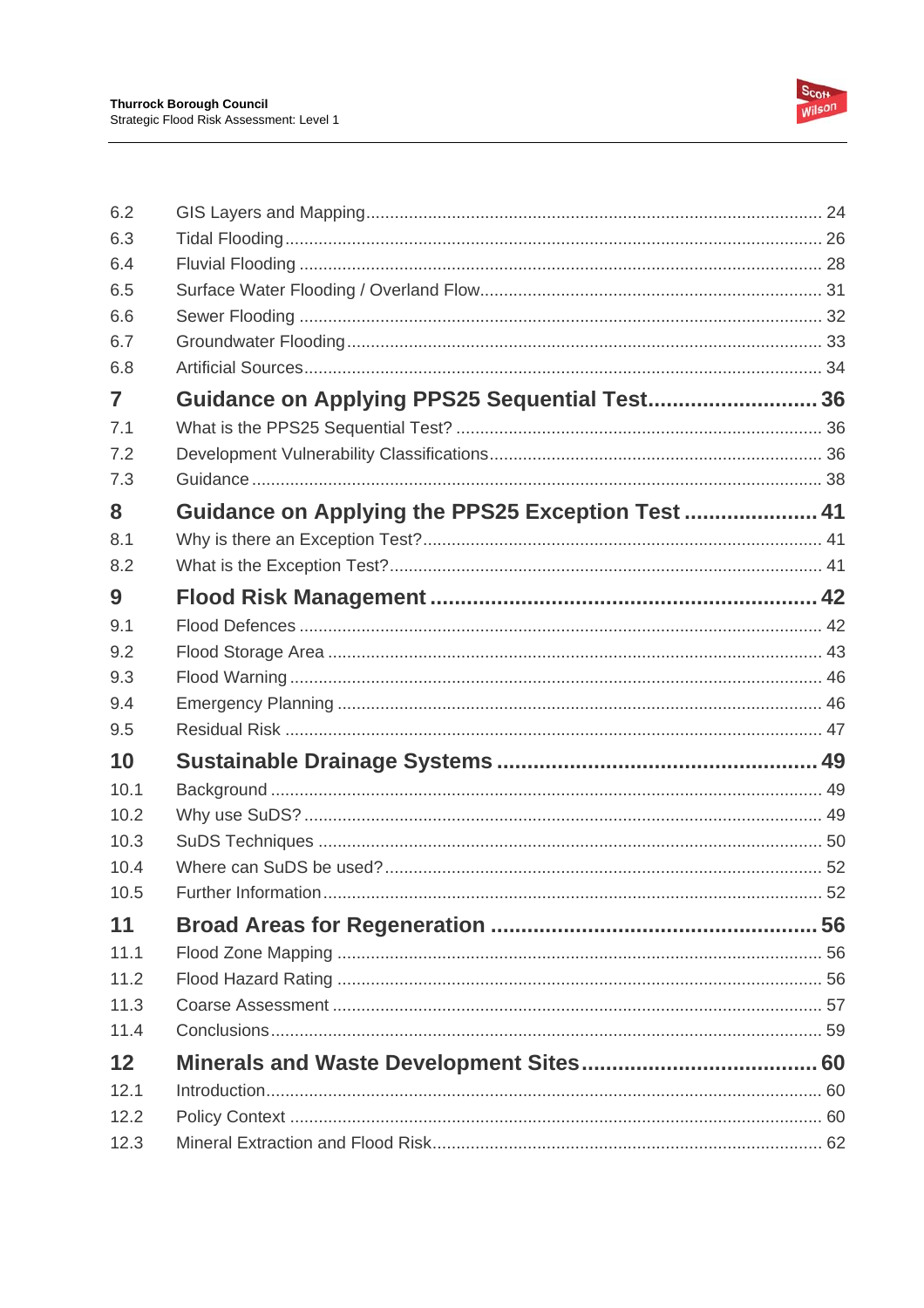

| 12.4 |                                                 |  |
|------|-------------------------------------------------|--|
| 13   | Site-Specific Flood Risk Assessment Guidance 65 |  |
| 13.1 |                                                 |  |
| 13.2 |                                                 |  |
| 13.3 |                                                 |  |
| 14   |                                                 |  |
| 14.1 |                                                 |  |
| 14.2 |                                                 |  |
| 14.3 |                                                 |  |
| 14.4 |                                                 |  |
| 15   |                                                 |  |
| 16   |                                                 |  |

| Appendix A Figures |                                                             |
|--------------------|-------------------------------------------------------------|
| Appendix B         | Data Register and Correspondence                            |
|                    | Appendix C Flood Zone Mapping: Broad Areas for Regeneration |
|                    | Appendix D Hazard Mapping: Broad Areas for Regeneration     |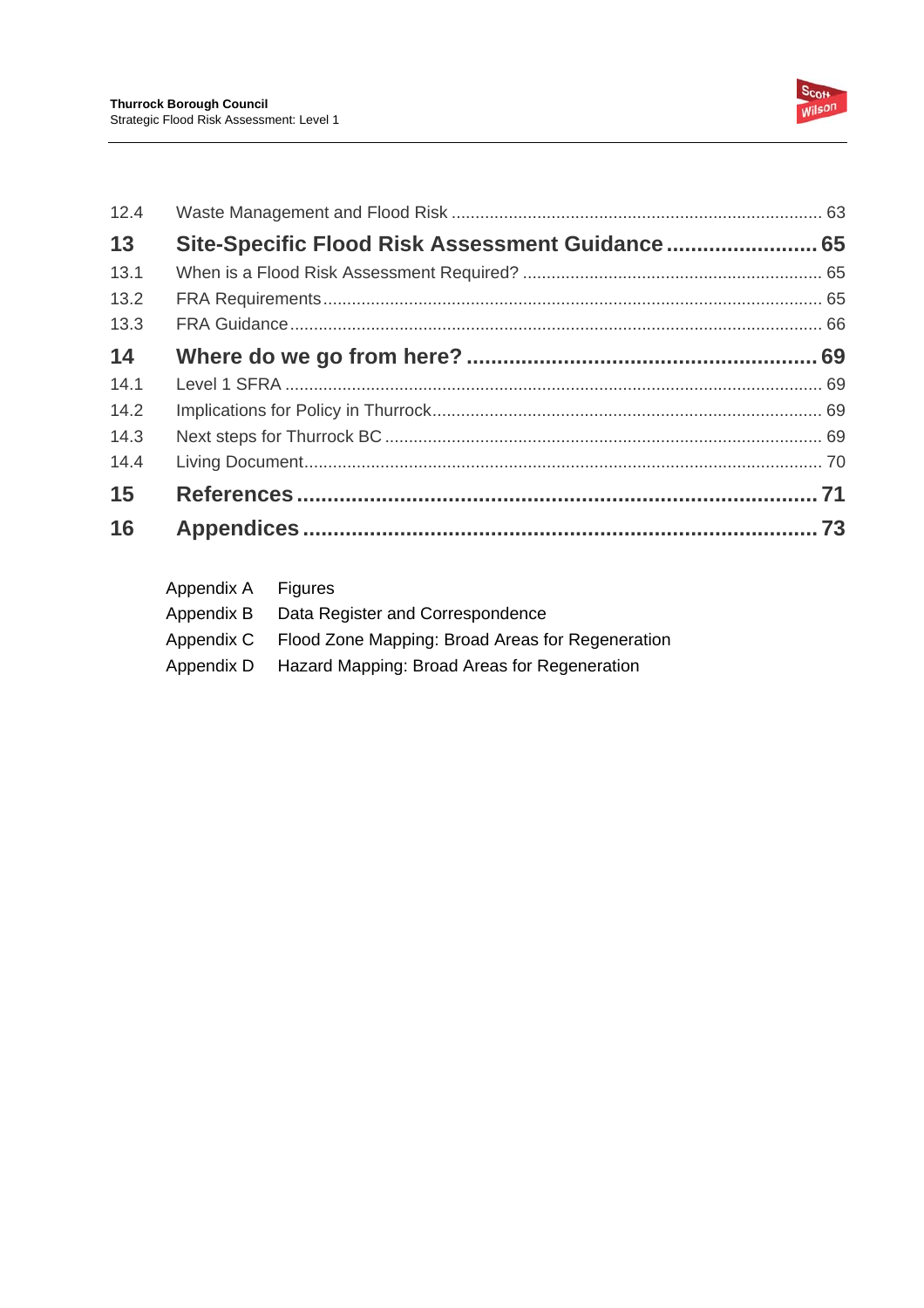

# **1 Non-Technical Summary**

# 1.1 SFRA Background

Scott Wilson Ltd was commissioned by Thurrock Borough Council (BC) to undertake a review of the Strategic Flood Risk Assessment (SFRA) for their local authority area. This project has been carried out in collaboration with the Environment Agency's Anglian and Thames Regions.

The Thames Gateway South Essex SFRA was carried out by Scott Wilson in 2006 and addressed flood risk across the whole of South Essex. This report is due to undergo review and update; however, in order to achieve the projected timescale for their Local Development Framework, Thurrock BC has commissioned this SFRA separately from the TGSE Partnership.

## 1.2 SFRA Planning Objectives

The primary objective of the study is to enable Thurrock BC to undertake the Sequential Test inline with the Government's flood risk and development policy document - Planning Policy Statement 25 (PPS25): '*Development and Flood Risk'* - to inform the development of their emerging Local Development Framework (LDF) documents. In particular this study will form the evidence based for the development of the Core Strategy DPD, Site Specific Allocations and Policies DPD and the Minerals and Waste DPD.

PPS25 requires Thurrock BC to review flood risk across their district, steering all development towards areas of lowest risk. Development is only permissible in areas at risk of flooding in exceptional circumstances where it can be demonstrated that there are no reasonably available sites in areas of lower risk, and that the development provides wider sustainability benefits that outweigh the risk of flooding. Such development should incorporate mitigation/management measures to minimise risk to life and property should flooding occur.

The SFRA is the first step in this process. It will assist with the development of LDF documents by identifying flood risk areas and outlining the principles for sustainable development policies, informing strategic land allocations and integrating flood risk management into the spatial planning of the area. The SFRA thereby forms an essential reference tool providing the building blocks for future strategic planning.

## 1.3 SFRA Report Layout

In accordance with recommendations within the PPS25 Practice Guide, this SFRA has been structured in two phases. This report forms a Level 1 SFRA, which provides an overview of the flood risk issues throughout Thurrock in order to facilitate a sequential approach during the allocation of sites for future development.

## 1.4 Thurrock Borough Council Considerations

The study area covers the administrative area of Thurrock BC within South Essex. It is bordered by the River Thames to the south and Greater London to the west; and to the north and east by the districts of Basildon, Brentwood and Castle Point.

The study area covers approximately 160 km<sup>2</sup>, most of which is low lying. It can be divided into two broad areas; the more heavily developed alluvial marshes adjacent to the River Thames; and the sparsely populated low lying valleys in the central and northern parts of the district.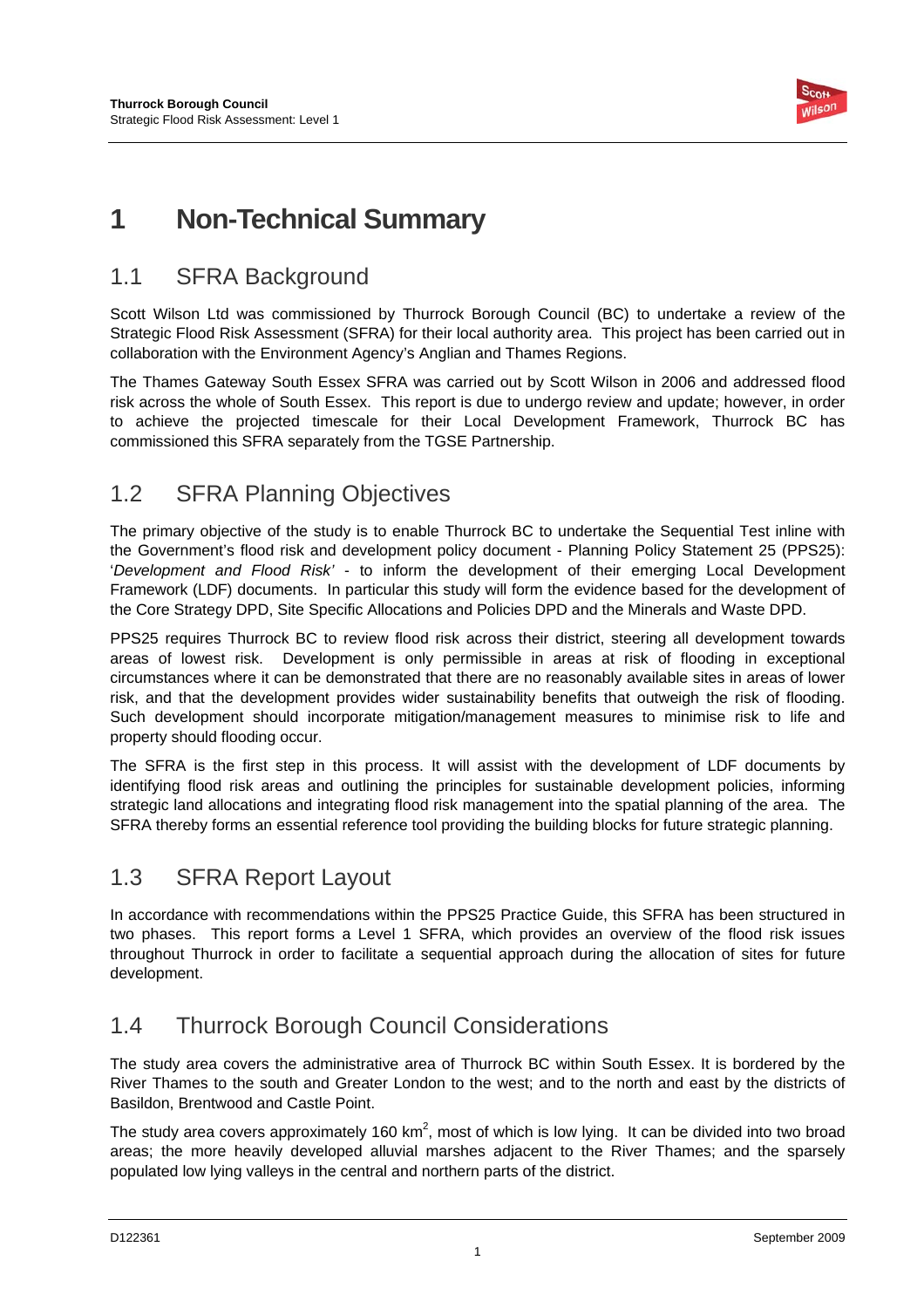

Land use immediately adjacent to the Thames Estuary is predominantly industrial, including the Tilbury Docks, areas around the West Thurrock Marshes and Purfleet; and the Petrol Plus oil refinery on the eastern edge of the district. Residential land use is concentrated within Stanford-le-Hope/Corringham, Tilbury, Chadwell St Mary, Grays, West Thurrock, South Ockendon and Aveley.

In the central and northern district land use is semi rural with large open spaces. Strips of open space and public access land also follow the River Mardyke that flows through this part of the Thurrock district.

### **1.4.1 Flood Risk**

The main sources of flooding for this area are the River Thames Estuary; the River Mardyke, which discharges into the Thames Estuary at Purfleet; the Stanford Brook; and the arterial drainage network which drains low lying areas of Thurrock to the River Thames.

The most significant events in this area, in terms of potential for flooding, tend to be storm surges coupled with high spring tides which produce high tidal water levels in the Thames Estuary. Additionally, the River Mardyke poses some fluvial flood risk in the northern part of the district.

The study area was flooded during the North Sea storm surge in January/February 1953, which affected much of the east coast of England. The River Mardyke also has the potential to cause flooding and flood alleviation measures have been put in place to mitigate adverse effects during extreme rainfall events.

In addition to tidal and fluvial sources, this study considers the risks associated with groundwater, surface water, sewer flooding and flooding from artificial sources.

### **1.4.2 The Sequential Test**

The Sequential Test outlined in PPS25 aims to steer development to areas of lowest flood risk. The SFRA aims to facilitate this process by identifying the variation in flood risk across Thurrock and allowing an areawide comparison of future development sites with respect to flood risk.

Thurrock has been delineated into the Flood Zones outlined in PPS25 as Flood Zone 1, low probability, Flood Zone 2, medium probability, Flood Zone 3a, high probability and Flood Zone 3b functional floodplain. Table D.1 of PPS25 provides information on which developments might be considered appropriate in each Flood Zone, subject to the application of the Sequential Test and the Exception Test, as well as a sitespecific Flood Risk Assessment (FRA).

In order to provide additional information regarding the nature of flood risk within these Flood Zones, Hazard mapping for the present day (2009) has been included in the Level 1 SFRA. The hazard rating has been calculated for the flood risk associated with fluvial systems and the flood risk resulting from breaches in tidal defences. Flood risk is divided into four hazard categories, Extreme, Significant, Moderate and Low, based upon the depth and velocity of flood water.

In accordance with PPS25, Thurrock BC will use the Flood Zone mapping and Hazard mapping presented within this SFRA to complete the Sequential Test during the production of their spatial strategies. The Sequential Test identifies the flood risk and vulnerability of various proposed developments in order to assess the suitability of each development location, and where possible to steer more vulnerable developments to areas of lower flood risk.

### **1.4.3 The Exception Test**

Where the Sequential Test demonstrates that it is necessary to locate a particular development in a flood zone because no land of a lesser flood risk exists, there will be some circumstances when the Exception Test will also need to be applied. Table D.3. of PPS25 summarises the instances in which the application of the Exception Test is necessary. All three elements of the Exception Test, as set out in paragraph D9 of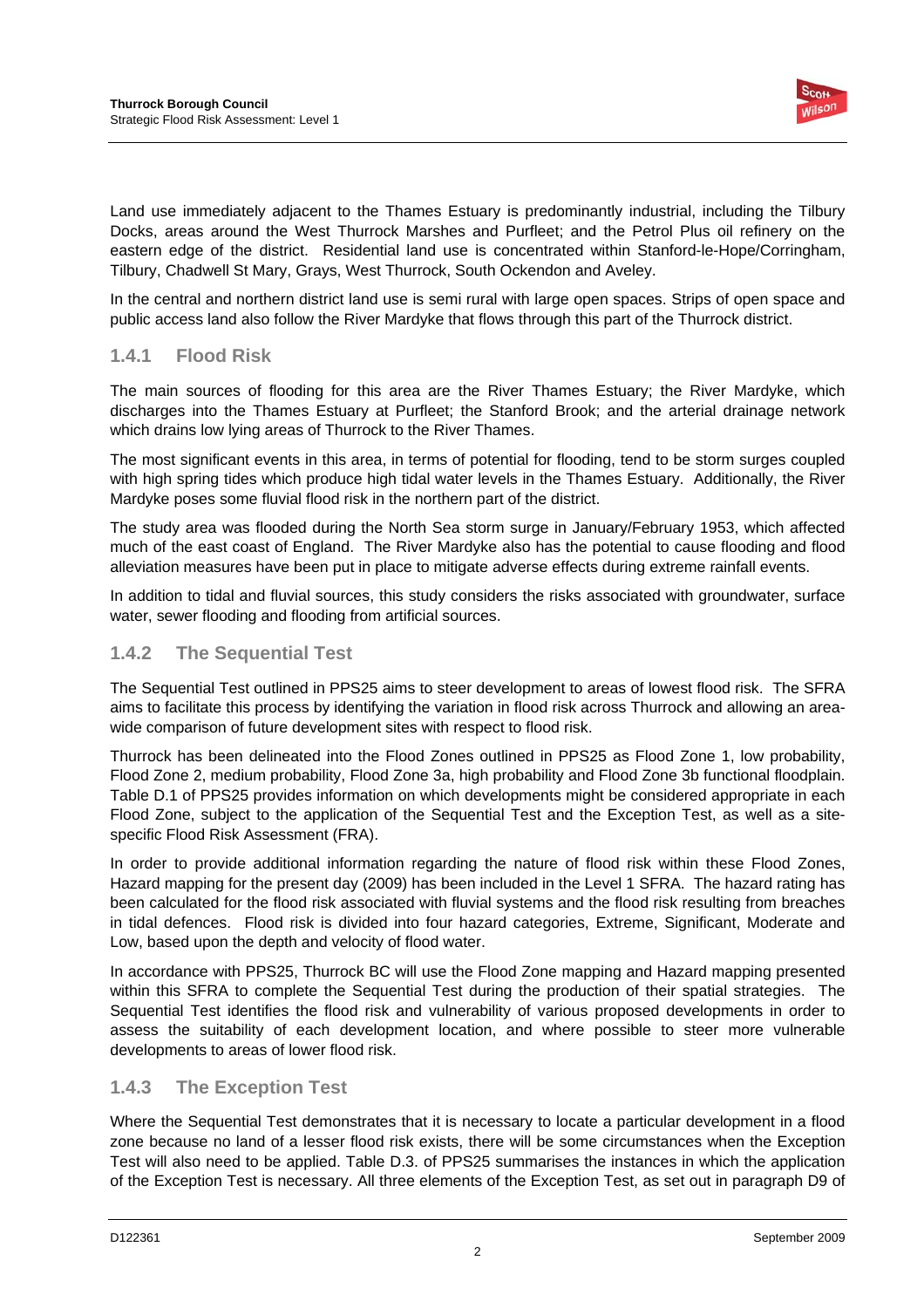

PPS25 must be passed in order to establish the principle of development and satisfy the requirements of PPS25.

The purpose of the Exception Test is to ensure that new development is only permitted in medium and high flood risk areas in exceptional circumstances i.e. where flood risk is clearly outweighed by other sustainability factors and where the development will be safe during its lifetime, taking the impacts of climate change into account.

### 1.5 Way Forward

The risk of flooding posed to development within the study area arises from a number of different sources including tidal flooding, river flooding, groundwater, surface water flooding as well as flooding from sewers.

A spatial planning solution to flood risk management should be sought wherever possible. It is necessary for Thurrock BC to consider, through the application of the PPS25 Sequential Test, how to steer vulnerable development away from areas affected by flooding. This should also take into consideration other relevant strategies and studies in the area seeking to reduce flooding to those already at risk.

Where other planning considerations must guide the allocation of sites and the Sequential Test has been satisfied, further studies can be carried out to assist Thurrock BC and developers to meet the Exception Test. These will be detailed in a Level 2 SFRA following completion of the Sequential Test.

Engagement with the Emergency Planning Team, Local Resilience Forum and emergency services is imperative to minimise the risk to life posed by flooding within Thurrock. It is understood that Thurrock BC are in the initial stages of preparing a flood risk response plan for the borough. We recommend that the findings and recommendations from the Level 1 SFRA are taken into consideration during the preparation of the flood risk response plan.

In the light of the recommendations from the Sequential Test report for Thurrock (prepared by Scott Wilson, 2009), it is considered likely that details of emergency planning procedures will be required in order for development to pass the Exception Test and be considered 'safe'.

### 1.6 A Living Document

The SFRA has been completed in accordance with PPS25 and it supporting Practice Guide (June 2008).

The SFRA has been developed by building heavily upon existing knowledge with respect to flood risk within Thurrock. Further modelling may significantly improve current knowledge of flood risk within Thurrock over time, and may alter predicted flood extents. This may therefore influence future development control decisions within these areas.

In summary, it is imperative that the SFRA is adopted as a 'living' document and is reviewed regularly in light of emerging policy directives and an ever improving understanding of flood risk across Thurrock.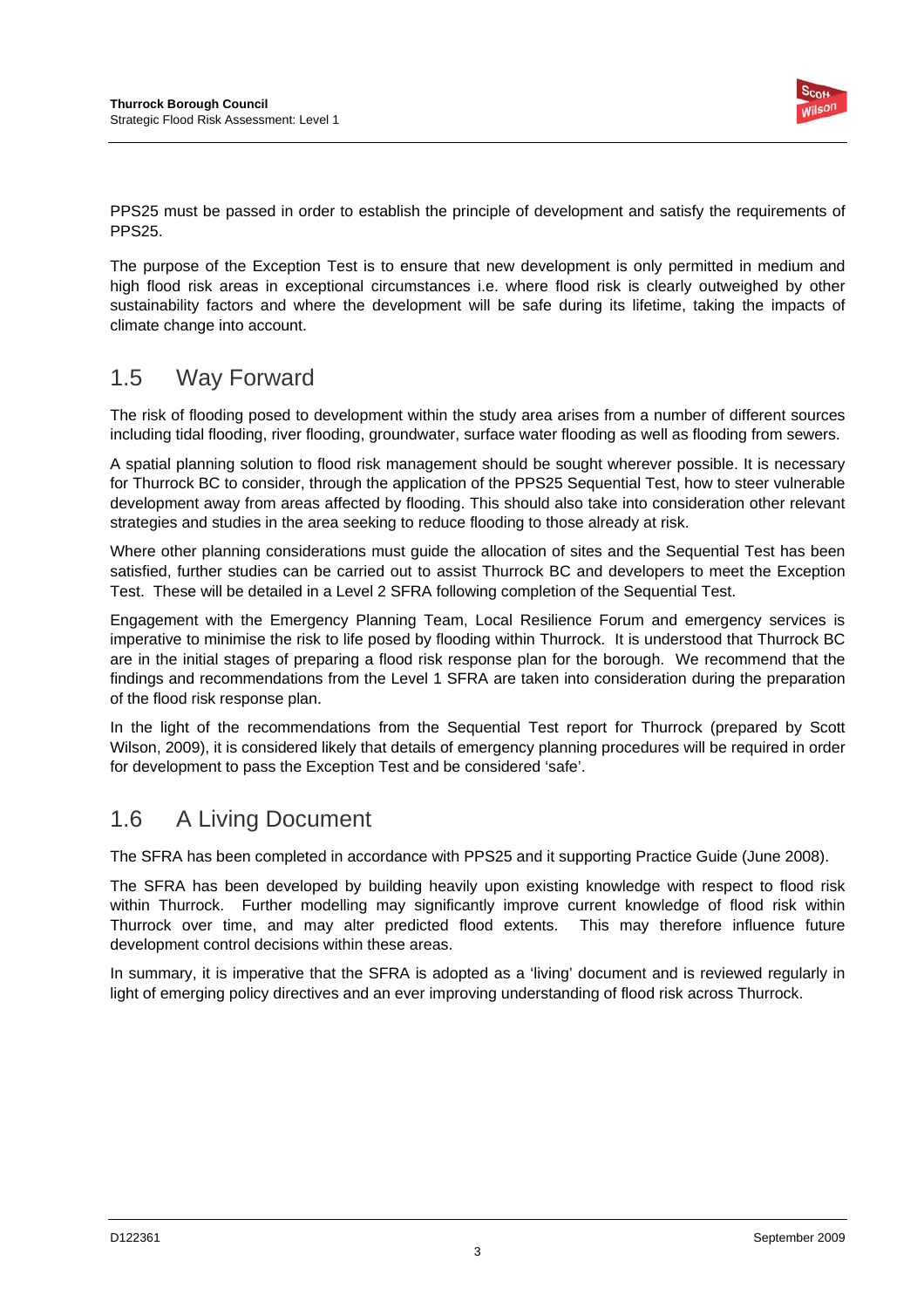

# **2 Introduction**

### 2.1 Overview

The Planning and Compulsory Purchase Act 2004 (PCPA 2004) requires Local Development Documents (LDDs) to undergo a Sustainability Appraisal (SA), which assists Planning Authorities in ensuring that their policies fulfil the principles of sustainability.

Strategic Flood Risk Assessments (SFRAs) constitute a component of the SA process and should be used in the review of LDDs or in their production.

The introduction of Planning Policy Statement 25 (PPS25): '*Development and Flood Risk'* promotes a positive approach to planning, taking due consideration of flood risk, in order to deliver appropriate sustainable development in suitable locations. PPS25 and its supporting Practice Guide, published in June 2008, emphasise the active role that Borough Councils should have in ensuring that flood risk is considered in strategic land use planning.

To assist in strategic land use planning, the SFRA should present sufficient information to enable Thurrock Council to apply the Sequential Test to their proposed development sites. The Sequential Test seeks to guide development to areas of lowest flood risk or, where necessary, to ensure development vulnerability is appropriate to the flooding probability of an area. To achieve this, SFRAs should have regard to river catchment-wide flood issues and also involve a – '*process which allows the Local Planning Authority to determine the variations in flood risk across and from their area as the basis for preparing appropriate policies for flood risk management for these areas'.*

In addition, where development sites cannot be located in areas of lesser flood risk, "*the scope of the SFRA should be increased to provide the information necessary for the application of the Exception Test."*

### 2.2 Aim of the SFRA

Scott Wilson was commissioned to develop a SFRA for the Thurrock area. The primary purpose of the SFRA is to determine the variation in flood risk across the area. Robust information on flood risk is essential to inform and support Thurrock BC's revised flooding policies in their emerging Local Development Framework (LDF).

# 2.3 SFRA Objectives

Inline with the PPS25 Practice Guide, the objectives of this SFRA are to:

- Identify the extent of all PPS25 Flood Zones across the study area, with particular focus on areas within Flood Zone 3 and areas where new development is likely to be concentrated;
- Identify areas at risk of flooding from all potential sources within the study area;
- Provide evidence-based reports which inform Thurrock BC's Local Development Framework and other Development Planning Documents about managing potential flood risk and are also suitable to inform the Sustainability Appraisal of related documents;
- Provide an assessment of flood risk to and from proposed minerals and waste sites to inform the Minerals and Waste Development Framework;
- Advise Thurrock BC on suitable polices to address flood risk management in a consistent manner across Thurrock;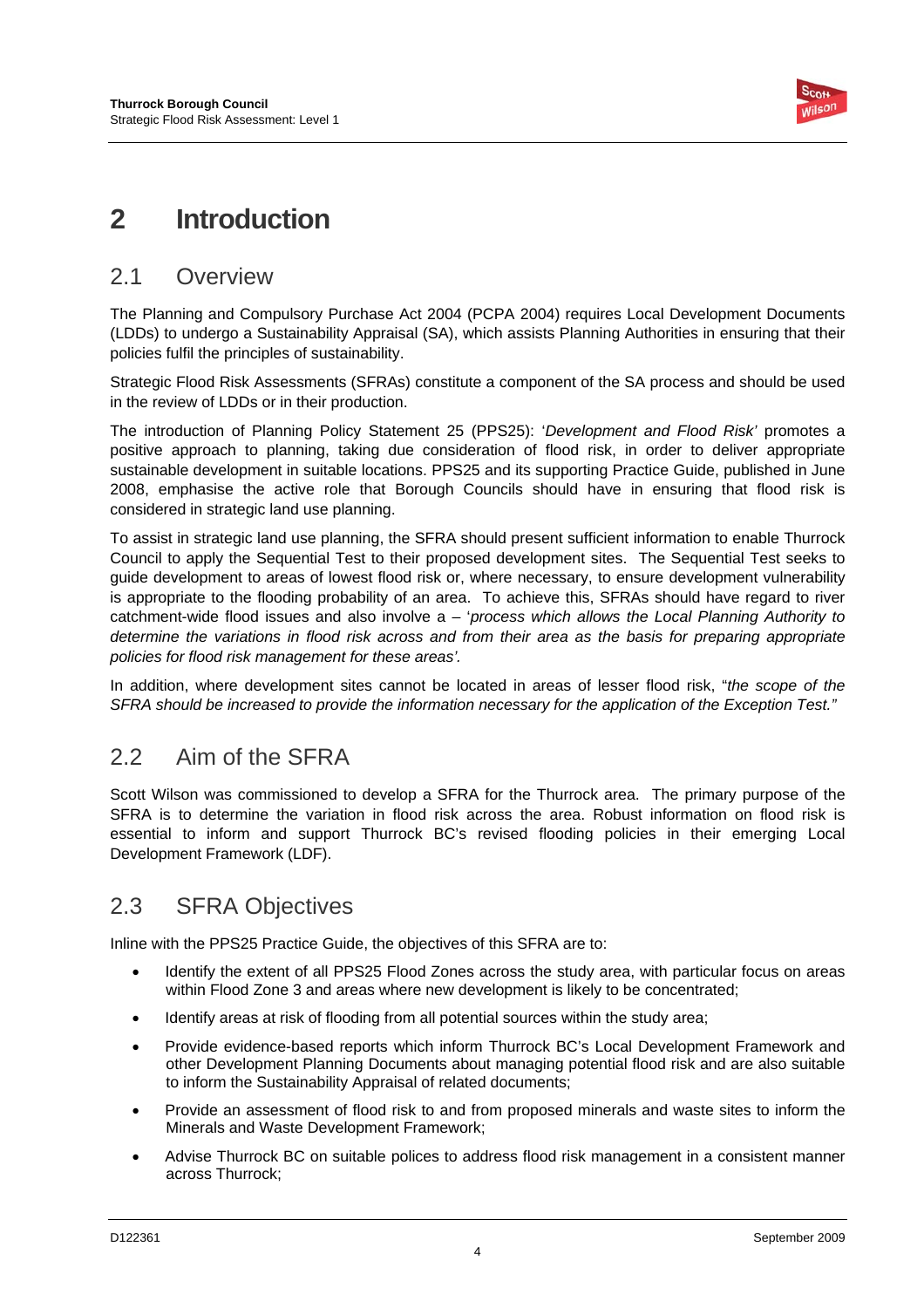

- Advise Thurrock BC on the baseline requirements of site-specific Flood Risk Assessments based on local conditions and policy recommendations;
- Advise Thurrock BC on the objectives of Sustainable Drainage Systems throughout the study area, including soil conditions and suitability; and,
- Present sufficient information to inform Thurrock BC and Local Resilience Forum of the flood considerations necessary in emergency planning.

### 2.4 SFRA Structure

The PPS25 Practice Guide recommends that SFRAs are completed in two consecutive stages. This provides Thurrock BC with tools throughout the LDF and SFRA process sufficient to inform decisions regarding development sites.

### **2.4.1 Level 1 SFRA – Study Area, Flood Source Review & Data Review**

The objective of the Level 1 SFRA is to collate and review available information on flood risk from all sources of flooding within the study area. Information has been sought from a variety of stakeholders including the Environment Agency, Anglian Water, Essex and Suffolk Water and Thurrock BC.

The deliverables from the Level 1 SFRA should be used by Thurrock BC to complete the Sequential Test, and to establish whether development can be located within areas of low flood risk, or whether areas of higher flood risk will need to be considered and the sequential approach and Exception Test applied. Where the Sequential Test identifies the need to develop in areas at risk of flooding, further data collection and/or analysis will need to be carried out in a Level 2 report.

This report presents the findings of a Level 1 SFRA study.

### **2.4.2 Level 2 SFRA – Detailed Assessment**

The purpose of the Level 2 stage is to provide more detailed information regarding the flood risk posed to the area, taking into account the presence of current flood risk management measures such as flood defences. This will allow for a sequential approach to be applied within a flood zone and inform the application of the Exception Test where necessary.

The increased scope Level 2 SFRA incorporates consideration of residual risk in the event of a breach in the defences. Outputs of the Level 2 include maps showing the nature of flood hazard, including variation in floodwater depth and velocity, hazard classification and time to inundation. This will continue to enable a sequential approach to be maintained for site allocation within a Flood Zone. This information will supplement the Level 1 SFRA to provide Thurrock BC with an evidence base sufficient to inform the strategic planning of Thurrock.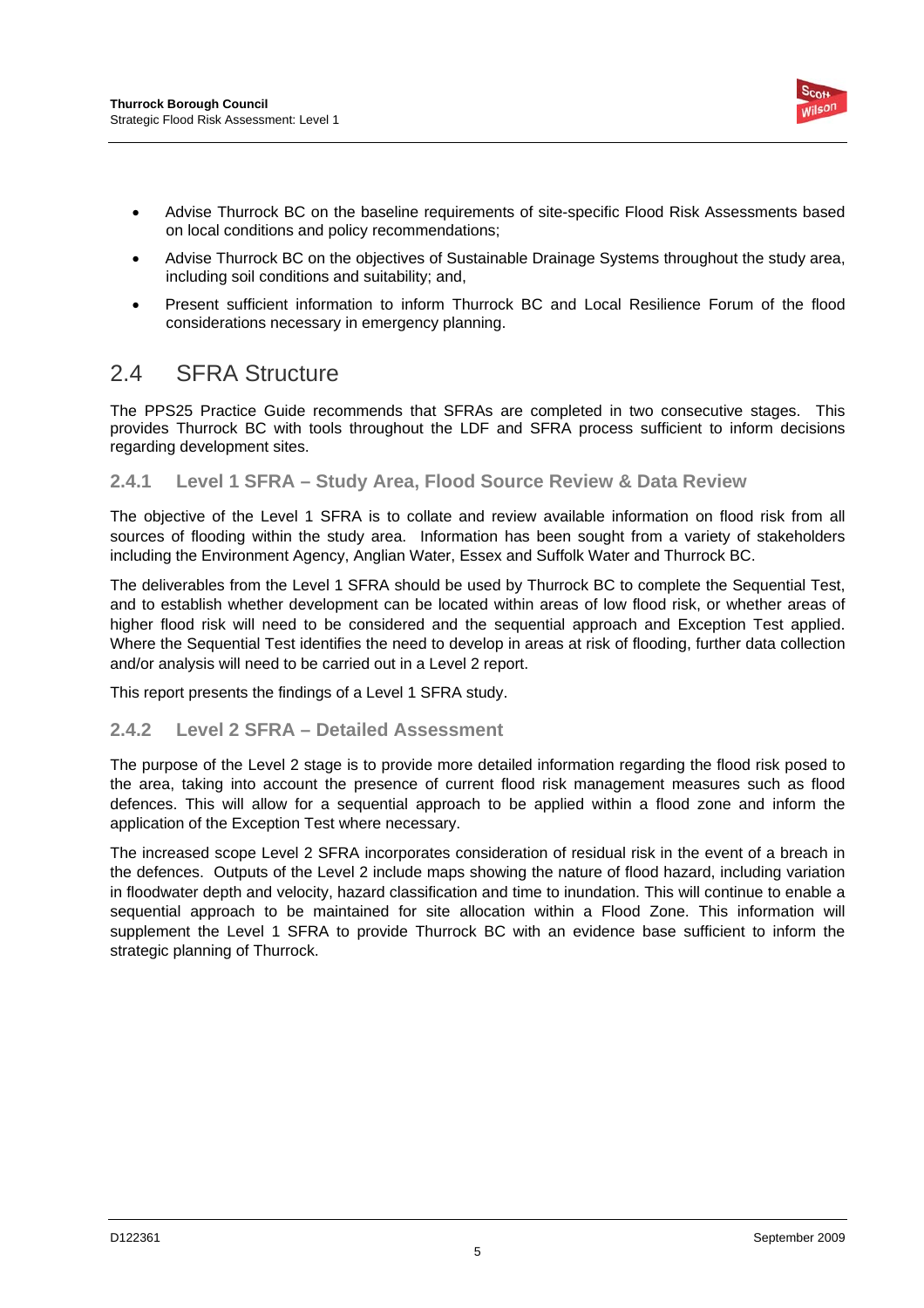

# **3 Sources of Flooding In Thurrock**

The study area is defined by the administrative area of Thurrock BC within South Essex and is shown in Figure 1. The study area covers approximately 160 km<sup>2</sup> of land and includes the heavily developed alluvial marshes adjacent to the River Thames, and the sparsely populated valleys in the central and northern parts of the district. An overview of the study area, with respect to flood risk, is presented below.

# 3.1 History of Flooding in Thurrock

South Essex has historically experienced flooding on a large scale, which is of no great surprise given its location adjacent to the River Thames estuary system. The South Essex area has suffered two major flood events during in the  $20<sup>th</sup>$  century; in 1928 and 1953. The 1953 flood affected eastern England and had the most significant impact with 307 people losing their lives, a further 30,000 being evacuated and 24,000 properties destroyed. The overall cost of the disaster is estimated at over £5 billion in the current economic state.

In January 1953, a major storm surge coincided with a high spring tide and resulted in the widespread flooding. Flood levels at Tilbury reached six feet above its predicted level and inundation depths were approximately 2-3m (Thamesweb 2003). Major devastation was commonplace throughout other areas of the region following the flood event, none more so than Canvey Island, just to the east of the Thurrock district, where 58 of the 307 fatalities occurred. Canvey Island acts as an example of the unpredictable nature of flooding: the 1953 floods occurred despite extensive flood defence operations following the minor flood event in 1938 (Barsby, 2001).

In response to the major flood events, the UK Government initiated the construction of an improved flood defence scheme. Flood defence measures include barriers at Purfleet, Grays, Tilbury, Tilbury Fort, Shell Refinery, Canvey Island and the Holehaven and Benfleet barriers, as well as many kilometres of raised walls in both the upper and lower reaches of the estuary. The loss of life during the 1953 floods could have been avoided through a more comprehensive forecasting and warning system. Therefore, in addition to the hard-engineered structural defences, the local authorities also aimed to improve the warning systems in the area (Thamesweb, 2003).

### 3.2 Local Rivers

### **3.2.1 River Thames Estuary**

The River Thames poses the greatest flood risk to Thurrock. It flows from the Cotswolds through London and divides the southeast into the counties of Essex and Kent before meeting the sea at Southend. The section of the Thames within the Thurrock study area has a continuous form of flood defence from the River Mardyke in the west to Fobbing Horse Barrier in the east. The defences along the Thames frontage of Thurrock are predominantly defined as 'hard defences', and provide a high but varying standard of defence, offering protection up to, and in excess of, a 1 in 1000 year level.

Extreme water levels can be generated in the Thames Estuary by intense low pressure systems over the North Sea, which artificially increase sea levels due to the pressure differential. This effect, combined with wind and wave action, is referred to as a storm surge. The height of the surge typically increases as the weather system travels south, and the North Sea becomes narrower and shallower causing a funnelling effect. The highest water levels in the North Sea will be generated when storm surges are combined with high spring tides generated by gravitational forces.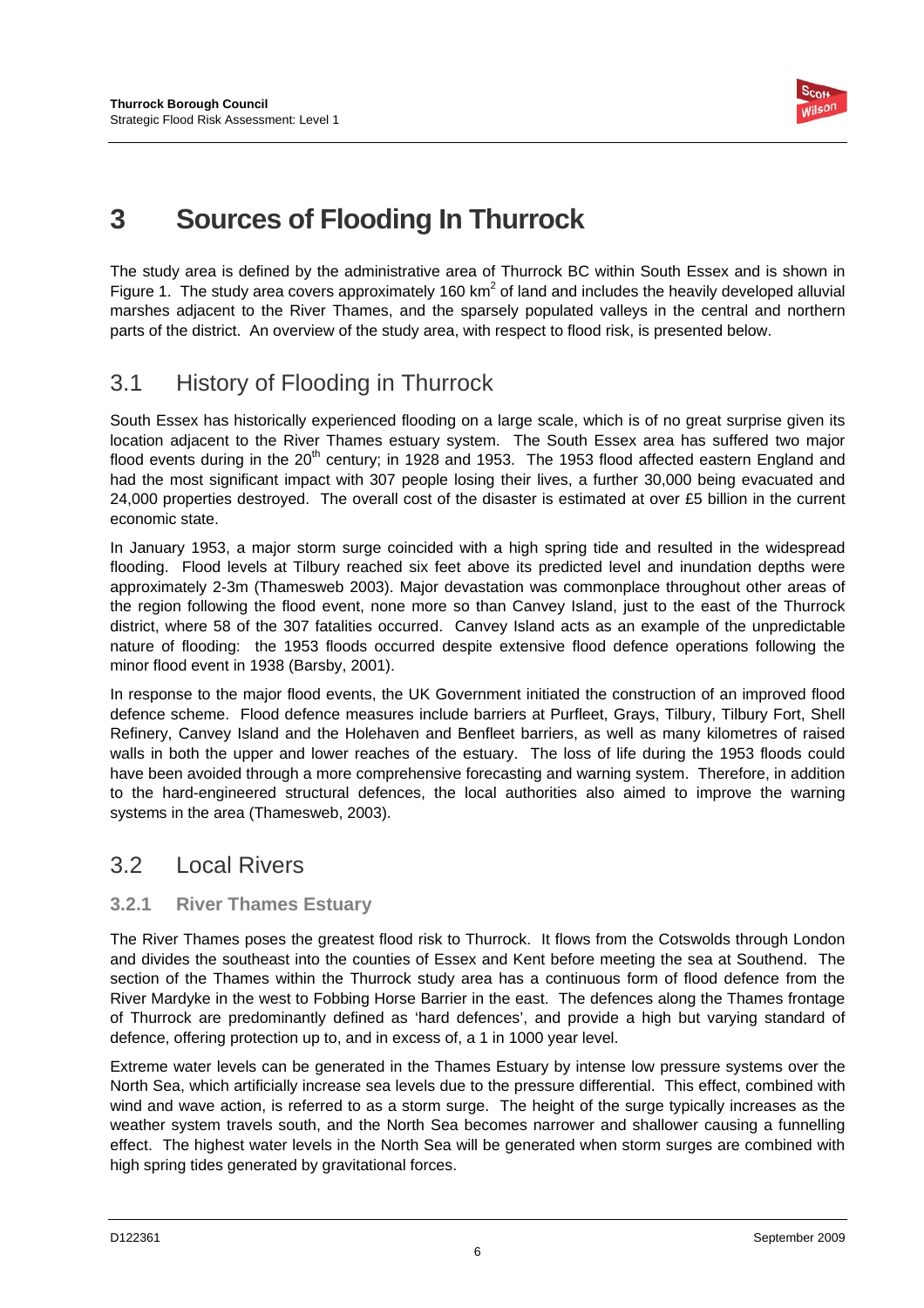

The Thames Tidal Barrier lies 7km upstream from the Thurrock's westerly boundary and provides the city of London with a high standard of river and tidal flood defence. Tidal barriers have also been constructed at the mouth of Tilbury Docks to protect this area, much of which is at or below mean high tide level.

### **3.2.2 River Mardyke**

The River Mardyke drains a semi rural catchment of approximately 112km<sup>2</sup> and has a main river length of 18.5km. Beginning in the Brentwood Hills, the River Mardyke has two main sources at Langdon Hills and Cranham. The tributaries then converge to flow through a more enclosed valley, eventually discharging into the River Thames at Purfleet.

The land in the north of the catchment comprises open space and public access land, and there are a number of tributaries and agricultural drains across the Thurrock Plain which feed into the River Mardyke. The catchment is generally low-lying, with low channel gradients and therefore has a wide floodplain. This area is predominantly rural and therefore there are few population centres under threat from flooding associated with the River Mardyke.

In the south there is more development including residential and industrial land uses. Downstream of Orsett Fen the topography begins to increase and restricts the floodplain, which results in a greater risk of flooding to residents in Purfleet.

The River Mardyke has been modified as part of a flood relief scheme. This includes channel widening and raised banks to protect it from flooding except in extreme events. Wooden floodgates exist on the River Mardyke, where it joins the Thames at Purfleet. These gates are self-activating, closing under pressure from the rising Thames, thereby protecting the River Mardyke from excessive tidal movements.

### **3.2.3 Stanford Brook**

The Stanford Brook has a small catchment and flows southwards through Stanford-le-Hope and the Mucking Marshes into the Thames Estuary. In Stanford-le-Hope the Victoria Road Brook joins the Stanford Brook. Due to the higher surrounding topography and its urban nature, this catchment responds rapidly to rainfall and a number of properties are therefore at risk from fluvial flooding.

### **3.2.4 Vange Creek / Holehaven Creek**

The eastern edge of the study area includes the marshes of Fobbing and Vange which drain into the Vange Creek and the Holehaven Creek Sites of Special Scientific Interest. These watercourses then flow to join the Thames Estuary at the Sea Reach section. Before the 1953 floods, the route along the Vange Creek was navigable to the sea. There are now several flood barriers across the creek, forming part of the flood defence system for this area.

### **3.2.5 Arterial Drainage Networks**

A collection of drainage channels drain large areas of Thurrock including West Thurrock and Tilbury, as well as the northern parts of the study area in the River Mardyke catchment. Urban areas along the edge of the Thames Estuary generally have a combination of gravity outfalls and pumps and low lying areas around Tilbury have numerous pumping stations to drain the marsh areas. The grazing marshes have extensive channel networks to provide storage when the gravity outfalls are tide locked and the control of water levels has an important influence on their habitat and landscape value.

The arterial drainage network may experience flooding as a result of the following; high rainfall events in the local catchment, blocked channels, rainfall exceeding pump capacity at channel outlets or pump failure at the downstream end of drainage channels, which may cause out of bank flows or the backing up of water behind defences at the channel outlets.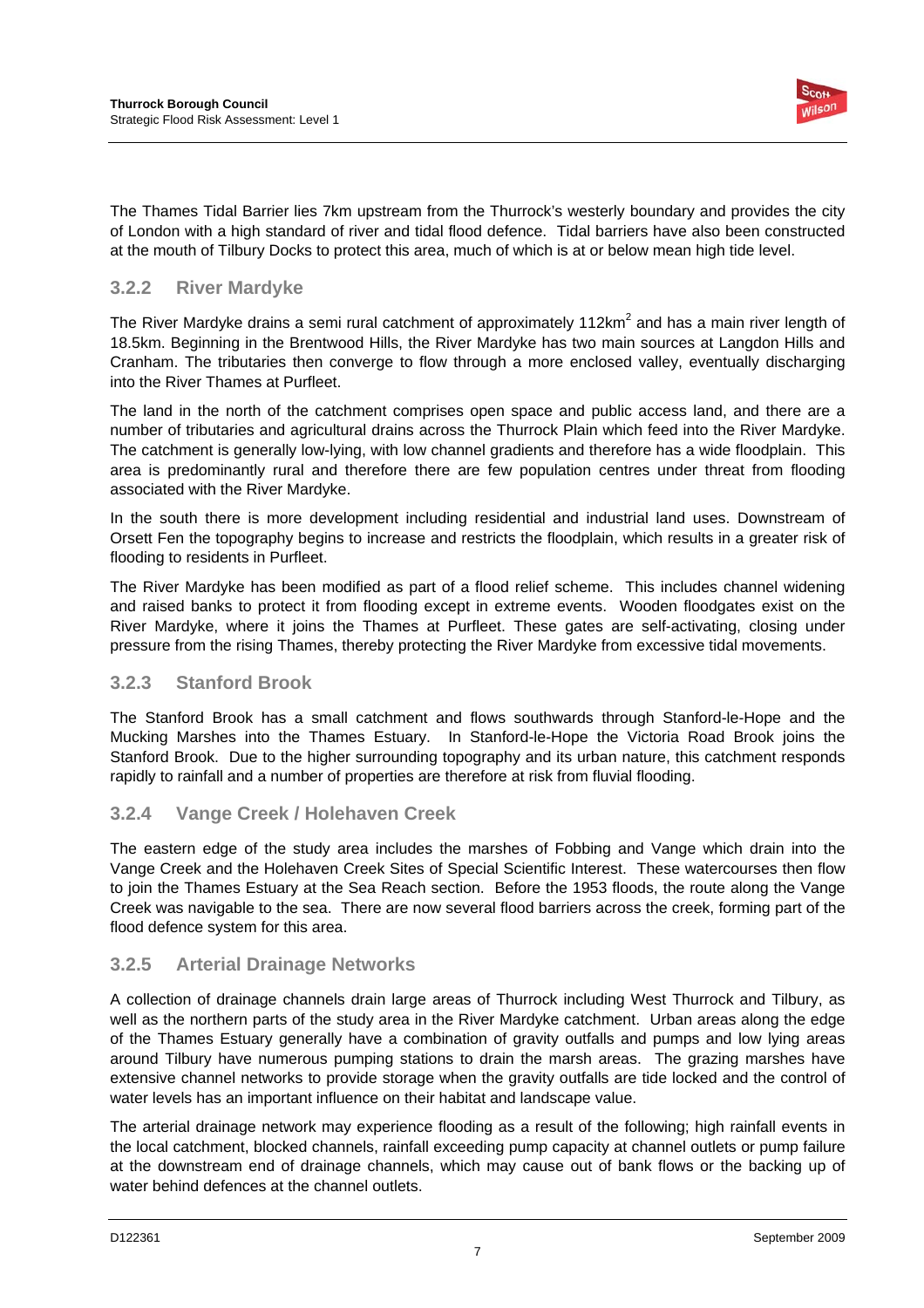

## 3.3 Hydrogeology / Groundwater

The Solid and Drift deposit geologies of the area have been established from British Geological Survey mapping. This information has been reproduced as Figures 2A and 2B.

Adjacent to the Thames Estuary, the Solid geology is Chalk and Red Chalk; to the north there is a band comprising Oldhaven, Blackheath, Lambeth Group and Thanet Beds; and to the north of the A13, these layers are overlain by London Clay.

The Chalk is the principle underlying aquifer in the area. Rainfall percolates into the aquifer and recharges it. The London Clay prevents infiltration of rainfall over the northern part of the study area and may therefore encourage flows of surface water; the River Mardyke responds rapidly to heavy rainfall, which is linked to the impermeable London Clay underlying the upper catchment.

The Drift deposit geology consists of Alluvium in the south of the study area, adjacent to the Thames Estuary. Alluvium is also present within the floodplain of River Mardyke in the northern part of the study area. Alluvium consists of clays, silts, sands and gravels and the permeability can be highly variable depending on the exact composition of the material. Since this material has been deposited in riverbeds, it tends to be relatively impermeable. In between these two areas of Alluvium, there runs a band of undifferentiated river terrace deposits.

### 3.4 Sewers

All sewer systems are typically designed to accommodate rainfall events up to a 1 in 30 year return period. Consequently, rainfall events with a return period greater than 1 in 30 years would be expected to result in flooding of some parts of the sewer system.

In addition, as towns and villages expand to accommodate growth, the original sewer systems are rarely upgraded and may become overloaded. This problem is compounded by climate change, which is forecast to result in milder wetter winters and increased rainfall intensity in summer months. The combination of these factors will increase the pressure on existing sewer systems, effectively reducing their design standard and increasing the frequency of flooding.

## 3.5 Overland Flow / Surface Water Flooding

Surface water flooding typically arises because of intense rainfall, often of short duration, that is unable to soak into the ground and/or enter drainage systems. It can run quickly off land and result in localised flooding. . The Pitt Review (2008) revealed that two-thirds of the flooding in Summer 2007 was a result of surface runoff in urban areas, as rainwater runs over the surface of the ground or ponds in low lying areas, and there is a growing likelihood of similar flooding in the future.

The key factors for surface water flooding are the volume of rainfall, its location and its intensity.

In urban areas, overland flow typically occurs during sudden and intense rainfall events when surface water cannot enter conventional drainage systems quickly enough, or where the finite design capacity of these systems is overwhelmed. There is therefore an inherent link between sewer flooding and overland flow/surface water flooding. This form of flooding is likely to occur in the urban parts of Thurrock such as Purfleet, Thurrock, Grays, Tilbury and Stanford-le-Hope. Strategic mapping and historic records of surface water flooding events are detailed further in Chapter 6.

Large areas of impermeable surfaces, such as car parks and paving areas, are likely to be created during future development and these will generate large volumes of surface water runoff during rainfall events unless suitable mitigation measures, such as flood routing are implemented.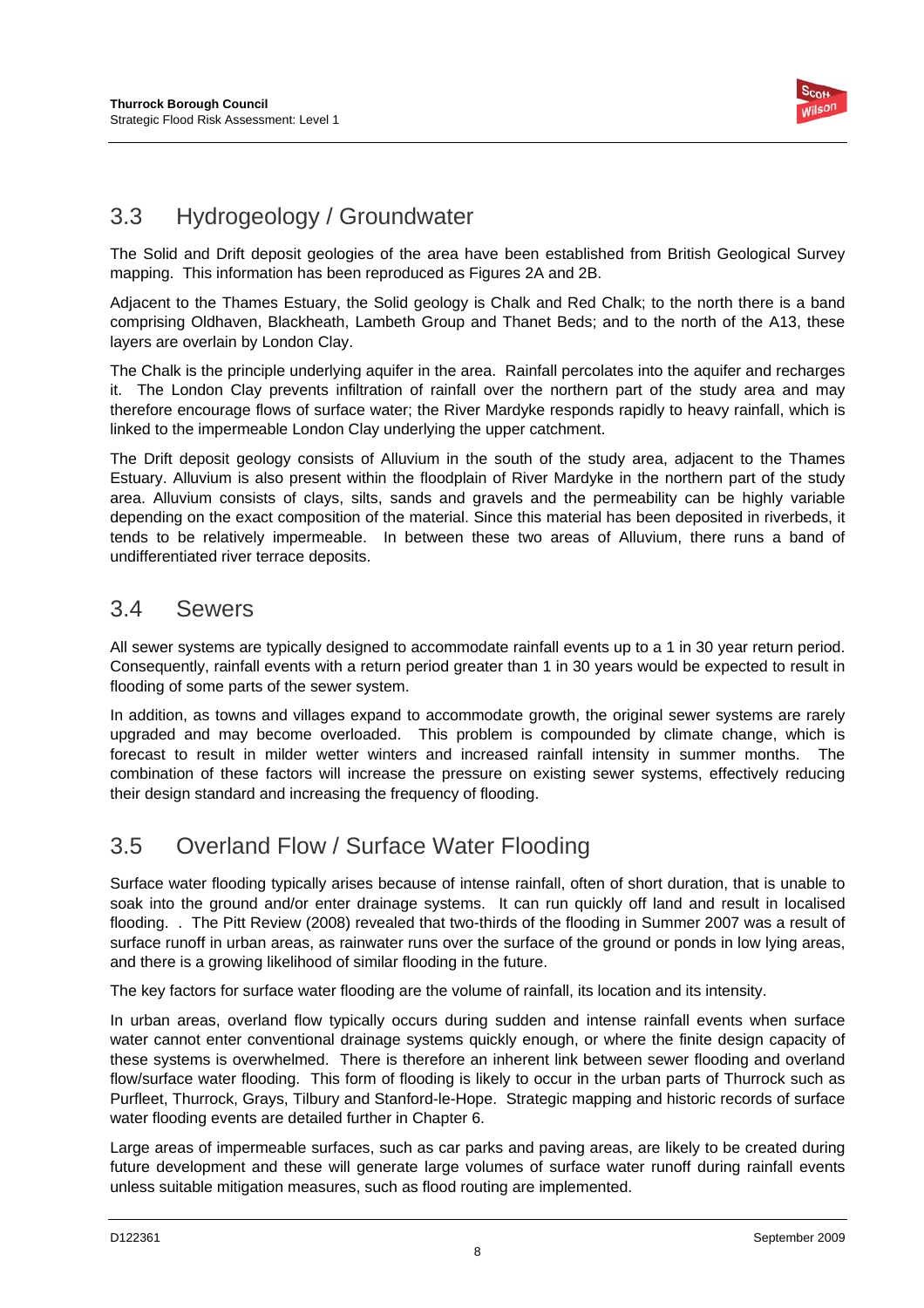

In Thurrock, the presence of impermeable clay soils also intensifies this source of flooding since the ability for water to be absorbed into the ground is limited.

## 3.6 Artificial Sources

Artificial sources include any water bodies not covered by the previous categories. These typically include canals, lakes and reservoirs. The most well known lake in Thurrock is Alexandra Lake, a 6 hectare lake adjacent to the Lakeside Shopping Centre which provides facilities for water sports and activities.

There are numerous other water bodies throughout the Thurrock district, predominantly located within parks and used for nature conservation and recreational purposes. Grangewaters Park contains two lakes used for fishing and water sports. There are two lakes in Belhus Woods Country Park and a pond used entirely for wildlife and conservation purposes with reedbeds and marginal vegetation, as well as further lakes used for recreational activities. Warren Gorge has been formed from a disused chalk quarry and is an open site containing areas for nature conservation.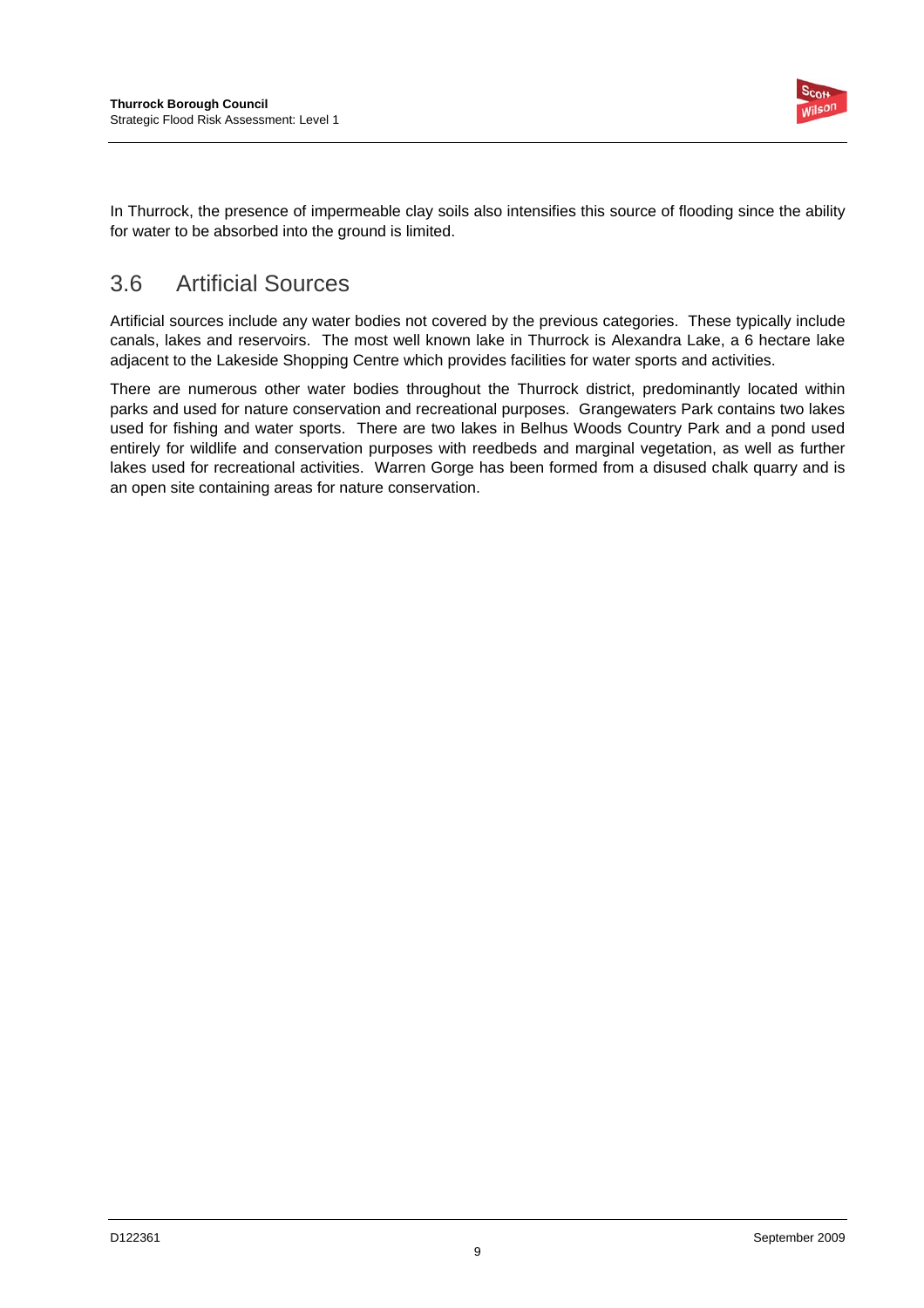

# **4 Policy Context**

### 4.1 Introduction

This chapter provides a summary of both national and regional policies that provide direction and guidance with respect to flood risk. The information presented in the SFRA should be used by Thurrock BC to establish robust policies in relation to flood risk as part of their emerging Local Development Framework (LDF) due for completion in 2010.

### 4.2 National Policies

### **4.2.1 Making Space for Water**

In 2004 the Government's Making Space for Water strategy set out a new national direction for flood risk management planning in England over the next 20 years. The report recognised the requirement for a holistic approach between the various responsible bodies, including flood defence operating authorities, sewerage undertakers and highways authorities, to achieve sustainable development. The report also highlighted the need for a more integrated approach to urban drainage. The protection of the functional floodplain forms an integral aspiration of the strategy.

In February 2009, Defra published a technical guidance document for preparing Surface Water Management Plans (SWMPs) inline with the objectives and principles of the first Government response to Making Space for Water consultation (March 2005) for better integrated urban drainage management.

The guidance also forms part of the Government's response to Sir Michael Pitt's Review of the Summer 2007 floods, in particular recommendation 18 which suggested that "local surface water management plans as set out under PPS25 and co-ordinated by local authorities should provide the basis for managing all local flood risk".

A number of SWMPs have been prepared using the Living Draft guidance. Outputs from these initial plans will be used to update the guidance, with a revised version available in the autumn/winter 2009.

Amongst several other key drivers<sup>t</sup>, the Making Space for Water document intended to improve the manner in which land use planning was undertaken. Since 2004, the particular goals alluded to in this document have been achieved. The Environment Agency's role as a statutory consultee has been extended in areas that are at risk of flooding. An integral part of this new direction for flood risk management planning in England was the production of a new Planning Policy Statement (PPS). As discussed within the Making Space for Water document itself, the intention was 'to replace and improve the operational effectiveness of', Planning Policy Guidance Note (PPG) 25. The overriding document PPS25 was released in December 2006 and is discussed below.

### **4.2.2 Planning Policy Statement 25: Development & Flood Risk**

Planning Policy Statement 25 requires that local planning authorities achieve the following when preparing the local development framework:

1. Set out policies that seek to avoid flood risk wherever possible and manage it elsewhere;

l

<sup>&</sup>lt;sup>1</sup> Including coastal erosion, management of water in a rural setting, improved provision of data and research and an improved incorporation of the three pillars of sustainable development (i.e. economic, social and environmental) in risk management activities.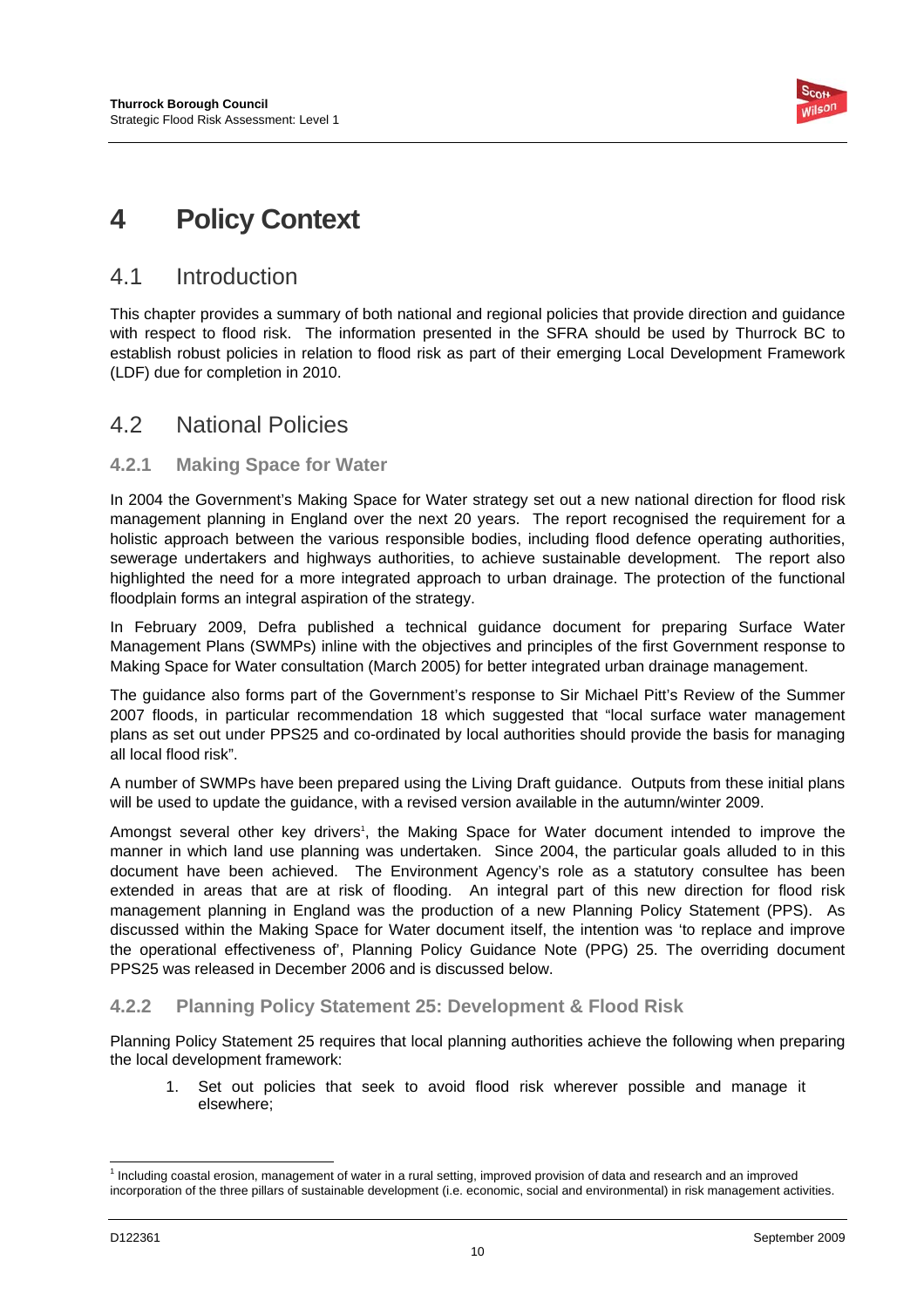

- 2. Seek opportunities to relocate particularly vulnerable developments to locations at less risk of flooding, taking into account the impacts of climate change;
- 3. Safeguard land from development that is required for current and future flood management.
- 4. Allocate all proposed development sites in accordance with the 'Sequential Test', reduce the flood risk and ensure that the vulnerability classification of the proposed development is appropriate to the Flood Zone classification;
- 5. Require site-specific Flood Risk Assessments to be submitted for all developments within Flood Zones 2 and 3 or over 1 hectare in size in Flood Zone 1 and for sites with identified flood sources, to assess the risk of flooding to the development and identify options to mitigate the flood risk to the development, site users and surrounding area;
- 6. Flood Risk to development should be assessed for all forms of flooding;
- 7. Where floodplain storage is removed, the development should provide compensatory storage on a level for level and volume for volume basis to ensure that there is no loss in flood storage capacity.

PPS25 aims to ensure that flood risk is taken into account at all stages in the planning process from the inception of regional and local policy through to individual development control decisions.

The document seeks to avoid inappropriate development in areas at risk of flooding and to direct development away from areas of high risk through the application of the sequential approach and the precautionary principle. It is acknowledged that, in some exceptional circumstances, it might not be possible to deliver available sites in lower risk zones through the sequential approach. Here policy will aim to ensure that the development will be safe, without increasing flood risk elsewhere and, where possible, reducing flood risk overall.

### 4.3 Regional Policies

### **4.3.1 Regional Spatial Strategy: East of England Plan, 2008**

The East of England Plan or Regional Spatial Strategy (RSS), published in May 2008, sets out the regional strategy for planning and development in the East of England to the year 2021. The Plan provides policy direction for matters such as economic development, housing, the environment, transport, and waste management.

Whilst the RSS covers the period to 2021, it also provides a vision, objectives and core strategy for the longer term. It particularly seeks to reduce the region's impact on and exposure to, the effects of climate change and aims to formulate a development strategy with the capability to support continued sustainable growth beyond 2021.

The RSS recognises the need to put in place a framework for sustainable development to address housing shortages and support continued economic growth whilst improving energy efficiency, carbon performance, water efficiency and recycling an increasing percentage of waste.

Policy H1 states that the East of England as a whole will provide at least 508,000 additional dwellings between 2001 and 2021. Thurrock BC is required to provide a minimum of 18,500 additional dwellings within Thurrock Urban Area between 2001 and 2021.

Furthermore, a key objective of the East of England Plan is to minimise the risk of flooding to people, property and wildlife habitats within the region. The Plan notes that coastal and river flooding pose significant risk in parts of the East of England. The coastline is naturally dynamic, with strong natural processes at work and it is particularly vulnerable to the effects of storm surges, sea level rise and saline intrusion. The priorities are therefore to defend existing properties from flooding and locate new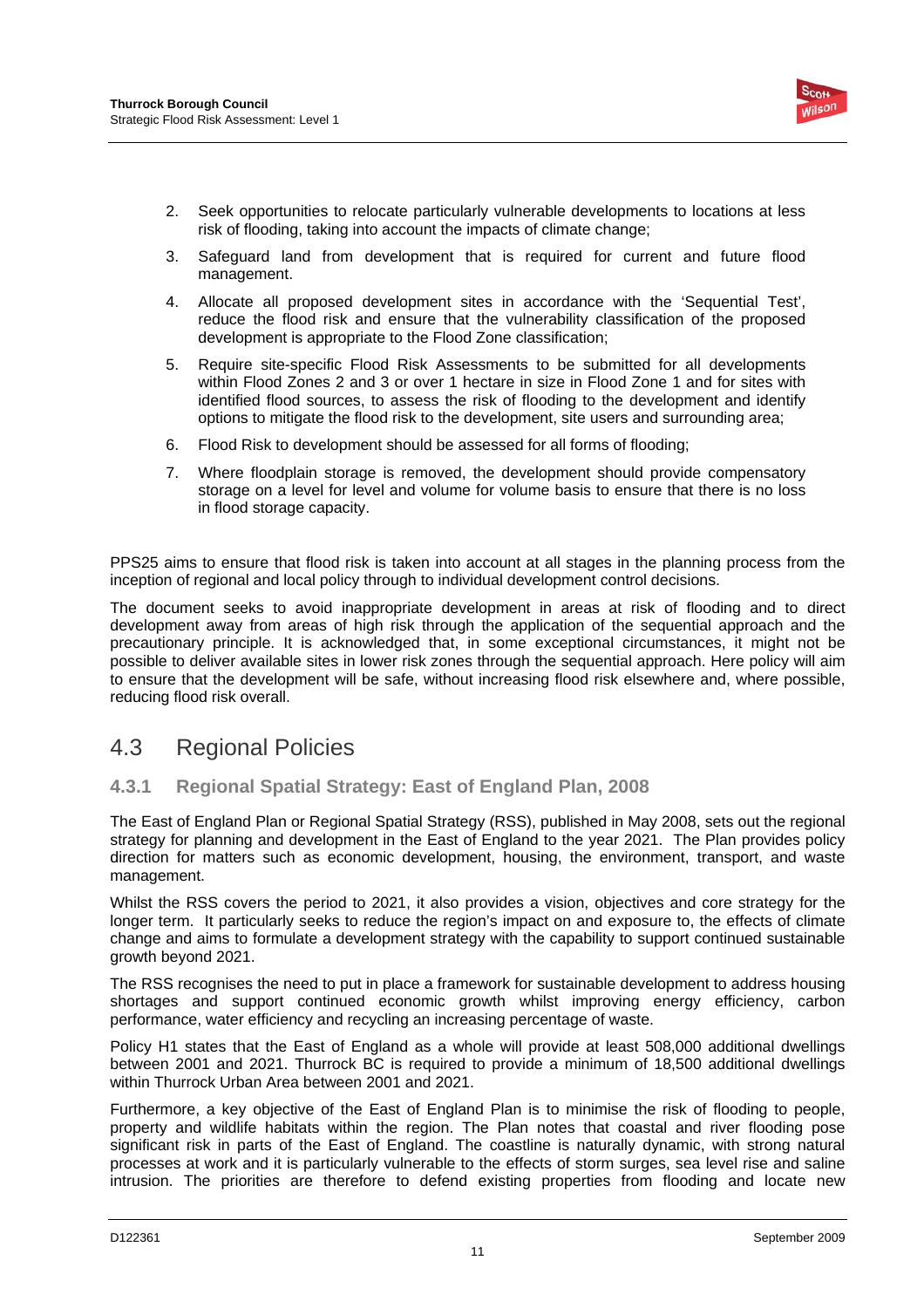

development in areas where there is little or no risk of flooding. Local Development Documents should ensure that new development is compatible with shoreline management and other longer-term flood management plans in order to avoid constraining effective future flood management or increasing the need for new sea defences.

The Plan identifies key requirements of LDDs with regard to flood risk management. Policy WAT1 states that LDDs should:

- Use SFRAs to direct development away from areas of high flood risk and those likely to be at risk from flooding in the future, and areas where development would increase the flood risk elsewhere;
- Include policies which protect floodplains and land prone to flooding from development, as informed by the Environment Agency's flood maps and SFRAs, as well as historical and modelled flood risk data, Catchment Flood Management Plans and policies in Shoreline Management Plans and Flood Management Strategies;
- Only propose departures from these principles in exceptional cases where suitable land at lower risk of flooding is not available, the benefits of development outweigh the risks from flooding, and appropriate mitigation measures are incorporated; and
- Incorporate sustainable drainage systems in all developments, as appropriate.

In addition, areas of functional floodplain needed for strategic flood storage in the Thames Estuary should be identified and safeguarded by local authorities in their LDDs.

Given the long-term nature of these development plans, careful planning will be required to ensure the impact of climate change is accounted for when assessing flood risks. The Plan states that climate change will be inevitable over the period of this strategy and for many years into the future. It will impact on existing development and natural resources and must influence our decisions about the location of future development.

### Essex Thames Gateway Sub-Regional Strategy

The core strategy within the RSS applies to all parts of the region and in most cases is sufficient to guide LPAs in preparation of LDDs. However, in some circumstances sub-area policies are required to amplify the spatial strategy and resolve matters that cannot be left to the local level. Thurrock lies within one of these areas, referred to as the Essex Thames Gateway, which comprises the Essex part of the Thames Gateway Growth Area.

This Thames Gateway Growth Area is a regional and national priority for urban regeneration within the Sustainable Communities Plan. This is the largest corridor of urban development in the East of England, incorporating the area south of the A13 in Thurrock and A127 in Basildon together with the Boroughs of Castle Point and Southend-on-Sea and London Southend Airport in Rochford District.

The Thurrock Urban Area (from Purfleet in the west to Tilbury/Chadwell St Mary in the east) has been identified as a Key Centre for Development and Change (KCDC) within the Essex Thames Gateway. The aims are to substantially improve the quality of the urban environment, diversify the employment base of the Borough, develop policies to preserve the strategic functioning of the Port of London and develop a long term strategy for renovating the Lakeside Basin area.

The risk of flooding to this area must be considered at all stages in the planning process to avoid unsuitable development in areas at risk and to ensure that development does not constrain options for future flood management measures in the Thames Estuary as part of the Environment Agency's Thames Estuary 2100 Project.

### **4.3.2 Regional Flood Risk Appraisal, 2009**

The Regional Flood Risk Appraisal (RFRA) for the East of England was commissioned by the East of England Regional Assembly (EERA) and was prepared by Capita Symonds. This document contains information on the approach to assessing flood risk and the evidence that should be used to inform the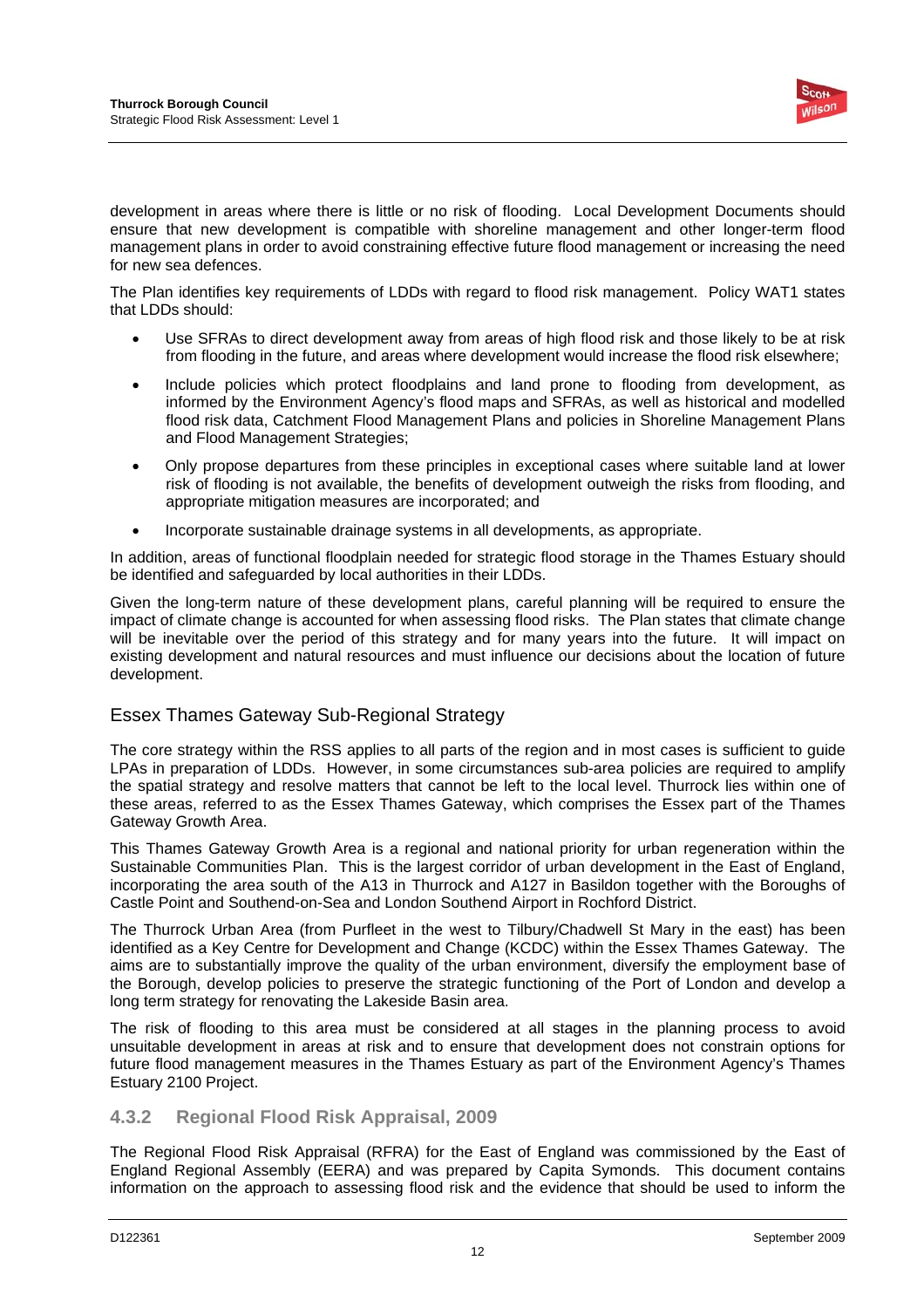

East of England Regional Spatial Strategy. It draws on flood risk evidence available from Catchment Flood Management Plans (CFMP) and Strategic Flood Risk Assessments (SFRA) that have already been prepared to provide a high level assessment of flood risk across the East of England.

## 4.4 Local Policies

The planning system is currently undergoing a period of major change. Every local planning authority is required to replace its current Local Plan with a new Local Development Framework under the requirements of the Planning & Compulsory Purchase Act 2004, which came into force on 28 September 2005. It is envisaged that the LDF will promote a more accessible and sustainable planning system in which local communities and other stakeholders will have more say in the planning issues which affect their locality.

### **4.4.1 Core Strategy Preferred Options Consultation, 2007**

The aim of the Thurrock Core Strategy is to set out the spatial vision and objectives for the Thurrock area until 2021. This framework of spatial options and policies seeks to take into account flood risk across Thurrock. Two of the overarching principles following the Preferred Options Consultation are:

- To seek to adapt to or mitigate impacts of climate change and increased flood risk
- To deliver naturalistic strategic flood management elements such as SuDS, water storage and other features whenever possible.

One of the Strategic Spatial Objectives, particularly relevant to flood risk is SSO18, to *'reduce and manage the risk of flooding to and from development through its location, layout and design'*. The preparation of this SFRA will inform the location of developments within areas of appropriate flood hazard classification.

### **4.4.2 Local Development Framework**

The Preferred Options Consultation Document will inform the production of the final Core Strategy, which is the lead document in the portfolio of documents in the Local Development Framework (LDF). The Local Development Framework is currently programmed for adoption in 2010 and will replace the Local Plan, which was published in 1997. Thurrock BC is currently carrying out the initial stages of LDF preparation, which involves evidence gathering and undertaking scoping sustainability appraisals. The Development Plan Documents (DPD) which form part of the LDF are as follows:

- Core Strategy and Policies for Control of Development DPD
- Site Specific Allocations and Policies DPD
- Minerals and Waste DPD

### 4.5 Environment Agency Policies

### **4.5.1 Thames Estuary 2100 (TE2100) Flood Risk Management**

Thames Estuary 2100 is an Environment Agency initiative, which aims to determine the appropriate level of flood protection needed for London and the Thames Estuary for the next 100 years. The Project has split the Thames Estuary into 23 separate Policy Management Units (PMU) based upon the character of the local area and where the floodwaters would flow during a flood event. Each PMU offers different opportunities for managing flood risk, both at a local level and on an estuary-wide scale and has therefore been subject to a number of detailed studies and appraisals to assist TE2100 in identifying a flood risk management policy specific to the area.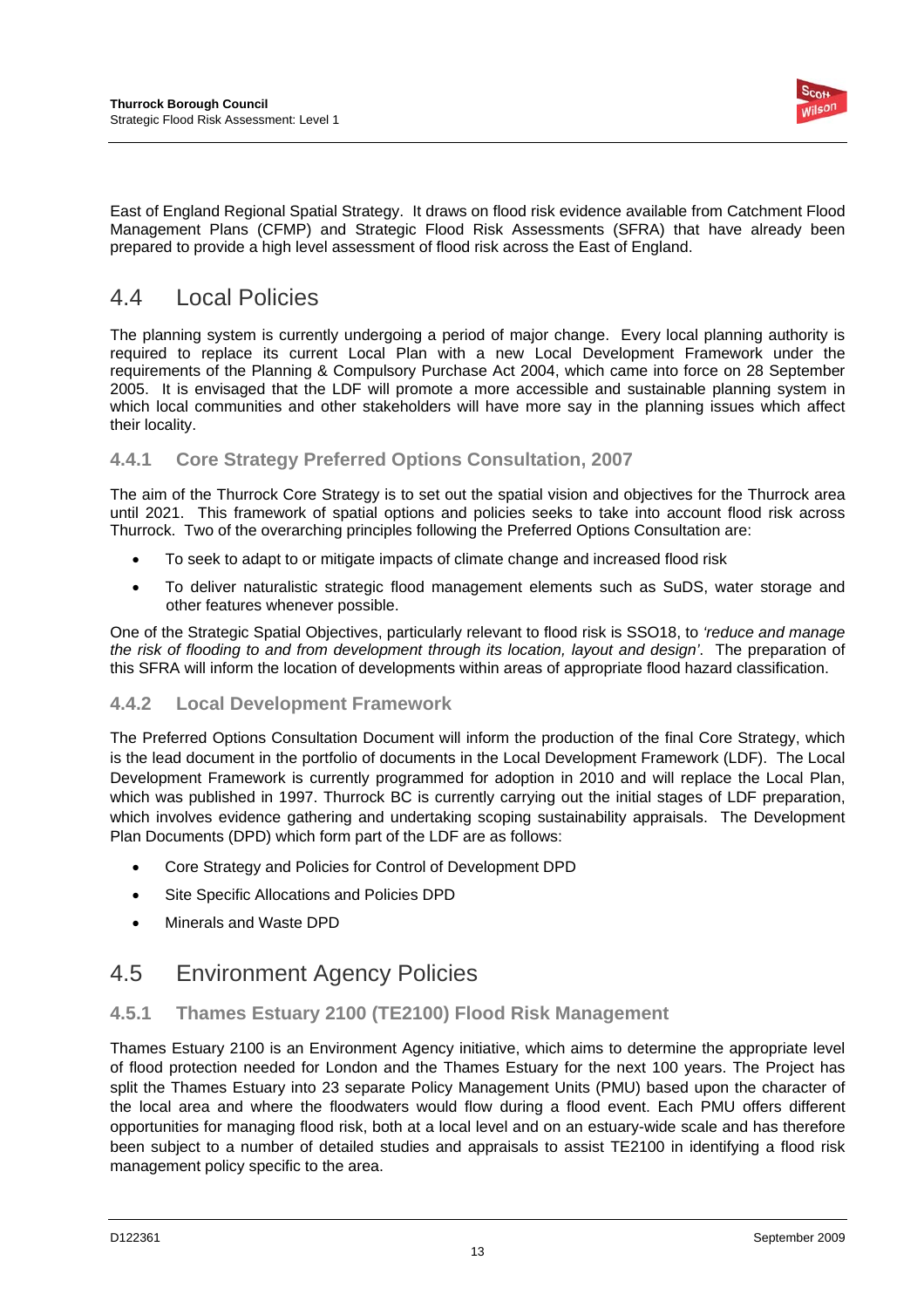

The following table summarises the preferred policy options for PMUs present within Thurrock.

### **Table 4-2: TE2100 Preferred Policy Options for PMUs across Thurrock district**

|                                                                             | <b>Policy Management Recommended Preferred Option</b>                                                                                                                                                                                                                                                                                                                                                                                                                                                                                                                                                                             |
|-----------------------------------------------------------------------------|-----------------------------------------------------------------------------------------------------------------------------------------------------------------------------------------------------------------------------------------------------------------------------------------------------------------------------------------------------------------------------------------------------------------------------------------------------------------------------------------------------------------------------------------------------------------------------------------------------------------------------------|
| <b>Unit PMU</b><br>Rainham Marshes<br>and Mardyke (within<br>Action Zone 4) | This PMU contains extensive freshwater marshes which form a RSPB nature reserve, a large<br>landfill area, development and major transport links. The eastern boundary of the policy unit is<br>the River Mardyke which is covered by the Purfleet, Grays and Tilbury policy unit.                                                                                                                                                                                                                                                                                                                                                |
|                                                                             | The recommended flood risk management policy is Policy P4: to take further action to<br>sustain the current level of flood risk into the future, responding to the potential<br>increases in risk from urban development, land use change and climate change.                                                                                                                                                                                                                                                                                                                                                                     |
|                                                                             | This policy unit is within the Thames Gateway regeneration area and as new developments are<br>implemented there are likely to be opportunities to improve the area. Much of the frontage in<br>this policy unit has raised ground or landfill which reduces the risk of tidal flooding. Measures<br>may be required to alleviate fluvial flooding associated with the River Mardyke, which is<br>covered by the Purfleet, Grays and Tilbury policy unit. Management measures for fluvial flood<br>risk on the marsh drainage systems include improvements to outfalls and pumps and provision<br>of local fluvial flood storage. |
| Purfleet, Grays and<br>Zone 5)                                              | This is a large PMU and includes two main areas of floodplain at Tilbury and West Thurrock /<br>Tilbury (within Action Purfleet. Much of the marsh areas are low lying, less than 1m AOD and some of the developed<br>areas are very vulnerable to flooding.                                                                                                                                                                                                                                                                                                                                                                      |
|                                                                             | The recommended flood risk management policy is Policy P4: to take further action to<br>sustain the current level of flood risk into the future, responding to the potential<br>increases in risk from urban development, land use change and climate change.                                                                                                                                                                                                                                                                                                                                                                     |
|                                                                             | Purfleet, Grays and Tilbury forms part of the Thames Gateway regeneration area and is<br>covered by the Thames Strategy East and Thames Gateway Parklands vision. This area is<br>expected to continue as an important commercial and industrial centre, but there are also likely<br>to be major changes following extensive development and redevelopment in the area. Future<br>flood defences may provide an important catalyst for improvement to the area and there is<br>opportunity to create a safer floodplain with flood resilient buildings and safety for people during<br>flood events.                             |
|                                                                             | It is noted that the drainage systems in this policy unit will require upgrading as sea levels rise<br>and storm rainfall is expected to increase. Mitigation measures include improved outfalls and<br>drainage channels, additional pumping capacity, additional flood storage and new or improved<br>flood defences.                                                                                                                                                                                                                                                                                                           |
| East Tilbury and<br><b>Mucking Marshes</b><br>(within Action Zone<br>6)     | East Tilbury and Mucking Marshes comprise an area of marshes to the west of the Lower Hope<br>reach of the Estuary. An area of designated intertidal habitat runs along the frontage parallel to<br>the defences. A large part of the freshwater marsh is being used for landfill and gravel<br>extraction and the landscape is likely to change significantly in the future.                                                                                                                                                                                                                                                     |
|                                                                             | The recommended policy for East Tilbury and Mucking Marshes is Policy P3: to continue<br>with existing or alternative actions to manage flood risk at the current level, accepting<br>that flood risk will increase over time from this baseline.                                                                                                                                                                                                                                                                                                                                                                                 |
|                                                                             | East Tilbury includes the main area of residential development. To the north east is an area of<br>community parklands designated under the Thames Gateway Parklands (TGP) vision. There<br>is public access along the defences, and under the TGP vision it is anticipated that continuous<br>public access will be provided in the future.                                                                                                                                                                                                                                                                                      |
|                                                                             | The policy unit is dominated by landfill and gravel extraction, but there are important<br>opportunities for flood management such as                                                                                                                                                                                                                                                                                                                                                                                                                                                                                             |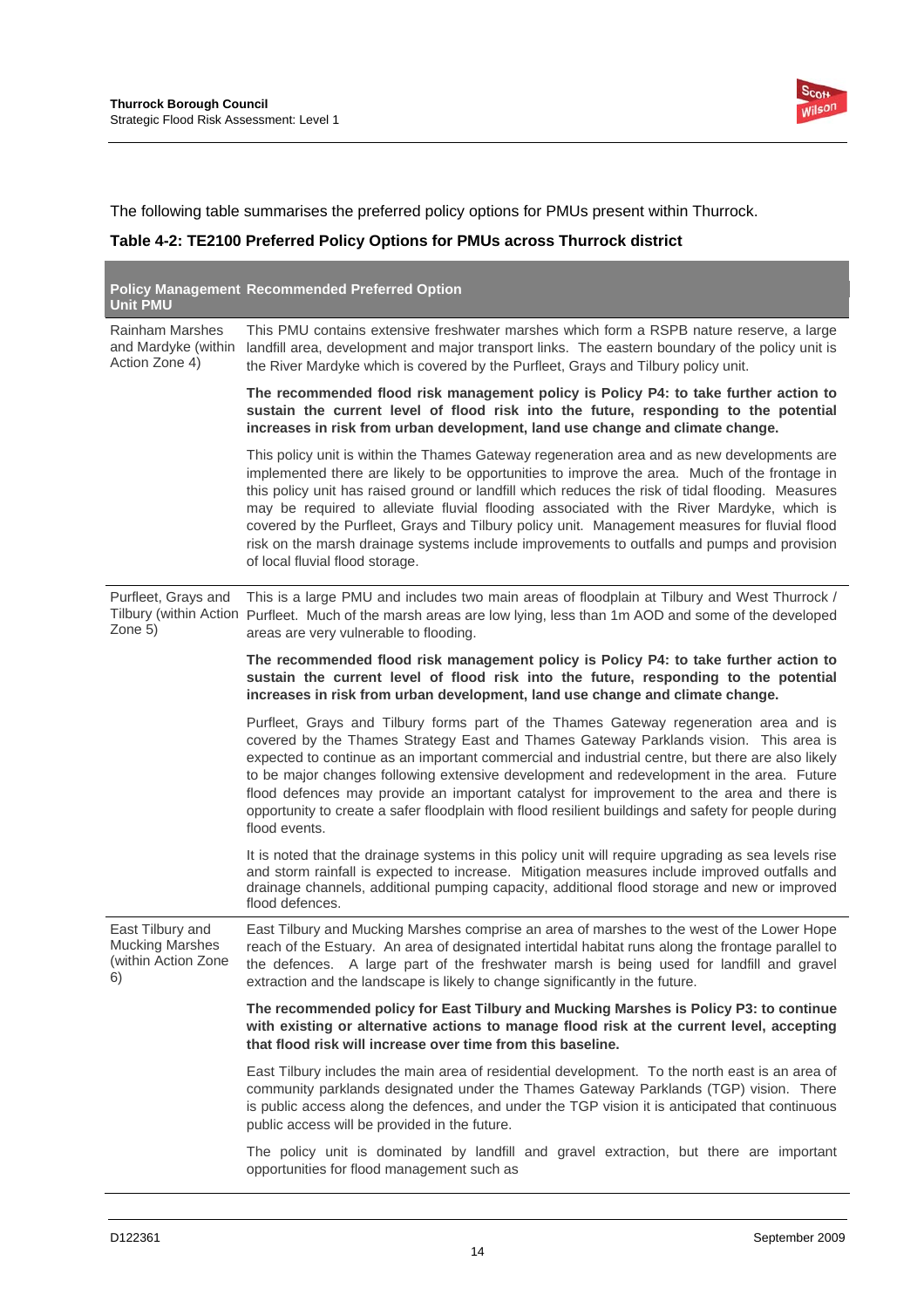

| <b>Unit PMU</b>                                                      | <b>Policy Management Recommended Preferred Option</b>                                                                                                                                                                                                                                                                                                                 |
|----------------------------------------------------------------------|-----------------------------------------------------------------------------------------------------------------------------------------------------------------------------------------------------------------------------------------------------------------------------------------------------------------------------------------------------------------------|
|                                                                      | - potential managed realignment of the tidal SPA along the foreshore;                                                                                                                                                                                                                                                                                                 |
|                                                                      | - TGP vision that much of the area including the landfill becomes a community parkland;                                                                                                                                                                                                                                                                               |
|                                                                      | - Floodplain restoration following completion of gravel extraction.                                                                                                                                                                                                                                                                                                   |
|                                                                      | It is expected that it will be difficult to justify replacing defences when they reach the end of<br>their design life due to the low value of assets in this area. A more appropriate solution may be<br>local defences for important assets, including East Tilbury.                                                                                                |
|                                                                      | As tidal flood defences will not be raised, flood risk will increase. A secondary defence is<br>proposed for East Tilbury and the adjacent railway line, subject to appraisal and justification.<br>New and improved defences should be designed to enable public access and adequate access<br>points.                                                               |
|                                                                      | Fluvial flood risk within the marshes is likely to increase due to rising sea levels and increase<br>fluvial flows. Possible mitigation measures include outfall improvement, flood storage and local<br>flood defences.                                                                                                                                              |
| Shell Haven &<br><b>Fobbing Marshes</b><br>(within Action Zone<br>7) | Shell Haven and Fobbing Marshes PMU is divided into two distinct areas either side of the<br>A1014 access route to the Coryton refinery. In the north are the freshwater marshes, much of<br>which is designated SSSI, and in the south is the industrial area along the Thames frontage<br>including the new London Gateway container port.                          |
|                                                                      | The recommended policy for Shell Haven and Fobbing Marshes is Policy P3: to continue<br>with existing or alternative actions to manage flood risk at the current level, accepting<br>that flood risk will increase over time from this baseline.                                                                                                                      |
|                                                                      | The remaining defences along the River Thames and the Holehaven Creek are primarily full<br>height defences. It is anticipated that the new London Gateway port at Shell Haven will include<br>improved flood defences. In association with this development, managed realignment is<br>proposed for Mucking to provide a replacement intertidal area and salt marsh. |
|                                                                      | As sea levels rise and rainfall increases, it is likely that drainage systems on Fobbing and<br>Vange marshes will require improvements to channels and outfalls. Saline intrusion and<br>siltation of outfalls will also need to be addressed.                                                                                                                       |
|                                                                      | The marshes provide an important area for creation of freshwater habitat to compensate for<br>losses elsewhere in the estuary. In order to maintain this important rural landscape in the midst<br>of an otherwise highly industrialised area, no new development should therefore be permitted<br>in the marsh areas.                                                |

With these policies in mind, managing the consequences of flooding will become increasingly important and emphasis should be placed upon emergency planning and applying the sequential approach to new development.

### **4.5.2 South Essex Catchment Flood Management Plan (CFMP) December 2008**

Catchment Flood Management Plans are high-level strategic planning documents that provide an overview of the main sources of flood risk and how these can be managed in a sustainable framework for the next 50 to 100 years. The Environment Agency engages stakeholders within the catchment to produce policies in terms of sustainable flood management solutions whilst also considering the land use changes and effects of climate change.

The South Essex CFMP provides information relating to the fluvial flood risk, as well as risk from surface water drainage systems and sewers across South Essex. The Plan highlights the main sources of flood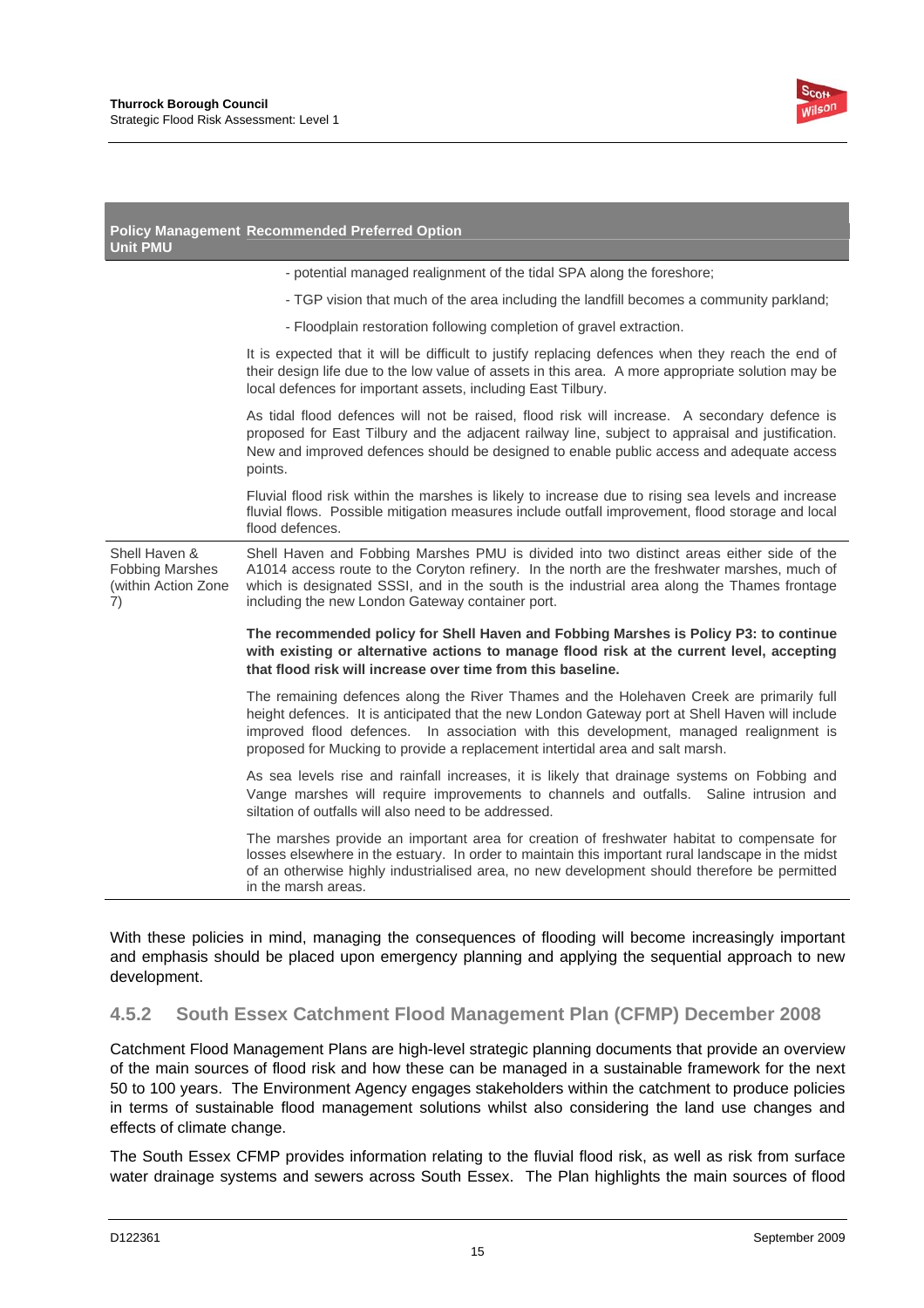

risk to people, property and infrastructure in South Essex and recommends broad policies for the management of the present and future flood risk in the South Essex CFMP area.

This CFMP covers Thurrock and provides valuable records of historical flooding from fluvial systems, as well as surface, sewer and ground water flooding in the area. This information has been used to inform this Level 1 SFRA. The South Essex CFMP also presents preferred policy options for several Policy Units within Thurrock. These have been summarised in Table 4-1 below.

| <b>Policy Unity</b> | <b>Recommended Preferred Option</b>                                                                                                                                                                                                                                                                                                                                                                                                             |
|---------------------|-------------------------------------------------------------------------------------------------------------------------------------------------------------------------------------------------------------------------------------------------------------------------------------------------------------------------------------------------------------------------------------------------------------------------------------------------|
| 9. Stanford-le-Hope | Policy 5: Take further action to reduce flood risk now and in the future.                                                                                                                                                                                                                                                                                                                                                                       |
|                     | This policy unit is subject to high fluvial flood risk from the Horndon Brook / Stanford Brook. The<br>high surrounding topography and urban nature of the unit contribute to rapid responses to<br>rainfall.                                                                                                                                                                                                                                   |
|                     | The following actions are suggested for this policy unit:                                                                                                                                                                                                                                                                                                                                                                                       |
|                     | A new flood defence scheme could be implemented to reduce the number of people and<br>property at risk both now and in the future.                                                                                                                                                                                                                                                                                                              |
|                     | Increased flood storage and managed runoff in upstream locations such as the upper Mardyke<br>catchment could help to reduce flood risk in Stanford-le-Hope.                                                                                                                                                                                                                                                                                    |
|                     | Develop an Urban Drainage Plan for Stanford-le-Hope to investigate the risk from surface<br>water flooding.                                                                                                                                                                                                                                                                                                                                     |
|                     | Develop Emergency Response Plans for sites at risk of flooding.                                                                                                                                                                                                                                                                                                                                                                                 |
|                     | Investigate the feasibility of creating a flood forecasting and warning system for Stanford-le-<br>Hope.                                                                                                                                                                                                                                                                                                                                        |
| Horndon Catchment   | 10. Upper Mardyke / Policy 6: Take action with others to store water or manage run-off in locations that<br>provide overall flood risk reduction or environmental benefits, locally or elsewhere in the<br>catchment.                                                                                                                                                                                                                           |
|                     | The predominant land use in this policy unit is agricultural and therefore there is limited flood<br>risk to people or property.                                                                                                                                                                                                                                                                                                                |
|                     | As part of the Plan a Flood Storage Strategy is suggested for the area. Creating flood storage<br>within the policy unit will benefit downstream areas of Tilbury, Purfleet and Stanford-le-Hope.<br>Suitable storage options may include the creation of floodplain wetlands or attenuation sites.<br>Alternatively, the floodplain could be naturally restored which would save on expense and<br>potentially deliver environmental benefits. |
|                     | No development should be permitted within the floodplain, as this is deemed to be functional<br>floodplain.                                                                                                                                                                                                                                                                                                                                     |
|                     | A Land Management Plan is proposed, to explore changes in land use and to develop<br>sustainable land management practices.                                                                                                                                                                                                                                                                                                                     |
| 11. River Mardyke   | Policy 6: Take action with others to store water or manage run-off in locations that<br>provide overall flood risk reduction or environmental benefits, locally or elsewhere in the<br>catchment.                                                                                                                                                                                                                                               |
|                     | The main source of flooding in this unit is from the River Mardyke and agricultural drainage<br>networks. A small number of scattered farms and isolated properties are at risk of flooding. A<br>larger risk is evident downstream and is of primary concern when considering policy options for<br>this unit.                                                                                                                                 |

#### **Table 4-1: Summary of Preferred Policies for Policy Units in Thurrock, South Essex CFMP, 2008**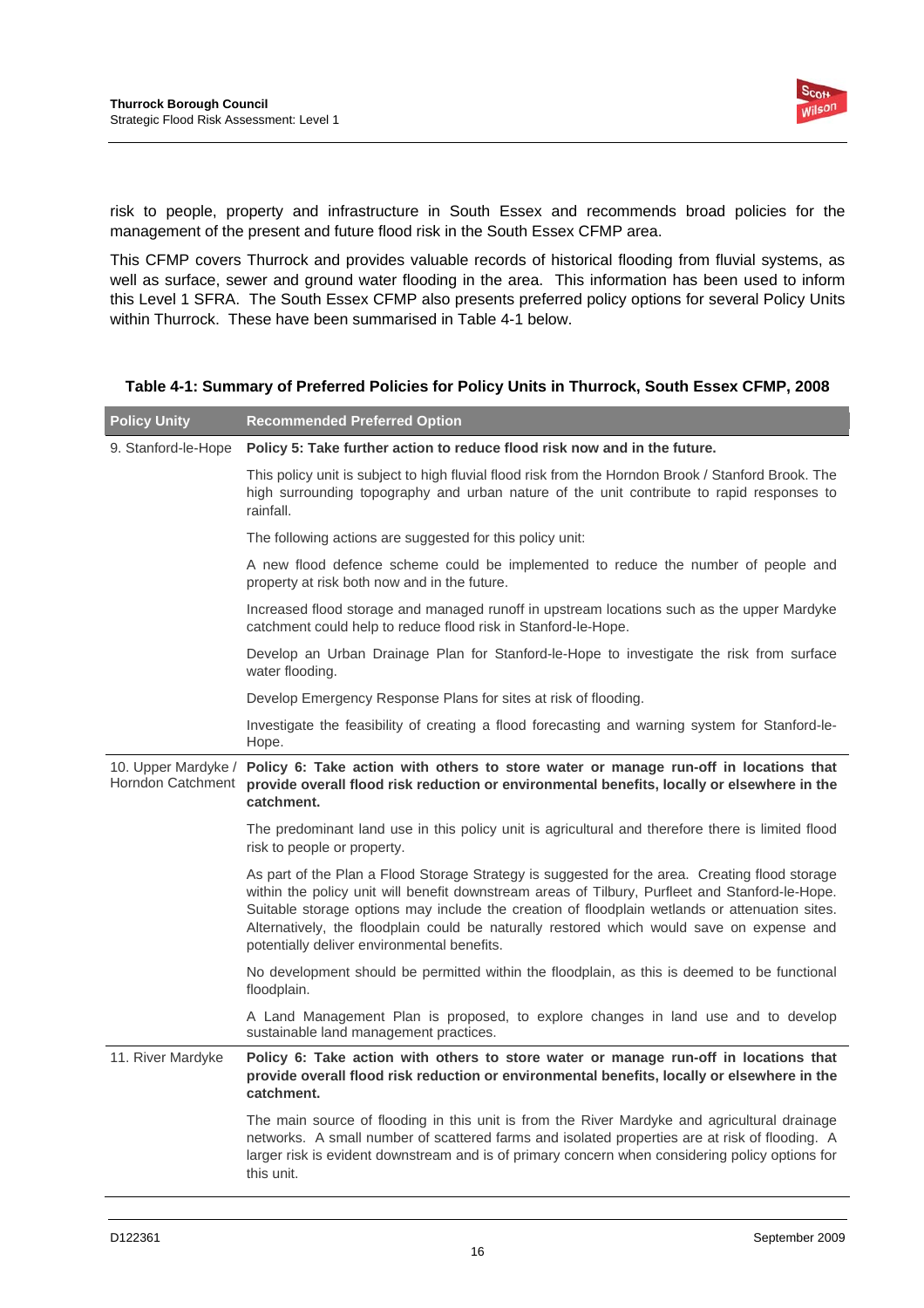

| <b>Policy Unity</b> | <b>Recommended Preferred Option</b>                                                                                                                                                                                                                                                                                                                                                                                                                                                   |  |  |
|---------------------|---------------------------------------------------------------------------------------------------------------------------------------------------------------------------------------------------------------------------------------------------------------------------------------------------------------------------------------------------------------------------------------------------------------------------------------------------------------------------------------|--|--|
|                     | As a result, the key aim within this unit is to attenuate flows through the provision of floodwater<br>storage. This may be provided through engineered formal flood storage areas which would<br>help to protect people and property from flooding. An alternative, more cost beneficial option<br>would be natural floodplain storage which would involve changes in land use, flood proofing<br>measures and flood awareness campaigns for properties at risk in this policy unit. |  |  |
|                     | As a result the CFMP suggests the development of a Land Management Plan to explore<br>changes in land use and develop sustainable land management practices, and development of<br>an Environmental Enhancement Project to improve the natural state of the river and its habitat.                                                                                                                                                                                                    |  |  |
|                     | 12. Thames Urban Policy 4: Take further action to sustain current level of flood risk into the future.                                                                                                                                                                                                                                                                                                                                                                                |  |  |
| Tidal               | The majority of this policy unit is at risk from tidal flooding associated with the Thames Estuary.<br>Fluvial flooding from the River Mardyke as well as a system of arterial drains, dyke and sewers<br>also pose a risk to a number of people and properties. Much of the low lying land within the<br>policy unit relies on pumped drainage system, the failure of which would result in an<br>unacceptable level of risk in the policy unit.                                     |  |  |
|                     | The tertiary drainage system is poorly maintained and leads to localised surface water flooding<br>problems. These are likely to worsen with increased frequency of precipitation and river flows<br>in the future.                                                                                                                                                                                                                                                                   |  |  |
|                     | In order for the current level of risk to be sustained into the future, existing maintenance actions<br>will need to be increased. This will be supported through the development of an Integrated<br>Urban Drainage Plan for Tilbury and Purfleet and increased encouragement of the use of<br>sustainable drainage systems (SuDS) in future developments to alleviate surface water<br>flooding issues.                                                                             |  |  |

### **4.5.3 Shoreline Management Plans**

The Shoreline Management Plan is a large scale assessment of the risks associated with coastal processes and measures to reduce and manage these risks. The first SMP for Essex was published in 1997. The Plan provides a foundation for sustainable coastal defence policies within a particular sediment cell and establishes objectives for future management of the shoreline. Thurrock lies within the first Coastal Unit, of the Shoreline Management Plan, which covers the 'Mardyke to North Shoebury' and the preferred coastal defence policy for this coastal unit is to hold the existing line of flood defence.

Since the production of this SMP, there have been several major studies such as Futurecoast, Foresite, UK Climate Impacts Programme, Catchment Flood Management Plans and SFRAs. It has therefore become necessary to prepare second generation SMPs. These documents will provide guidance for local authorities and other decision makers as they seek to manage their coastline and introduce management schemes.

The SMP2 for Essex will build on the findings of the Environment Agency initiative 'Thames Estuary 2100'. It is recommended that the results of the revised SMP are taken into account within future revisions of this SFRA.

### 4.6 Other Strategic Flood Risk Assessment Status

### **4.6.1 Thames Gateway South Essex Strategic Flood Risk Assessment**

Scott Wilson Ltd was commissioned by the Thames Gateway South Essex Partnership in January 2006 to undertake a Strategic Flood Risk Assessment for South Essex. This Client Group comprised the Thames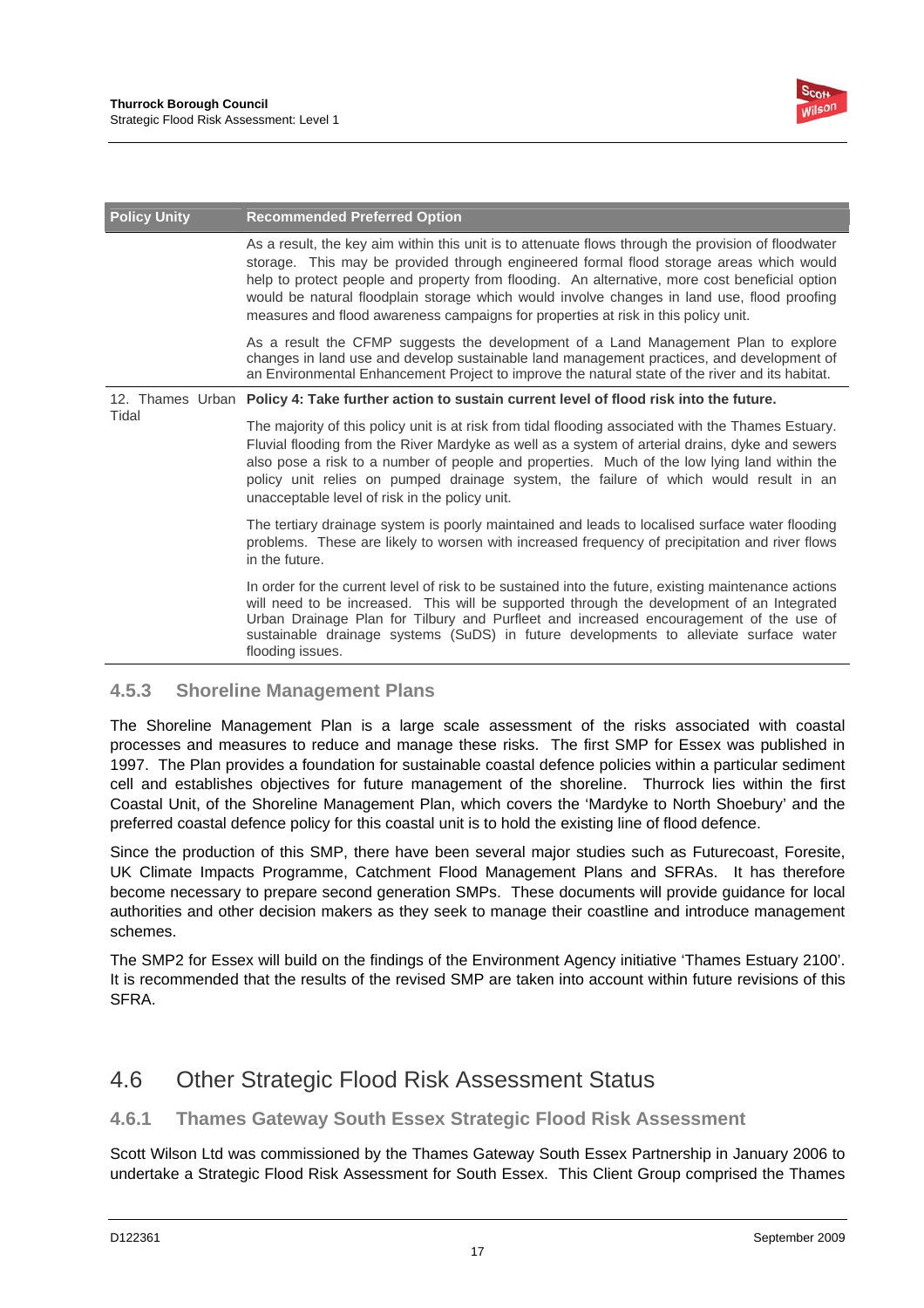

Gateway South Essex Strategic Planning Authorities of Essex County Council, Southend-on-Sea and Thurrock Borough Councils and the Local Planning Authorities of Rochford District, Castle Point Borough and Basildon District Councils.

This SFRA is currently undergoing review, including the same partner authorities with the exception of Thurrock BC. In order to achieve the projected timescale for their Local Development Framework, Thurrock BC has commissioned this report separately from the TGSE Partnership.

It is recommended that the results of the revised TGSE SFRA are considered to provide information about flood risk in neighbouring areas during future revisions of this SFRA.

### 4.7 Other Relevant Policies

### **4.7.1 Sewers for Adoption (A Design and Construction Guide for Developers)**

The Sewers for Adoption Guide is to be used by developers undertaking new development when planning, designing and constructing conventional foul and surface water gravity sewers, lateral drains and pumping stations intended for adoption under an Agreement made in accordance with Section 104 of the Water Industry Act 1991. The developer should consult the sewage undertaker and all other relevant bodies at the earliest opportunity before a planning application has been made, so that drainage arrangements can be agreed.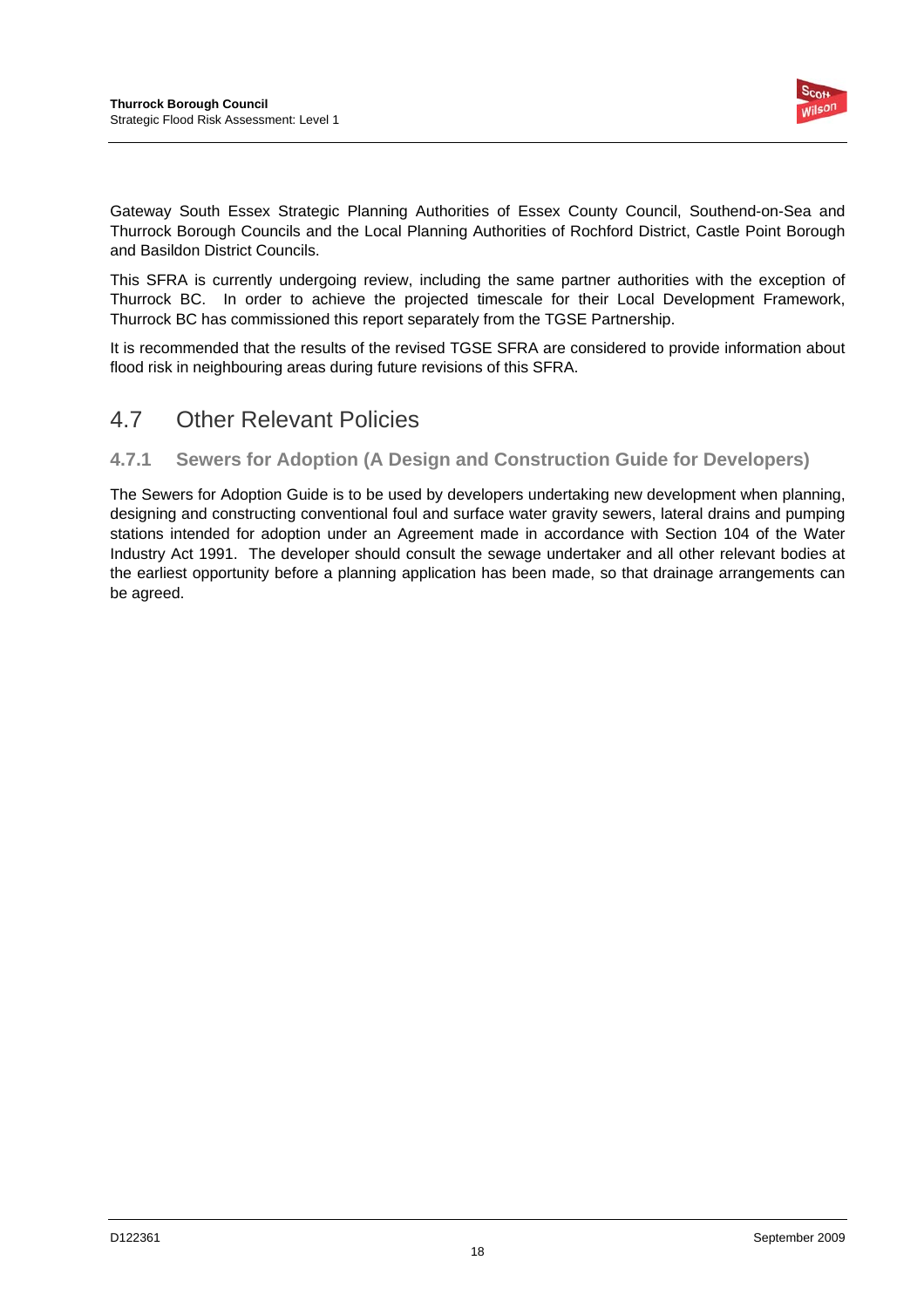

# **5 Data Collection and Review**

The objective of this Level 1 report is to collate and review the information available relating to flooding in the study area and present this in a manner suitable for Thurrock BC to apply the PPS25 Sequential Test within the district. This information should also be used to inform the production of suitable flood risk management policies within the emerging LDF.

This section presents the available data and discusses its benefits and limitations. A comprehensive record of all the data collected through the production of the Level 1 SFRA is presented in a data and contacts register in Appendix B.

### 5.1 Project Approach

The Level 1 SFRA assessment methodology is based on using available existing information and data where suitable to determine the variation in flood risk across the study area.

### **5.1.1 Stakeholder Consultation**

In the preparation of this Level 1 SFRA, the following stakeholders were contacted to provide data and information:

- Thurrock BC;
- Environment Agency;
- Essex and Suffolk Water, and;
- Anglian Water.

### **5.1.2 Data/Information Requested**

Information and data requested from the stakeholders was based on the following categories:

- Terrain Information e.g. LiDAR, SAR;
- Hydrology e.g. the main and ordinary watercourses;
- Hydrogeology e.g. groundwater vulnerability zones;
- Flood Defence e.g. flood walls/embankments, sluices;
- Environment Agency Flood Levels e.g. at flood monitoring points;
- Flood Risk Assessments e.g. on previous development sites;
- Environment Agency Flood Zone Maps;
- Local Authority Information e.g. Local Development Schemes, Minerals and Waste sites; and,
- Drainage Standards.

### 5.2 Data Review

### **5.2.1 Topographic Data**

The Environment Agency has provided Light Detection and Ranging (LiDAR) data for the study area. LiDAR is an airborne mapping technique, which uses a laser to measure the distance between the aircraft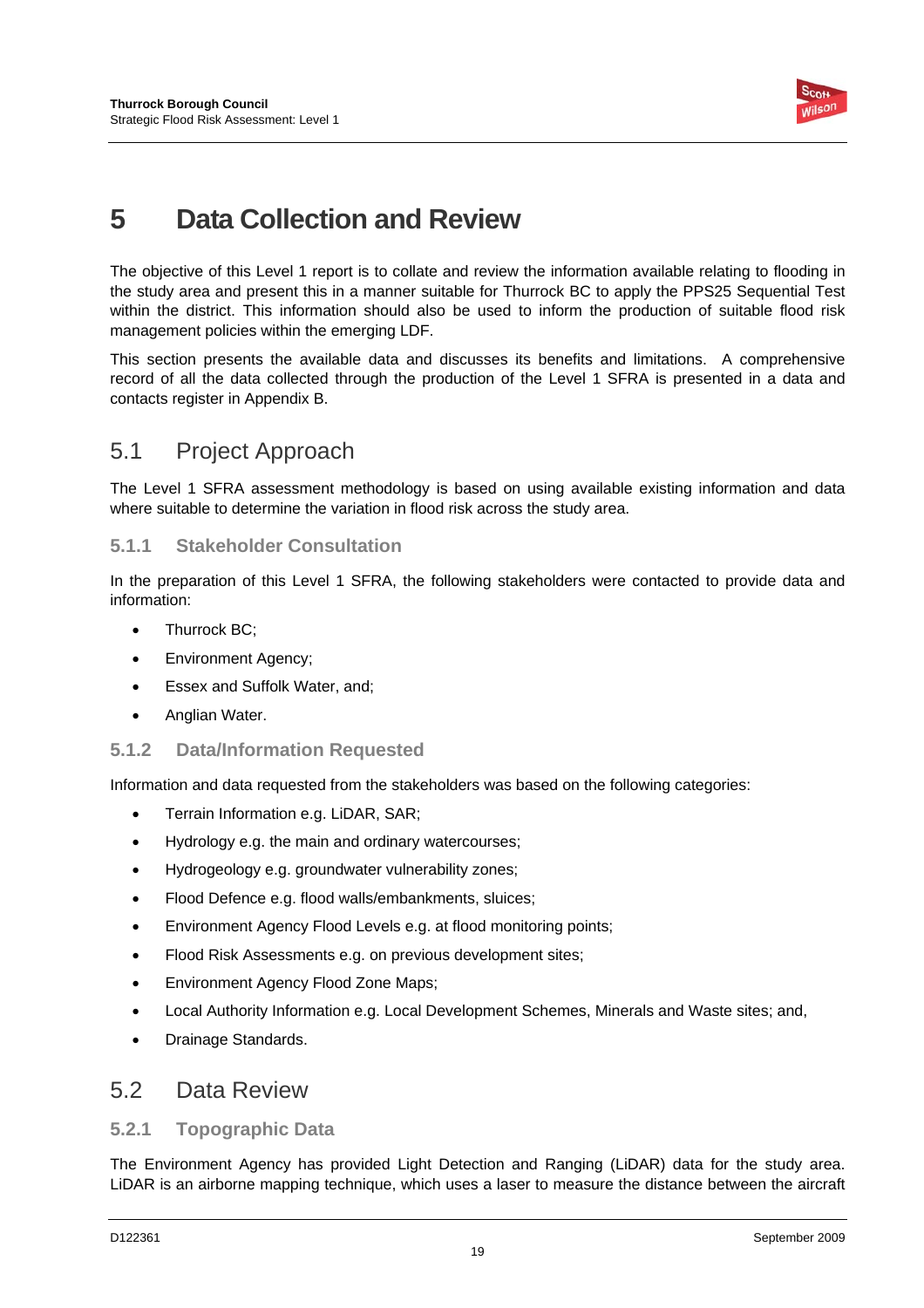

and the ground. The data varies in accuracy depending on the nature of the terrain such as in woodlands, complex urban areas and near lakes, where the accuracy reduces due to the limitations in the technique. However, LIDAR is generally recognised to have an accuracy of +/- 300mm.

The data set covers the entire study area. It was captured by the Environment Agency during September 2006. The topographic data is presented as Figure 3.

This data is important because an accurate and up to date Digital Terrain Model (DTM) is required in order to produce high-resolution flood risk mapping.

### **5.2.2 Extreme Tidal Water Level Derivation**

The extreme tidal water levels along the stretch of the River Thames adjacent to Thurrock have been obtained from the report *Thames Tidal Defences Joint Probability Extreme Water Levels 2008* (Halcrow, April 2008) prepared for the Environment Agency. The levels within the report have been calculated by estimating a matrix of water levels at various nodes along the estuary and calculating the statistical frequency, or return period, within which a particular water level might be expected to occur at each of these nodes.

### **5.2.3 Flood Zone Maps**

PPS25 Flood Zones subdivide the spatial variation of flood probability from rivers and the sea into 4 zones; the functional floodplain and the High, Medium and Low probability Flood Zones.

The Environment Agency has provided present day Flood Zone extents for Flood Zones 2 and 3 for the River Thames by extrapolating extreme water levels onto a DTM of the study area for the River Thames.

The Flood Map shows the estimated extent of Flood Zones 2 and 3 (ignoring the presence of flood defences) for all main rivers and/or watercourses with identified critical drainage problems and provides a good indication of the areas at risk of tidal flooding in the study area. However, it does not provide detail on individual properties, or information on flood depth, speed or volume of flow. It also does not show flooding from other sources, such as groundwater, direct runoff from fields, or overflowing sewers.

### **5.2.4 Fluvial Hydraulic Modelling**

Broad scale modelling has been undertaken for the River Mardyke and Stanford Brook as part of the Environment Agency's South Essex CFMP and provides information regarding fluvial flood risk in the study area associated events of a range of return periods.

In order to obtain a realistic understanding of flooding, the models represent current conditions and include the main flood defence schemes. The broad-scale model is then combined with a GIS software tool called 'Modelling Decision Support Framework' which provides flood levels, extents, depths and flood velocities for a number of different probability flood events.

It should be noted that this modelling is based on relatively coarse data and includes several simplifying assumptions. The results from these models provide a reasonable representation of how the catchment is likely to respond to flooding, however, they do not represent the details very accurately.

### **5.2.5 Hydrodynamic Breach Modelling**

As part of the Level 2 SFRA, Scott Wilson has been commissioned to undertake hydrodynamic modelling at 21 breach locations along the Thurrock frontage. This provides a revision of the modelling that was undertaken as part of the Thames Gateway South Essex SFRA, using up-to-date water levels and improved modelling methodologies. The results of this modelling will be presented in the Level 2 SFRA,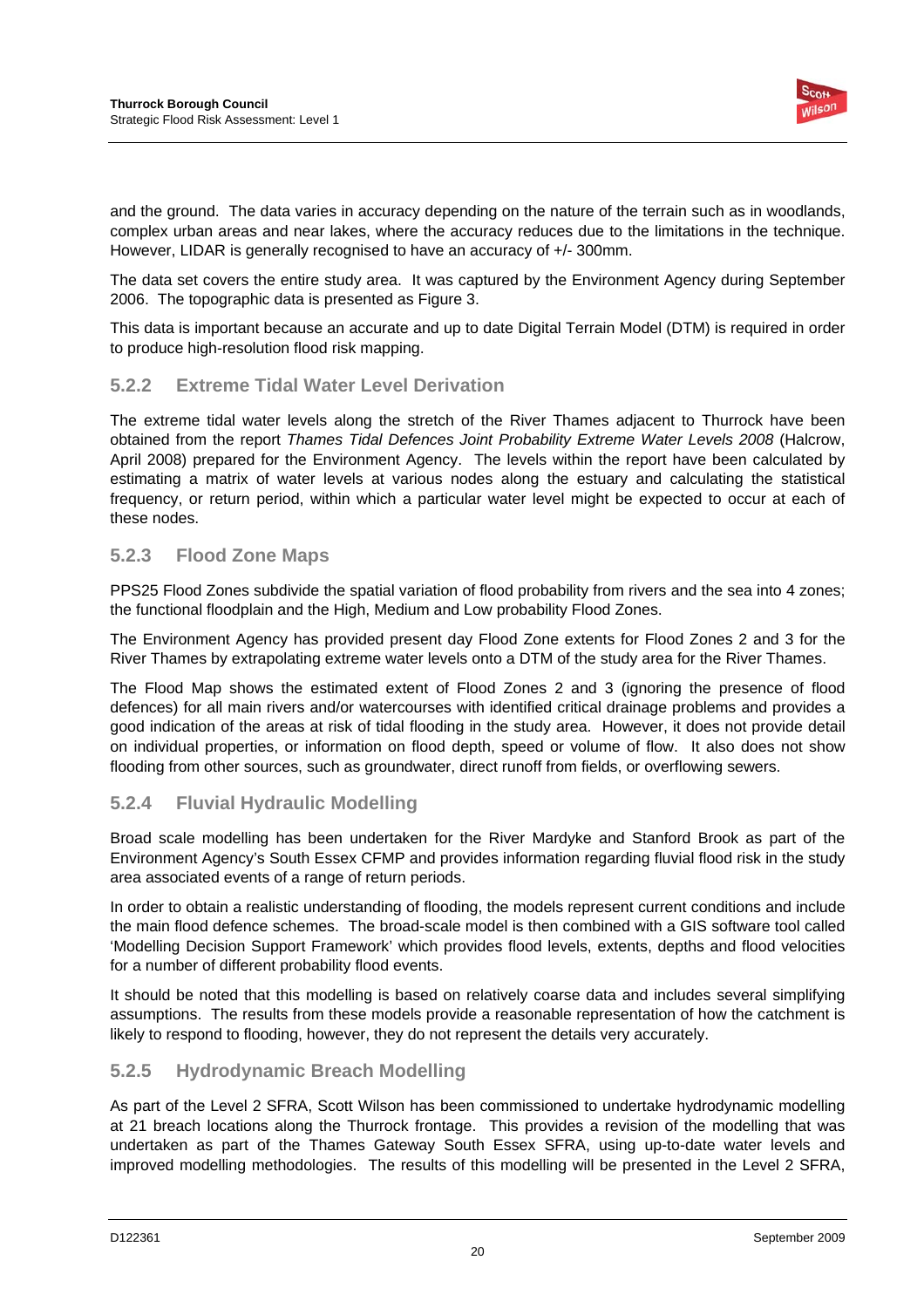

for the 1 in 200 year return period event including climate change to 2109 and 1 in 1000 year return period event including climate change to 2109.

As part of the Level 1 SFRA, modelled results have been presented for the 1 in 200 year and 1 in 1000 year events for the current day, 2009. The output available from this modelling is the Hazard Rating, which is a function of the flood depth and flow velocity at a particular point in the floodplain. The full methodology for this modelling is included within the Level 2 Report.

### **5.2.6 Flood Defences**

Information on flood defences throughout the study area has been provided by the Environment Agency from the National Flood and Coastal Defence Database (NFCDD). The NFCDD provides details of the asset reference, location, type of defence, level of protection provided by the structure, and the geographical extent of the defence or structure. Details of all NFCDD flood defences in the study area are presented as a GIS layer.

### **5.2.7 Historical Flooding Records**

The South Essex CFMP provides information regarding historic flood events within the study area. The records cover all sources of flooding including surface water and sewer flooding as well as fluvial and tidal flooding events. Records such as this will be of particular use in the identification of key problem areas when assessing the flood risk across Thurrock.

Caution should be applied when using historic records. It should be noted that as with all historic flooding records, this information is largely anecdotal and does not always include a record of the antecedent conditions giving rise to the flooding (therefore typically not attributed to a flood source) or reference to a flood return period.

Furthermore, whilst records of past events may help to identify critical areas that experience problems with surface water flooding or groundwater flooding, it should not be assumed that those areas where flood events have not been recorded are free from flooding of that nature.

### **5.2.8 Overland Flow / Surface Water Flooding**

Overland flow / surface water flooding typically arise following intense rainfall, often of short duration, that is unable to soak into the ground or enter receiving drainage systems. It can run quickly off land and result in local flooding. In developed areas, overland flow tends to occur when surface water cannot enter overloaded drainage systems during significant rainfall events. There is therefore an inherent link between sewer flooding and overland flow/surface water flooding.

The LiDAR topographic data has been analysed to identify areas of land that are particularly steep and could potentially cause rapid surface water run-off during rainfall events. Topography is a major influencing factor with respect to run-off and therefore it is a considered to be a suitable technique for a strategic study such as this.

In addition, the South Essex CFMP, completed in 2008, identifies areas at high risk to surface water flooding in Thurrock and provides a record of historic surface water flooding events.

### **5.2.9 National Environment Agency Mapping: Areas Susceptible to Surface Water Flooding**

Following the Summer 2007 flood events, the Environment Agency have undertaken broad scale surface water mapping in order to provide an initial indication of areas susceptible to surface water flooding. The mapping for Thurrock has been supplied by the Environment Agency and is shown in Figure 9.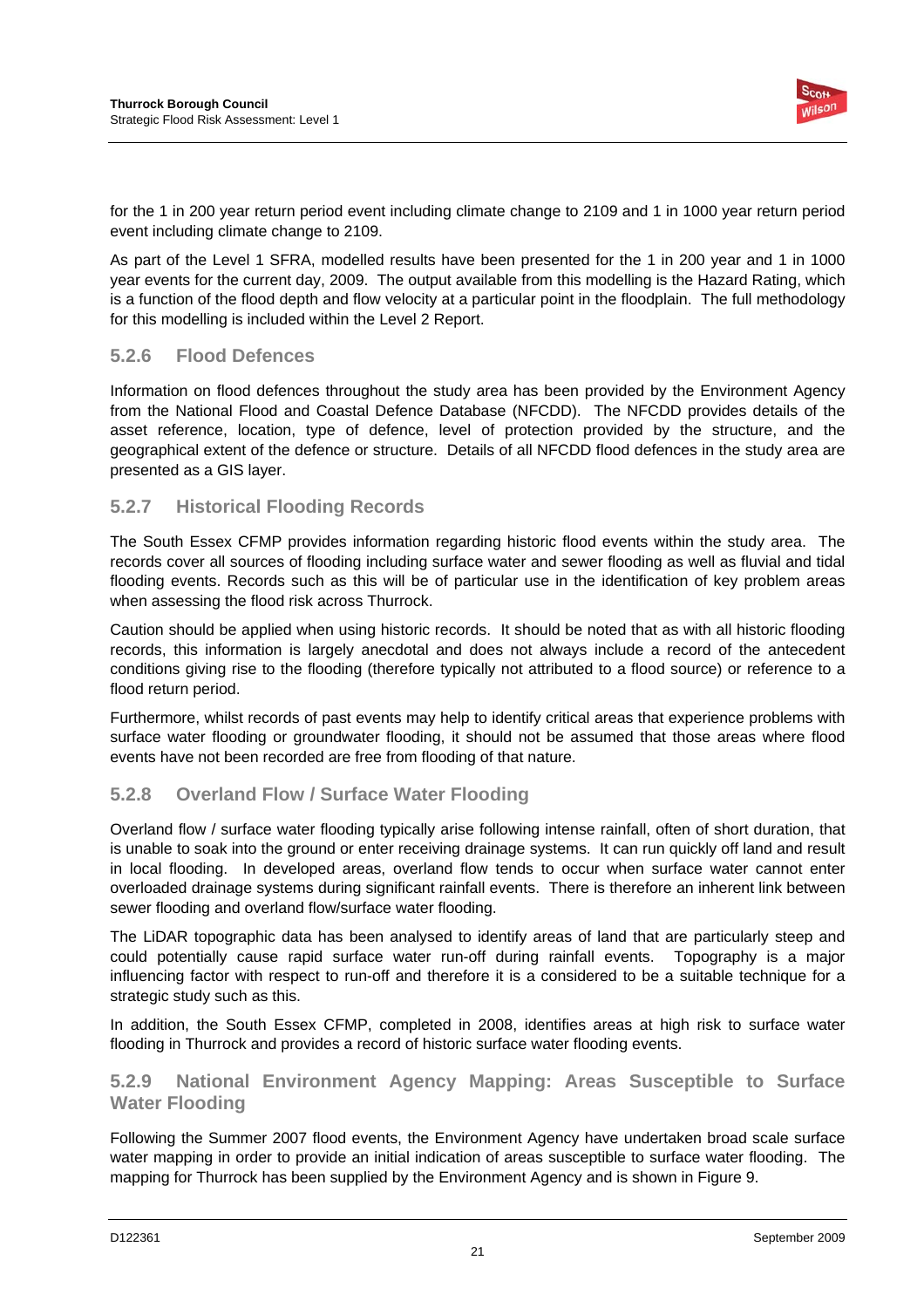

The map has been produced using a simplified method that excludes urban sewerage and drainage systems, excludes buildings, and uses a single rainfall event. The mapping is primarily intended for use by Local Resilience Forums (LRFs) and to inform emergency planning, but has recently been released for use in SFRAs to inform the most strategic levels of land use planning. It is not intended for use in allocating individual sites or determining individual planning applications.. This mapping has the following limitations:

1) The mapping does not show the interface between the surface water network, the sewer systems and the water courses;

2) It does not show the susceptibility of individual properties to surface water flooding;

3) The mapping has significant limitations for use in flat catchments, which is important in Thurrock.

In the light of these limitations, it is recommended that the mapping be used only as an initial review of surface water flooding in order to identify areas requiring further investigation.

### **5.2.10 Sewer Flooding**

Sewer systems are typically designed and constructed to accommodate rainfall events with a 30-year return period or less, depending on their age. Consequently, rainfall events with a return period greater than 30 years would be expected to result in surcharging of some parts of the sewer system.

Records of sewer flooding have been obtained from Essex and Suffolk Water and Anglian Water via a query of their DG5 registers. In order to fulfil statutory commitments set by OFWAT, water companies maintain verifiable DG5 registers which record flooding arising from public foul, combined or surface water sewers and identify where properties suffered internal or external flooding.

The South Essex CFMP provides a large-scale overview of sewer flooding in the catchment. The Environment Agency highlight that it is unlikely the report will represent the true scale of sewer flooding; these factors are generally better assessed at the local scale and therefore cannot always be completed at the strategic scale.

Colin Buchanan have prepared an Infrastructure Deficit Study for Thurrock for 2004 – 2021 which identifies sewers that are nearing capacity and which may therefore pose a flood risk.

It is recommended that information regarding localised sewer flooding issues is requested when preparing site-specific Flood Risk Assessments (FRAs).

### **5.2.11 Geological Mapping**

Groundwater flooding is usually associated with chalk and limestone catchments that allow groundwater to rise to the surface through the permeable subsoil following long periods of wet weather.

Information regarding the solid and drift geology within the study area has been obtained from BGS mapping and is presented in Figures 2A and 2B. This provides an overview of the geology in the study area and therefore a coarse level overview of the probability of groundwater flooding issues.

However, this does not take account for local phenomena; for example the South Essex CFMP provides information regarding the impact commercial chalk quarrying may have on groundwater levels within Thurrock, which may lead to groundwater flooding. This highlights the importance of carrying out groundwater investigations as part of site-specific FRAs.

### **5.2.12 Artificial Sources / Infrastructure Failure**

Artificial sources of flooding can include reservoirs, canals and lakes where water is retained above natural ground level. Failure of such a structure could result in rapid inundation of the surrounding area with little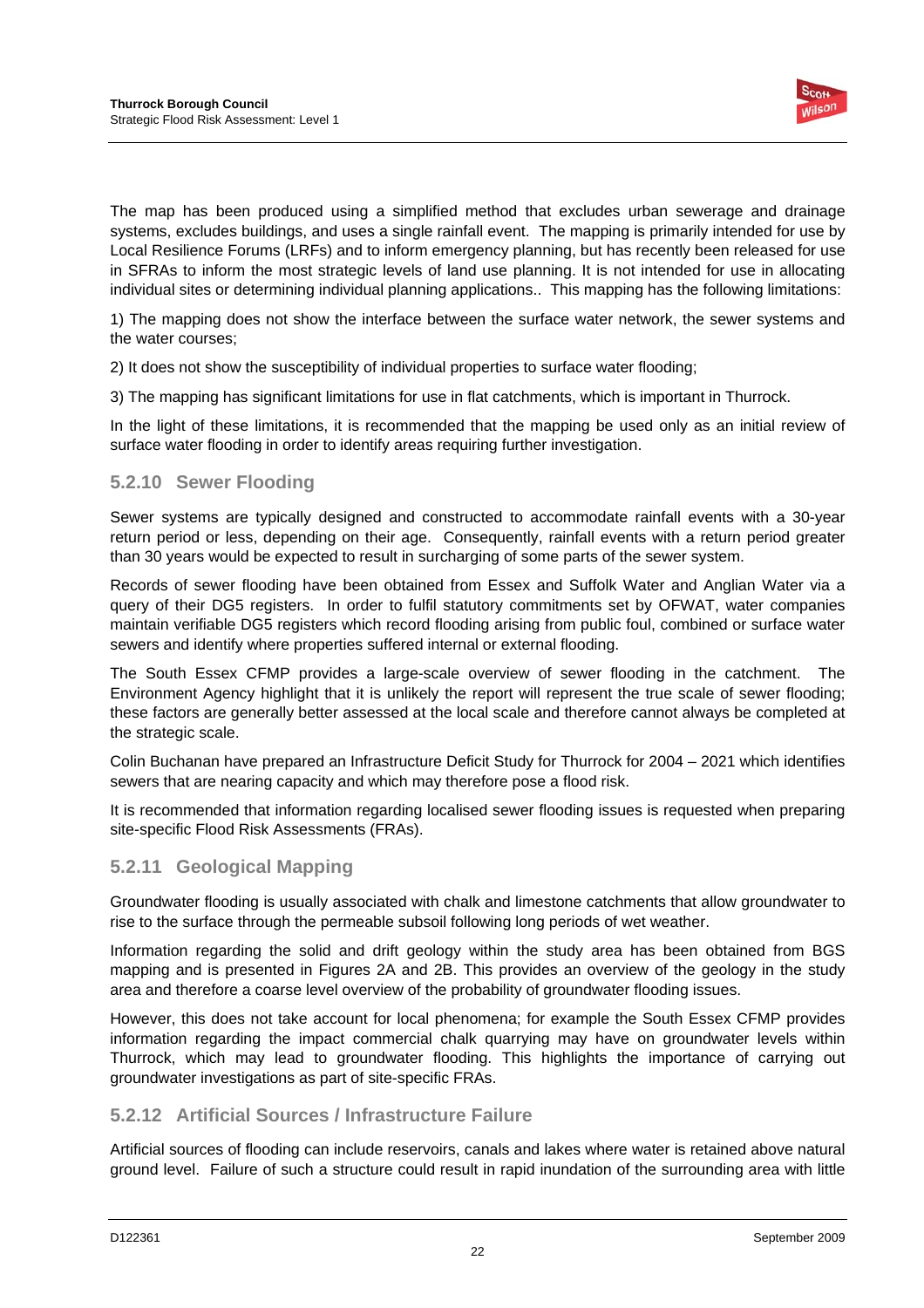

or no warning. These artificial sources can be identified on Ordnance survey mapping along with the presence of any embankments, which would retain water above ground level.

### **5.2.13 Emergency Planning**

The South Essex CFMP identifies areas within Thurrock that fall within Environment Agency flood warning areas. Thurrock BC has also provided a GIS layer of the refuge centres used in the event of an emergency as well as a GIS layer of those buildings deemed more vulnerable according to PPS25 vulnerability classifications. These include hospitals, adult care homes, special schools, secondary schools and primary schools.

Thurrock BC is in the process of preparing a Flood Response Plan for the borough to support the Local Development Framework.

### **5.2.14 Development Sites**

Thurrock BC has provided a GIS layer of the broad areas for regeneration within the district to enable their identification in relation to the different flood sources. These broad areas for regeneration are noted below:

- Purfleet Urban Area
- Aveley Urban Area
- South Ockendon Urban Area
- West Thurrock Urban Area
- Grays Urban Area
- Stifford Clays / North Grays
- Chadwell St Mary Urban Area
- Tilbury Urban Area East Tilbury
- Villages
- Stanford-le-Hope and Corringham Urban Area
- London Gateway

### **5.2.15 Minerals and Waste Sites**

Thurrock BC is currently preparing their Minerals and Waste Allocations DPD and a selection of sites have been put forward as possible allocations. A supplementary document has been prepared to identify the flood risk posed to each of these suggested sites from different flood sources, and to enable the application of the Sequential Test.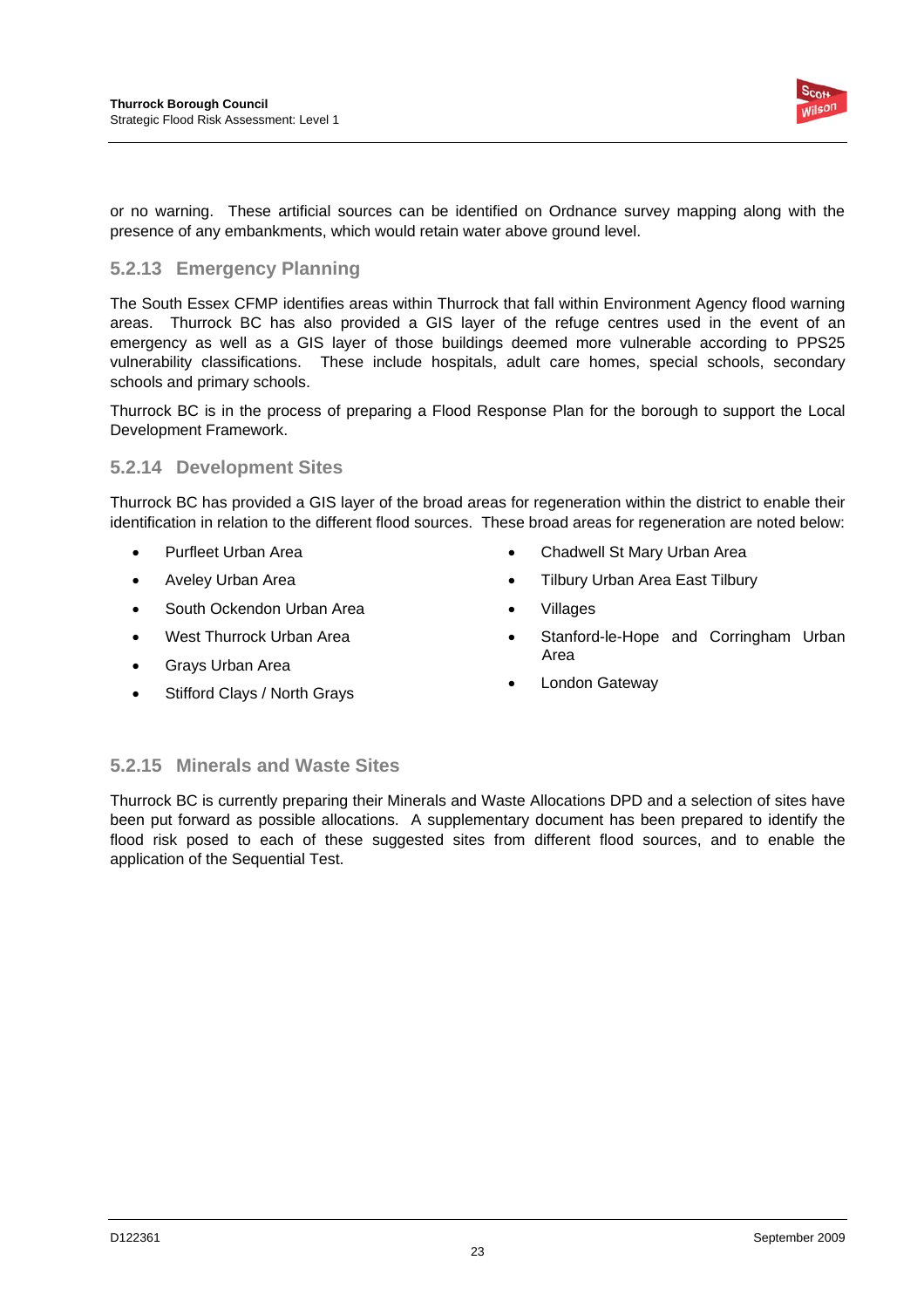

# **6 Level 1 Assessment**

The Level 1 SFRA assessment methodology is based on available existing information and data. This section forms the main results of the Level 1 SFRA; it describes the data used in the production of mapping and GIS deliverables for the project as well as a summary of the results presented.

### 6.1 Requirements of PPS25

Planning Policy Statement 25 and its accompanying Practice Guide requires SFRAs to present sufficient information on all flood sources to enable local planning authorities to apply the Sequential Test in their administrative areas. Information is required on the probability (High, Medium and Low) associated with flooding from the different flood sources. This information should be presented graphically where possible as a series of figures and/or maps.

In addition, the assessment of probability should also account for the effects of climate change on a flood source for the lifetime of any development that would be approved through the emerging Local Development Framework. In this case, climate change has been considered for 100 years as advised by Paragraph 3.88 of the PPS25 Practice Guide.

For flood sources other than tidal and fluvial, the current lack of data makes definition of robust classifications of probability unreliable. For example to define high, medium and low probabilities for groundwater flooding within the study area when no information has been provided regarding previous incidents is not particularly robust. Consequently, for all flood sources other than tidal and fluvial, where only anecdotal evidence of flooding is available, subjective assessments of probability have been made where the data allows.

In some cases, definitions of probability are not practical or are unreliable; in these situations the flood risk from a particular source should be considered as 'medium' until proven otherwise and should be investigated through a site-specific assessment of flood risk submitted as part of a planning application. Details of the requirements for site-specific Flood Risk Assessments (FRAs) are presented in Section 13.

## 6.2 GIS Layers and Mapping

Geographical data such as flood extents and watercourse routes have been presented as maps (Appendix A) and published through Geographical Information System (GIS) layers.

GIS is an effective management tool for the coordinated capture, storage and analysis of data of a geographical nature. GIS handles data in a hierarchical manner by storing spatial features within various layers, which are allied to an underlying database. GIS is an increasingly valuable resource for Local Planning Authorities for informing planning decisions.

A summary of GIS layers generated for use in this SFRA is presented below including a summary to identify which GIS layers have been used in the production of the maps and figures presented with Appendix A of this Level 1 SFRA.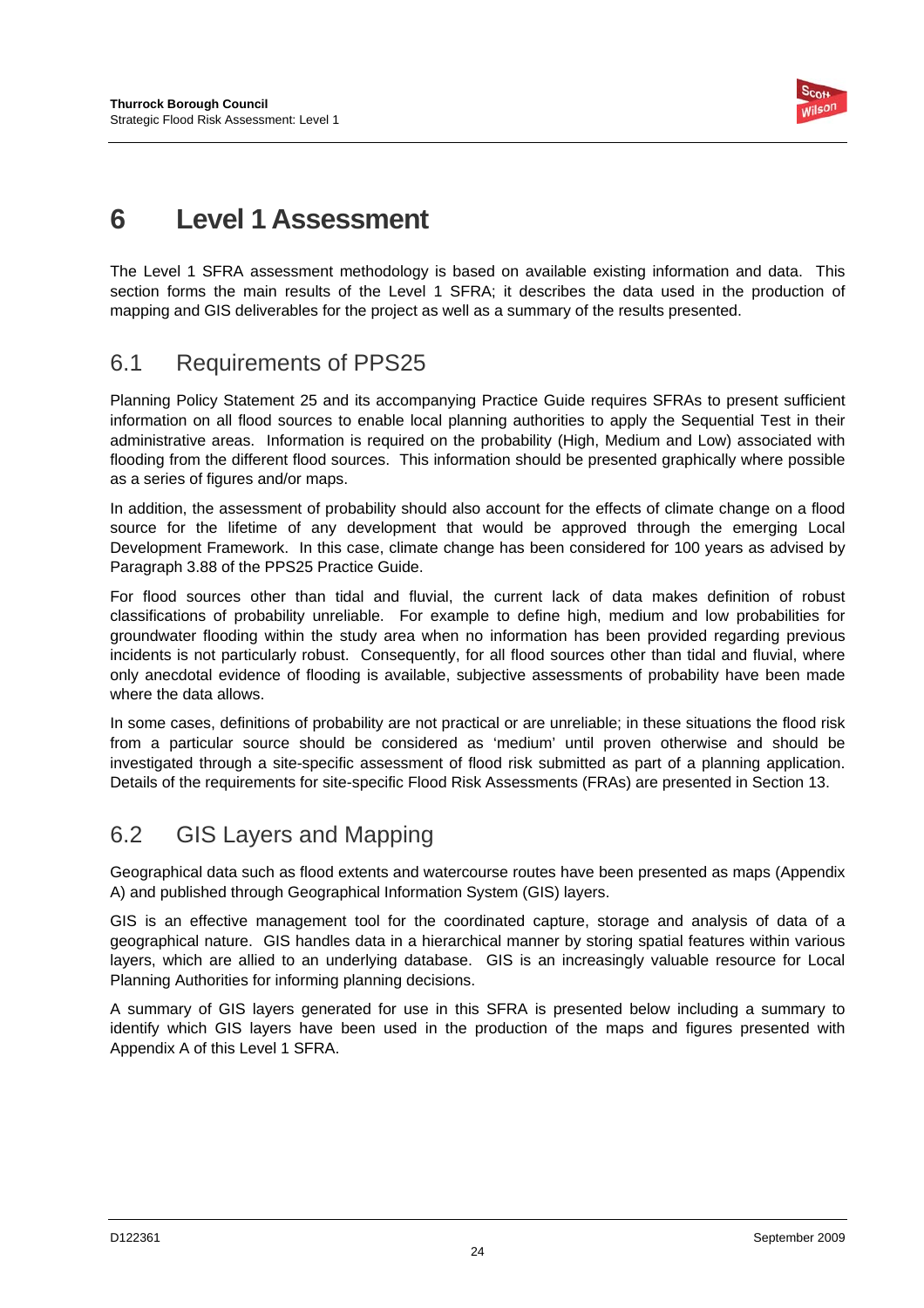

#### **Table 6-1: GIS Layers**

| <b>Name</b>                                                                              | <b>Details</b>                                                                 | <b>Presented within</b><br><b>Figure No's</b> |
|------------------------------------------------------------------------------------------|--------------------------------------------------------------------------------|-----------------------------------------------|
| Council_boundary_thurrock                                                                | Study area boundary, Thurrock BC                                               | All                                           |
| Main_Rivers                                                                              | EA designated main river centrelines                                           | 1                                             |
| Main_urban_centres                                                                       | Key urban centres in Thurrock Borough                                          | 1,9                                           |
| <b>Bedrock</b>                                                                           | British Geological Survey solid geology, 1:50,000 scale                        | 2A                                            |
| Drift_geology                                                                            | British Geological Survey drift deposits geology, 1:50,000 scale 2B            |                                               |
| LiDAR_DTM                                                                                | LiDAR Topographic Data                                                         | 3                                             |
| Slope_LiDAR_DTM                                                                          | Slope grid calculated from LiDAR DTM                                           | $\overline{4}$                                |
| Flood_Zone_2                                                                             | EA Flood Zone 2 extents - 2009                                                 | 5                                             |
| Flood_Zone_3                                                                             | EA Flood Zone 3 extents - 2009                                                 | 6                                             |
| Flood_defences_NFCDD                                                                     | EA national flood and coastal defences database                                | 10                                            |
|                                                                                          | Broad_areas_for_regeneration Key areas identified for regeneration in Thurrock | $D1-14$                                       |
| Call for Sites<br>New_Identified_Sites                                                   | Minerals and Waste sites                                                       | $E1-8$                                        |
| Suds recommended                                                                         | Type of SUDs appropriate, based on geology                                     | 13                                            |
| Rest centres                                                                             | Emergency planning rest/reception centres                                      | 11                                            |
| Adult care homes<br>Special_schools<br>Secondary_schools<br>Primary_schools<br>Hospitals | Highly vulnerable buildings for consideration during emergency 12<br>planning  |                                               |
| Surface_water_flooding                                                                   | Surface water hotspots                                                         | 9                                             |
| Sewer_flooding                                                                           | Sewer flooding problem areas                                                   | 9                                             |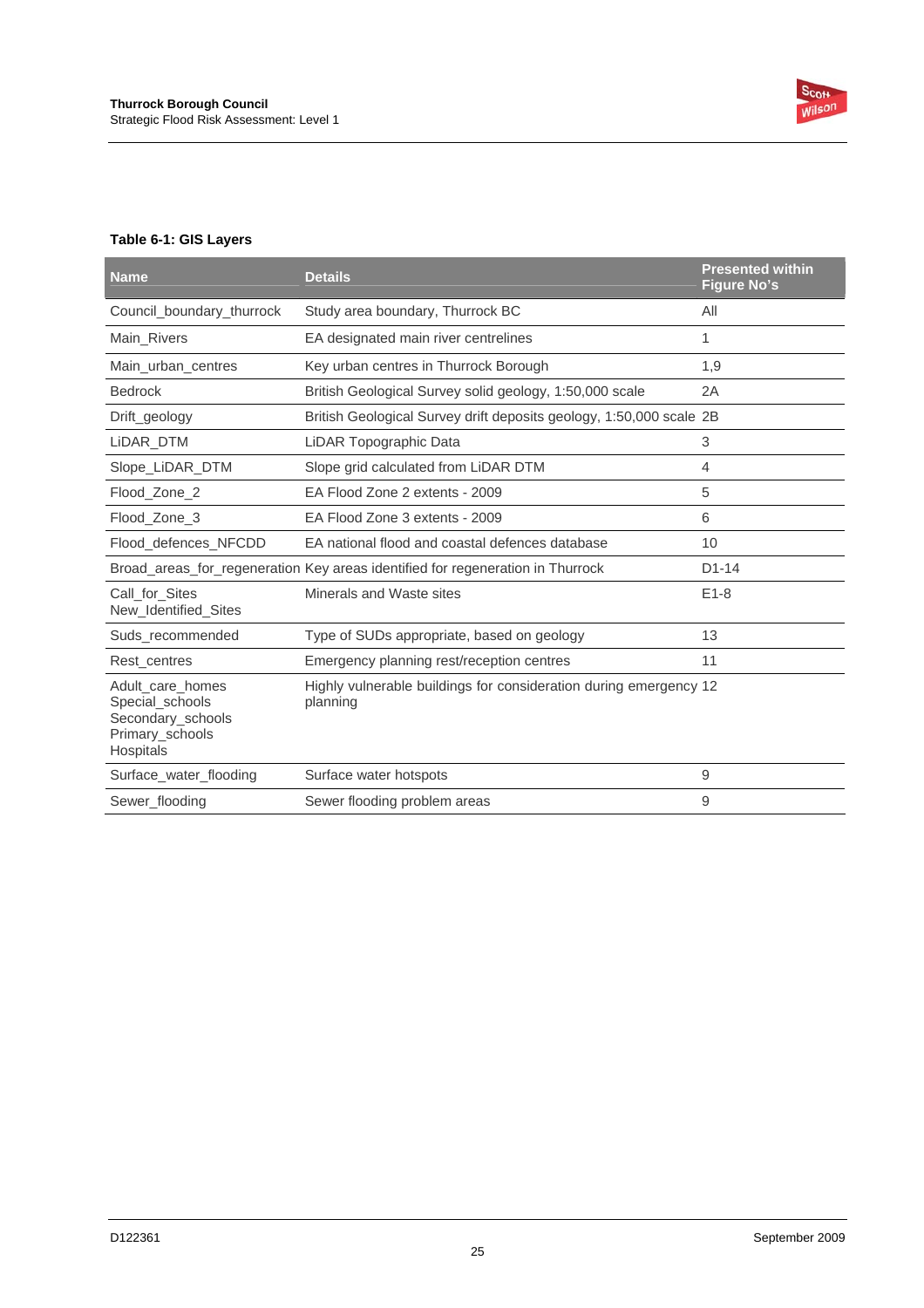

## 6.3 Tidal Flooding

### **6.3.1 Requirements**

PPS25 requires definition of the following tidal Flood Zones:

#### **Table 6-2: Tidal Flood Zone Definitions (as defined in PPS25, Table D.1)**

| <b>Flood Zone</b> | <b>Definition</b>                                                                                                                                                                                                                                                                                                                                                                                                             | <b>Probability of</b><br><b>Flooding</b> |
|-------------------|-------------------------------------------------------------------------------------------------------------------------------------------------------------------------------------------------------------------------------------------------------------------------------------------------------------------------------------------------------------------------------------------------------------------------------|------------------------------------------|
| Flood Zone 1      | Land at risk from flood event less than the 1 in 1000 year event<br>(less than 0.1% annual probability of flooding each year)                                                                                                                                                                                                                                                                                                 | Low Probability                          |
| Flood Zone 2      | Land at risk from flood event between the 1 in 200 and 1 in 1000 Medium Probability<br>year event (between 0.5% and 0.1% annual probability of<br>flooding each year)                                                                                                                                                                                                                                                         |                                          |
|                   | Flood Zone 3a Land at risk from flood event equal to, or greater than, the 1 in<br>200 year event (greater than 0.5% annual probability of flooding<br>each year)                                                                                                                                                                                                                                                             | High Probability                         |
| Flood Zone 3b     | Land where water has to flow or be stored in times of flood, or<br>land purposely designed to be flooded in an extreme flood event<br>(0.1% annual probability). The 1 in 20 year annual probability<br>floodplain is the starting point for consideration but local<br>circumstances should be considered and an alternative<br>probability can be agreed between the Local Planning Authority<br>and the Environment Agency | Functional<br>Floodplain                 |

### **6.3.2 Climate Change**

The Flood Zones should also be defined considering the effects of climate change. When mapping climate change Flood Zones for tidal systems, PPS25 requires that sea level rise is applied up to 2115 along the East coast of England as shown in Table 6-3.

| Table 6-3 Recommended contingency allowances for net sea level rise (from PPS25 Table B.1). |  |  |  |
|---------------------------------------------------------------------------------------------|--|--|--|
|---------------------------------------------------------------------------------------------|--|--|--|

| <b>Administrative Region</b>                                                         | Net Sea Level Rise (mm/yr)<br><b>Relative to 1990</b> |     |                                                     |      |
|--------------------------------------------------------------------------------------|-------------------------------------------------------|-----|-----------------------------------------------------|------|
|                                                                                      |                                                       |     | 1990 to 2025 2025 to 2055 2055 to 2085 2085 to 2115 |      |
| East of England, East Midlands,<br>London, SE England (south of<br>Flamborough Head) | 4.0                                                   | 8.5 | 12 O                                                | 15.0 |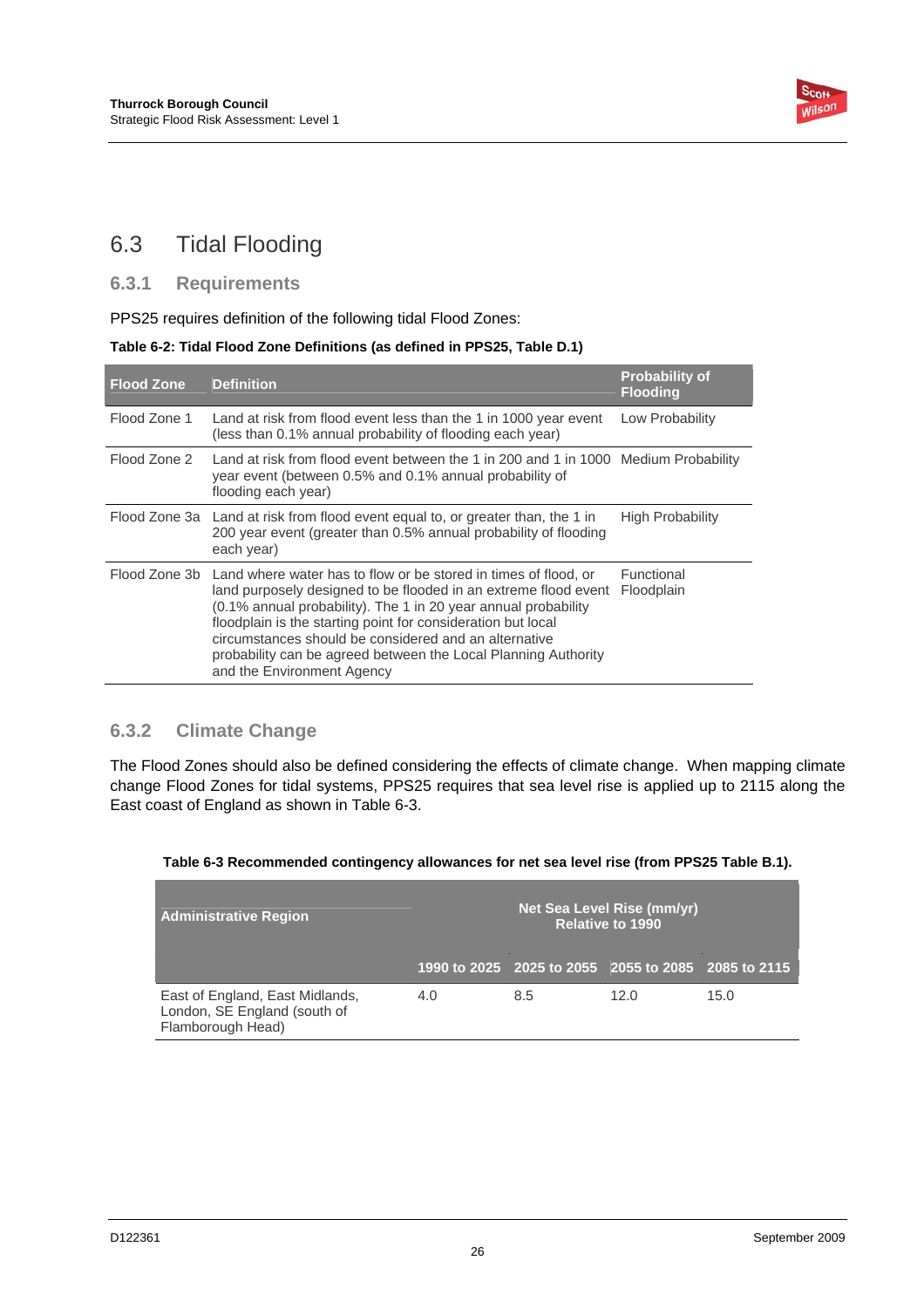

### **6.3.3 Data Sources & Mapping**

#### **Flood Levels**

The water levels for this stretch of the Thames are presented in the *Thames Tidal Defences Joint Probability Extreme Water Levels 2008, Final Modelling Report*, prepared by Halcrow for the Environment Agency and published in April 2008.

#### **Flood Zones (2009)**

Figure 5 shows the Flood Zones affecting Thurrock for the present day (2009). The Flood Zones associated with the River Thames are those provided by the Environment Agency, produced by projecting the extreme tidal levels for the River Thames onto a DTM to determine the extent of flooding.

This mapping does not take into consideration the presence of existing flood defence structures. Figure 10 shows that Thurrock is protected from a 1 in 1000-year tidal flood event under normal circumstances. However, there is always a risk that the defences may be overtopped and/or breached; the presence of defences can only reduce, and not remove the risk of flooding.

#### **Flood Zones (2109)**

Figure 6 shows the Flood Zones affecting Thurrock with allowances made for climate change (2109). The Flood Zones for the River Thames have been determined using a similar methodology to the present day Flood Zones, by projecting the extreme tidal levels for the River Thames onto a DTM to determine the extent of flooding.

### **Flood Hazard Rating (2009)**

Hydrodynamic breach modelling has been carried out at 21 locations along the Thurrock frontage to assess the residual risk behind the tidal defences. The precise breach locations and detailed methodology are included within the Level 2 SFRA report.

As part of the Level 1 SFRA, these breach models have been run for the following return period events during the present day conditions (i.e. with no consideration for climate change):

- 1 in 200 year tidal breach event for the current day 2009
- 1 in 1000 year tidal breach event for the current day 2009

The results from this modelling have been used to map Flood hazard. Flood hazard is a function of the flood depth and flow velocity at a particular point in the floodplain. Each element within the model is assigned one of four hazard categories 'Extreme Hazard', 'Significant Hazard', 'Moderate Hazard', and 'Low Hazard'.

The derivation of these categories is based on Flood Risks to People FD2320 (DEFRA & EA, 2005), using the following equation:

> *Flood Hazard Rating = ((v+0.5)\*D) + DF Where v = velocity (m/s) D = depth (m) DF = debris factor*

The depth and velocity outputs from the 2D hydrodynamic modelling are used in this equation, along with a suitable debris factor. For this SFRA, a precautionary approach has been adopted inline with FD2320; a debris factor of 0.5 has been used for depths less than and equal to 0.25m, and a debris factor of 1.0 has been used for depths greater than 0.25m.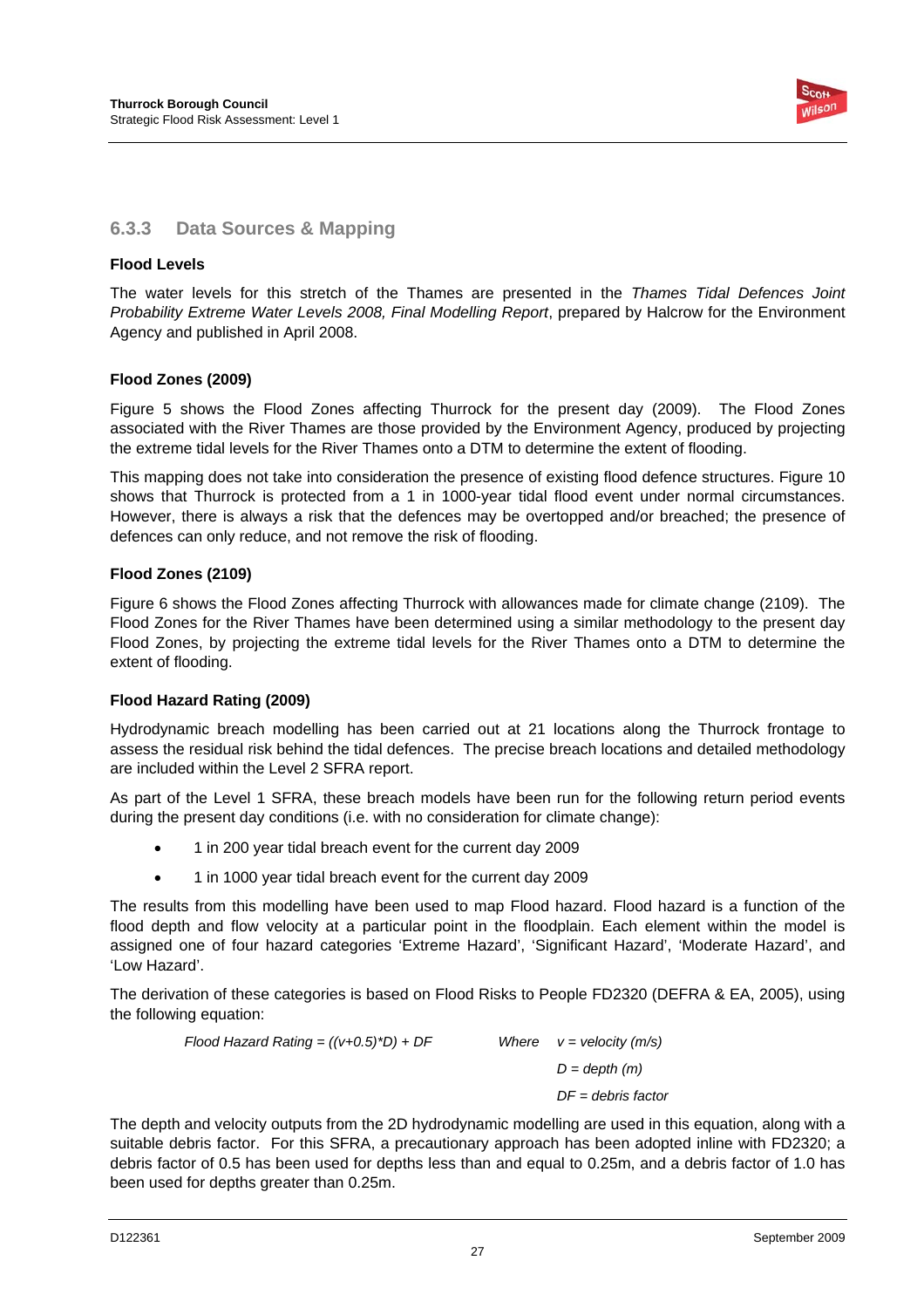

| <b>Flood Hazard</b>         |                    | <b>Description</b>                                                                                |  |
|-----------------------------|--------------------|---------------------------------------------------------------------------------------------------|--|
| HR < 0.75                   | Low                | <b>Caution</b> – Flood zone with shallow flowing water or deep standing water                     |  |
| $0.75 \geq H$ R $\leq 1.25$ | Moderate           | <b>Dangerous for some</b> (i.e. children) – Danger: flood zone with deep or fast<br>flowing water |  |
| $1.25 > HR \le 2.0$         | <b>Significant</b> | <b>Dangerous for most people</b> – Danger: flood zone with deep fast flowing<br>water             |  |
| HR > 2.0                    | <b>Extreme</b>     | <b>Dangerous for all</b> – Extreme danger: flood zone with deep fast flowing<br>water             |  |

#### **Table 6-4: Hazard categories based on FD2320, DEFRA & Environment Agency 2005**

Hazard outputs have been processed for the 1 in 200 year event and 1 in 1000 year events for the present day (2009) and are included in the Figures in Appendix D of this report.

#### **Historical Records**

The South Essex CFMP records details of major tidal flooding along the east coast of England in January/February 1953. An intense low-pressure system developed in the North Sea sending a storm surge south along the east coast and creating a tide level if 5.03m AOD, the highest ever recorded. Existing flood defences were overtopped and a significant proportion of Tilbury, Purfleet and land to the east of Corringham was flooded, as detailed in Table 6-5.

**Table 6-5: Historic Flood Events within Thurrock, extracted from South Essex CFMP, 2008** 

| <b>EVENT</b>                | <b>LOCATIONS AFFECTED</b>                                    | <b>CONSEQUENCES OF FLOODING</b>                                                                                                                                     |
|-----------------------------|--------------------------------------------------------------|---------------------------------------------------------------------------------------------------------------------------------------------------------------------|
| Tidal flood<br>Jan/Feb 1953 | Canvey Island<br><b>West Thurrock</b><br>Purfleet<br>Tilbury | Whole island inundated; 58 people died.<br>Most large industrial sites flooded.<br>Most large industrial sites flooded.<br>2,500 houses and a fire station flooded. |

Figure 7 was extracted from the South Essex CFMP. It identifies those areas within Thurrock that experienced flooding by the River Thames Estuary/North Sea in January/February 1953.

### 6.4 Fluvial Flooding

#### **6.4.1 Requirements**

In order for the Level 1 SFRA to assist in the completion of the Sequential Test, PPS25 requires definition of the following fluvial Flood Zones: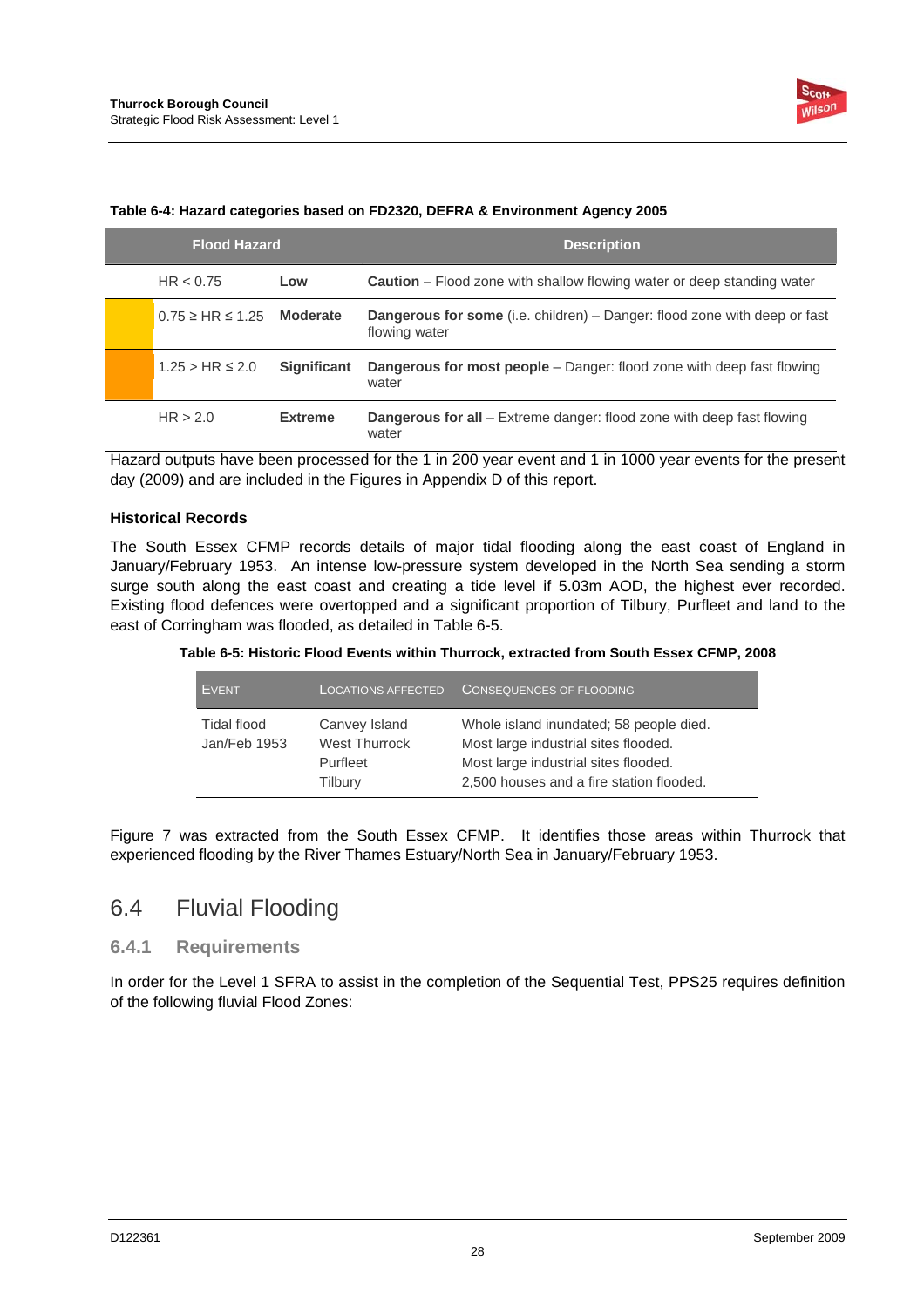

| <b>Flood Zone</b> | <b>Definition</b>                                                                                                                                                                                                                                                                                                                                                                                                             | <b>Probability of</b><br><b>Flooding</b> |
|-------------------|-------------------------------------------------------------------------------------------------------------------------------------------------------------------------------------------------------------------------------------------------------------------------------------------------------------------------------------------------------------------------------------------------------------------------------|------------------------------------------|
| Flood Zone 1      | Land at risk from flood event less than the 1 in 1000 year event<br>(less than 0.1% annual probability of flooding each year)                                                                                                                                                                                                                                                                                                 | Low Probability                          |
| Flood Zone 2      | Land at risk from flood event between the 1 in 100 and 1 in 1000 Medium Probability<br>year event (between 1.0% and 0.1% annual probability of<br>flooding each year)                                                                                                                                                                                                                                                         |                                          |
|                   | Flood Zone 3a Land at risk from flood event equal to, or greater than, the 1 in<br>100 year event (greater than 1.0% annual probability of flooding<br>each year)                                                                                                                                                                                                                                                             | High Probability                         |
| Flood Zone 3b     | Land where water has to flow or be stored in times of flood, or<br>land purposely designed to be flooded in an extreme flood event<br>(0.1% annual probability). The 1 in 20 year annual probability<br>floodplain is the starting point for consideration but local<br>circumstances should be considered and an alternative<br>probability can be agreed between the Local Planning Authority<br>and the Environment Agency | Functional<br>Floodplain                 |

#### **Table 6-6: Fluvial Flood Zone Definitions (as defined in PPS25, Table D.1)**

The PPS25 Practice Guide states that all areas within Flood Zone 3 should be considered as Flood Zone 3b unless, or until, appropriate assessment shows to the satisfaction of the Environment Agency that the area falls within Flood Zone 3a. Therefore, in areas where the functional floodplain has not been defined and no suitable surrogate data is available the functional floodplain (Flood Zone 3b) should be defined as the extent of Flood Zone 3a.

PPS25 states that functional floodplain should be determined considering the effects of defences and other flood risk management infrastructure. The functional floodplain relates only to river and coastal flooding, it does not include areas at risk of flooding solely from other sources of flooding (e.g., surface water, sewers).

### **6.4.2 Climate Change**

The Flood Zones should be defined considering the effects of climate change. For fluvial systems, PPS25 requires an increase of 20% in peak flows to be used when mapping climate change Flood Zones up to 2115.

### **6.4.3 Data Sources & Mapping**

#### **Flood Zones (2009)**

Flood Zone mapping for the River Thames has been produced based on extreme tidal levels since this presents a more conservative scenario than the fluvial level.

The Flood Zones for the River Mardyke and Stanford Brook for the present day (2009) have been created from outputs from the CFMP hydraulic models provided by the Environment Agency. The 1 in 1000 year event, 1 in 100 year event and 1 in 20 year event were used to map Flood Zones 2, 3a and 3b respectively.

The maximum water level at each node within the hydraulic model has been extracted and used to create a water surface which can then be compared with the DTM of the study area to determine the extent of the flood outline.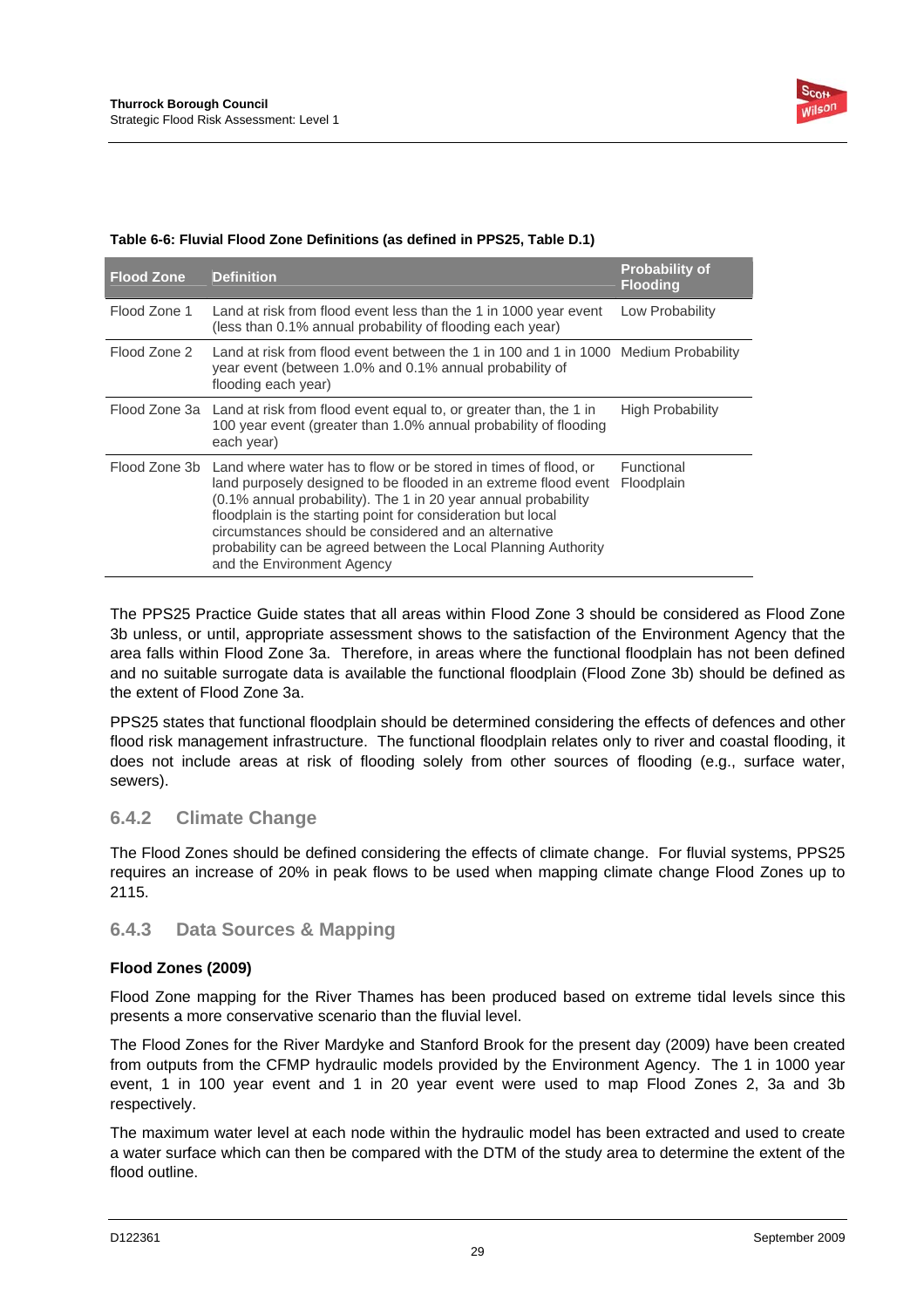

#### **Flood Zones (2109)**

Figure 6 shows the Flood Zones including an allowance for climate change.

Flood Zones 2, 3a and 3b including climate change for the River Mardyke have been determined using the outputs of the CFMP hydraulic modelling provided by the Environment Agency. The 1 in 1000 year event plus climate change, the 1 in 100 year event plus climate change and the 1 in 20 year event plus climate change were used to map Flood Zones 2, 3a and 3b respectively.

The hydraulic modelling completed for the Stanford Brook only included one climate change scenario, for the 1 in 100 year event. The extent of Flood Zone 3a has been mapped using this information.

In order to map Flood Zones 2 and 3b including an allowance for climate change for the Stanford Brook, the following methodology has been employed.

Maximum levels were available for both the present day and climate change cases of the 1 in 100 year scenario. The difference between these two levels at each node in the model were used as the basis for extrapolating the 1 in 20 year plus climate change and 1 in 1000 year plus climate change (2109) cases from their respective present day (2009) cases. To do this, the known level changes between the present day and climate change cases were multiplied by the differences in the peak inflows of the present day input hydrographs.

New maximum flood levels can then be derived. These are compared with the DTM, in the same manner as the other modelled cases, to determine the depth grids and therefore flood outline.

#### **Flood Hazard Rating (2009)**

Flood hazard has been calculated for the River Mardyke and Stanford Brook flood outlines using the same formula applied for the breach assessments described above. For these fluvial systems, the 1 in 100 year event has been used, as this is considered comparable with the 1 in 200 year tidal event. The velocity has been assumed as 0. A debris factor of 0.5 has been used for depths less than and equal to 0.25m, and a debris factor of 1.0 has been used for depths greater than 0.25m.

The hazard rating for the River Mardyke and Stanford Brook has been mapped with the tidal hazard rating resulting from the breach scenarios. Where these overlap, the highest hazard rating at each point in the floodplain has been presented.

#### **Historic Records**

Table 6-7 details two fluvial flood events associated with the Stanford Brook and the River Mardyke in Thurrock.

| <b>DATE</b> | <b>SOURCE</b>            |                  | <b>LOCATIONS AFFECTED CONSEQUENCES OF FLOODING</b>                                              |
|-------------|--------------------------|------------------|-------------------------------------------------------------------------------------------------|
| Sept 1958   | Stanford<br><b>Brook</b> | Stanford-le-Hope | 76mm rainfall fell in 2 hours, 500 houses flooded<br>above floorboard level in Stanford-le-Hope |
| Sept 1968   | Mar Dyke                 | Purfleet         | Fenchurch Street line affected. 2,400 acres of<br>farmland flooded.                             |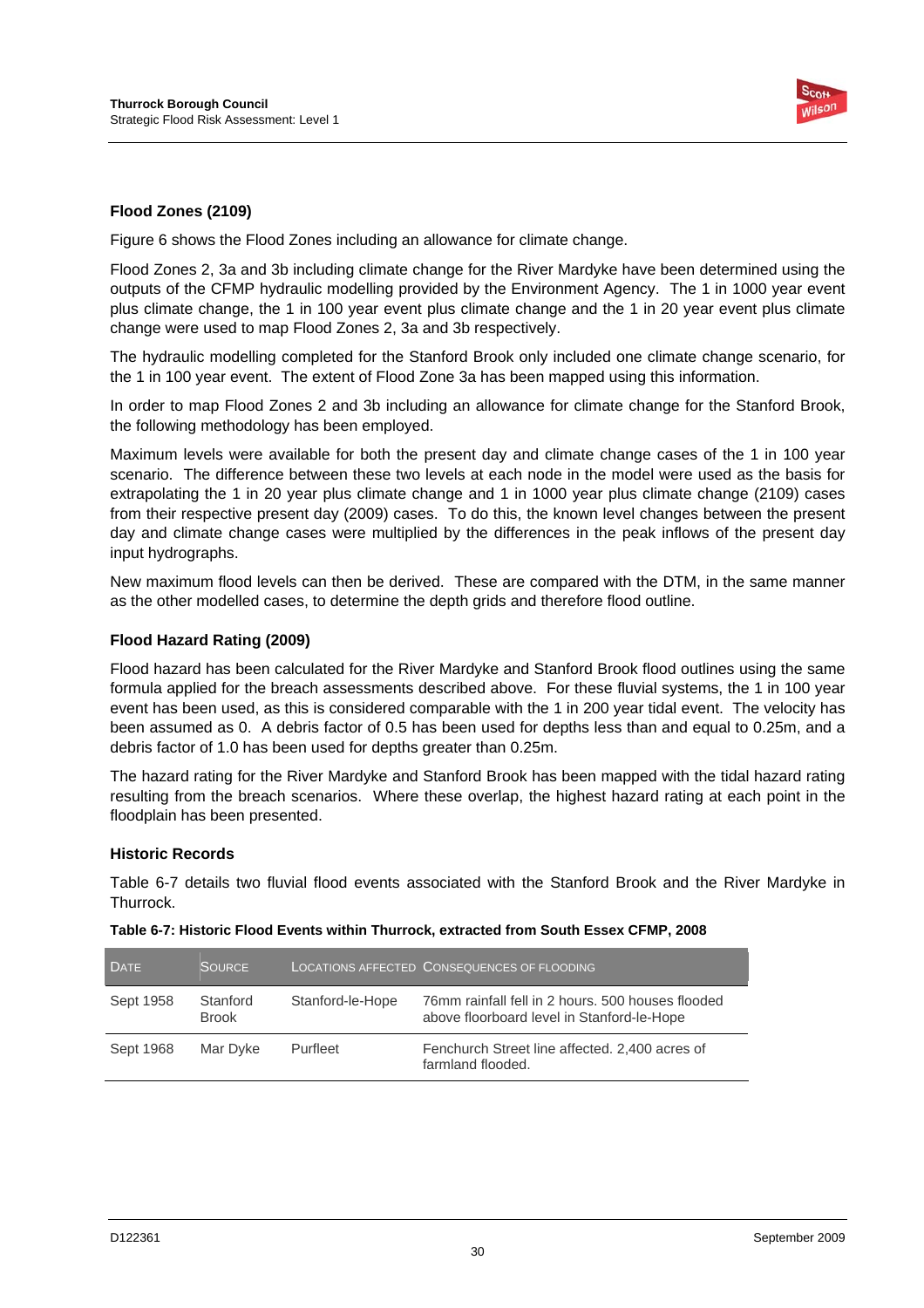

### 6.5 Surface Water Flooding / Overland Flow

#### **6.5.1 Requirements**

Overland flow and surface water flooding results from rainfall that fails to infiltrate the surface and travels over the ground surface. This is exacerbated by low permeable urban development or low permeability soils and geology (such as clayey soils). Overland flow is likely to occur at the base of an escarpment and low points in terrain.

Local topography and built form can have a strong influence on the direction and depth of flow. The design of development down to a micro-level can influence or exacerbate this. Overland flow paths should be taken into account in spatial planning for urban developments. In addition, surface water flooding can be exacerbated if development increases the percentage of impervious area. An assessment of overland flow must be undertaken and the risks assessed as part of a site-specific FRA.

The SFRA only provides a summary of existing and available data on surface water flooding and does not include probabilistic modelling of surface water flooding.

#### **6.5.2 Data Sources & Mapping**

#### **Topographic Data**

Figure 3 shows the variation in the topography of the Thurrock study area. Land adjacent to the River Thames is low lying, at approximately 1-4m AOD. An area of higher land is present in central Thurrock including Chadwell St Mary and the edge of Grays, where the elevation is reaches 30m AOD. North of the Thurrock Borough, the elevation is approximately 100m AOD in the built up area around Basildon. This area slopes down relatively steeply towards the River Mardyke valley and may be conducive to significant quantities of surface water runoff.

#### **Slope Analysis**

GIS analysis has been carried out to determine the location of steep sloping ground, which could potentially generate significant volumes of run-off during extreme rainfall events. This has been achieved by production of a slope grid from the DTM, which is shown in Figure 4. The slope grid has been colour coded to identify the variation in gradient across the study area.

This should also be compared with the topographic data presented in Figure 3 to determine local low points where ponding of surface water could potentially occur. The slope grid provides an indication of the overall terrain however there will be a significant variation in risk due to the absence or presence of flow barriers on the ground. As a result, it was not considered appropriate to attempt to classify these areas further into high, medium and low risk.

#### **Regional Flood Risk Assessment, 2009**

The RFRA states that surface water flooding in South Essex is primarily the result of under-capacity culverts, inadequate highway drainage, blocked pipes and overgrown watercourses. One area that is particularly affected in Thurrock is the urban area of Grays.

#### **National Environment Agency Mapping: Areas Susceptible to Surface Water Flooding**

The Environment Agency has undertaken broad scale, national mapping of areas susceptible to surface water flooding which is shown in Figure 9. Due to the high level nature of this mapping, it is not considered suitable as a basis for strategic planning within Thurrock however it provides a useful overview to identify those areas that will require further investigation in relation to surface water flooding sources and pathways.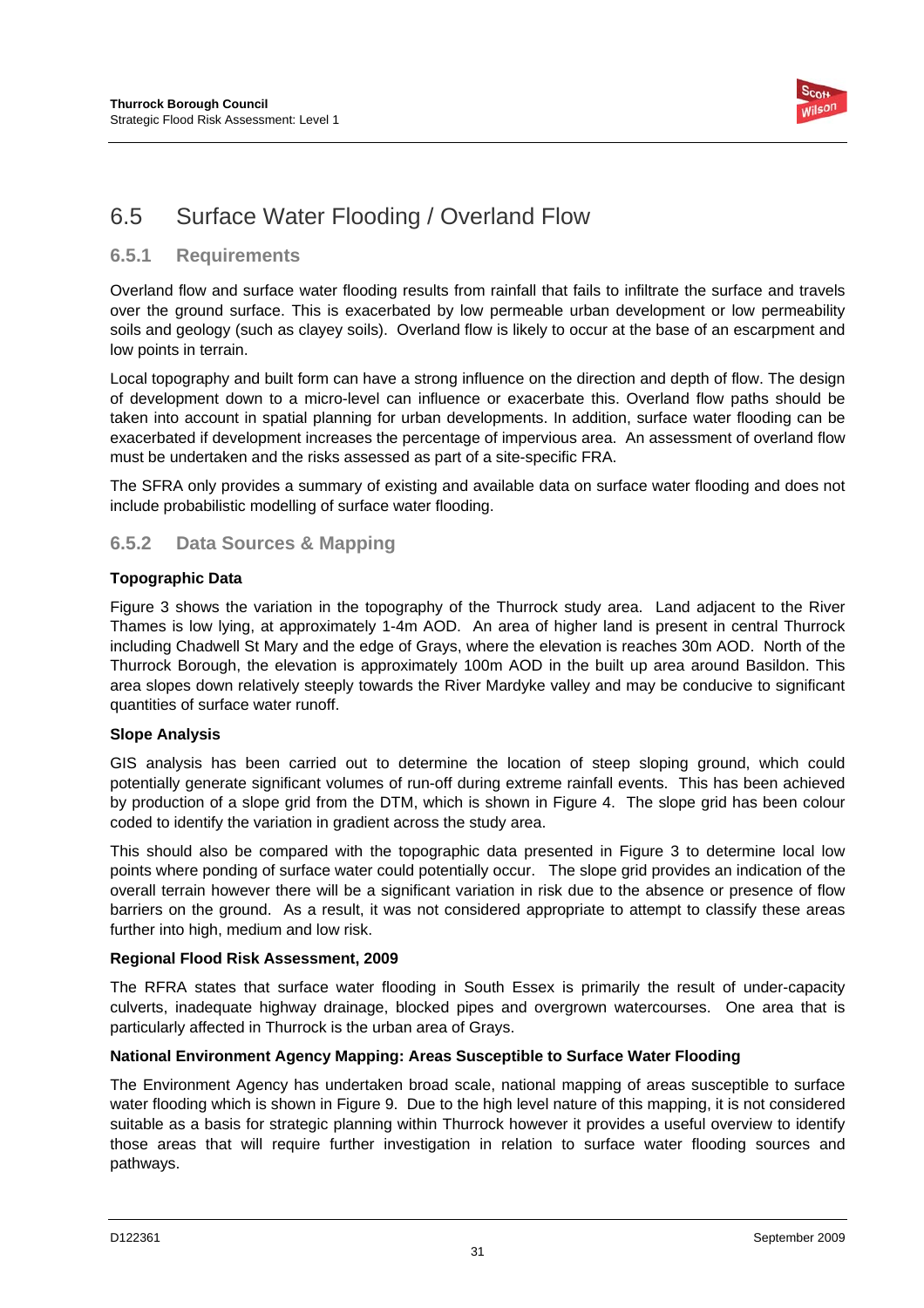

The information presented in Figure 9 defines the land to the north west and east of Tilbury as 'more susceptible' to surface water flooding, which is to be expected given the low lying nature of the land. The land to the north west constitutes the a Flood Storage Area, which is detailed further in Chapter 9. The area to the east of Tilbury forms the West Tilbury marshes. Land in Grays and West Thurrock has also been identified as 'more susceptible' to surface water flooding and this is likely to be the effect of ponding of surface water runoff behind the railway embankments. A large part of Stanford-le-Hope is also shown to be 'more susceptible' to surface water flooding and it is recommended that surface water flooding issues in this area are investigated further.

Based on a review of the existing information, the level of anticipated growth in Thurrock and our engineering judgement, it is recommended that a Surface Water Management Plan (SWMP) is undertaken following the Defra guidance (February 2009).

#### **Catchment Flood Management Plan, 2008**

Figure 8 has been provided by the South Essex CFMP. It identifies those areas that are likely to experience surface water flooding because of urbanisation and the associated high proportion of impermeable surfaces in these areas. Areas at risk include the urban area around Purfleet, Thurrock, Grays, Tilbury and Stanford-le-Hope.

Figure 9 shows details of past surface water flood events as recorded in the South Essex CFMP. Between December 2002 and January 2003, an episode of surface water flooding is recorded to have affected several houses in Bulphan in the upper River Mardyke valley (South Essex CFMP, 2008). Similarly, several houses were affected in Tilbury during the same period; it is likely that this is partly due to its positioning, with higher elevations to the north around Chadwell St Mary.

### 6.6 Sewer Flooding

#### **6.6.1 Requirements**

PPS25 requires that SFRAs provide information regarding areas at risk of flooding from sewers, and data from water companies is typically provided to allow this to be undertaken.

#### **6.6.2 Data Sources & Mapping**

#### **Historic Records**

The South Essex CFMP records an exceptional rainfall event in September 1968 that affected the East Dock Sewer in Tilbury and caused significant flooding in the area. In Tilbury the flooding affected 1km<sup>2</sup> of the marshes and 1.25km<sup>2</sup> of agricultural land. 1,750 houses were flooded and a further 950 affected by the event and Dock Road was closed for 4 days.

The Plan highlights that sewer flooding is a particular problem in Stanford-le-Hope, Purfleet and Tilbury due to inadequate maintenance of sewer infrastructure leading to blockages or systems being overwhelmed by the quantity of discharge. Anglian Water is involved in investing in schemes to reduce the number and frequency of sewer floods and surface water drainage incidents.

Records of sewer flooding have been obtained from Essex and Suffolk Water and Anglian Water via a query of their DG5 registers. Figure 9 shows those locations that have been identified as experiencing sewer flooding in the past

#### **Infrastructure Deficit Study**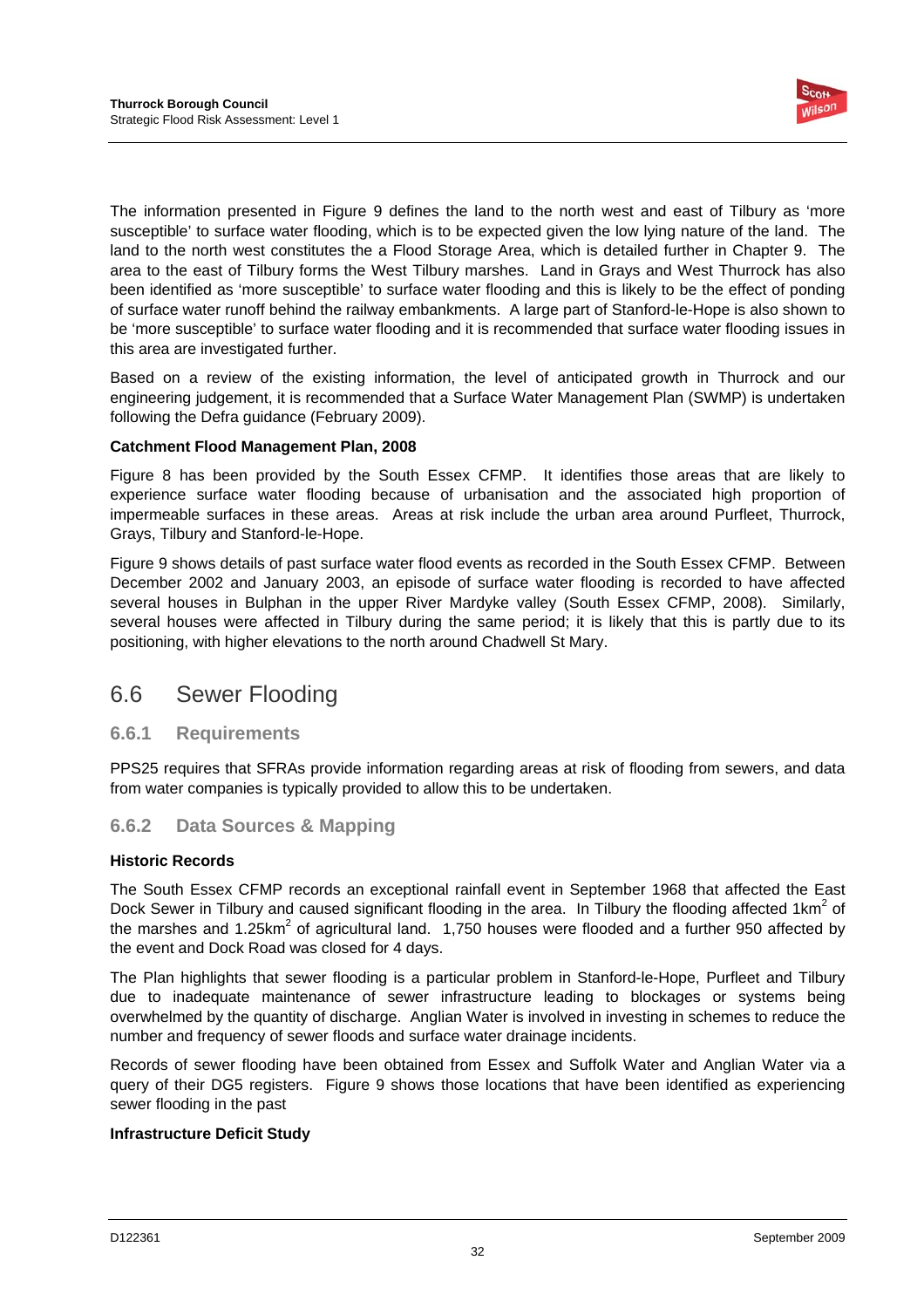

The Infrastructure Deficit Study for Thurrock prepared by Colin Buchanan states that the Aveley trunk sewer is effectively at capacity. Any further development at Purfleet and the west end of Thurrock will require replacement of this sewer to preclude possibilities of sewer flooding in the area.

#### **Water Cycle Study**

Thurrock BC have commissioned a Water Cycle Study to identify whether sufficient water supply and waste water infrastructure is in place to support the growth and development projected for Thurrock. The scope of the Water Cycle Study encompasses a more detailed assessment of sewer flooding and measures required to improve the infrastructure. This document should therefore be used in conjunction with the SFRA considering this form of flooding.

### 6.7 Groundwater Flooding

#### **6.7.1 Requirements**

Groundwater flooding occurs when water levels in the ground rise above surface elevations. Groundwater flooding may take weeks or months to dissipate, as groundwater flow is much slower than surface water flow therefore water levels take much longer to recede.

An assessment of the risk of groundwater flooding needs to be carried out; however, a quantified assessment of risk from groundwater flooding is difficult to undertake, especially on a strategic scale. This is due to lack of groundwater level records and the lack of predictive tools (such as modelling) that can assess the risk of groundwater flow and flooding following rainfall events.

#### **6.7.2 Data Sources & Mapping**

#### **Geology**

The BGS geological mapping has been used as the primary data source to determine the risk of groundwater flooding in Thurrock. Mapping of the solid and drift geology across Thurrock is presented in Figures 2A and 2B. No mapping has been produced to review groundwater flooding across Thurrock.

Groundwater flooding is usually associated with chalk and limestone catchments that allow groundwater to rise to the surface through the permeable subsoil following long periods of wet weather. Groundwater flooding can also occur in areas where Made Ground has been deposited above impermeable subsoils, typically during ground raising or levelling works.

It is unlikely that groundwater flooding will pose a significant flood risk within northern Thurrock, due to the presence of clay, which creates a highly impermeable layer and restricts the movement of water both from the surface to the ground as well as the ground to the surface. The presence of Chalk geology in southern parts of Thurrock around Aveley and Purfleet, covered by permeable alluvial deposits, sand and gravel, indicates that this area could be susceptible to groundwater flooding. The problem is exacerbated by the low-lying nature of the land, which is between 0-5m AOD.

The South Essex CFMP draws attention to the impact commercial chalk quarrying may have on groundwater levels within Thurrock. During extraction of the chalk, the quarried areas become de-watered. Since manufacturing came to an end and with it the de-watering activities, groundwater levels have risen by approximately 60mm a year. Continued increases in groundwater levels could lead to local flooding or structural problems for development located in close proximity to former quarries where restored ground levels may be lower than natural ground levels.

Despite this, it is considered unlikely that groundwater flooding will pose a significant flood risk within Thurrock on a strategic scale, as the presence of London Clay will generally prevent groundwater rising to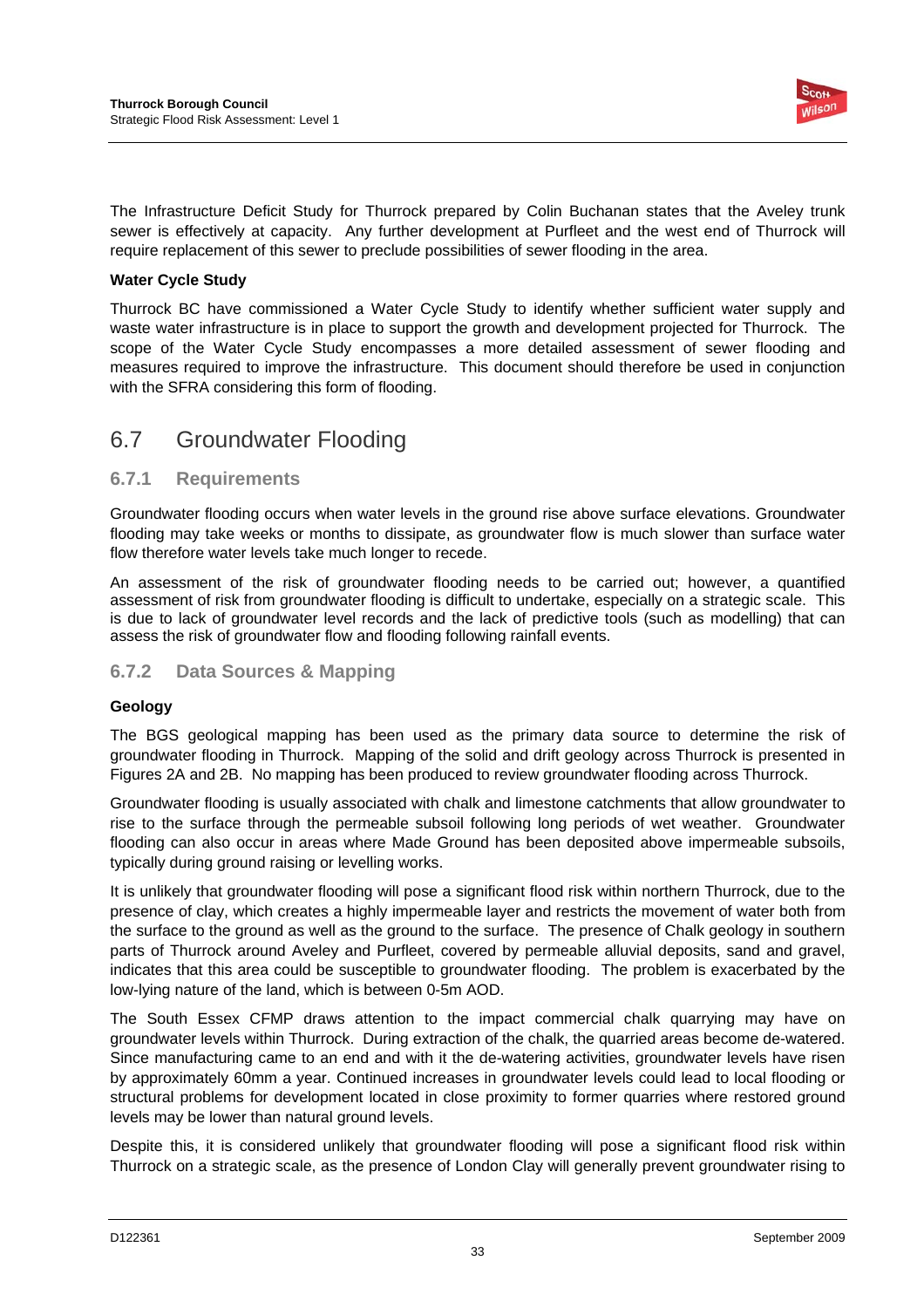

the surface. Further guidance can be found within the Water Cycle Study currently under preparation for Thurrock (Scott Wilson 2009).

Site-specific FRAs should include full consideration of the ground conditions on site and assess the risk of groundwater flooding occurring. This is particularly important for potential development sites near former quarried areas and developments in which basement areas are proposed; it must be demonstrated that the site does not lie on a key groundwater flow route such that introducing a flow barrier within the system would increase the risk of groundwater flooding elsewhere.

### 6.8 Artificial Sources

#### **6.8.1 Requirements**

PPS25 requires that artificial water sources within the study area are identified as part of a SFRA. These include canals, reservoirs, ponds, and any feature where water is held above natural ground level.

#### **6.8.2 Data Sources & Mapping**

Figure 1 shows artificial water sources within the study, which may need to be taken into consideration when carrying out site-specific FRAs for individual development sites in close proximity. A summary of these water bodies and the presence of embankments are shown in Table 6-9 below: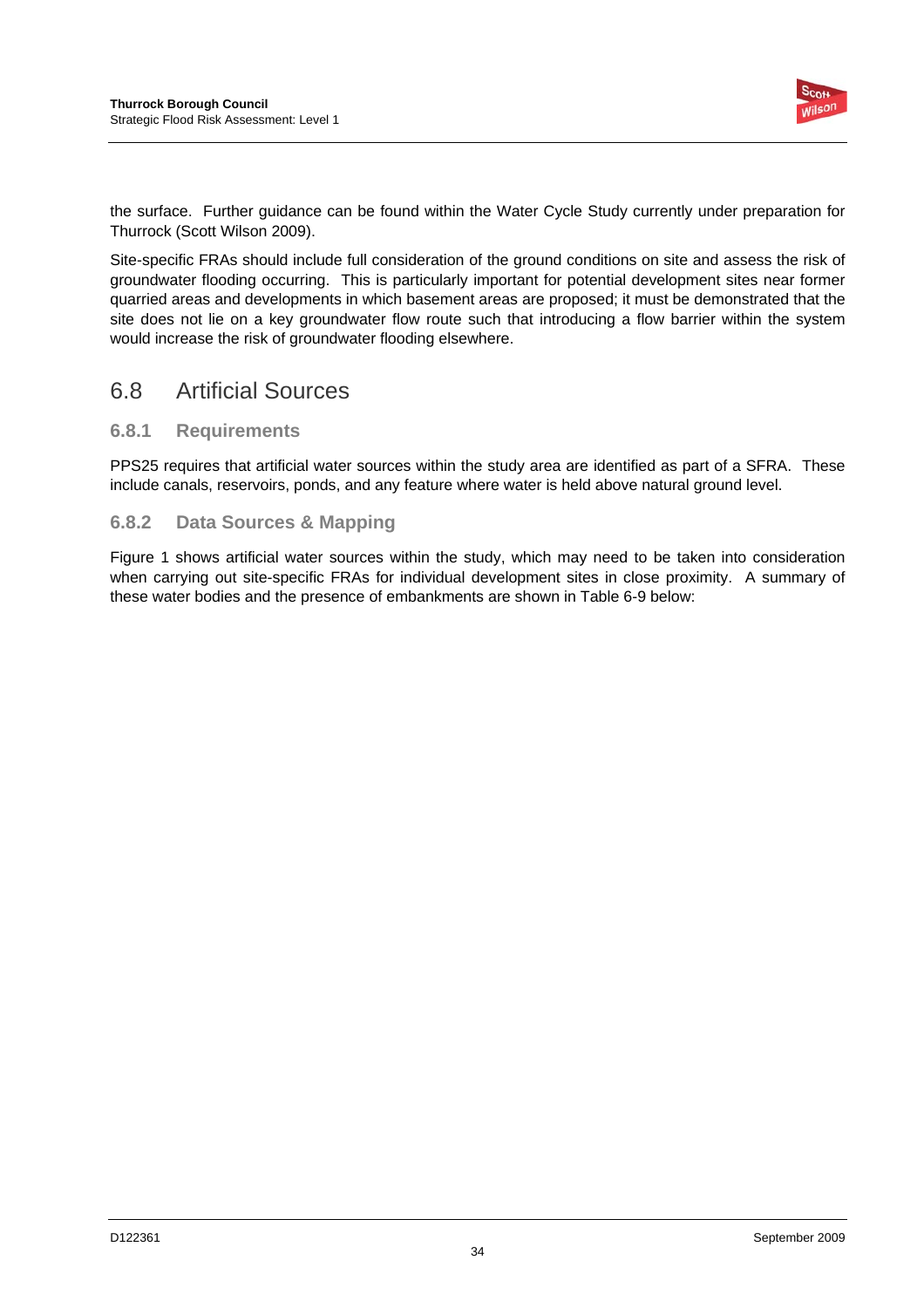

| <b>Location</b>         | <b>Approximate Coordinates</b> |                 | <b>Approximate Plan</b><br>Area ( $km^2$ ) | <b>Embankments</b><br><b>Present</b> |
|-------------------------|--------------------------------|-----------------|--------------------------------------------|--------------------------------------|
|                         | <b>Easting</b>                 | <b>Northing</b> |                                            |                                      |
| Alexandra Lake          | 558376                         | 178923          | 0.08                                       |                                      |
| <b>Belhus Woods</b>     | 557235                         | 182637          | 0.07                                       |                                      |
| lakes                   | 558153                         | 182507          | 0.045                                      |                                      |
| Oak Wood                | 557989                         | 179492          | 0.08                                       | ✓                                    |
| Hangman's Wood          | 557901                         | 180306          | 0.04                                       |                                      |
|                         | 560981                         | 181675          | 0.09                                       | ✓                                    |
| Grange Farm             | 561290                         | 182319          | 0.07                                       | ✓                                    |
|                         | 561008                         | 181944          | 0.03                                       | ✓                                    |
| Orsett Fen<br>Reservoir | 563186                         | 183010          | 0.025                                      | $\checkmark$                         |
|                         | 571033                         | 183498          | 0.015                                      | ✓                                    |
| Fobbing                 | 571298                         | 183681          | 0.013                                      | ✓                                    |
| Little Mollards Farm    | 560391                         | 182052          | Total                                      |                                      |
| (4 small ponds)         |                                |                 | 0.07                                       |                                      |
| Alexandra Lake          | 558376                         | 178923          | 0.08                                       | ٠                                    |
| <b>Belhus Woods</b>     | 557235                         | 182637          | 0.07                                       |                                      |
| lakes                   | 558153                         | 182507          | 0.045                                      |                                      |

#### **Table 6-9: Ponds/Lakes located within Thurrock**

None of the stakeholders contacted throughout this study hold any records of flooding arising from artificial sources and/or infrastructure failures.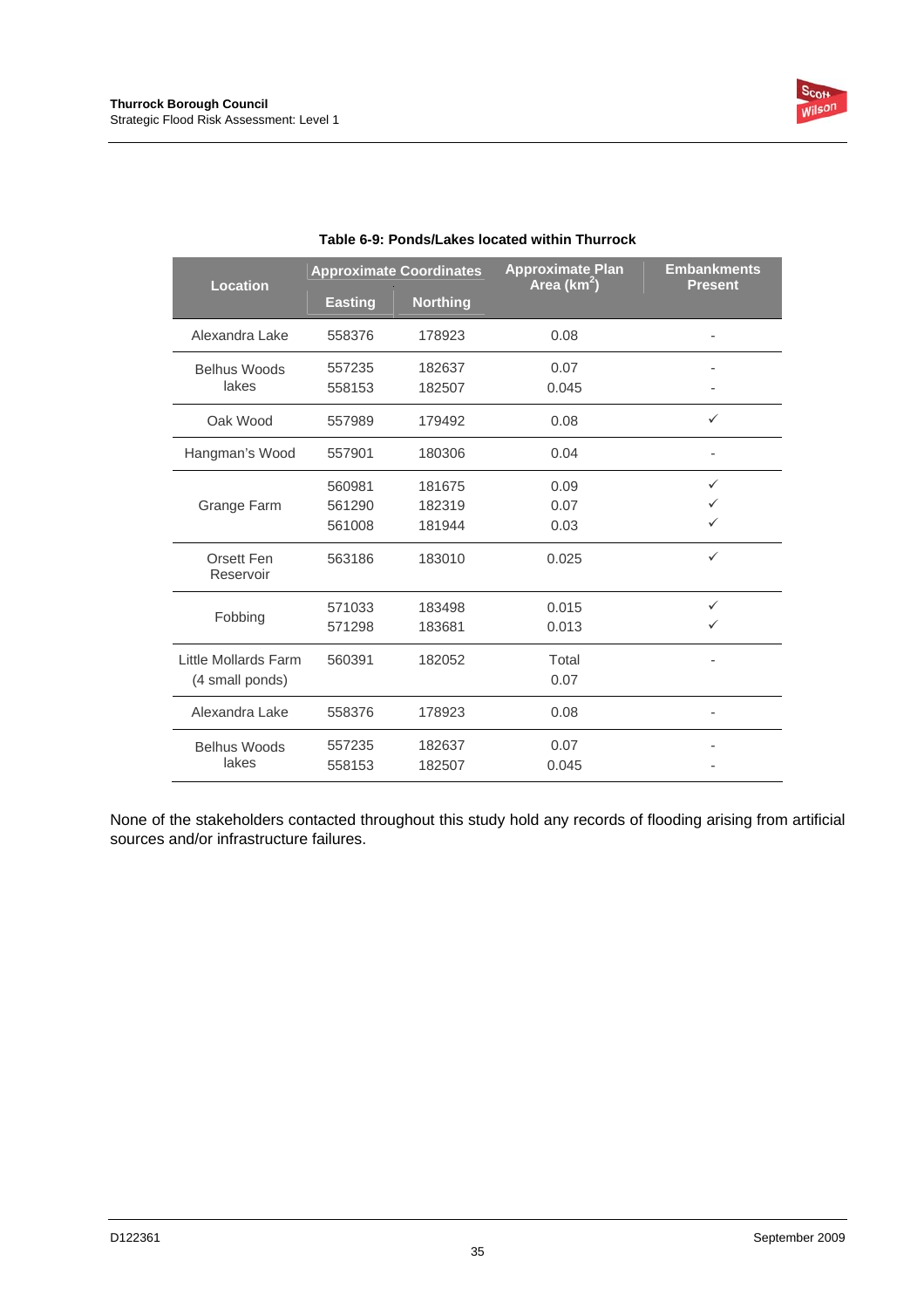

# **7 Guidance on Applying PPS25 Sequential Test**

### 7.1 What is the PPS25 Sequential Test?

The PPS25 Sequential Test is a process by which the precautionary principle is applied to the strategic land allocation process. PPS25 requires local planning authorities to review flood risk across their districts, steering all development towards areas of lowest risk. Development is only permissible in areas at risk of flooding in exceptional circumstances where it can be demonstrated that there are no reasonably available sites in areas of lower risk, and the benefits of that development outweigh the risks from flooding. Such development is required to include mitigation/management measures to minimise risk to life and property should flooding occur, and wherever possible identify opportunities to reduce the overall flood risk posed to the local community.

A Level 1 SFRA is designed to be sufficiently detailed to allow the application of the Sequential Test to the Core Strategy Document, on the basis of PPS25 Table D.1 (reproduced as Tables 6-2 and 6-4) and Figure 4.1 of its Practice Guide. In order to apply the Sequential Test to the Site Specific Allocations DPD a Level 2 SFRA will be required which provides a more detailed assessment of the variation in flood risk across Thurrock.

PPS25 acknowledges that some areas will (also) be at risk of flooding from sources other than tidal and fluvial. Consequently all sources of flooding must be considered when looking to locate new development. The other sources of flooding requiring consideration when situating new development allocations include:

- Surface Water / Overland Flow;
- Groundwater;
- Sewers; and
- Artificial Sources.

These sources are typically less well understood than tidal and fluvial sources and as a result, data only exists as point source data or through interpretation of local conditions. In addition, there is conflicting guidance on suitable return periods to associate with floods arising from these sources. For example, modern surface water drainage systems are constructed to a 1 in 30-year standard. Any rainfall event in excess of the 30-year return period would be expected to result in some flooding through insufficient capacities. Consequently when assessing these sources through the Sequential Test, where a location is recorded as having experienced repeated flooding from the same source this should be investigated further in a site-specific Flood Risk Assessment (FRA).

### 7.2 Development Vulnerability Classifications

Planning Policy Statement 25 classifies developments according to their vulnerability. Five vulnerability classifications are defined, these are:

- Essential Infrastructure;
- Highly Vulnerable;
- More Vulnerable;
- Less Vulnerable, and
- Water Compatible.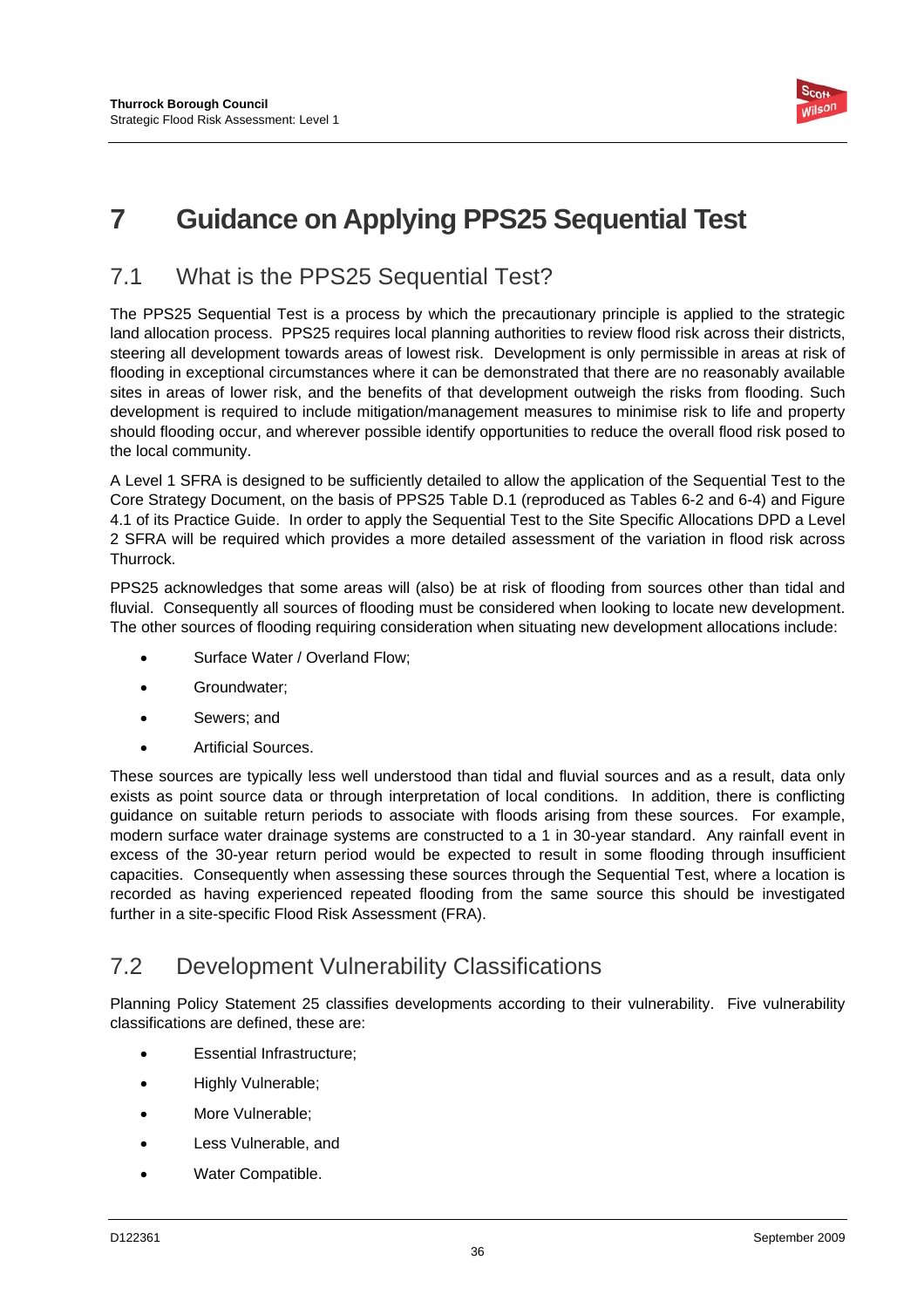

Table 7-1 shows the types of development that fall under these different classifications.

**Table 7-1: PPS25 Table D2 Flood Risk Vulnerability Classification (DCLG, 2009)** 

| <b>Vulnerability</b><br><b>Classification</b> | <b>Development Uses</b>                                                                                                                                                                                                                                                                                                                                                                                                                                                                                                                                                                                                                                                                                                                                                                                                                                                                                        |
|-----------------------------------------------|----------------------------------------------------------------------------------------------------------------------------------------------------------------------------------------------------------------------------------------------------------------------------------------------------------------------------------------------------------------------------------------------------------------------------------------------------------------------------------------------------------------------------------------------------------------------------------------------------------------------------------------------------------------------------------------------------------------------------------------------------------------------------------------------------------------------------------------------------------------------------------------------------------------|
| Essential<br>Infrastructure                   | Essential transport infrastructure (including mass evacuation routes), which has to cross the<br>area at risk,<br>Essential utility infrastructure which has to be located in a flood risk area for critical<br>operational reasons, including electricity generating power stations and grid and primary<br>substations; water treatment plants; and sewage treatment plants if adequate measures to<br>control pollution and manage sewage during flooding events are in place.<br>Wind turbines.<br>$\bullet$                                                                                                                                                                                                                                                                                                                                                                                               |
| <b>Highly Vulnerable</b>                      | Police stations, Ambulance stations and Fire stations and Command Centres and<br>$\bullet$<br>telecommunications installations required to be operational during flooding.<br>Emergency dispersal points.<br>$\bullet$<br>Basement dwellings.<br>Caravans, mobile homes and park homes intended for permanent residential use.<br>Installations requiring hazardous substances consent. <sup>2</sup> (Where there is demonstrable need<br>to locate such installations for bulk storage of materials with port or other similar facilities, or<br>such installations with energy infrastructure or carbon capture and storage installations, that<br>require coastal or water side locations, or need to be located in other high flood risk areas, in<br>these instances the facilities should be classified as 'Essential Infrastructure'.                                                                   |
| More Vulnerable                               | Hospitals.<br>$\bullet$<br>Residential institutions such as residential care homes, children's homes, social services<br>$\bullet$<br>homes, prisons and hostels.<br>Buildings used for: dwelling houses; student halls of residence; drinking establishments;<br>nightclubs; and hotels.<br>Non-residential uses for health services, nurseries and educational establishments.<br>$\bullet$<br>Landfill and sites used for waste management facilities for hazardous waste.<br>٠<br>Sites used for holiday or short-let caravans and camping, subject to a specific warning and<br>$\bullet$<br>evacuation plan.                                                                                                                                                                                                                                                                                             |
| Less Vulnerable                               | Police, ambulance and fire stations which are not required to be operational during flooding<br>٠<br>Buildings used for: shops; financial, professional and other services; restaurants and cafes;<br>$\bullet$<br>hot food takeaways; offices; general industry; storage and distribution; non-residential<br>institutions not included in 'more vulnerable'; and assembly and leisure.<br>Land and buildings used for agriculture and forestry.<br>٠<br>Waste treatment (except landfill and hazardous waste facilities).<br>٠<br>Minerals working and processing (except for sand and gravel working).<br>٠<br>Water treatment plants.<br>٠                                                                                                                                                                                                                                                                 |
| Water-Compatible<br>Development               | Flood control infrastructure.<br>$\bullet$<br>Water transmission infrastructure and pumping stations.<br>$\bullet$<br>Sewage transmission infrastructure and pumping stations.<br>٠<br>Sand and gravel workings.<br>$\bullet$<br>Docks, marinas and wharves.<br>$\bullet$<br>Navigation facilities.<br>٠<br>MOD defence installations.<br>Ship building, repairing and dismantling, dockside fish processing and refrigeration and<br>compatible activities requiring a waterside location.<br>Water-based recreation (excluding sleeping accommodation).<br>Lifeguard and coastguard stations.<br>Amenity open space, nature conservation and biodiversity, outdoor sports and recreation<br>and essential facilities such as changing rooms.<br>Essential ancillary sleeping or residential accommodation for staff required by uses in this<br>category, subject to a specific warning and evacuation plan. |

 2 DETR Circular 04/00, paragraph 18: *Planning controls for hazardous substances.*  See www.communities.gov.uk/index.asp?id=1144377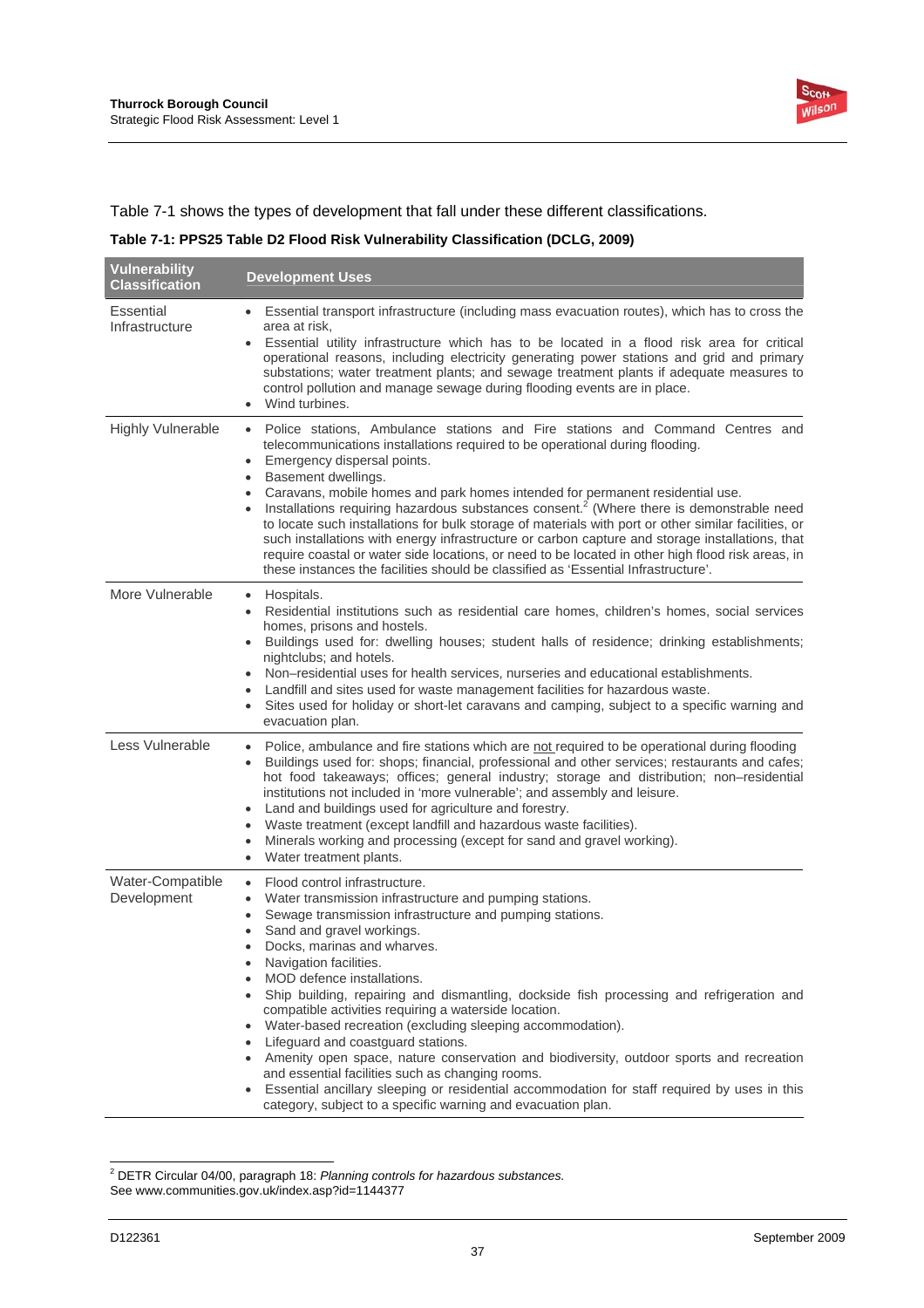

PPS25 also stipulates where the differing types of vulnerable development may be appropriate based on flood risk. This is presented in Table D.3 of PPS25, which is reproduced below.

| <b>Flood Risk</b><br><b>Vulnerability</b><br><b>Classification</b><br>(Table D.2 PPS25) |    | <b>Essential</b><br><b>Infrastructure</b> | <b>Water</b><br><b>Compatible</b> | <b>Highly</b><br><b>Vulnerable</b> | <b>More Vulnerable</b>            | <b>Less</b><br><b>Vulnerable</b> |
|-----------------------------------------------------------------------------------------|----|-------------------------------------------|-----------------------------------|------------------------------------|-----------------------------------|----------------------------------|
|                                                                                         |    | $\checkmark$                              |                                   |                                    |                                   |                                  |
| <b>ZONE</b>                                                                             | 2  |                                           |                                   | <b>Exception Test</b><br>required  |                                   |                                  |
| OOD<br>Œ                                                                                | 3A | <b>Exception Test</b><br>required         |                                   | x                                  | <b>Exception Test</b><br>required |                                  |
|                                                                                         | 3B | <b>Exception Test</b><br>required         |                                   |                                    | χ                                 |                                  |

**Table 7-2: PPS25 Table D3 Flood Risk Vulnerability and Flood Zone 'Compatibility' (DCLG, 2006)** 

 $\checkmark$  – Development is appropriate  $\checkmark$  – Development should not be permitted

Using the information documented and mapped within this Level 1 SFRA, the Sequential Test should be undertaken for development within Thurrock. This process should be accurately documented to ensure decisions can be transparently communicated and reviewed where necessary.

The Sequential Test should be carried out on all development sites and seek to guide development to the lowest flood risk areas. Only where there are no reasonably available alternative sites to accommodate the development should sites in Flood Zones 2 or 3 be considered.

The Level 1 SFRA mapping provides the tools for the Sequential Test to be undertaken. This is achieved by presenting information to identify the variation in flood risk across the administrative area and allowing an area-wide comparison of future development sites with respect to flood risk considerations.

### 7.3 Guidance

The following flow diagram (Figure 7-2) is taken from the PPS25 Practice Guide and illustrates how the Sequential test should be undertaken. The full process is described in Chapter 4 of the PPS25 Practice Guide (2008).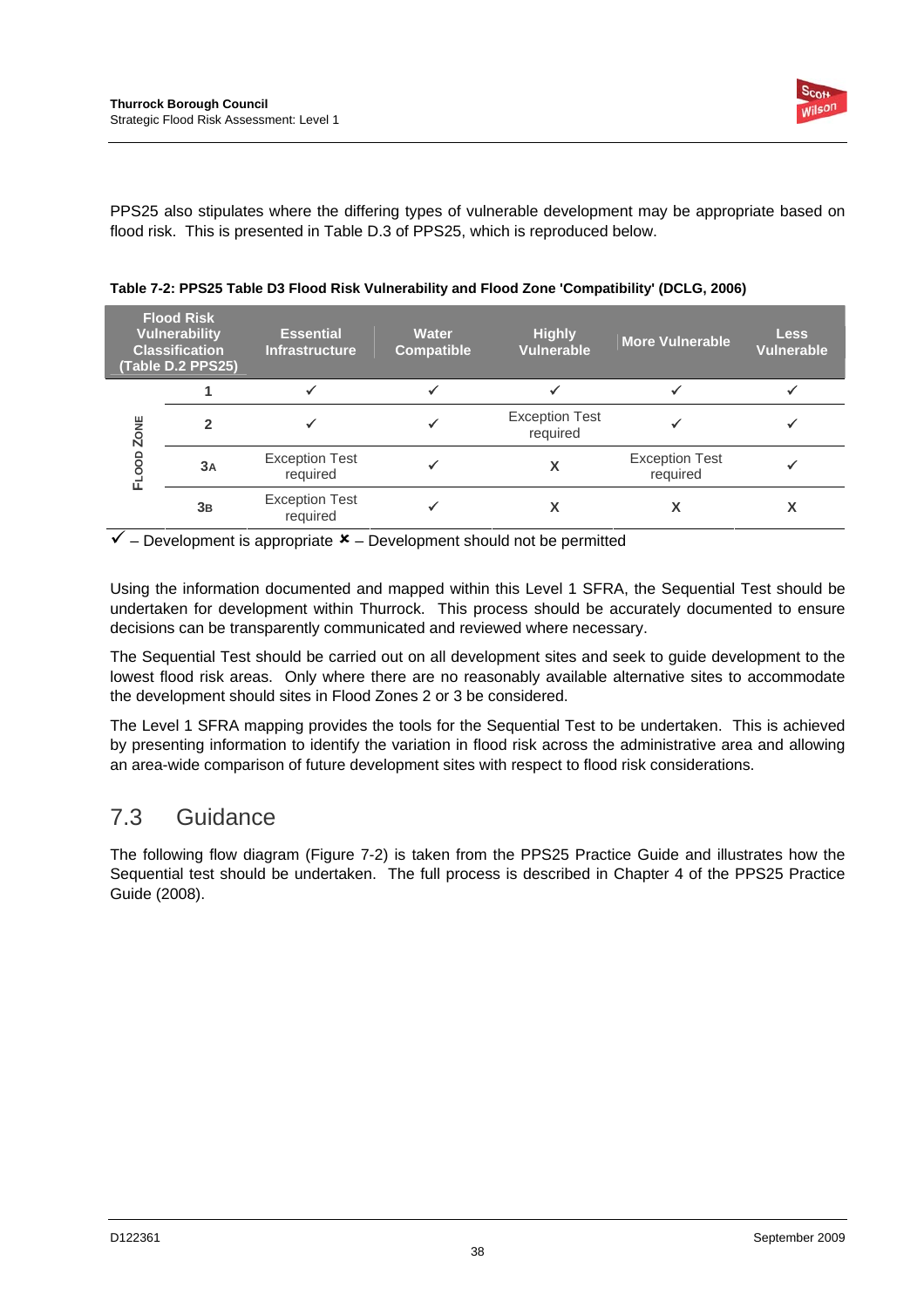

#### **Figure 7-2: Application of the Sequential Test (from Figure 4.1 of PPS25 Development and Flood Risk Practice Guide, 2008)**



#### Note

1 Other sources of flooding need to be considered in Flood Zone 1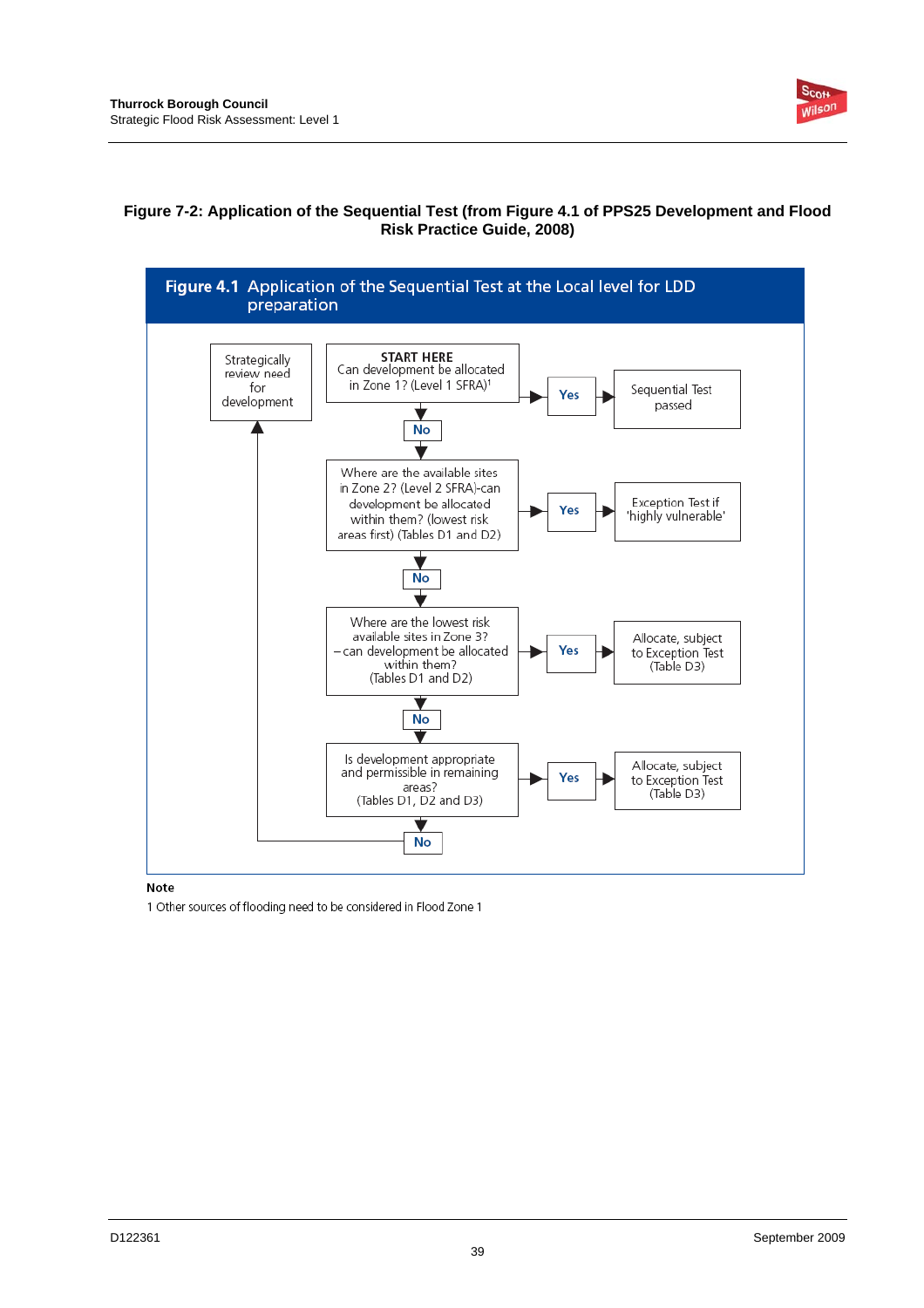

#### **Additional Guidance**

The sequence of steps presented below, coupled with Figure 7-2, provides a guide for the application of the Sequential Test and, where necessary, that the requirement for the application of the Exception Test is clearly identified.

Recommended stages for application of the Sequential Test:

- 1. The developments (i.e. housing, hospitals, industrial etc) that need to be accommodated should be assigned a vulnerability classification in accordance with Table D.2 "Flood Risk Vulnerability Classification" in PPS25;
- 2. The Flood Zone classification of all development sites should be determined based on a review of the Environment Agency Flood Zones and the Flood Zones presented in this Strategic Flood Risk Assessment. This should consider the effects of climate change on Flood Zone definition for the design life of any development that the site may be suitable for, i.e.:
- 75 years up to 2085 for commercial / industrial developments; and
- 100 years up to 2110 for residential developments
- 3. In the first instance the 'highly vulnerable' developments should be located in those sites identified as being within Flood Zone 1. If the 'highly vulnerable developments' cannot be located in Flood Zone 1, because the identified sites are unsuitable or there are insufficient sites in Flood Zone 1 then sites in Flood Zone 2 can be considered but will be subject to the Exception Test. According to PPS25 'highly vulnerable' uses would not be permitted in Flood Zone 3.
- 4. Once all 'highly vulnerable' developments have been allocated to a development site, Thurrock BC can consider development types defined as 'more vulnerable'. In the first instance 'more vulnerable' development should be located in any unallocated sites in Flood Zone 1. Where these sites are unsuitable or there are insufficient sites, sites in Flood Zone 2 can be considered. If there are insufficient sites in Flood Zone 1 or 2 to accommodate the 'more vulnerable' development types, sites in Flood Zone 3a can be considered but will require the application of the Exception Test. When allocating in Flood Zone 3a the hazard rating of the site, as defined in the Level 2 SFRA, must also be considered with development being preferentially steered to those sites of least hazard. Evidence to support parts 'a' and 'b' of the Exception Test should be established before 'part c' is tackled. 'More vulnerable' developments are not permitted in Flood Zone 3b.
- 5. Once all 'more vulnerable' developments have been allocated to a development site, Thurrock BC can consider those development types defined as 'less vulnerable' which can be located in any remaining unallocated sites in Flood Zones 1, 2 or 3a. Again, sites with the highest hazard rating should be avoided wherever possible. 'Less vulnerable' development types are not permitted in Flood Zone 3b.
- 6. 'Essential infrastructure' developments should also be preferentially located in the lowest flood risk zones, however this type of development can be located in Flood Zones 3a and 3b subject to the Exception Test being passed. Where these types of developments are required in Flood Zones 3a or 3b, evidence to support parts 'a' and 'b' of the Exception Test should be established before part 'c' is tackled.
- 7. Water compatible development typically has the least flood risk constraints and it is therefore recommended to consider these types of development last when allocating development sites.
- 8. For decisions made through stages 4 to 7 it will also be necessary to consider the risks posed to the site from other flood sources.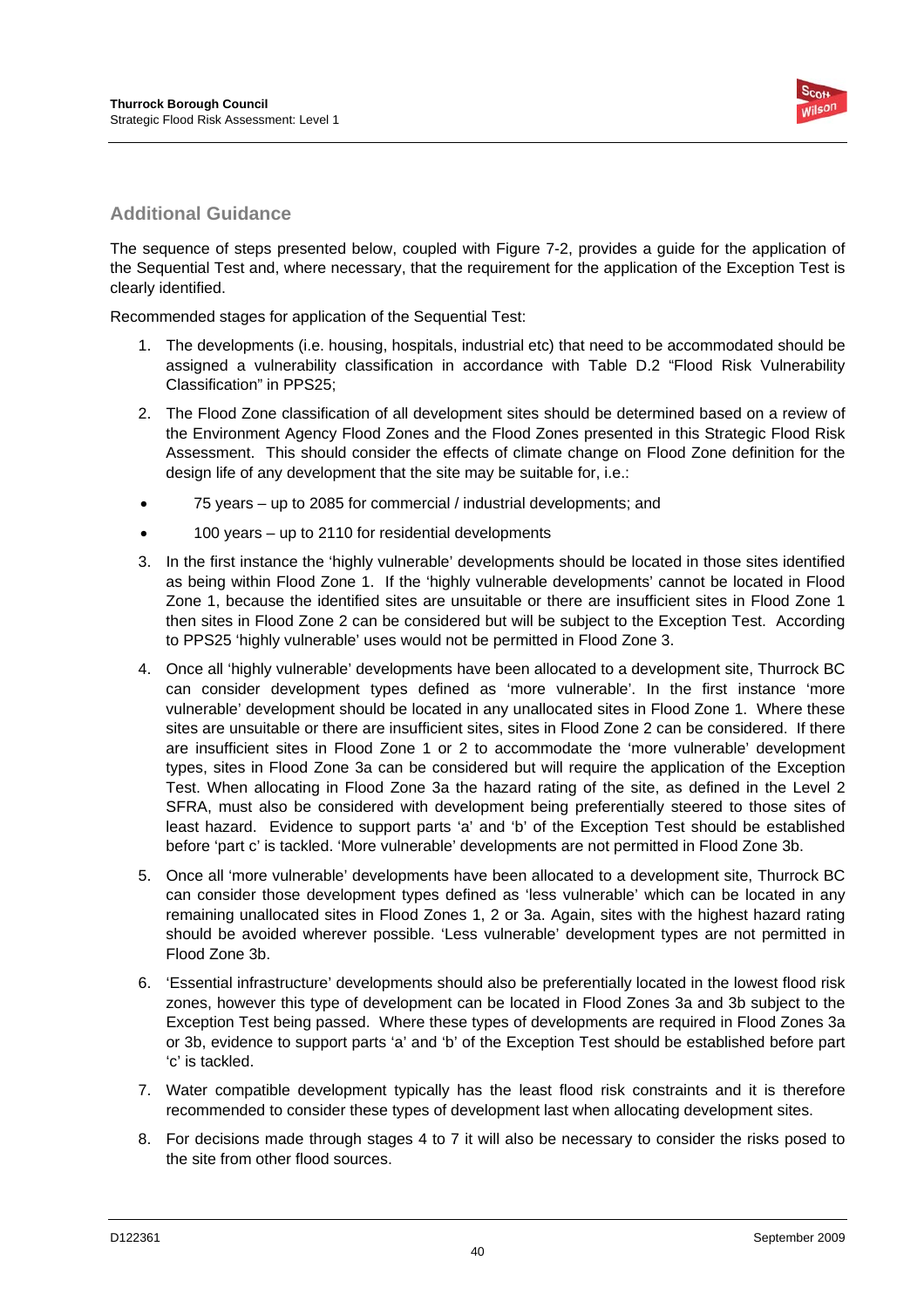

# **8 Guidance on Applying the PPS25 Exception Test**

### 8.1 Why is there an Exception Test?

The aim of the Sequential Test is to steer all development towards areas of lowest risk. However, PPS25 recognises that in some exceptional circumstances, it may not be possible to locate development in areas of low or appropriate flood risk with respect to the vulnerability classification of the development. Where the Sequential Test has been carried out and it is shown that there are no reasonably available sites in lower flood risk areas, the Exception Test will then be required in some circumstances.

Through the application of the Exception Test any additional wider sustainability benefits resulting from development can be taken into account in order to demonstrate that the benefits for development of a site outweigh the flood risks to the development and its occupants.

### 8.2 What is the Exception Test?

The Exception Test is a series of three criteria as shown below, all of which must be satisfied for development in a flood risk area to be considered acceptable. For the Exception Test to be passed:

- a) It must be demonstrated that the development provides wider sustainability benefits to the community that outweigh flood risk, informed by a SFRA. For this criteria to be passed, the site/broad area must be shown to positively contribute to the aims and objectives of the Sustainability Appraisal. Where this is not the case, it must be considered whether the use of planning conditions or S106 agreements could make it do so. If neither of these are possible, the site is not deemed to pass part 'a' and the allocation should be refused;
- b) The development should be on developable previously developed land or, if not, it must be demonstrated there is no such alternative land available; and
- c) A Flood Risk Assessment (FRA) must demonstrate that the development will be safe, without increasing flood risk elsewhere, and, where possible, reducing flood risk overall. At the level of strategic planning the SFRA must be used in order to assess the potential feasibility of providing flood risk management measures for site allocations/broad development locations.

All three parts of this test must be satisfied in order for the development to be considered appropriate in terms of flood risk. There must be robust evidence in support of every part of the test.

This report is intended as a Level 1 SFRA to inform the application of the Sequential Test. Further detail required to inform the Exception Test is provided in the accompanying Level 2 SFRA.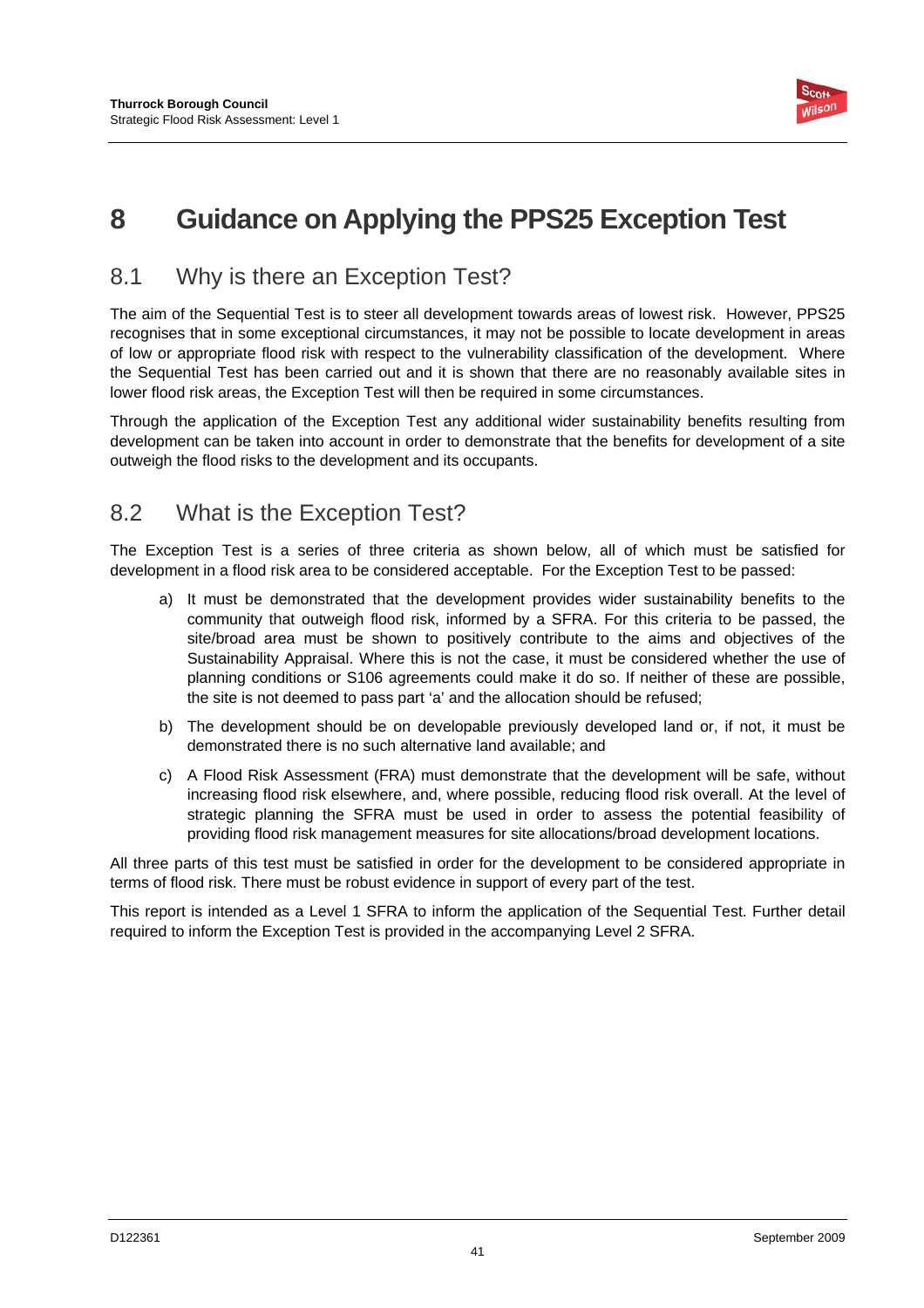

# **9 Flood Risk Management**

### 9.1 Flood Defences

Flood defences are typically engineered structures designed to limit the impact of flooding. The National Flood and Coastal Defence Database (NFCDD) is compiled by the Environment Agency and provides information on natural and man-made defences. Figure 10 shows the location of NFCDD defences throughout the study area and identifies the design life and the authority responsible for maintenance of the defences.

The Environment Agency Flood Zone maps define the extent of flooding without considering the presence of defences. The reason for this approach is to make an allowance for residual flood risk in the event of a failure or breach/blockage/overtopping of the flood defences. This conservative approach raises the awareness of flood risk in defended areas and helps to ensure that is it not discounted as part of development but is managed appropriately.

Flood defences are typically designed and constructed to protect people and property from a given magnitude of flood. This is referred to as the design standard and may vary depending on the age of the structure, the monetary value attributed to the people and property it is designed to serve and the scale of works necessary to construct the defence. For new defences, these issues and others are balanced through a cost benefit analysis to determine if investment in defence schemes can be justified.

#### **9.1.1 Current**

The NFCDD includes a range of tidal and fluvial flood defences within the Thurrock study area. The tidal flood defences in Thurrock are mainly raised reinforced concrete walls, steel walls, or earth embankments which are recorded as providing protection up to a 1 in 1000 year tidal flood event. Due to the complex industrial use along the riverside, provision for access, pipelines and cables is often incorporated into the design. The Environment Agency stated that the defence height along the Thurrock 'coastline' varies between 6.9m AOD and 7.2m AOD (Appendix B).

Along the River Mardyke there are approximately 10km of maintained channels, including the channels in close proximity to the Mardyke sluice and Stifford gauging station. These provide protection up to the 1 in 20 year fluvial flood event and are maintained by the Environment Agency.

A number of other small watercourse channels are also recorded in the NFCDD as providing protection from fluvial flooding. These include natural earth and vegetated channels associated with Manor Way Creek, Fobbing Creek, and Stanford Brook from Mucking Creek to Stanford-le-Hope.

As shown in Figure 10, the Environment Agency is responsible for maintaining almost all of the defences within Thurrock. The few privately owned defences include the raised defence at the pumping station at Aveley Marsh in Purfleet, a culverted channel owned by Network Rail north of Tilbury, and an earth embankment in Fobbing Marsh, which is not officially classified as a flood defence.

#### Outfalls and Pumping Stations

Whilst the lower reaches of the River Mardyke and Stanford Brook are protected from direct tidal inundation, tides can still affect the fluvial flood levels in these areas. In these locations outfalls are flapped or pumped to prevent tidal inflow according to fluvial and tidal action; during high tide the flaps are closed and water is stored within the channel, at low tide the flaps are open enabling the river water to drain. Therefore, during larger tides there is more tide locking and when this occurs with high river flow it is possible for channel capacity to be exceeded causing flooding.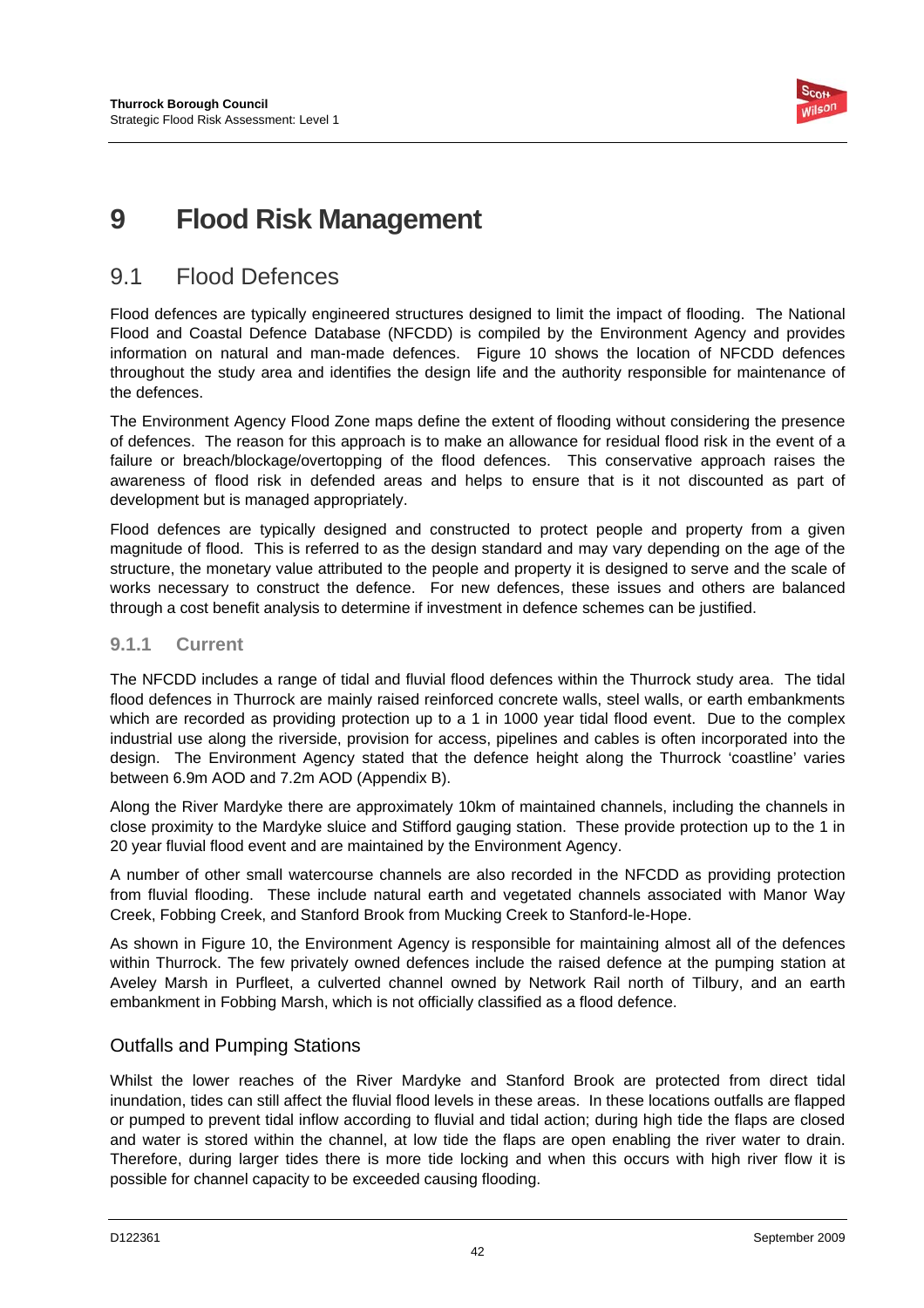

Unless further channel storage is provided, anticipated increase in sea levels will result in more tide locking and therefore an increased occurrence of flooding in these areas.

#### **9.1.2 Future**

#### South Essex Catchment Flood Management Plan

The South Essex CFMP summarises fluvial improvement projects planned to further reduce flood risk. Projects planned within the Thurrock area include the following and are projected for 2008 – 2011.

- Improvements to West Thurrock Main Sewer to cope with increased discharges due to increased residential development in the area;
- Improvements to the East Dock sewer, Tilbury post-construction work;
- Scarhouse sluice improvement works;
- Stonehouse sluice improvement works;
- Tilbury reservoir compliance works.

#### Shoreline Management Plan

Thurrock is located within the coastal unit covering the area from the River Mardyke to North Shoebury in the Shoreline Management Plan. As previously mentioned in section 4.5, the current preferred coastal defence policy put forward in this study is to hold the existing line of flood defence.

#### Thames Estuary 2100

The Thames Estuary 2100 Project is an Environment Agency initiative, which seeks to plan for future flood protection needed for London and the Thames Estuary over the next 100 years. As part of this project a number of preferred management objectives have emerged that are of relevance to Thurrock. For western Thurrock, stretching from the Rainham Marshes to Tilbury, the preferred option is to do more to combat the impact of climate change and therefore keep up with the impact of climate change. For the portion of Thurrock stretching from East Tilbury to Fobbing Marshes, the preferred option is to maintain the current level of protection, accepting that the impact of climate change will result in an increase in flood risk over time in these areas.

Maintaining a standard of protection may require the maintenance of defences or alternatively an increased reliance upon active floodplain management in accordance with PPS25 through relocation of development, application of the Sequential Test and sequential approach, proactive development control procedures and effective emergency planning.

It is clear that the predicted increases in sea level will continue to reduce the standard of protection as time goes by. In light of Thurrock's plans for development and regeneration floodplain management measures such as those described above will play an increasingly important role into the future.

### 9.2 Flood Storage Area

The area to the north of Tilbury is classified as washlands and has been defined by the Environment Agency as a Flood Storage Area. The area is shown in Figure 9-1. It is also registered under the Reservoirs Act (1975) and will be maintained and operated as a category C Reservoir and Flood Storage Area (FSA) with capacity to store fluvial floodwaters during a 1 in 1000 year event. The Environment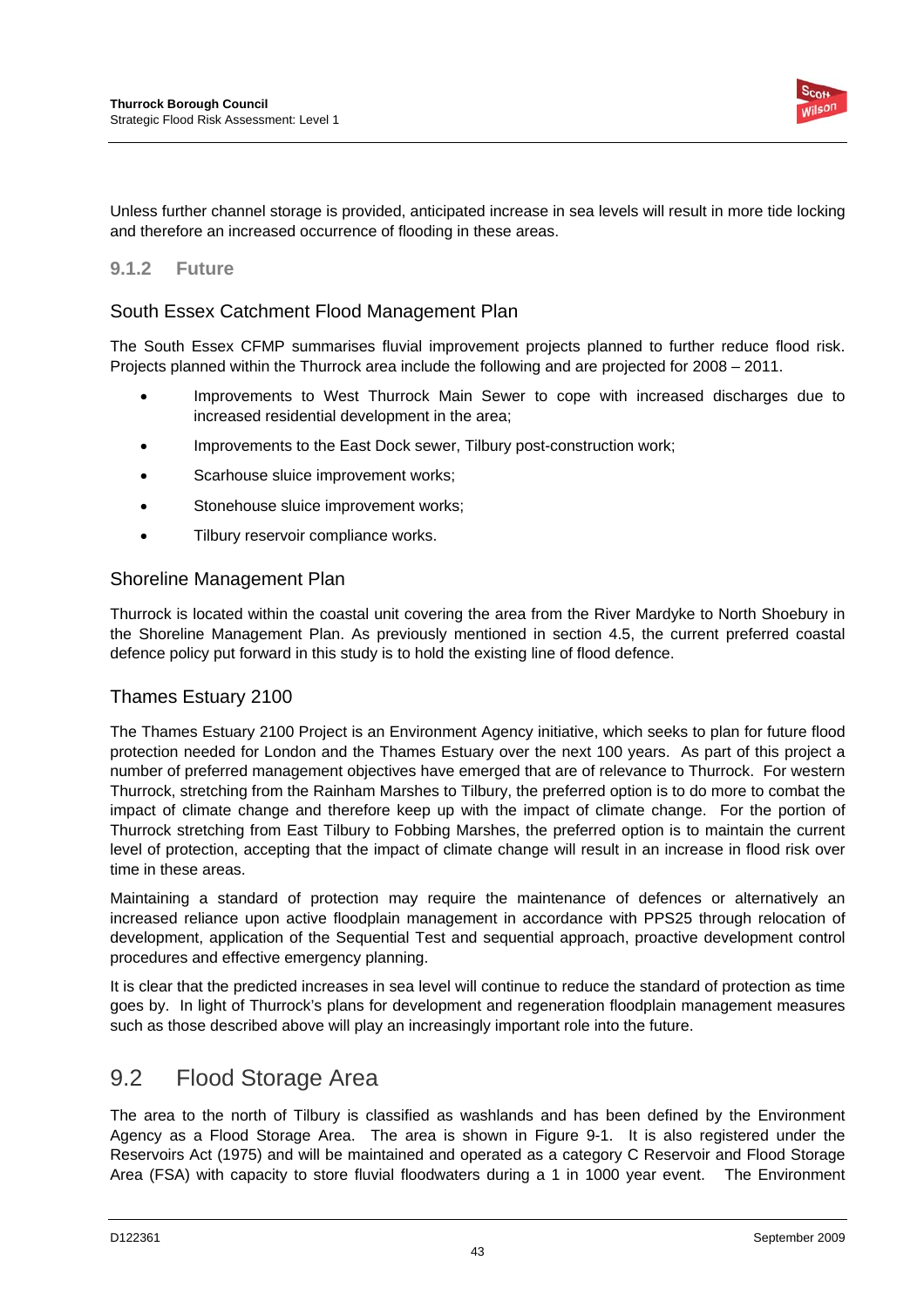

Agency is currently running a scheme to ensure that the FSA is compliant with the Matters of Safety outlined by the Inspecting Engineer under the Reservoirs Act 1975. This involves the raising of embankments along sections of the eastern and western parts of the FSA to ensure that it can withstand a 1 in 1000 year event.

For the purpose of spatial planning, this area is classified as functional floodplain and therefore many types of development will be inappropriate. It is essential that the Environment Agency is consulted before development plans are prepared for sites within this area.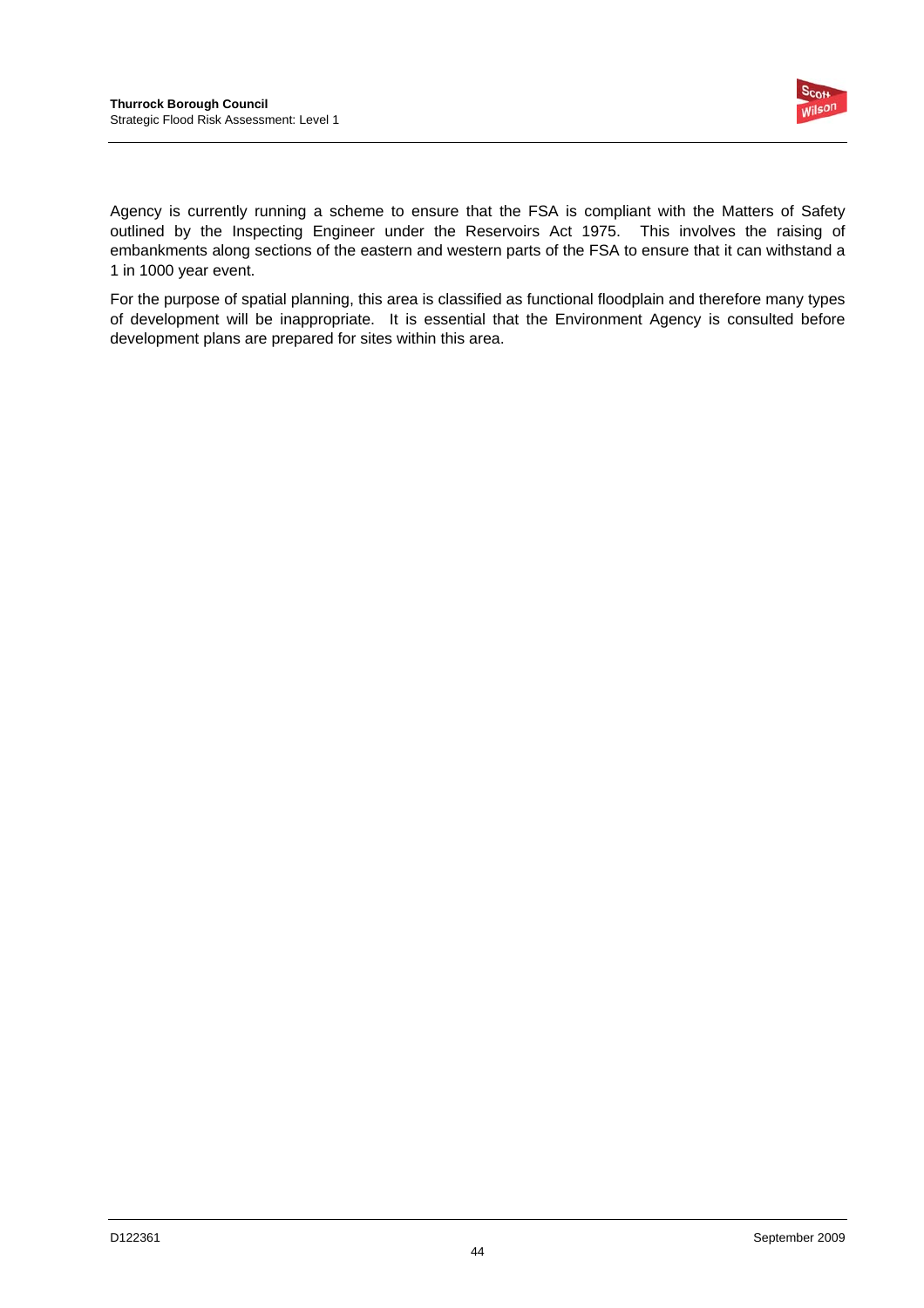



#### **Figure 9-1 Tilbury Flood Storage Area (figure provided by the Environment Agency, modelled 2009)**

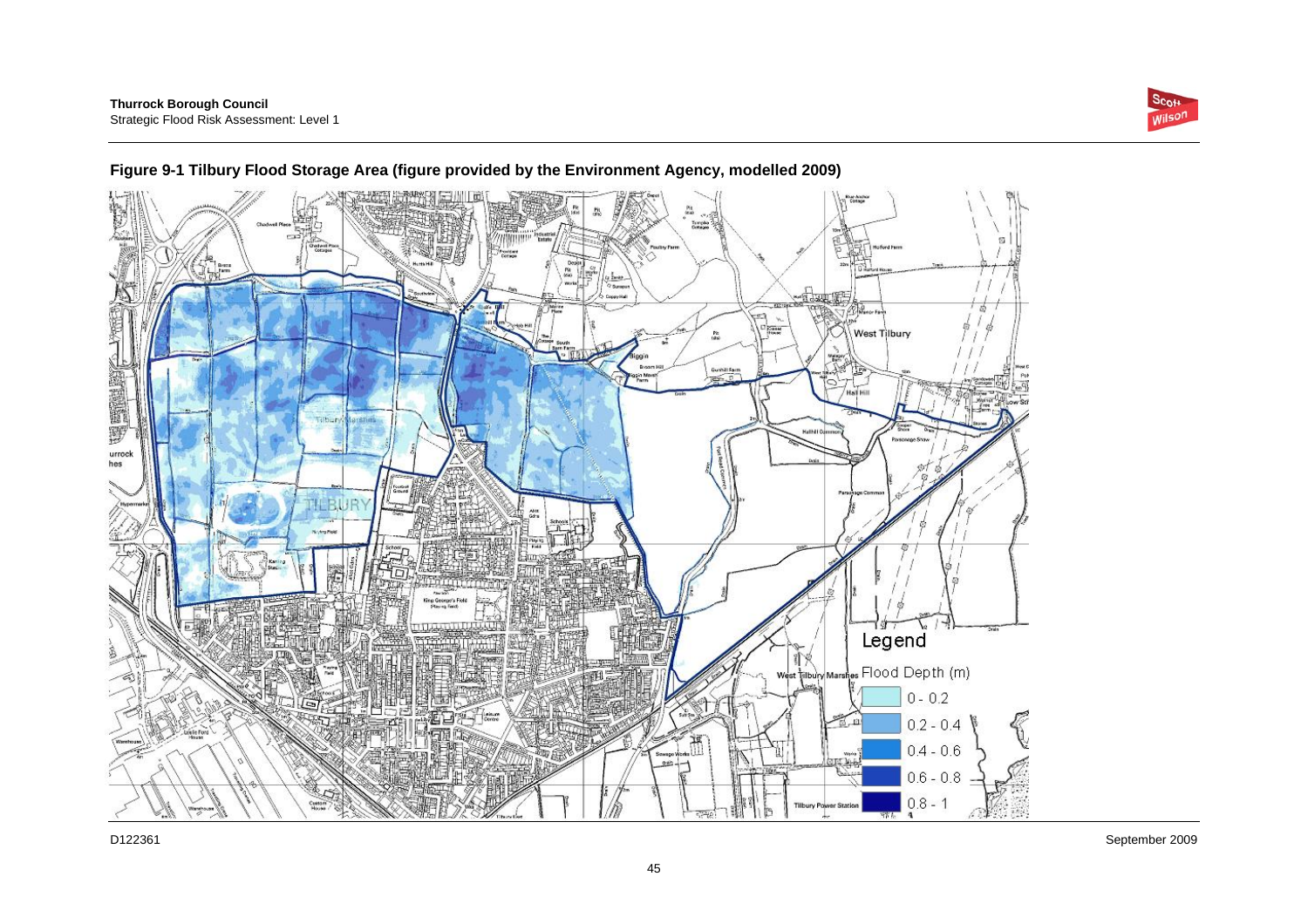

## 9.3 Flood Warning

Whilst measures can be put in place to lessen the risk of flooding, it is impossible to eliminate risk completely. Warning people about the impending flooding is therefore one of the most important means of flood management, enabling people to prepare for flooding through taking steps to minimise damage to property and prevent loss of life.

The Environment Agency operates a flood warning service in areas at risk of flooding using a set of four easily recognisable codes, indicating the level of danger associated with the warning.

**Flood Watch** – Flooding of low-lying land & roads is expected. Be aware, be prepared; Watch out!

**Flood Warning** – Flooding of homes and businesses is expected. Act now!

**Severe Flood Warning** – Severe flooding is expected. Extreme danger to life & property. Act now!

**All Clear** – There are no flood watches or warnings currently in force for this area.

In Thurrock, the flood warnings are disseminated through the media using local television and radio stations. There is also an emergency Floodline number (0845 988 1188) and a quick dial number for specific areas.

Flood Warning Areas are used to deliver flood warnings and/or severe flood warnings. Within Thurrock there is one fluvial FWA along the main river catchment of the River Mardyke, and the remainder are tidal located along the Thames Estuaries.

Table 9-2 shows the flood warning areas within the study area along with the approximate lead times, and an indication of the percentage uptake of the Environment Agency flood warning service. The low level of uptake shown in Table 9-2 is a reflection on the preference for the use of local media services in issuing flood information to the residents of Thurrock.

| <b>Floodline Warning Area</b>              | <b>Flood Code</b> | <b>Main urban areas</b><br>covered | <b>Lead time</b><br>(hrs) | <b>Properties at</b><br>risk in FWA | Up-Take |
|--------------------------------------------|-------------------|------------------------------------|---------------------------|-------------------------------------|---------|
| Mar Dyke                                   | 051FWFEF7C        | Aveley, Purfleet                   | 2                         | 105                                 | 10.3%   |
| Shellhaven to Purfleet                     | 051FWCDV5B3       | Aveley,                            | $6 - 10$                  | 12.920                              | $0.4\%$ |
| including Tilbury and<br>Dartford Crossing |                   | Purfleet,                          |                           |                                     |         |
|                                            |                   | Grays / W Thurrock                 |                           |                                     |         |
|                                            |                   | Tilbury                            |                           |                                     |         |

|  | Table 9-2: Flood Warning Areas in Thurrock Borough, extracted from South Essex CFMP, 2008 |  |  |
|--|-------------------------------------------------------------------------------------------|--|--|
|  |                                                                                           |  |  |

### 9.4 Emergency Planning

The Flood Plan for Essex, published in June 2006, provides general information on the type of flooding that may affect the county, together with the appropriate responses by Essex County Council Emergency Planning and Core Resilience Team, Essex Police, the Environment Agency, District Councils and Unitary Authorities, one of which is Thurrock BC.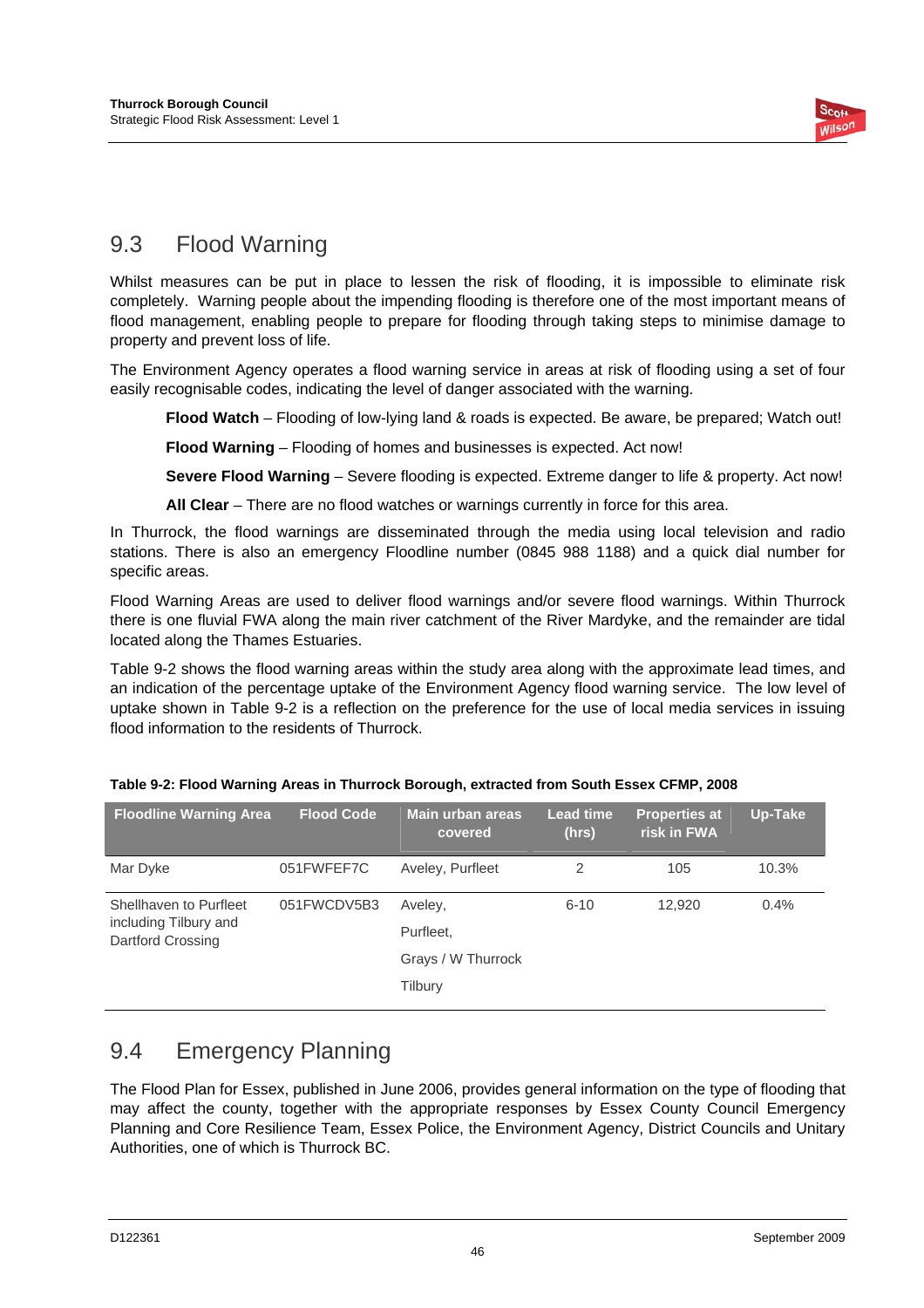

The Flood Plan for Essex is a high level document that provides a generic approach for the county and is of limited use for the emergency planning within the Thurrock borough. Thurrock BC is currently preparing a draft Emergency Flood Plan tailored to the specific risks facing Thurrock. Thurrock BC has recently become responsible for the closure of some local tidal flood gates during times of flood warning and a procedure is being prepared for the closure of these gates. It is noted Thurrock BC is mainly responsible for gates in Grays, and there are a number of additional gates that are privately owned and managed.

The primary responsibility of Thurrock BC would be to provide temporary accommodation to any displaced people until such time that they are in a position to return to their homes or their insurance companies can arrange temporary accommodation for them. This shelter is provided in the form of rest centres, and provides a warm dry place to sleep and basic facilities including shower, food, etc.

The following developments are typically suitable for such use as refuge and/or reception centres:

- Leisure centres;
- Churches;
- Schools; and
- Community Centres.

The nominated rest and reception centres in Thurrock have been identified and presented within Figure 11. This demonstrates that the majority of the nominated locations lie within Flood Zone 1 and are therefore at low risk of flooding. There are two exceptions, which are the Tilbury Leisure Centre and the Gateway Academy, which are within Flood Zone 3. Given the high proportion of development within Flood Zone 3 in Thurrock, it is likely that rest centres will be required within Flood Zone 3. However, the particular suitability of these two locations as rest centres should be reviewed following further assessment of the nature of flooding, which will be undertaken as the Level 2 SFRA.

Figure 11 highlights a lack of emergency rest centres in certain parts of the borough, including Purfleet, West Thurrock and Tilbury. It is recommended that additional rest centres are identified and incorporated into the Emergency Flood Plan for the borough.

In the event of an emergency, it is essential to ensure that those services vital to the rescue operation are not impacted by flood water. PPS25 classifies Emergency dispersal points, police stations, ambulance stations, fire stations, command centres and telecommunication installations that are required to remain operational during a flood event as 'Highly Vulnerable' buildings and these are therefore not permitted to be developed in Flood Zone 3. Hospitals are also vital to the rescue operation, but are classified in PPS25 as 'More Vulnerable' establishments and therefore might be situated within a flood zone, although they should remain accessible and operational. In addition future development control polices should seek to locate other 'More Vulnerable' institutes such as schools, nurseries, residential care homes, children's homes, prisons, hostels and health services in areas of the lowest risk to minimise the potential for flood casualties. Situations may arise in an emergency where the occupants of the above institutions cannot be evacuated (such as prisons) and therefore special consideration should be made when allocating sites for such development types. Individual flood emergency plans will be required for such developments in addition to the overall flood emergency plan produced by Thurrock BC.

A number of educational establishments are identified as lying within Flood Zone 3 and should be taken into particular consideration in the event of an emergency.

### 9.5 Residual Risk

Residual risk in a generic sense can be defined as 'the remaining risk following the implementation of all risk avoidance, reduction and mitigation measures' (Communities and Local Government, 2007). In the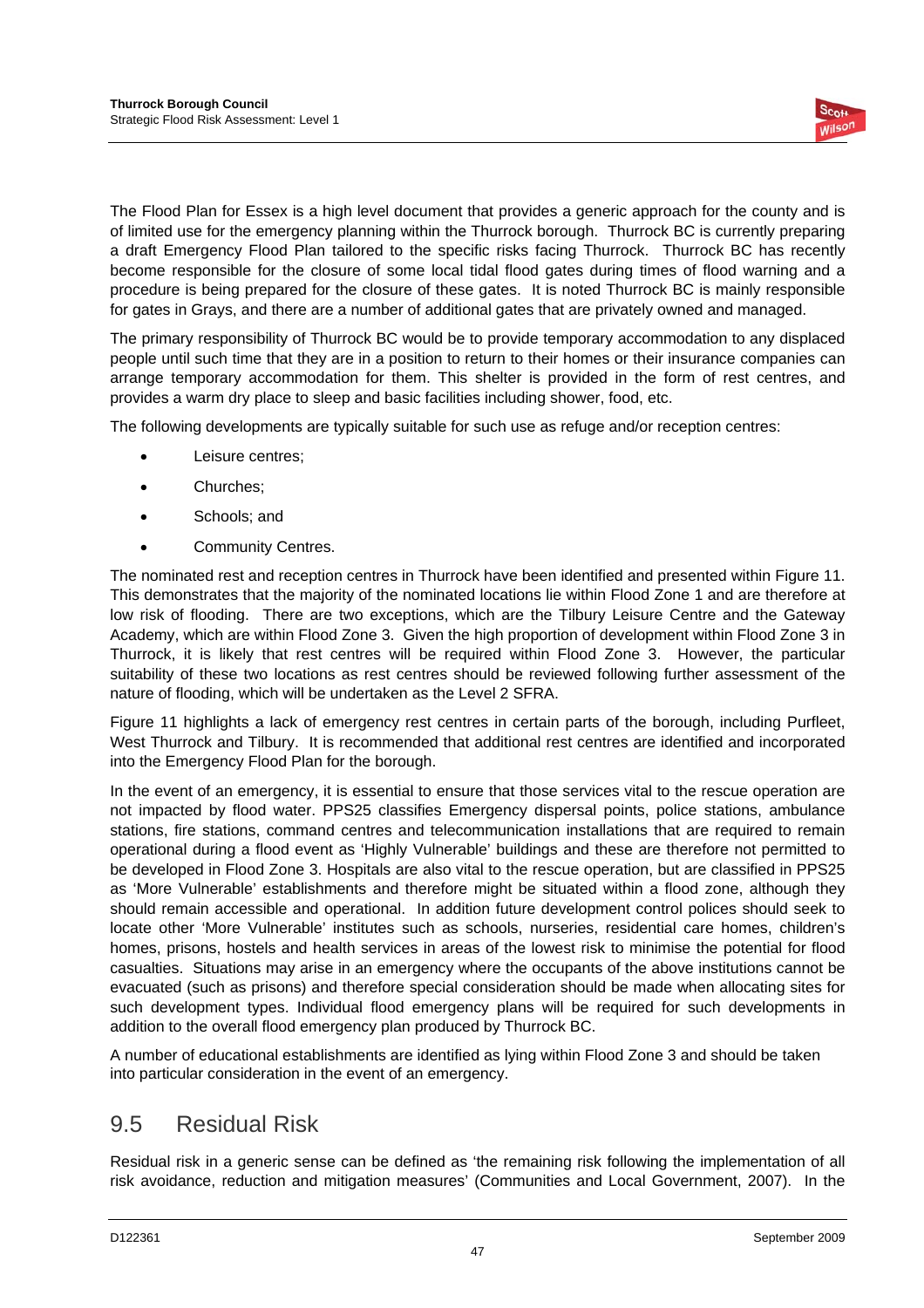

context of flood risk, residual risk refers to the flood risk that remains after flood avoidance and alleviation measures have been put in place. A combination of aging defences and increasing sea levels due to the effects of climate change make residual risk a key consideration in Thurrock. An example of residual flood risk would be a breach of the flood defence walls along the River Thames frontage caused by an open flood gate or the hydrostatic water pressure generated during high tides.

Residual risk management therefore aims to prevent or mitigate the consequences of flooding that can occur despite the presence of flood alleviation measures. The primary tool in achieving residual risk management is the rigorous application of the PPS25 Sequential Test; however some development might still need to be located in areas at risk of flooding and as a result, such developments will require sitespecific residual risk management to minimise the consequences of potential flooding, e.g. following a breach or overtopping of local defences.

As part of the Level 2 SFRA, further assessment of the nature of the residual flood risk in the event of flood defence breach has been undertaken. This provides an appreciation of the depth and velocity of flood water and the time between a breach and inundation. This assessment will inform the suitability of locating development within Flood Zones 2 and 3 and enable the identification of appropriate measures to further reduce the residual risk to a development such as adopting a sequential approach within the site, defining appropriate finished floor levels, and ensuring safe access or a safe place of refuge above the flood level.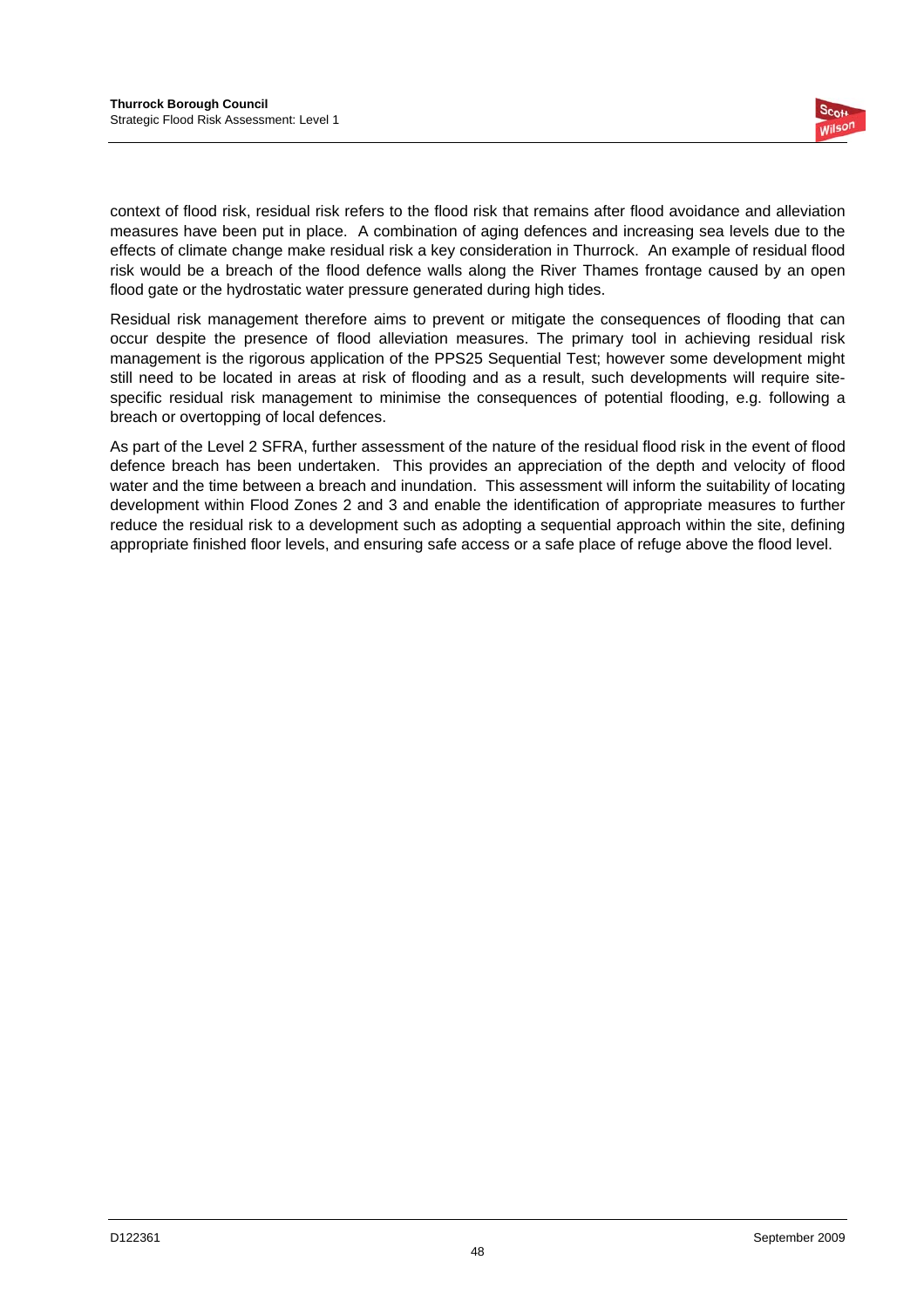

# **10 Sustainable Drainage Systems**

### 10.1 Background

Sustainable Drainage Systems (SuDS) are surface water drainage systems developed in accordance with the ideals of sustainable development. The philosophy behind SuDS is to mimic as closely as possible the natural catchment processes prior to development. Wherever possible, SuDS techniques should seek to contribute to each of the three goals identified below, with the preferred solution contributing significantly to each objective. SuDS solutions for specific sites should seek to:

- Reduce flood risk (to the site and neighbouring areas);
- Reduce pollution and improve water quality, and;
- Provide wildlife and landscape benefits.

The SuDS Manual 2007, produced by CIRIA outlines how these goals can be achieved through the implementation of a chain of techniques. Each component adds to the performance of the overall system, whereby techniques are applied right through from site management procedures to consideration of a wider catchment as outlined below:

- **Prevention** the use of good site design and management measures to reduce run-off and pollution (e.g. reducing impermeable areas, regular pavement sweeping) and encourage rainwater harvesting;
- **Source control** control of run-off at/near source e.g. rainwater harvesting, green roofs, permeable pavements, soakaways and other infiltration methods;
- **Site control** water management from several different catchments e.g. route water from roofs and impermeable areas to single infiltration/attenuation point;
- **Regional control**  integrate run-off from multiple sites e.g. use of detention pond or wetland.

Local authorities should encourage the use of SuDS, which are a requirement of Approved Document Part H of the Buildings Regulations. This chapter presents a summary of the SuDS techniques available and a non-specific overview of the types of techniques that may be appropriate for development sites in Thurrock. Further assessment has been undertaken as part of the Thurrock Outline Water Cycle Study which is being prepared for Thurrock BC.

### 10.2 Why use SuDS?

Traditionally, built developments have used piped drainage systems to manage surface water and convey surface water run-off away from developed areas as quickly as possible. Typically these systems connect to the public sewer system for treatment and/or disposal to local watercourses. Whilst this approach rapidly transfers surface water from developed areas, the alteration of natural drainage processes can potentially impact on downstream areas by increasing flood risk and reducing water quality.

Due to the difficulties associated with upgrading sewer systems it is uncommon for sewer and drainage systems to keep pace with the rate of development/redevelopment and the increasingly stringent drainage discharge restrictions that are being placed upon them. As development continues and/or urban areas expand these systems can become inadequate to deal with the volumes of surface water that is generated, resulting in increased flood risk and/or pollution to watercourses. Allied to this are the implications of climate change and increasing rainfall intensities.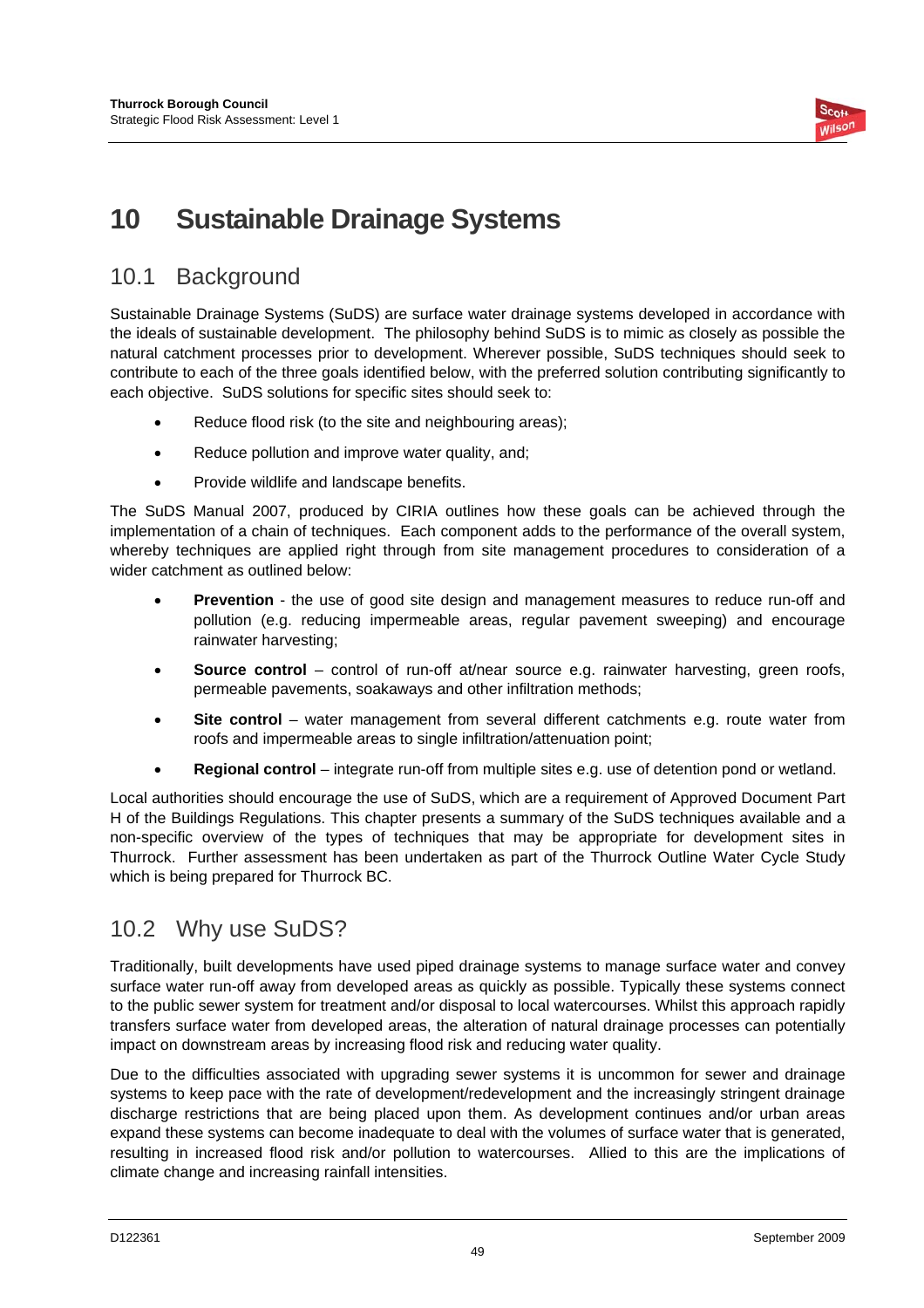

SuDS offer a method for managing surface water on site by maximising the amount of rainwater which is returned to the ground through infiltration techniques and holding back, or attenuating excess surface water on-site, and potentially releasing it into the sewer systems over a longer time period. Infiltration techniques enable the recharging of aquifers which is of importance in Thurrock. A preference for the use of SuDS is highlighted in Planning Policy Statement 25 and its associated Practice Guide and is also a requirement of Approved Document Part H of the Buildings Regulations. Further details regarding water resources available to Thurrock are discussed within the Water Cycle Study Report.

In addition, SuDS offer wider sustainability advantages within Thurrock, such as creating opportunities for landscaping within development sites and incorporating habitats for wildlife as well as encouraging the recharging of aquifers.

### 10.3 SuDS Techniques

SuDS techniques can be used to reduce the rate and volume and improve the water quality of surface water discharges from sites to the receiving environment (i.e. natural watercourses or public sewers etc). Various SuDS techniques are available and they operate under two main principles; infiltration and detention/attenuation.

**Infiltration** techniques rely on discharges to the ground and therefore their success is dependent on the local ground conditions, such as the permeability of the soils and geology, the groundwater table depth and the importance of underlying aquifers as water resources.

**Detention/attenuation** techniques result in a reduction in the rate of discharge from the site through storing water on the site. Clearly the volume of water leaving the site will still remain the same and therefore it will be necessary to assess the volume of on-site storage available as well as the impact the storage may have on development proposals and risks to neighbouring properties. The volume of on-site storage required should be calculated through hydrological analysis using industry-approved procedures to ensure that a robust design storage volume is provided.

Due consideration should be given to appropriate SuDS techniques throughout preparation and development of the overall drainage strategy for individual development sites. An investigation into ground conditions will be required in order to determine whether infiltration techniques are feasible or whether attenuation techniques are more appropriate.

During the design process, liaison should take place with Thurrock BC, the Environment Agency and if necessary, Essex and Suffolk and/or Anglian Water to establish a satisfactory design methodology and permitted rate of discharge from the site.

The application of SuDS is not limited to a single technique per site. In fact, the most successful SuDS solutions often utilise a combination of techniques, in order to provide flood risk, pollution and landscape/wildlife benefits. In addition, SuDS can be implemented on a strategic scale, for example with a number of sites, contributing to large scale jointly funded and managed scheme. It should be noted that each individual development site must provide storage to offset its own increase in runoff and attenuation cannot be 'traded' between developments.

A summary of available techniques and their suitability to meet the three goals of sustainability is provided in Table 10-1 overleaf.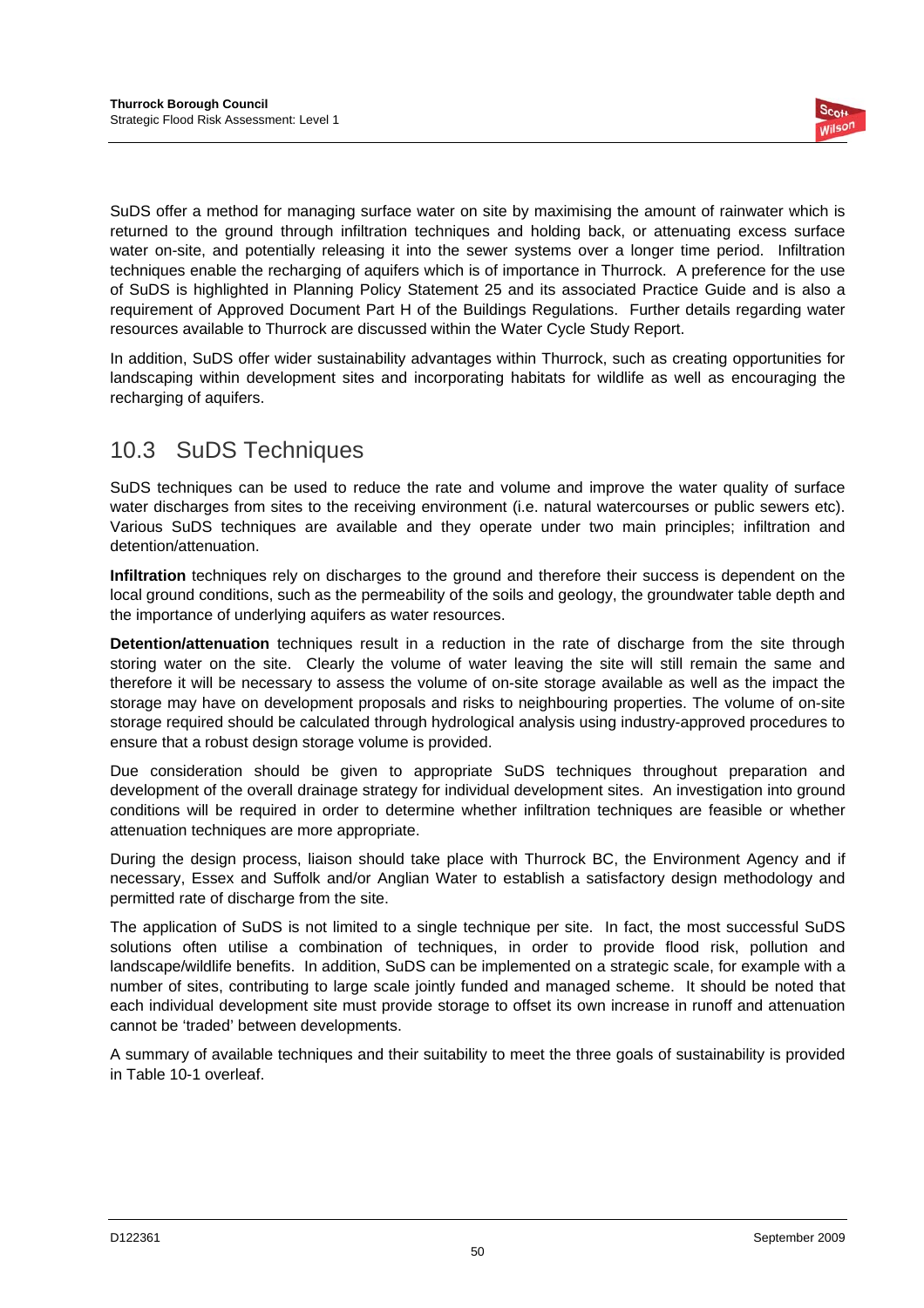

#### **Table 10-1: Summary of SuDS Techniques and their Suitability to meet the Three Goals of Sustainability**

#### Key: ● – highly suitable, ○ - suitable depending on design

| <b>Management Train</b> |          |             | <b>Component</b>      | <b>Description</b>                                                                                                   | <b>Water Quantity</b> | <b>Water Quality</b> | <b>Amenity</b><br><b>Biodiversity</b> |
|-------------------------|----------|-------------|-----------------------|----------------------------------------------------------------------------------------------------------------------|-----------------------|----------------------|---------------------------------------|
|                         |          | Green roofs |                       | Layer of vegetation or gravel on roof areas providing<br>absorption and storage.                                     |                       |                      |                                       |
|                         |          | Prevention  | Rainwater harvesting  | Capturing and reusing rainwater for domestic or<br>irrigation uses.                                                  |                       |                      |                                       |
|                         |          |             | Permeable pavements   | Infiltration through the surface into underlying layer.                                                              |                       |                      |                                       |
|                         | Source   |             | Filter drains         | Drain filled with permeable material with a perforated<br>pipe along the base.                                       |                       |                      |                                       |
|                         |          |             | Infiltration trenches | Similar to filter drains but allows infiltration through<br>sides and base.                                          |                       |                      |                                       |
|                         |          |             | Soakaways             | Underground structure used for store and infiltration.                                                               |                       |                      |                                       |
|                         |          |             | Bio-retention areas   | Vegetated areas used for treating runoff prior to<br>discharge into receiving water or infiltration                  |                       |                      |                                       |
|                         |          |             | Swales                | Grassed depressions, provides temporary storage,<br>conveyance, treatment and possibly infiltration.                 |                       |                      |                                       |
|                         |          |             | Sand filters          | Provides treatment by filtering runoff through a filter<br>media consisting of sand.                                 |                       |                      |                                       |
|                         | Regional |             | <b>Basins</b>         | Dry depressions outside of storm periods, provides<br>temporary attenuation, treatment and possibly<br>infiltration. |                       |                      |                                       |
|                         |          |             | Ponds                 | Designed to accommodate water at all times, provides<br>attenuation, treatment and enhances site amenity<br>value.   |                       |                      |                                       |
|                         |          |             | Wetland               | Similar to ponds, but are designed to provide<br>continuous flow through vegetation.                                 |                       |                      |                                       |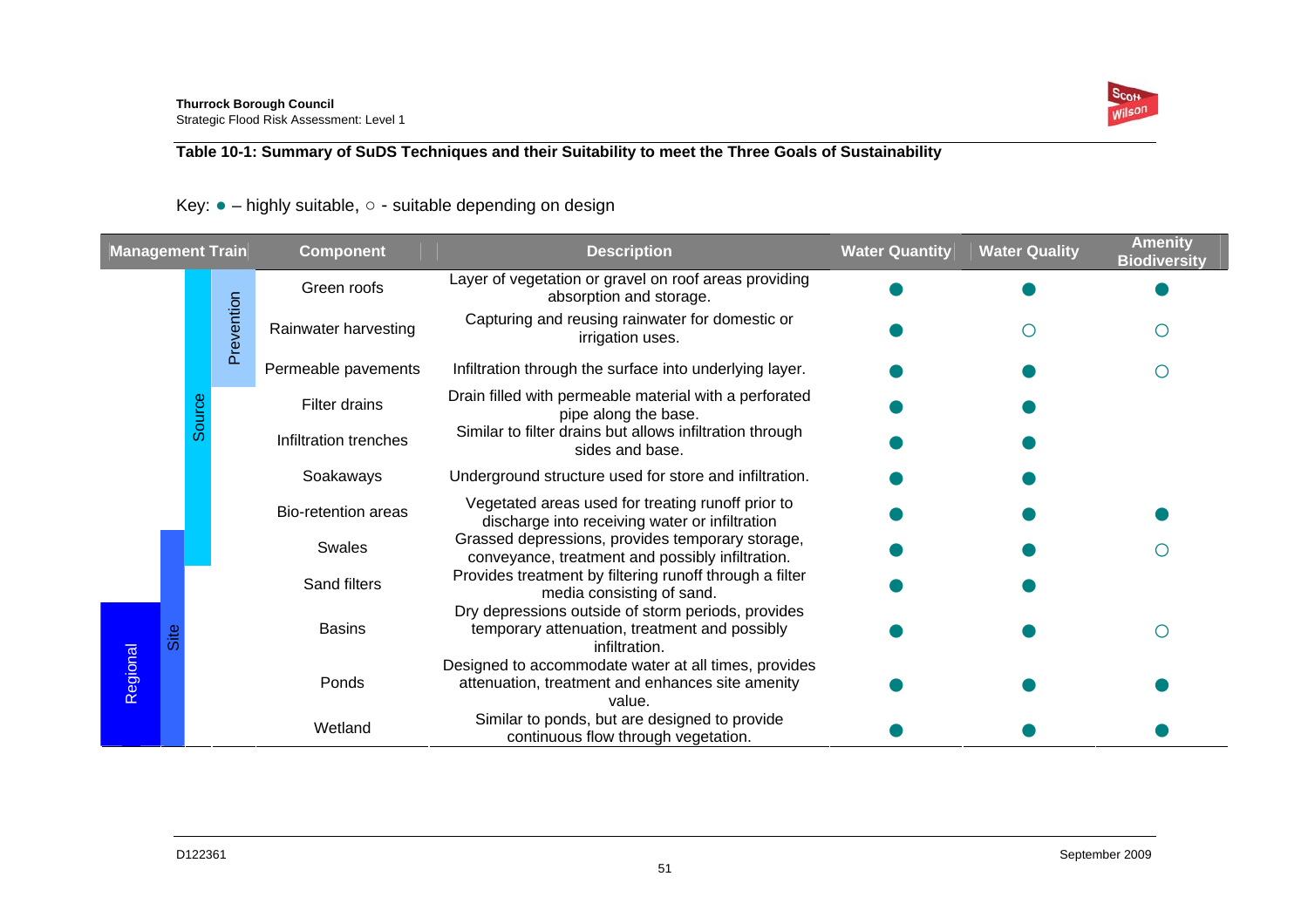

### 10.4 Where can SuDS be used?

The underlying ground conditions of a development site will determine the most appropriate type of SuDS to be used. These will need to be established through ground investigations carried out on a site-by-site basis. However, an initial assessment of the suitability of SuDS techniques can be carried out on a strategic scale through a review of geological mapping. Tables 10-2 and 10-3 provide a review of the geology in Thurrock.

The Solid and Drift Deposits Geology throughout Thurrock has been determined from analysis of BGS geological mapping at 1:50,000 scale. In the northern part of the Thurrock study area the solid geology is dominated by London Clay, which typically consists of very fine grains and is therefore highly impermeable. In these areas, it would be appropriate to consider using attenuation techniques as part of the drainage systems. Elsewhere, where the solid geology comprises Chalk and Lambeth Group, it may be possible to use a combination of infiltration and attenuation methods.

A large proportion of southern Thurrock, in which most of the broad areas for regeneration are located, is covered by drift deposits of Alluvium. Alluvium deposits are generally created through deposition of material eroded through coastal and fluvial processes, and typically consist of clay, silt, sand and gravel. Alluvium is considered to have variable permeability and therefore infiltration systems may prove feasible in these locations.

In general, the conclusion of the geological mapping review is that attenuation systems are likely to be the most feasible SuDS system throughout the north part of Thurrock. Attenuation and combined attenuation/infiltration systems are considered appropriate for central and southern Thurrock, as displayed in Figure 13. Preventative SuDS should be considered in all areas of the borough. Table 10-4 provides a summary of the types of SuDS that could be considered in each of the Broad Areas for Regeneration in Thurrock.

An Outline Water Cycle Study is currently being prepared for Thurrock. This document provides more detailed assessment and description of the SuDS that could be considered for development areas in Thurrock dependent on the type of housing and development that is envisaged, the vulnerability of groundwater to contamination and the presence of source protection zones (SPZs). Within this report it is noted that of the minor watercourses within Thurrock, Gobions Sewer, Stone House Sewer, East Tilbury Dock Sewer and West Thurrock Sewer, have been identified by the Environment Agency as low-flow channels with no additional capacity to accept surface water runoff. Any future development within the locality of these watercourses will therefore require attenuation to greenfield runoff rates prior to discharging into the sewers.

### 10.5 Further Information

The above information is intended to provide an introduction to SuDS and broad recommendations as to where techniques may be appropriate. The options available for provision of SuDS is not limited to those presented within this chapter and new techniques will be developed as time progresses. Chapter 15 includes a list of relevant reference material, which contains further detailed information on SuDS, their benefits, limitations and how they can be utilised to maximum effect.

The Outline Water Cycle Study for Thurrock provides useful recommendations regarding the best use of SuDS for development sites in Thurrock and should be used to build upon the introduction provided in this report.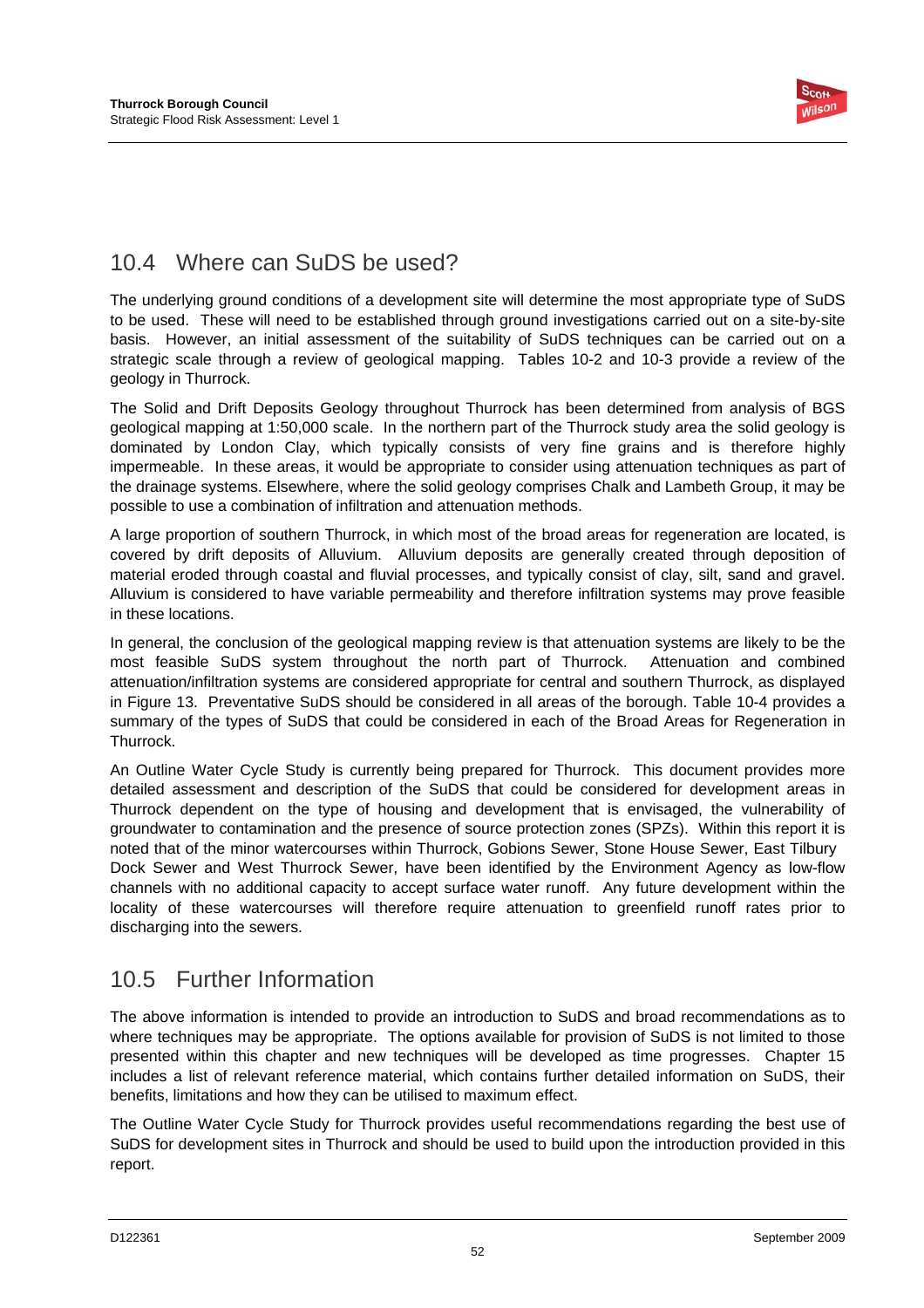

#### **Table10-2: Specific Drift Deposits Geology within Thurrock**

| <b>Drift Deposit</b>             | <b>Permeability</b>   | <b>General Characteristics</b>                        | <b>Locations</b>                                                                 | <b>SUDS</b>                                                                                                                                                                                                      |
|----------------------------------|-----------------------|-------------------------------------------------------|----------------------------------------------------------------------------------|------------------------------------------------------------------------------------------------------------------------------------------------------------------------------------------------------------------|
| Alluvium                         | Variably<br>Permeable | Generally clay with some<br>gravel sand and silt      | Found adjacent to the River<br>Thames and within the River<br>Mardyke floodplain | Infiltration and combined infiltration/attenuation systems<br>and attenuation systems e.g. permeable surfaces, sub<br>surface infiltration, basins and ponds, swales and filter<br>strips i.e. a combined system |
| <b>River Terrace</b><br>Deposits | Variably<br>Permeable | Variable, generally<br>dominated by sand and<br>qavel | Mid Thurrock, to the north of the<br>alluvium deposits                           | Infiltration and combined infiltration/attenuation systems<br>and attenuation systems e.g. permeable surfaces, sub<br>surface infiltration, basins and ponds, swales and filter<br>strips i.e. a combined system |

#### **Table 10-3: Specific Solid Geology within Thurrock**

| <b>Solid Geology</b>                  | <b>Permeability</b>   | <b>General Characteristics</b>                                                                                                                                                                       | Locations                                            | <b>SUDs</b>                                                                                                                                                                                                         |
|---------------------------------------|-----------------------|------------------------------------------------------------------------------------------------------------------------------------------------------------------------------------------------------|------------------------------------------------------|---------------------------------------------------------------------------------------------------------------------------------------------------------------------------------------------------------------------|
| London Clay<br>Formation              | Impermeable           | Clay, Orange brown becoming blue grey<br>with depth, variably silty with thin sand<br>and rare pebble beds. Some siltstone<br>nodules and bands and Selenite<br>Crystals, occasional shell fragments | North Thurrock (to the north of<br>the $A13$ )       | Attenuation systems e.g. basins and ponds,<br>green roofs, tanks, rainwater harvesting etc                                                                                                                          |
| Chalk                                 | Permeable             | White, grey chalk, nodular and soft with<br>flint seams                                                                                                                                              | <b>River Thames and River</b><br>Mardyke floodplains | Infiltration and combined<br>infiltration/attenuation systems e.g. permeable<br>surfaces, sub surface infiltration, swales and<br>filter strips i.e. a combined system                                              |
| Thanet Sand &<br>The Lambeth<br>Group | Variably<br>Permeable | Lambeth Group was formerly known as<br>the Woolwich and Reading Formation<br>and consists of mottled clays sands silts<br>with some shelly beds. Thanet sands.                                       | Band running across mid<br>Thurrock,                 | Infiltration and combined<br>infiltration/attenuation systems and attenuation<br>systems e.g. permeable surfaces, sub surface<br>infiltration, basins and ponds, swales and filter<br>strips i.e. a combined system |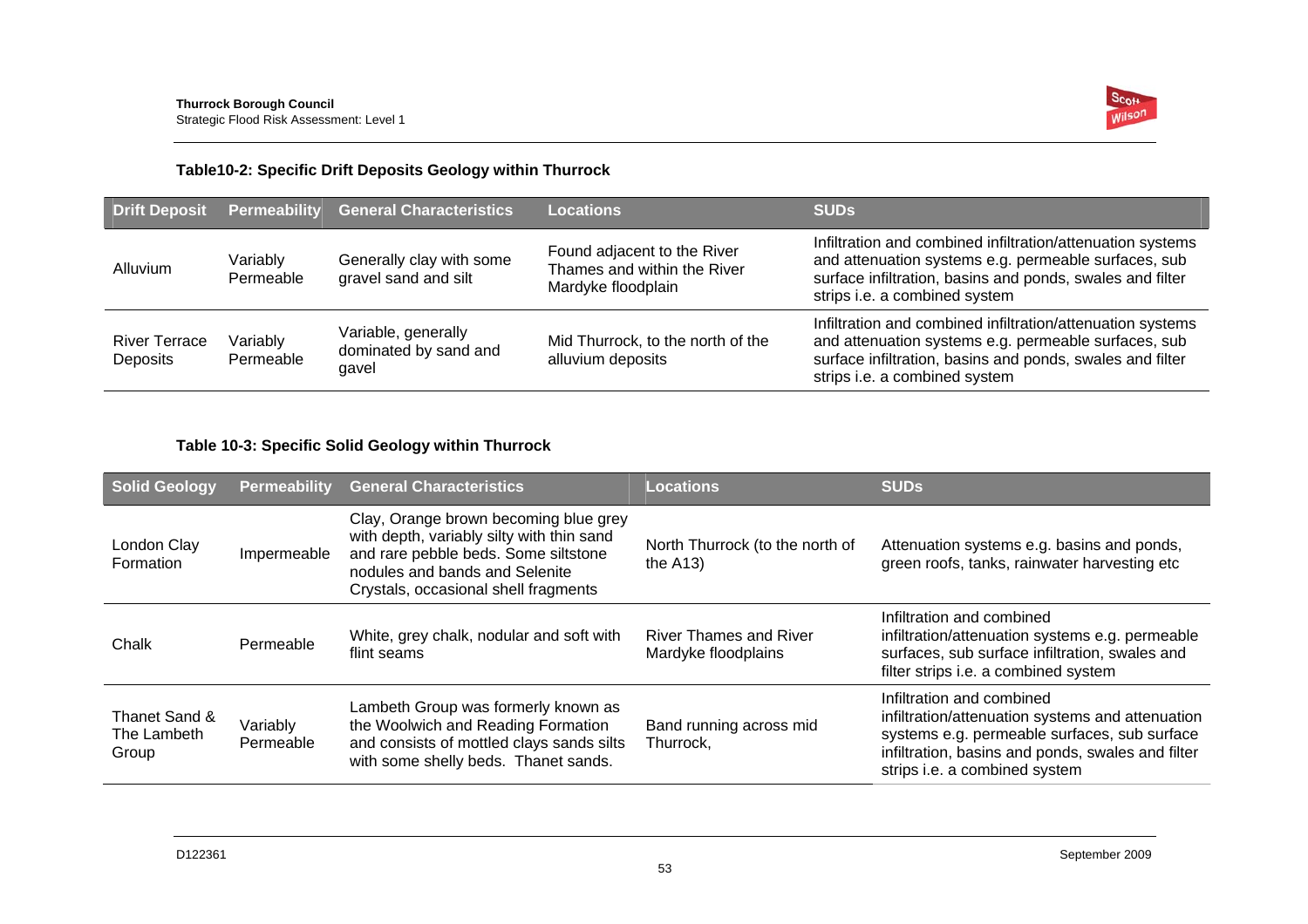

#### **Table 10-4: Sustainable Drainage Systems Summary for the Broad Areas for Regeneration in Thurrock**

| <b>SITE</b>                        | <b>AQUIFER</b> | <b>SOURCE</b><br><b>PROTECTION</b><br><b>ZONE</b>                                                       | <b>ASSESSMENT FOR USE OF SUDS</b>                                                                                                                                                                                                                                                                                                                                                                                                                                                                                                                                                                                                                                                                                                                                                 |
|------------------------------------|----------------|---------------------------------------------------------------------------------------------------------|-----------------------------------------------------------------------------------------------------------------------------------------------------------------------------------------------------------------------------------------------------------------------------------------------------------------------------------------------------------------------------------------------------------------------------------------------------------------------------------------------------------------------------------------------------------------------------------------------------------------------------------------------------------------------------------------------------------------------------------------------------------------------------------|
| <b>Purfleet Urban</b><br>Area      | Major Aquifer  | None                                                                                                    | It is unlikely there will be any stringent restrictions on the use of SUDs in this area.                                                                                                                                                                                                                                                                                                                                                                                                                                                                                                                                                                                                                                                                                          |
| Aveley Urban<br>Area               | Minor Aquifer  | SPZ3 to south of<br>area                                                                                | There may be some restrictions placed on the amount of infiltration that would be permitted in the<br>south eastern section although with suitable pollution prevention such as hydrocarbon separators,<br>infiltration SuDS should be acceptable                                                                                                                                                                                                                                                                                                                                                                                                                                                                                                                                 |
| S. Ockendon<br>Urban Area          | Minor Aquifer  | SPZ2 and 3 to<br>south of site                                                                          | There may be some restrictions placed on the amount of infiltration that would be permitted in the<br>south of the area although with suitable pollution prevention such as hydrocarbon separators,<br>infiltration SuDS should be acceptable                                                                                                                                                                                                                                                                                                                                                                                                                                                                                                                                     |
| <b>West Thurrock</b><br>Urban Area | Minor Aquifer  | SPZ 3 covers<br>half of area,<br>SPZ 2 (north<br>eastern corner),<br>SPZ 1 (adjacent<br>to NE boundary) | There will be limitations on the amount of infiltration permitted in the east of the area, although with<br>suitable pollution prevention such as hydrocarbon separators, infiltration SuDS should be<br>acceptable. In the north east area there is likely to be significant restrictions on the type of infiltration<br>SuDS that can be promoted in order to protect the Stifford abstraction for Public Water Supply. It is<br>likely that only clean roof water runoff will be permitted for discharge to ground and there may also<br>be limitations on the industry and other land uses such as garages and petrol stations to accompany<br>residential development. Surface water runoff reduction will be heavily reliant on surface water<br>attenuation.               |
| Grays Urban<br>Area                | Major Aquifer  | SPZ 3 (west of<br>area), SPZ 2<br>(north western<br>corner), SPZ 1<br>(north western<br>corner)         | There will be limitations on the amount of infiltration that would be permitted in the west of the area,<br>although with suitable pollution prevention such as hydrocarbon separators, infiltration SuDS should<br>be acceptable. In the north west area there is likely to be significant restrictions on the type of<br>infiltration SuDS that can be promoted in order to protect the Stifford abstraction for Public Water<br>Supply. It is likely that only clean roof water runoff will be permitted for discharge to ground and<br>there may also be limitations on the industry and other land uses such as garages and petrol<br>stations to accompany residential development. Surface water runoff reduction will be heavily reliant<br>on surface water attenuation. |
| <b>Tilbury Urban</b><br>Area       | Major Aquifer  | None                                                                                                    | It is unlikely there will be any stringent restrictions on the use of SuDs in this area.                                                                                                                                                                                                                                                                                                                                                                                                                                                                                                                                                                                                                                                                                          |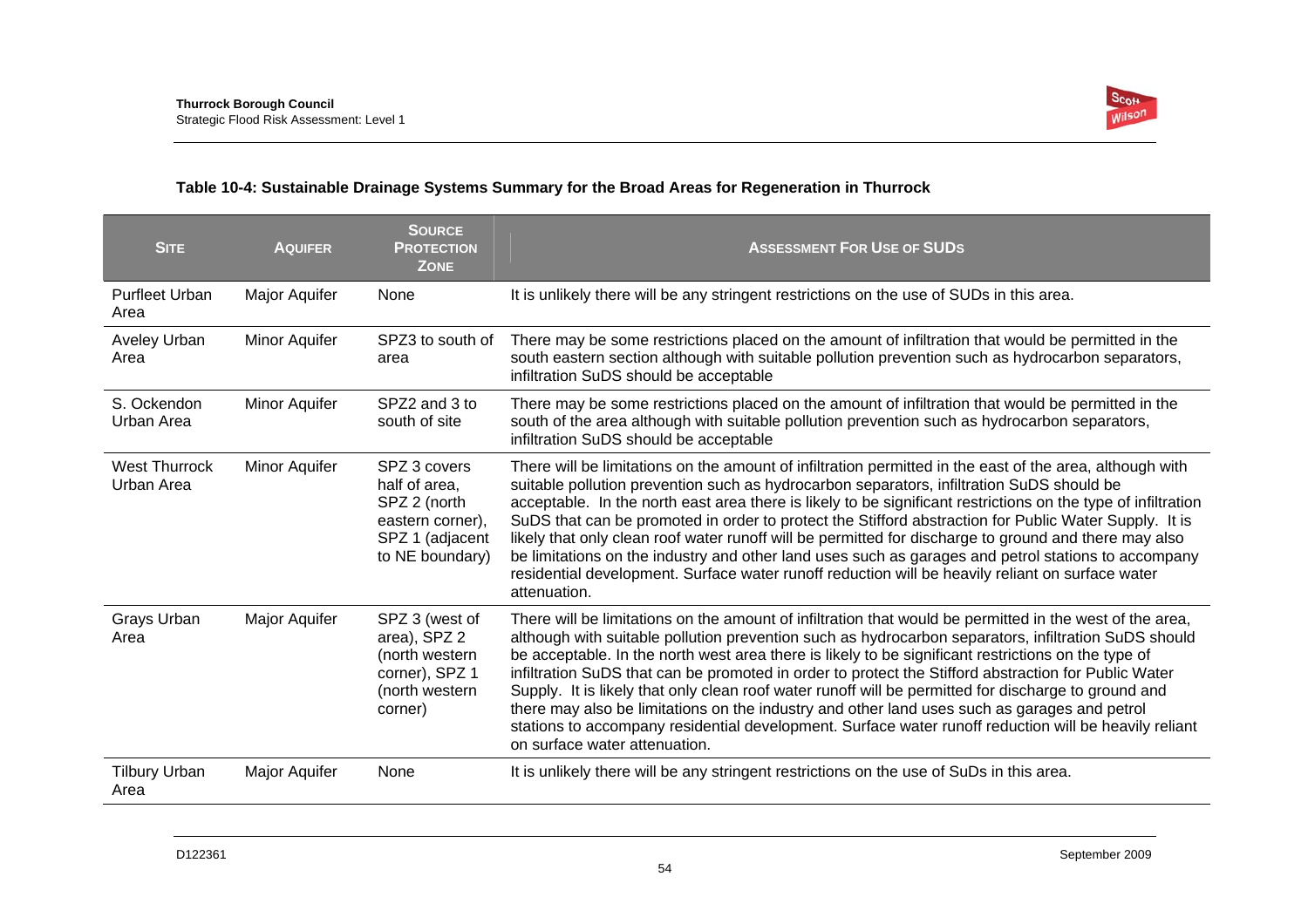#### **Thurrock Borough Council**

Strategic Flood Risk Assessment: Level 1



| <b>SITE</b>                                          | <b>AQUIFER</b>                                            | <b>SOURCE</b><br><b>PROTECTION</b><br><b>ZONE</b> | <b>ASSESSMENT FOR USE OF SUDS</b>                                                                                                                                                                                                                                                                                                                                                                                                                                                                                        |
|------------------------------------------------------|-----------------------------------------------------------|---------------------------------------------------|--------------------------------------------------------------------------------------------------------------------------------------------------------------------------------------------------------------------------------------------------------------------------------------------------------------------------------------------------------------------------------------------------------------------------------------------------------------------------------------------------------------------------|
| Chadwell St<br>Mary Urban<br>Area                    | Minor Aquifer                                             | SPZ3 overlies<br>north east of the<br>area        | There may be some restrictions placed on the amount of infiltration that would be permitted in the<br>north eastern section although with suitable pollution prevention such as hydrocarbon separators,<br>infiltration SuDS should be acceptable                                                                                                                                                                                                                                                                        |
| East Tilbury                                         | Minor Aquifer                                             | Area overlies<br>SPZ3, SPZ 2<br>and SPZ1.         | The area is likely to have significant restrictions on the type of infiltration SuDS that can be promoted<br>in order to protect the Linford abstraction for Public Water Supply. It is likely that only clean roof<br>water runoff will be permitted for discharge to ground and there may also be limitations on the<br>industry and other land uses such as garages and petrol stations to accompany residential<br>development. Surface water runoff reduction will be heavily reliant on surface water attenuation. |
| Villages                                             | Minor Aquifer<br>(South) / Non-<br>Aquifer (North)        | None                                              | It is unlikely there will be any stringent restrictions on the use of SuDS in this area.                                                                                                                                                                                                                                                                                                                                                                                                                                 |
| Stanford-le-<br>Hope and<br>Corringham<br>Urban Area | Minor Aquifer<br>(South) / Non-<br>Aquifer (North)        | None                                              | It is unlikely there will be any stringent restrictions on the use of SuDS in this area.                                                                                                                                                                                                                                                                                                                                                                                                                                 |
| London<br>Gateway                                    | <b>Minor Aquifer</b><br>(south) / Non-<br>Aquifer (north) | None                                              | It is unlikely there will be any stringent restrictions on the use of SuDS in this area.                                                                                                                                                                                                                                                                                                                                                                                                                                 |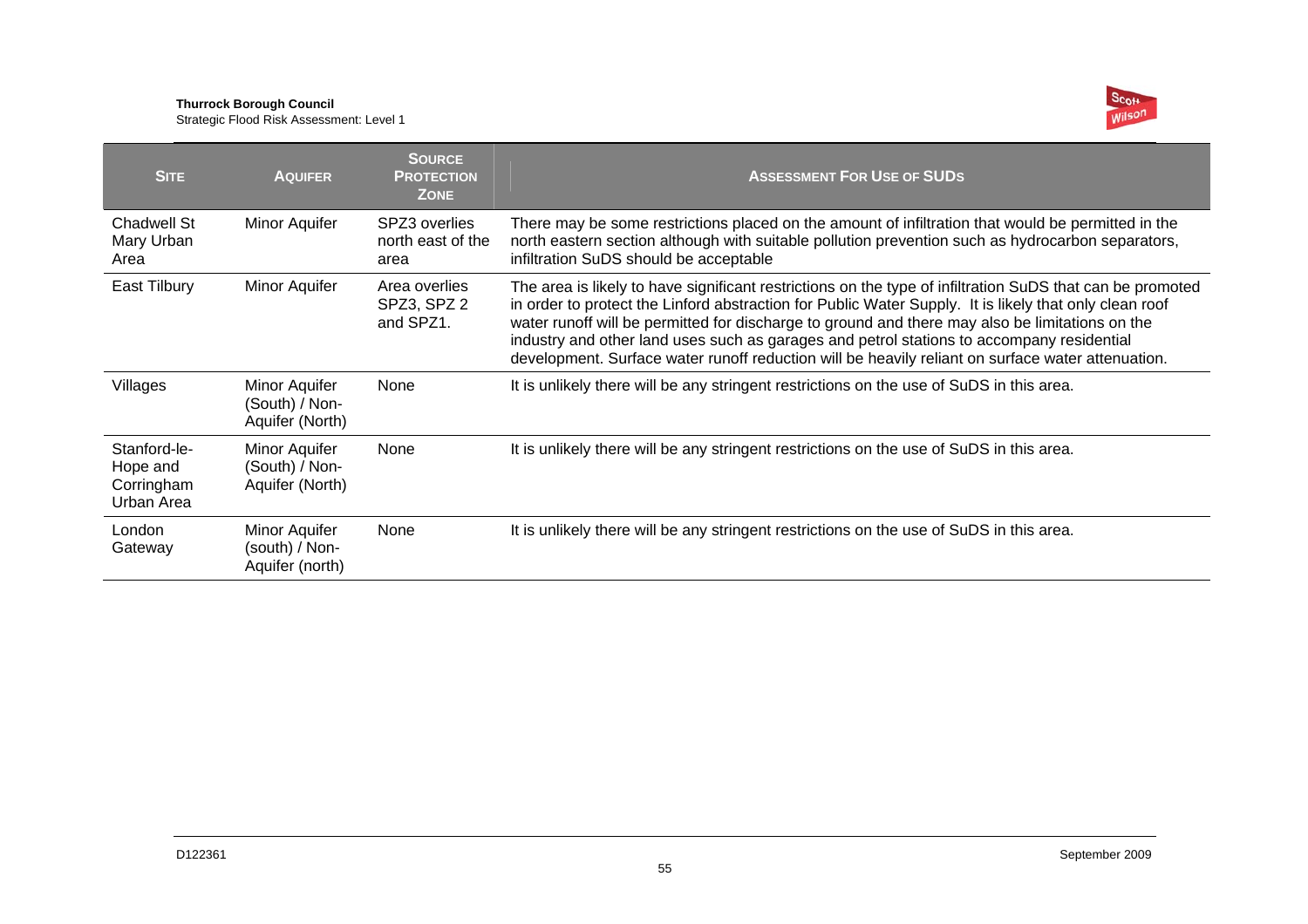

# **11 Broad Areas for Regeneration**

Thurrock BC has formulated an overall strategy for the regeneration of Thurrock, called the Regeneration Framework and identified 12 Broad Areas for Regeneration in Thurrock. These Broad Areas for Regeneration are shown in Figure D-1.

The purpose of this Level 1 SFRA is to provide a strategic review of flood risk across Thurrock to inform the strategic spatial planning of Thurrock. This chapter seeks to present the implications of this review for these Broad Areas for Regeneration.

### 11.1 Flood Zone Mapping

Figures within Appendix D provide an indication of the probability of tidal and fluvial flooding affecting each Broad Regeneration Area. These maps should be used as part of the evidence base when applying the Sequential Test and making decisions about where to locate new development in Thurrock.

### 11.2 Flood Hazard Rating

#### **11.2.1 Overview**

A large proportion of Thurrock lies within the defended floodplain and is therefore shown to be at residual risk of flooding in the Flood Zone maps. In order to enable a sequential approach to planning within the Broad Regeneration Areas and locate development in areas of lowest flood risk first, further information regarding the variation in flood risk is required.

The scope of this Level 1 SFRA has therefore been expanded to include Flood Hazard mapping associated with the fluvial flood risk and the risk resulting from a breach of the tidal flood defences.

#### **11.2.2 Tidal Flood Hazard**

Hydrodynamic breach modelling has been undertaken for 21 breach locations along the Thurrock frontage as part of the Level 2 SFRA. The precise breach locations and detailed methodology are included within the Level 2 SFRA report.

As part of the Level 1 SFRA, these models have been run for the following return period events during the present day conditions (i.e. with no consideration for climate change):

- 1 in 200 year tidal breach event for the current day 2009
- 1 in 1000 year tidal breach event for the current day 2009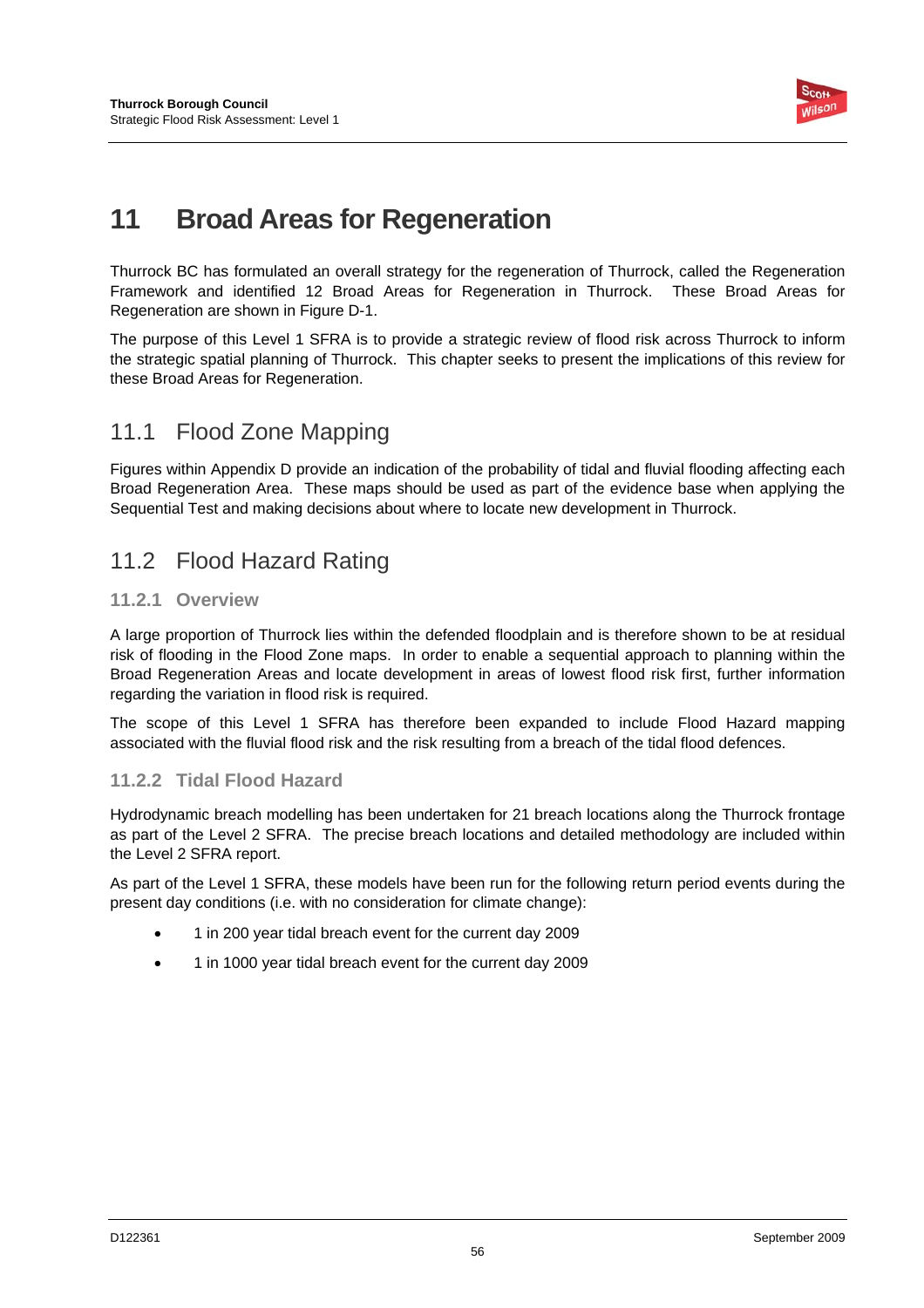

The derivation of these categories is based on Flood Risks to People FD2320 (DEFRA & EA, 2005), using the following equation:

> *Flood Hazard Rating = ((v+0.5)\*D) + DF Where v = velocity (m/s) D = depth (m) DF = debris factor*

The depth and velocity outputs from the 2D hydrodynamic modelling are used in this equation, along with a suitable debris factor. For this SFRA, a precautionary approach has been adopted inline with FD2320; a debris factor of 0.5 has been used for depths less than and equal to 0.25m, and a debris factor of 1.0 has been used for depths greater than 0.25m.

| <b>Flood Hazard</b>               |                    | <b>Description</b>                                                                                |  |
|-----------------------------------|--------------------|---------------------------------------------------------------------------------------------------|--|
| HR < 0.75                         | Low                | <b>Caution</b> – Flood zone with shallow flowing water or deep standing water                     |  |
| $0.75 \geq HR \leq 1.25$ Moderate |                    | <b>Dangerous for some</b> (i.e. children) – Danger: flood zone with deep or fast<br>flowing water |  |
| $1.25 > HR \leq 2.0$              | <b>Significant</b> | <b>Dangerous for most people</b> – Danger: flood zone with deep fast flowing<br>water             |  |
| HR > 2.0                          | <b>Extreme</b>     | <b>Dangerous for all</b> – Extreme danger: flood zone with deep fast flowing<br>water             |  |

#### **Table 11-1: Hazard categories based on FD2320, DEFRA & Environment Agency 2005**

Hazard outputs have been processed for the 1 in 200 year event and 1 in 1000 year events for the present day (2009) and are included in the Figures in Appendix F of this report.

#### **11.2.3 Fluvial Flood Hazard**

Flood hazard has been calculated for the River Mardyke and Stanford Brook flood outlines using the same formula applied for the breach assessments described above. For these fluvial systems, the 1 in 100 year event has been used, as this is considered comparable with the 1 in 200 year tidal event. The velocity has been assumed as 0. A debris factor of 0.5 has been used for depths less than and equal to 0.25m, and a debris factor of 1.0 has been used for depths greater than 0.25m.

The hazard rating for the River Mardyke and Stanford Brook has been mapped with the tidal hazard rating resulting from the breach scenarios. Where these overlap, the highest hazard rating at each point in the floodplain has been presented.

### 11.3 Coarse Assessment

Appendix D presents Flood Zone mapping of each Broad Areas of Regeneration allocated by Thurrock BC and Appendix F presents the mapping of hazard rating in relation to actual fluvial flood risk and residual tidal flood risk. Table 11-2 provides an overview of this coarse assessment for the 12 Broad Areas for Regeneration.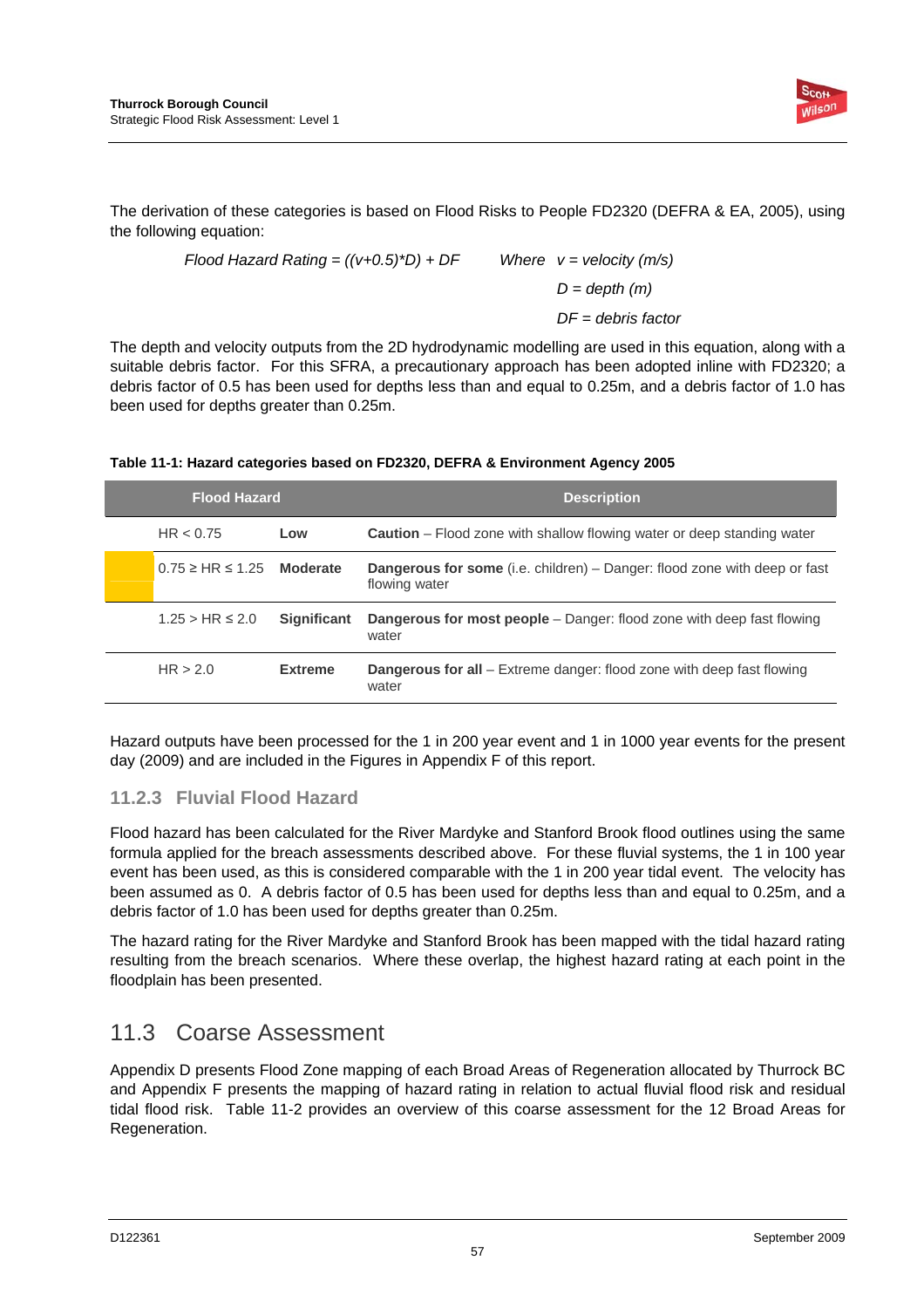

### **Table 11-2 Coarse Assessment Overview for Broad Regeneration Areas in Thurrock**

| <b>Area Name</b>                              | <b>Flood</b><br>Zone 2 | <b>Flood Zone</b><br>3a/b | <b>Max Hazard Rating</b><br>1 in 1000 yr (2009) | <b>Surface Water Groundwater</b><br><b>Issues</b> |                          | <b>Recorded</b><br><b>Sewer Flooding</b> | <b>Artificial Water</b><br><b>Features</b> | <b>Passes Sequential</b><br>Test? | <b>Exception Test Required?</b>                                                                                                                                                                                                                                                                                                                                                                                    |
|-----------------------------------------------|------------------------|---------------------------|-------------------------------------------------|---------------------------------------------------|--------------------------|------------------------------------------|--------------------------------------------|-----------------------------------|--------------------------------------------------------------------------------------------------------------------------------------------------------------------------------------------------------------------------------------------------------------------------------------------------------------------------------------------------------------------------------------------------------------------|
| Purfleet Urban Area                           | $\checkmark$           | $\checkmark$              | Extreme                                         | ✓                                                 |                          |                                          | $\boldsymbol{\mathsf{x}}$                  | needed                            | Further assessment Where it can be demonstrated that there are no reasonably available alternative<br>sites for the proposed development, i.e. it passes the Sequential Test, the<br>Exception Test will be required for:<br>More Vulnerable development located in Flood Zone 2<br>$\bullet$<br>Highly Vulnerable development located in Flood Zone 3a<br>Essential Infrastructure located in Flood Zone 3a or 3b |
| Aveley Urban Area                             | $\pmb{\times}$         | $\pmb{\times}$            | $\pmb{\times}$                                  |                                                   |                          |                                          | $\pmb{\times}$                             | $\checkmark$                      | No                                                                                                                                                                                                                                                                                                                                                                                                                 |
| S. Ockendon Urban Area                        | $\pmb{\times}$         | $\pmb{\times}$            | $\pmb{\times}$                                  |                                                   |                          |                                          | $\pmb{\times}$                             | $\checkmark$                      | No                                                                                                                                                                                                                                                                                                                                                                                                                 |
| West Thurrock Urban Area                      | $\checkmark$           | $\checkmark$              | Extreme                                         |                                                   |                          |                                          | $\checkmark$                               | needed                            | Further assessment Where it can be demonstrated that there are no reasonably available alternative<br>sites for the proposed development, i.e. it passes the Sequential Test, the<br>Exception Test will be required for:<br>• More Vulnerable development located in Flood Zone 2<br>Highly Vulnerable development located in Flood Zone 3a<br>Essential Infrastructure located in Flood Zone 3a or 3b            |
| Grays Urban Area                              | $\checkmark$           | $\checkmark$              | Extreme                                         |                                                   |                          | $\checkmark$                             | $\checkmark$                               | needed                            | Further assessment Where it can be demonstrated that there are no reasonably available alternative<br>sites for the proposed development, i.e. it passes the Sequential Test, the<br>Exception Test will be required for:<br>• More Vulnerable development located in Flood Zone 2<br>Highly Vulnerable development located in Flood Zone 3a<br>Essential Infrastructure located in Flood Zone 3a or 3b            |
| Stifford Clays / N. Grays                     | $\pmb{\times}$         | $\pmb{\times}$            | $\pmb{\times}$                                  |                                                   |                          |                                          | $\pmb{\times}$                             | ✓                                 | No                                                                                                                                                                                                                                                                                                                                                                                                                 |
| Tilbury Urban Area                            | $\checkmark$           | $\checkmark$              | Extreme                                         |                                                   |                          | $\checkmark$                             | $\checkmark$                               | needed                            | Further assessment Where it can be demonstrated that there are no reasonably available alternative<br>sites for the proposed development, i.e. it passes the Sequential Test, the<br>Exception Test will be required for:<br>More Vulnerable development located in Flood Zone 2<br>$\bullet$<br>Highly Vulnerable development located in Flood Zone 3a<br>Essential Infrastructure located in Flood Zone 3a or 3b |
| Chadwell St Mary Urban                        | $\pmb{\times}$         | $\pmb{\times}$            | $\boldsymbol{\mathsf{x}}$                       |                                                   |                          |                                          | $\mathbf x$                                | $\checkmark$                      | No                                                                                                                                                                                                                                                                                                                                                                                                                 |
| Area                                          |                        |                           |                                                 |                                                   |                          |                                          |                                            |                                   |                                                                                                                                                                                                                                                                                                                                                                                                                    |
| East Tilbury                                  | $\checkmark$           | $\checkmark$              | Significant                                     |                                                   |                          |                                          | $\pmb{\times}$                             | needed                            | Further assessment Where it can be demonstrated that there are no reasonably available alternative<br>sites for the proposed development, i.e. it passes the Sequential Test, the<br>Exception Test will be required for:<br>More Vulnerable development located in Flood Zone 2<br>Highly Vulnerable development located in Flood Zone 3a<br>Essential Infrastructure located in Flood Zone 3a or 3b              |
| Villages                                      | $\pmb{\times}$         | $\pmb{\times}$            | $\boldsymbol{\mathsf{x}}$                       | ✓                                                 | $\overline{\phantom{a}}$ | $\checkmark$                             | $\pmb{\times}$                             | ✓                                 | No                                                                                                                                                                                                                                                                                                                                                                                                                 |
| Stanford-le-Hope and<br>Corringham Urban Area | $\checkmark$           | $\checkmark$              | Extreme                                         | $\checkmark$                                      |                          | $\checkmark$                             | $\pmb{\times}$                             | needed                            | Further assessment Where it can be demonstrated that there are no reasonably available alternative<br>sites for the proposed development, i.e. it passes the Sequential Test, the<br>Exception Test will be required for:<br>• More Vulnerable development located in Flood Zone 2<br>Highly Vulnerable development located in Flood Zone 3a<br>Essential Infrastructure located in Flood Zone 3a or 3b            |
| London Gateway                                | $\checkmark$           | $\checkmark$              | Extreme                                         |                                                   |                          |                                          | $\checkmark$                               | needed                            | Further assessment Where it can be demonstrated that there are no reasonably available alternative<br>sites for the proposed development, i.e. it passes the Sequential Test, the<br>Exception Test will be required for:<br>• More Vulnerable development located in Flood Zone 2<br>Highly Vulnerable development located in Flood Zone 3a<br>Essential Infrastructure located in Flood Zone 3a or 3b            |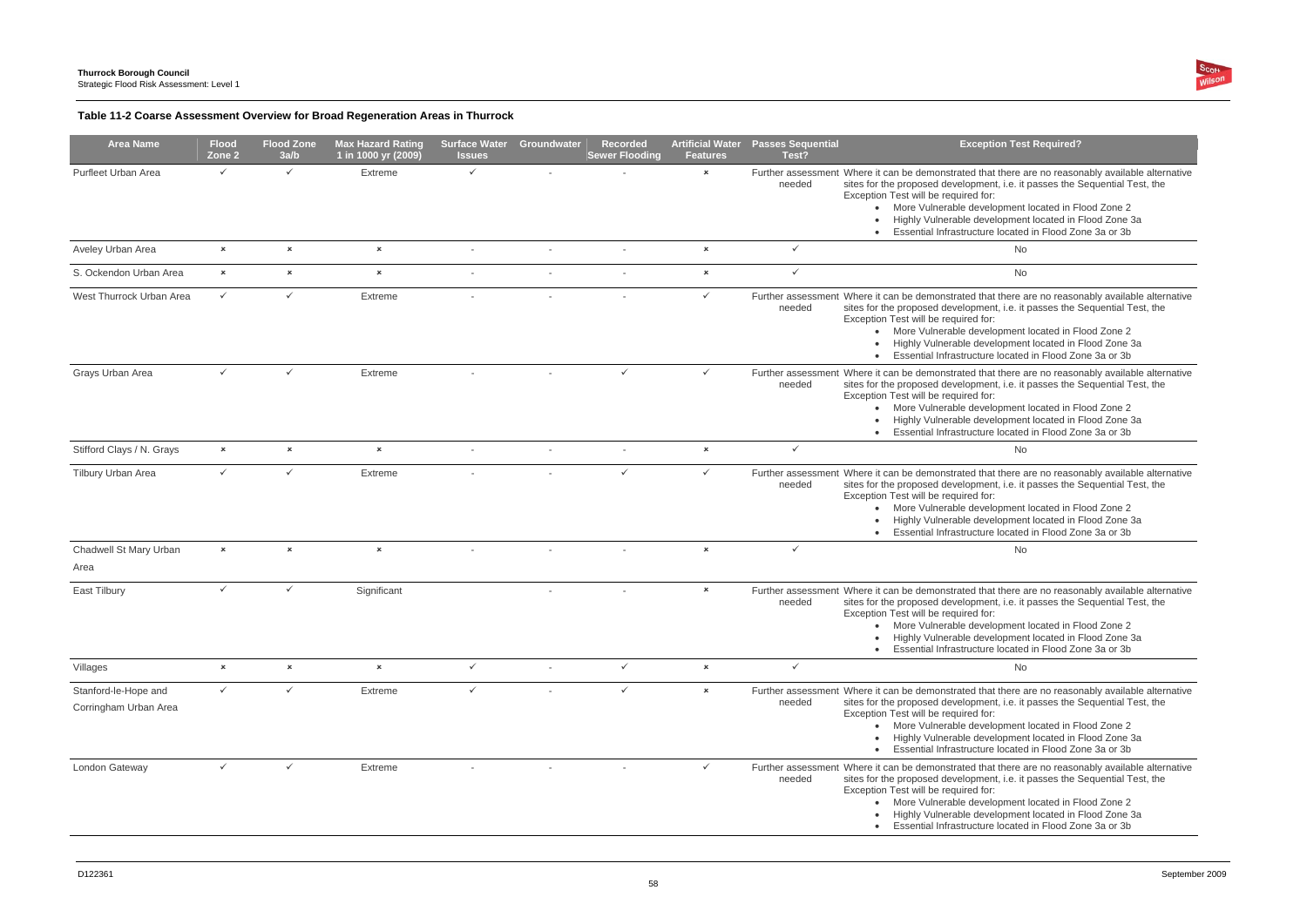

### 11.4 Conclusions

The coarse assessment shows that of the 12 Broad Areas for Regeneration, five are located within Flood Zone 1; Aveley Urban Area, Chadwell St Mary Urban Area, South Ockendon Urban Area, Stifford Clays / North Grays and the Villages in the north of Thurrock. Within these areas, fluvial flood risk and residual tidal flood risk resulting from a breach in the flood defences, are low and are not expected to impact upon the type and design of development that is appropriate. Where development is proposed within these areas, an assessment of surface water runoff pathways should be undertaken as part of a site-specific Flood Risk Assessment (FRA). Steps should be taken to ensure that the development does not increase flood risk elsewhere, and Greenfield runoff rates should be sought from all new developments through the implementation of sustainable drainage systems (SuDS). Further details with respect to the requirements of FRAs and the use of appropriate SuDS are provided in Chapters 7 and 10 respectively.

The remaining Broad Areas for Regeneration are located predominantly within Flood Zone 3a associated with the River Thames. These include East Tilbury, Grays Urban Area, London Gateway, Tilbury Urban Area and West Thurrock Urban Area. It will be necessary to use the Flood Hazard mapping to apply the Sequential Test to individual development sites within these areas to determine whether there are reasonably alternative sites available for the development in areas of lower flood risk.

The Sequential Test undertaken for Thurrock demonstrates the need for development within these areas and therefore it is likely that development will be proposed where there is residual risk of tidal flooding and may require application of the Exception Test. In order to apply the Exception Test, more detailed information is required regarding the nature of flooding in these areas such as flood depths, velocities and time to inundation by floodwaters. A Level 2 SFRA has been prepared to present this information and provide guidance for those sites that will require the Exception Test.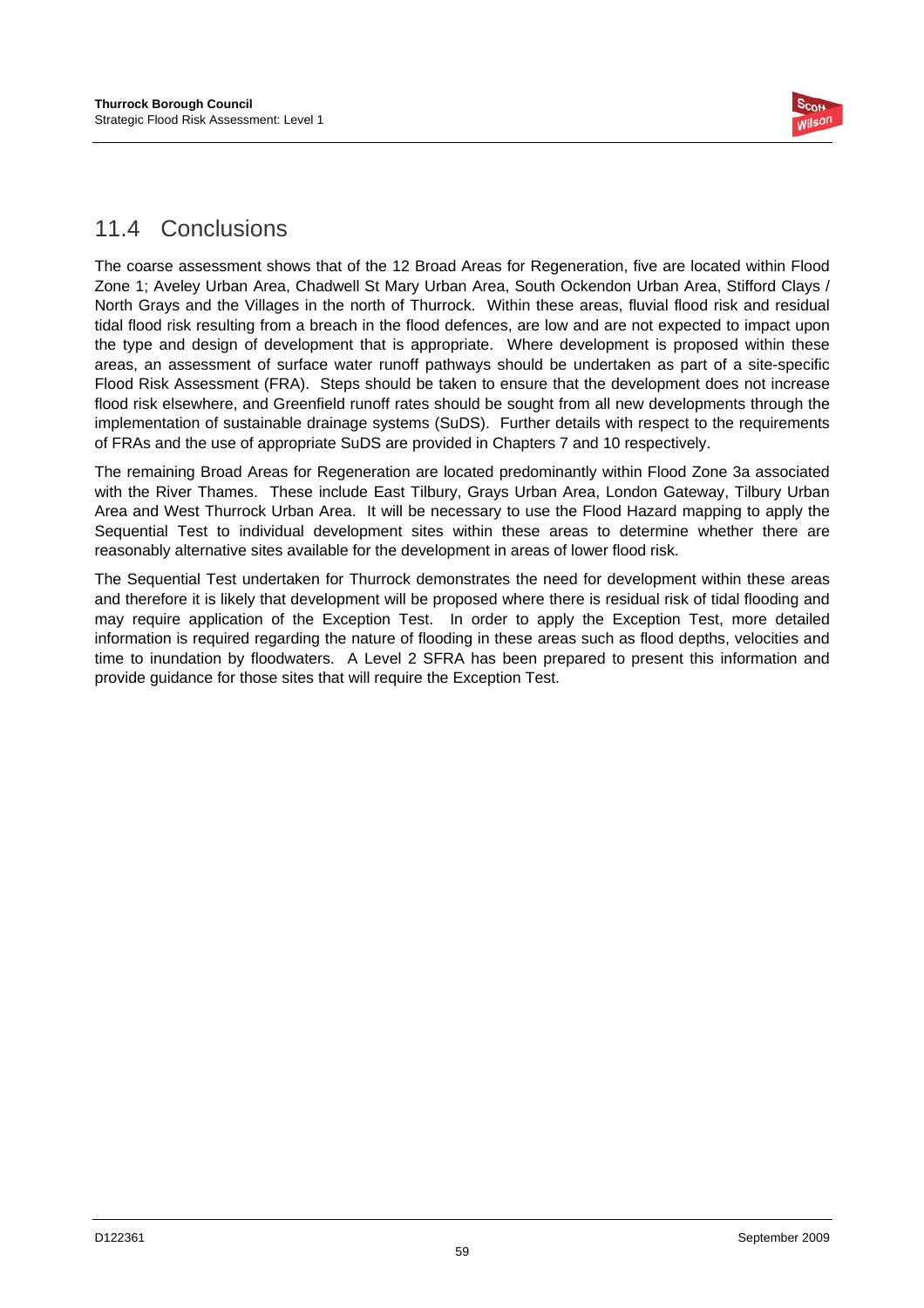

# **12 Minerals and Waste Development Sites**

### 12.1 Introduction

One of the Development Plan Documents (DPD) that forms Thurrock BC's LDF is the Minerals and Waste DPD which sets out detailed site and development control issues for Minerals and Waste sites within the borough. This SFRA provides part of the evidence base for the Minerals and Waste DPD and assists the Sustainability Appraisal and Strategic Environmental Assessment (SA/SEA) in the evaluation of the Minerals and Waste DPD in relation to flood risk.

Thurrock BC is currently collating suitable sites to be considered for adoption within the Minerals and Waste DPD. Whilst these sites are yet to be adopted, an assessment of the flood risk posed to these sites is a useful resource to add to the evidence base. As a result, a supplementary document has been prepared, providing an assessment of the flood risk to the sites that have been identified in the first stages of the search for sites.

### 12.2 Policy Context

#### **12.2.1 Background**

In the past, Thurrock has been renowned for mineral extraction including clay, aggregates and large quantities of chalk to supply cement industries. Many of these industries are now widely out of use.

In addition, South Essex has historically provided a large number of landfill sites for waste from London and southeast England due to the presence of numerous former quarries within the area. There are therefore a number of current and historic landfill sites within Thurrock and a continued need for more within the wider area.

The following sections provide a summary of regional and local policy in relation to the provision of minerals and waste sites in Thurrock.

#### **12.2.2 Regional Policy**

#### **Waste**

The RSS East of England Plan highlights key objectives for waste management policies in the area. Policy WM4 states that when developing policies in their Waste LDDs, planning authorities should take responsibility for waste arising in their particular administrative areas. Thurrock should therefore plan for the following quantities of waste, including provision for imported waste from London in agreement with Policy WM3.

#### **Table 12-1 Policies WM3 & WM4 for Thurrock, extracted from East of England Plan, May 2008**

| ANNUAL TONNAGES OF WASTE (THOUSAND TONNES) TO BE MANAGED |                                                             |     |     |  |  |  |
|----------------------------------------------------------|-------------------------------------------------------------|-----|-----|--|--|--|
| YEAR                                                     | $2005/06 - 2010/11$ $2010/11 - 2015/16$ $2015/16 - 2020/21$ |     |     |  |  |  |
| Thurrock (WM4)                                           | 540                                                         | 510 | 510 |  |  |  |
| Imported from London (WM3)                               | 210                                                         | 100 | ۰   |  |  |  |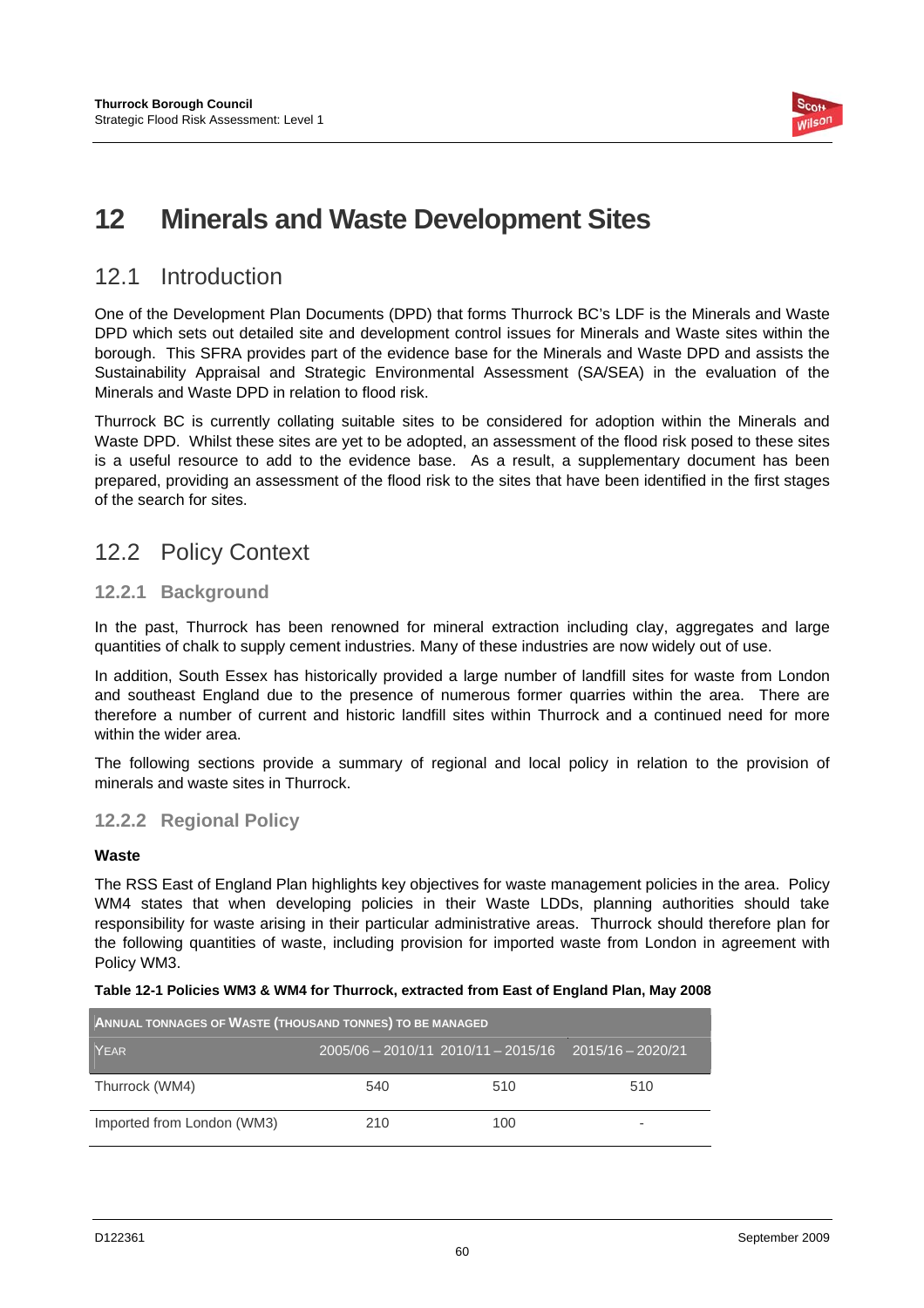

#### **Minerals**

National policy with respect to minerals is to ensure supply is sufficient to meet industry's needs whilst taking full account for the objectives of sustainable development. Whilst the underlying aim is to move towards a more sustainable use of the mineral resource through a reduced reliance on primary aggregates, these primary minerals will still be required. The East of England Plan identifies the presence of sand and gravel resources in Thurrock.

#### **12.2.3 Local Policy**

Thurrock BC released a Preferred Options Consultation DPD to inform the Core Strategy & Policies for Control of Development, which forms part of their LDF. The following policies are of relevance to minerals and waste sites:

**SO15:** *To ensure an adequate supply of minerals by promoting the use of secondary and recycled aggregates; safeguarding sites for their importation; and by safeguarding and identifying resources for*  future extraction to maintain a landbank of permitted reserves, whilst seeking to minimise the impact on the *environment.* 

**SO16:** *To achieve a reduction of waste at source through promotion of the waste hierarchy, whilst securing a sustainable network of waste facilities to provide self-sufficiency for Thurrock waste and a reduction of imported waste into the borough in accordance with regional apportionment.* 

#### **12.2.4 National Policy: PPS25 Development and Flood Risk**

PPS25 promotes a sequential approach during the planning process in order to ensure that sites are allocated within areas at lowest risk of flooding first. During application of the Sequential Test, the Environment Agency and SFRA flood maps should be used as a basis for measuring flood risk.

Tables D.1 and D.2 of PPS25 identify the types of development appropriate for each Flood Zone. Table 12-2 below develops this and displays the vulnerability classification for the different forms of minerals and waste developments that can be envisaged.

| <b>DEVELOPMENT TYPE</b>                                                          | <b>VULNERABILITY CLASSIFICATION</b> | <b>ACCEPTABLE FLOOD ZONE</b> |
|----------------------------------------------------------------------------------|-------------------------------------|------------------------------|
| Landfill and hazardous waste facilities                                          | More Vulnerable                     | Flood Zone 1, 2              |
| <b>Sewage Treatment Plants</b>                                                   | Less Vulnerable                     | Flood Zones 1, 2, 3a         |
| Waste treatment (except landfill and hazardous waste facilities) Less Vulnerable |                                     | Flood Zones 1, 2, 3a         |
| Waste recycling and composting uses (except hazardous<br>waste)                  | Less Vulnerable                     | Flood Zones 1, 2, 3a         |
| Minerals working and processing (excluding sand and gravel)                      | Less Vulnerable                     | Flood Zones 1, 2, 3a         |
| Sand and gravel                                                                  | <b>Water Compatible</b>             | Flood Zones 1, 2, 3a, 3b     |
| Secondary aggregate re-cycling                                                   | Less Vulnerable                     | Flood Zones 1, 2, 3a         |
| Concrete block manufacture                                                       | Less Vulnerable                     | Flood Zones 1, 2, 3a         |
| Concrete batching plant                                                          | Less Vulnerable                     | Flood Zones 1, 2, 3a         |
| Electricity generating power stations                                            | <b>Essential Infrastructure</b>     | Flood Zone 1, 2              |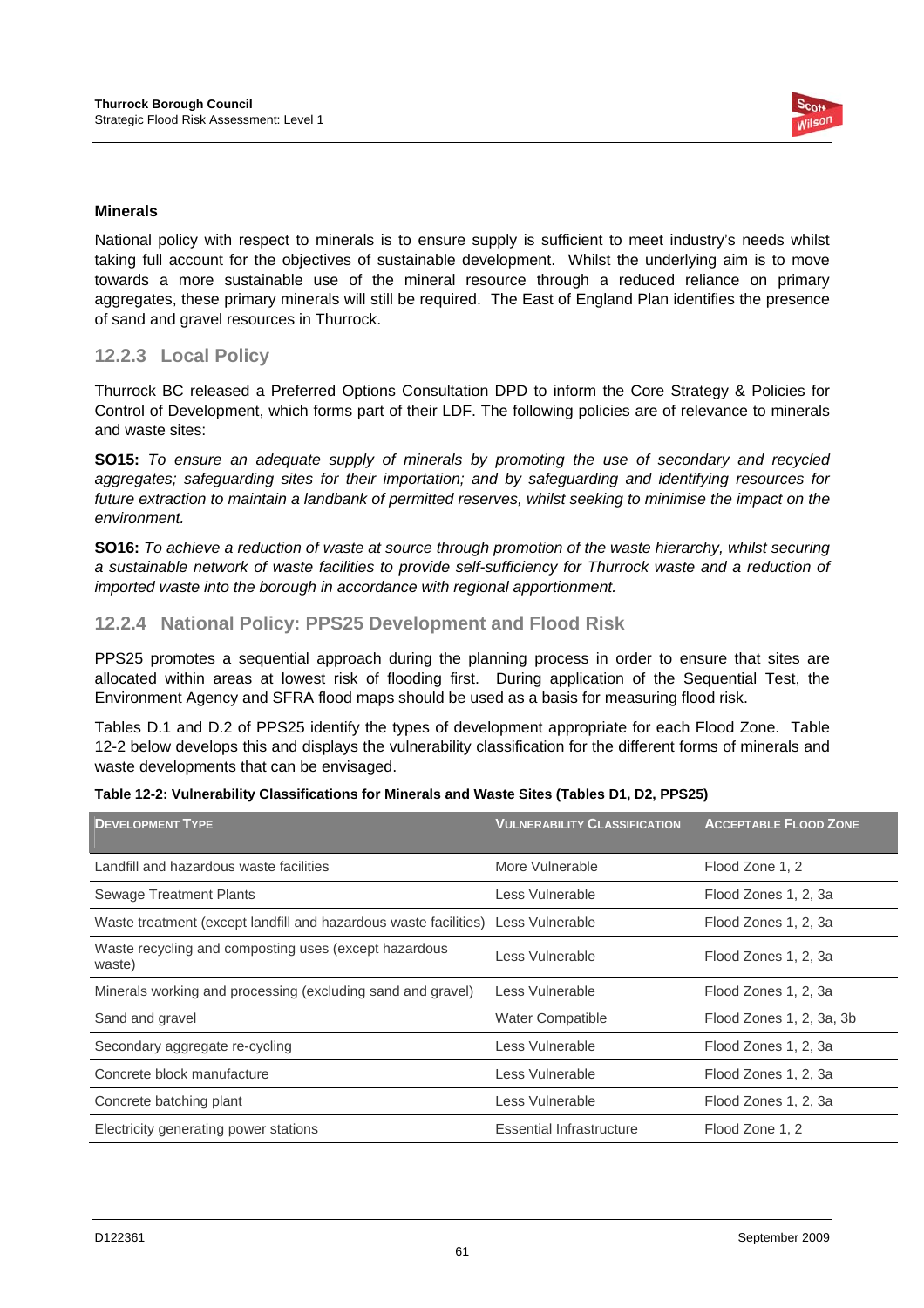

The supplementary document provides an appraisal of the sites suggested as potential sites for mineral extraction and/or waste management with respect to flood risk.

### 12.3 Mineral Extraction and Flood Risk

### **12.3.1 Tidal / Fluvial Flooding**

The spatial strategy for minerals development is primarily driven by geology since minerals can only be worked where they naturally occur. Most deposits of sand and gravel are located within natural river floodplains and as a result, the application of the Sequential Test is not as strict as that for built development. For the purposes of applying the Sequential Test, this type of development is classified as 'water compatible' in Table D.2 of PPS25 and is therefore considered appropriate in areas of flood risk.

Mineral extraction in the floodplain may lead to a reduction in the level of flood risk by providing additional capacity during its operation phase for floodwater storage. Alternatively, structures and buildings required for and associated with mineral extraction procedures can reduce the capacity for storage in the floodplain and may alter the natural flow of floodwater by obstructing flow paths, thereby increasing flood risk in adjacent land. This can be managed by applying the sequential approach within the site to ensure that such structures are located in areas of lowest flood risk, or areas with the lowest influence on flood risk elsewhere.

Site-specific Flood Risk Assessments (FRAs) submitted at the application stage should ensure that sites are designed, worked and restored accordingly. The fact that workings may still result in some increased flood risk elsewhere justifies application of the Sequential Test when considering site allocations through the LDF. However, such workings are classified as Water Compatible development and it is not expected that a Level 2 SFRA will need to be undertaken for such sites. Sequential working and restoration can be designed to reduce flood risk by providing flood storage and attenuation.

#### **12.3.2 Surface Water Flooding**

Periods of prolonged rainfall, or intense periods of rainfall over a short duration, can lead to overland flow where rainwater is unable to infiltrate into the ground or enter drainage systems.

One of the main issues with surface water flooding is that relatively small changes to hard surface and surface gradients can cause flooding. As a result, development for minerals sites including the stockpiles and ancillary buildings could lead to more frequent surface water flooding which can cause disruption to the site and surrounding land. Additionally, the use of heavy machinery during the construction and operation phases could reduce the permeability of the site and thereby increase the potential for surface water runoff. It is thought that any problems encountered from surface water flooding are more likely to inconvenience the operator and are unlikely to be significant in assessing the suitability of sites; however the risk of surface water flooding to adjacent sites should be considered.

#### **12.3.3 Groundwater Flooding**

Groundwater flooding is described in PPS25 as occurring when water levels in the ground rise above surface elevation, which is most likely to occur in low-lying areas underlain by permeable rocks (aquifers).

Minerals workings in most cases excavate below the natural water table, which during periods of heavy rainfall may rise. Mineral workings often operate a pumped system and can therefore interfere with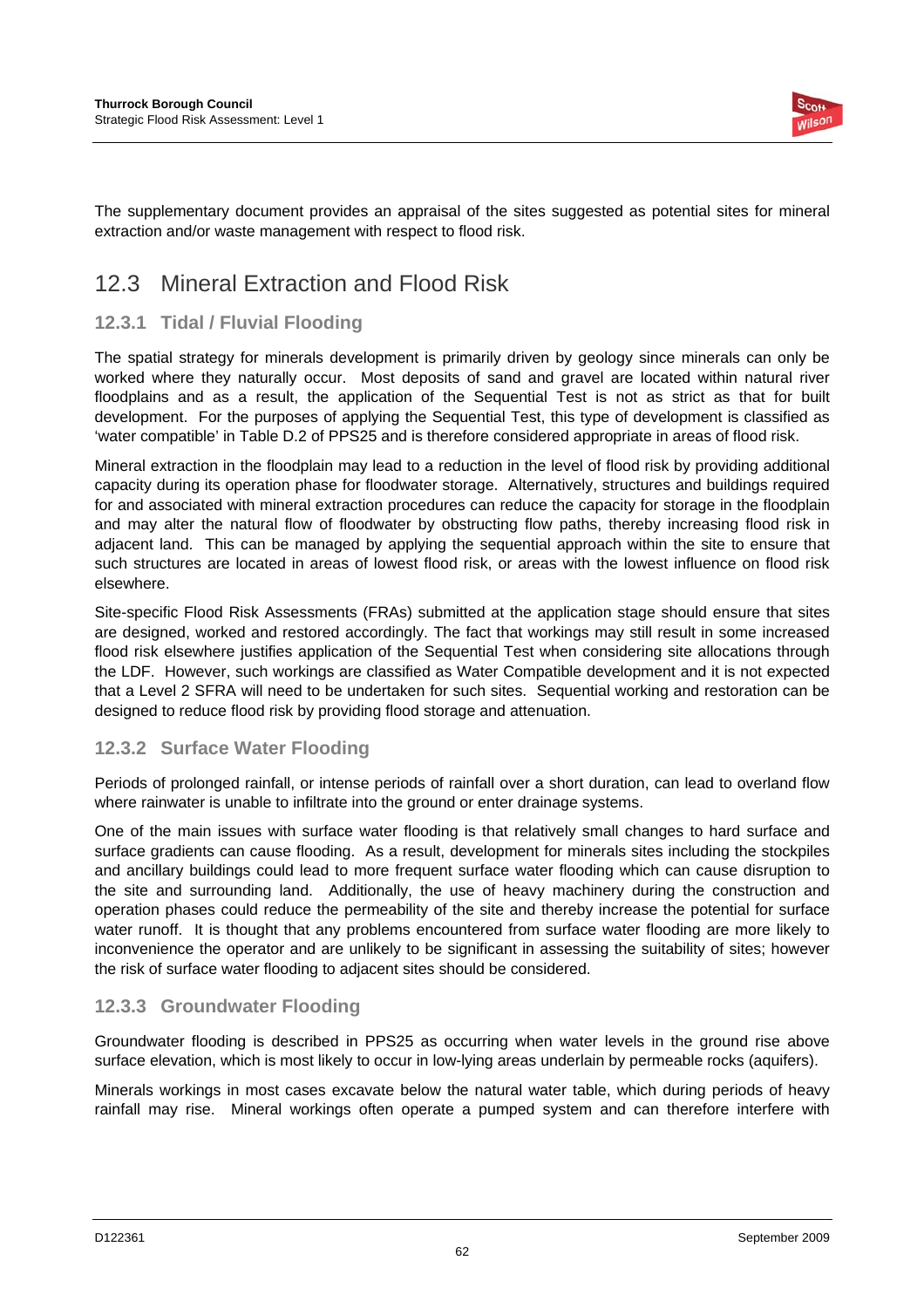

groundwater flow. These issues would be most appropriately addressed in a site-specific FRA at the planning application stage.

#### **12.3.4 Sewer Flooding**

Sewer flooding generally results in localised short term flooding caused by intense rainfall events overloading the capacity of sewers. Flooding can also occur as a result of blockage, poor maintenance or structural failure.

Minerals sites are generally located in rural areas remote from settlements, and therefore sewer flooding is not thought to be a large issue with regard to flood risk at proposed minerals sites. However, localised sewer flooding issues should be considered as part of a site-specific FRA.

#### **12.3.5 Flooding from Artificial Sources**

There are a number of small lakes and ponds throughout Thurrock, some of which have small embankments to retain water. Where appropriate, any residual risk to proposed sites should be considered as part of a site-specific FRA.

### 12.4 Waste Management and Flood Risk

Landfill has historically been the most common method of waste management throughout the UK. However, in order to come into line with EU legislation and government targets ways must be found to reduce the current dependence on landfill and move towards more sustainable methods of managing waste. These methods include recycling, composting and energy recovery through various technologies such as anaerobic digestion, combustion or gasification.

#### **12.4.1 Tidal / Fluvial Flooding**

A large proportion of Thurrock is at residual risk from tidal flooding from the River Thames, as well as the actual risk of flooding from fluvial sources. It is therefore likely that sites allocated for mineral extraction or waste disposal will be at risk of tidal or fluvial flooding.

PPS25 Table D.2 and Table 12-2 of this report classify landfill sites and waste management facilities for hazardous waste as 'More Vulnerable' developments, and are therefore restricted to Flood Zones 1 and 2 (prior to the application of the sequential test). All other minerals and waste sites are classified as 'Less Vulnerable' and are considered appropriate in Flood Zones 1, 2 and 3a.

The flooding of landfill and waste management sites could significantly contaminate surface water sources so it is necessary to apply the Sequential Test when locating these sites to ensure that wherever possible opportunities are taken to locate these developments in Flood Zone 1. Any applications made for sites allocated within a flood zone will need to be supported by a site-specific Flood Risk Assessment.

#### **12.4.2 Surface Water Flooding**

Waste treatment plants may increase the percentage of impermeable surfaces on the site and therefore increase the risk of flooding from surface water. The risk from this form of flooding is increased at low points in the catchment and should be considered on a site by site basis as part of a site-specific FRA.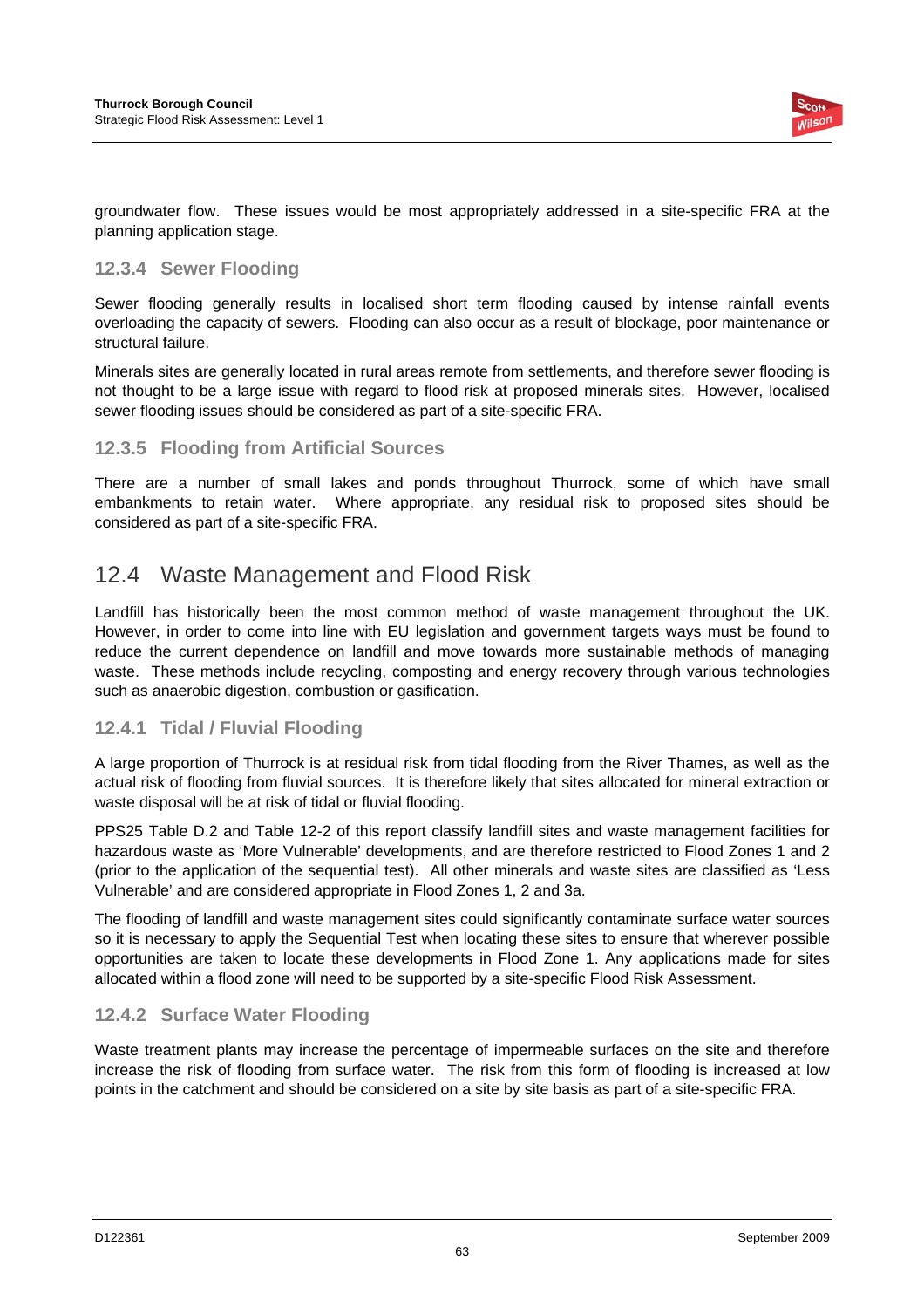

#### **12.4.3 Groundwater Flooding**

Groundwater flooding is described in PPS25 as occurring when water levels in the ground rise above surface elevation, which is most likely to occur in low-lying areas underlain by permeable rocks (aquifers).

The relation of groundwater and potential contamination should be investigated prior to approval of any waste sites.

#### **12.4.4 Sewer Flooding**

Sewer flooding generally results in localised short term flooding caused by intense rainfall events overloading the capacity of sewers. Flooding can also occur as a result of blockage, poor maintenance or structural failure. Anglian Water and Essex and Suffolk Water are the statutory water undertakers for wastewater and clean water respectively in the study area which includes all the proposed waste management sites. Any incidents of sewer flooding relevant to the waste sites within Thurrock are included in Figure 9.

#### **12.4.5 Flooding from Artificial Sources**

There are a number of small lakes and ponds throughout Thurrock, some of which have small embankments to retain water. Where appropriate, any residual risk to these sites should be considered as part of a site-specific FRA.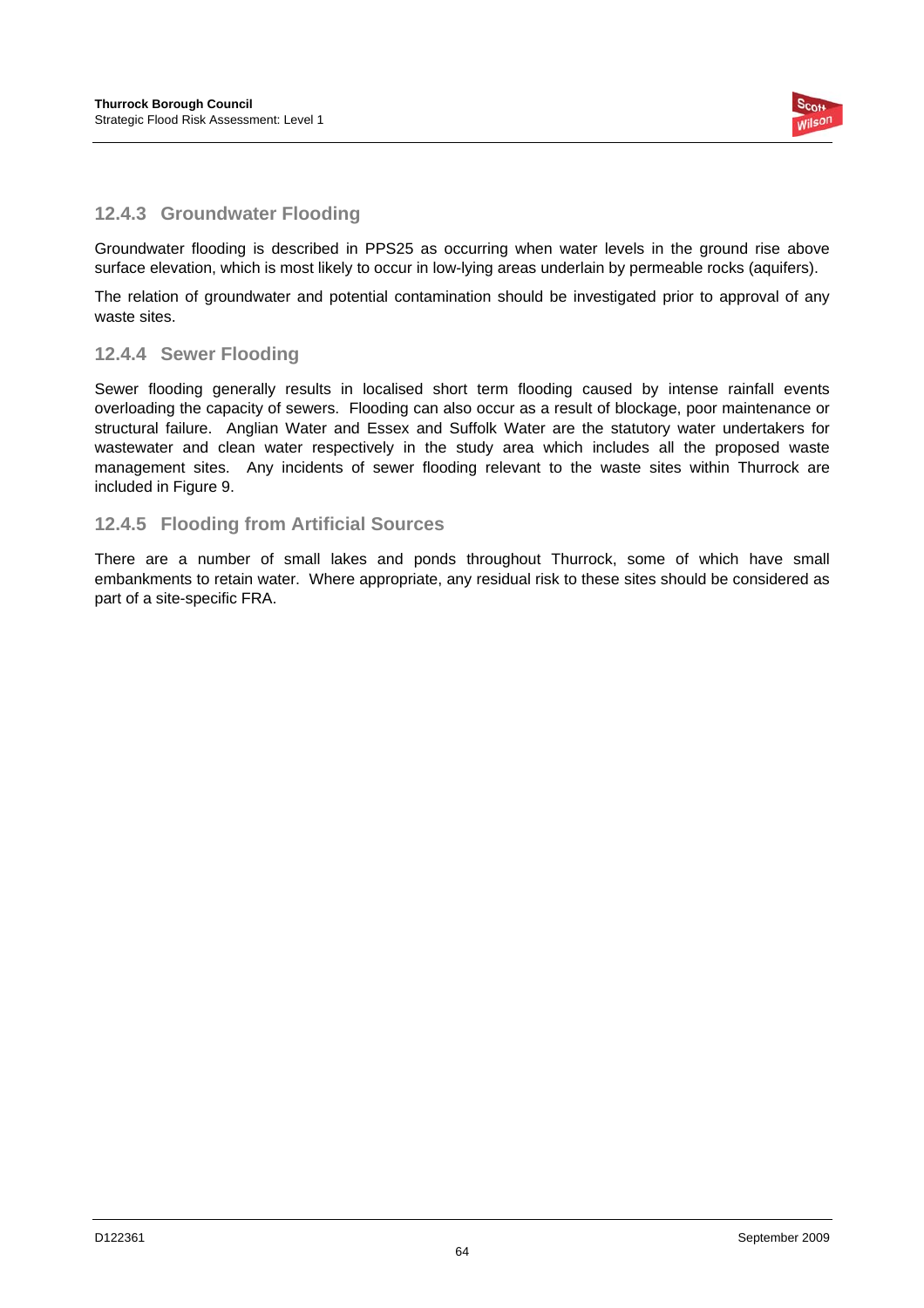

# **13 Site-Specific Flood Risk Assessment Guidance**

Site-specific Flood Risk Assessments (FRAs) are required to assess the flood risk posed to proposed developments and to ensure that, where necessary and appropriate, suitable mitigation measures are incorporated. This section presents recommendations for FRAs prepared for submission with planning applications in Thurrock. The guidance presented within this chapter has been based on:

- recommendations presented within Planning Policy Statement 25 and the accompanying Practice Guide;
- a review of local policies contained within Thurrock BC's Site Specific Allocations and Policies Preferred Options DPD (2008), and;
- information provided to enable preparation this Level 1 SFRA.

### 13.1 When is a Flood Risk Assessment Required?

The Environment Agency provides flood risk standing advice for applicants and agents on their website http://www.environment-agency.gov.uk/research/planning/82587.aspx. This includes information on when a FRA is required and advice on the contents of FRAs for various development types in Flood Zones 1, 2 and 3.

When informing developers of the requirements of a FRA for a development site, consideration should be given to the position of the development relative to flood sources, the vulnerability of the proposed development and its scale.

In the following situations a FRA should always be provided with a planning application:

- 1. The development site is located in **Flood Zones 2 or 3**;
- 2. The area of the proposed development site area is 1 hectare or greater in Flood Zone 1. This is to ensure surface water generated by the site is managed in a sustainable manner and does not increase the burden on existing infrastructure and/or flood risk to neighbouring property. Surface water management will also need to be considered as part of the FRA for sites of 1 hectare or greater in Flood Zone 2 and 3;
- 3. The development site is located in an area known to have experienced flooding problems from any flood source.

### 13.2 FRA Requirements

The Practice Guide to PPS25 sets out a staged approach to site-specific FRA with the findings from each stage informing both the next level and the site Master Plan, throughout the development process. The staged approach comprises:

- Level 1 Screening Study
- Level 2 Scoping Study
- Level 3 Detailed Study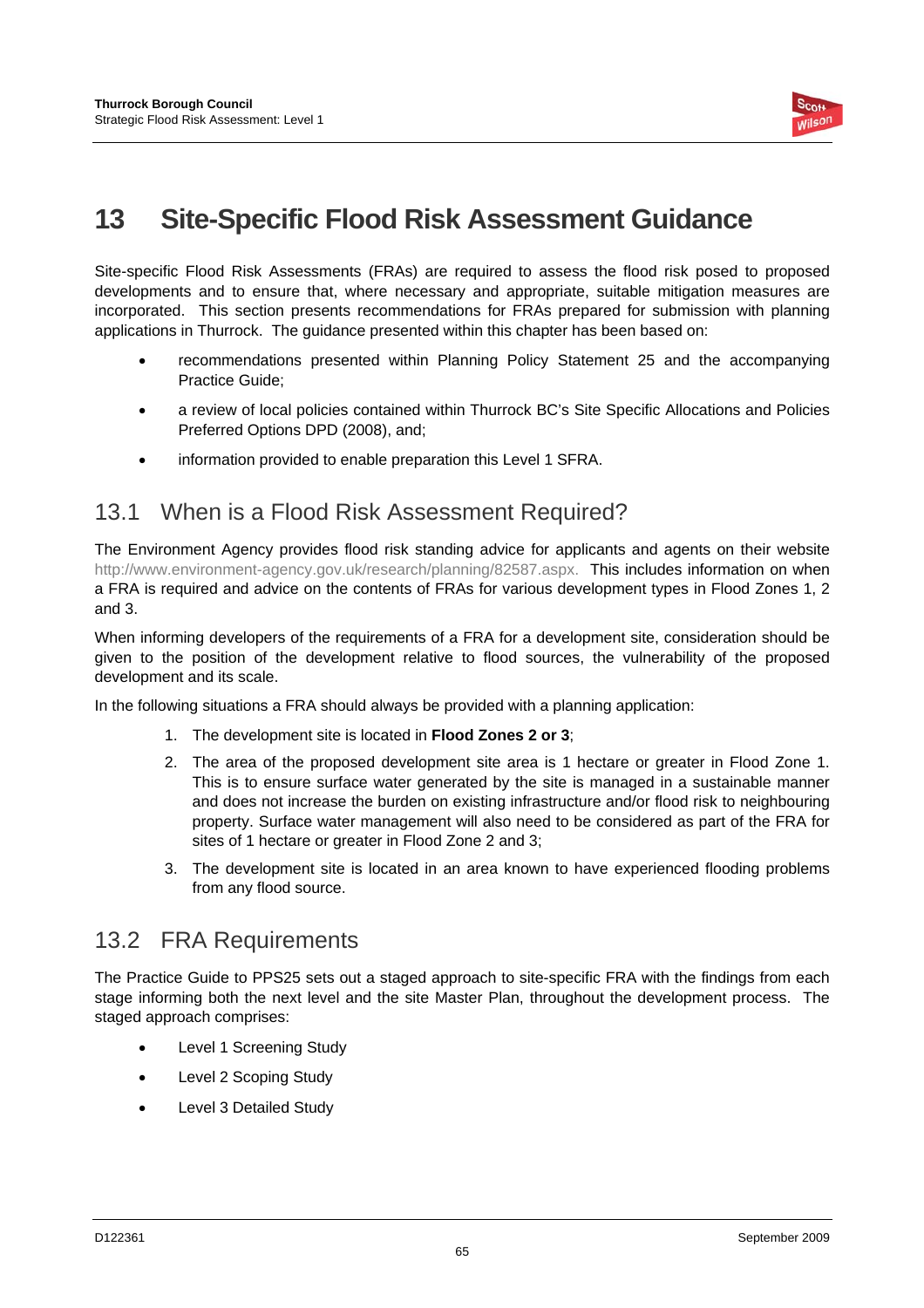

#### **Table 13-1 Stages of site-specific FRA, PPS25 Practice Guide**

|                                       | <b>FRA Level</b> Description of Report Content                                                                                                                                                                                                                                                                                                                                                                                                                                                                                                                                                                                                                                                                                                                                      |
|---------------------------------------|-------------------------------------------------------------------------------------------------------------------------------------------------------------------------------------------------------------------------------------------------------------------------------------------------------------------------------------------------------------------------------------------------------------------------------------------------------------------------------------------------------------------------------------------------------------------------------------------------------------------------------------------------------------------------------------------------------------------------------------------------------------------------------------|
| Screening Study<br>Level <sub>1</sub> | The Level 1 FRA is intended to identify any flooding or surface water management issues related to the<br>development site that may require further investigation. The study should be based on readily available<br>existing information, including:<br>SFRA,<br>Environment Agency Flood Maps,<br><b>Standing Advice</b><br>The Level 1 FRA will determine the need for a Level 2 or 3 FRA.                                                                                                                                                                                                                                                                                                                                                                                       |
| Scoping Study<br>Level <sub>2</sub>   | Where the Level 1 FRA indicates that the site may lie in an area at risk of flooding, or may increase<br>flood risk elsewhere due to runoff, a Level 2 FRA should be carried out. This report will confirm sources<br>of flooding which may affect the site and should include the following;<br>Appraisal of available and adequacy of existing information;<br>Qualitative appraisal of the flood risk posed to the site, the potential impact of the<br>development on flood risk on and off the site;<br>An appraisal of the scope of possible measures to reduce the flood risk to acceptable<br>levels.<br>This Level may identify that sufficient quantitative information is already available to complete a FRA<br>appropriate to the scale and nature of the development. |
| Detailed Study<br>Level 3             | Undertaken if the Level 2 FRA concludes that further quantitative analysis is required in order to assess<br>flood risk issues related to the development site.<br>This Level should include:<br>Quantitative appraisal of the potential flood risk to the development;<br>Quantitative appraisal of the potential impact of development on the site under<br>investigation on flood risk on and off the site;<br>Quantitative demonstration of the effectiveness of any proposed mitigation measures.                                                                                                                                                                                                                                                                              |

At all stages Thurrock BC, and where necessary the Environment Agency, Essex and Suffolk Water and/or Anglian Water, should be consulted to ensure the FRA provides the necessary information to fulfil the requirements for Planning Applications.

#### 13.3 FRA Guidance

The Environment Agency provides flood risk standing advice for applicants and agents on their website http://www.environment-agency.gov.uk/research/planning/82587.aspx which includes a matrix to determine the level of assessment that is required based on Flood Zone classification and development type. Within this matrix are links to FRA Guidance notes and advice for applicants as to which data they will need to purchase from the Environment Agency in order to carry out their FRA.

#### **13.3.1 Risks of Developing in Flood Risk Areas**

Developing in flood risk areas can result in significant risk to a development and site users. Issues to consider include the following: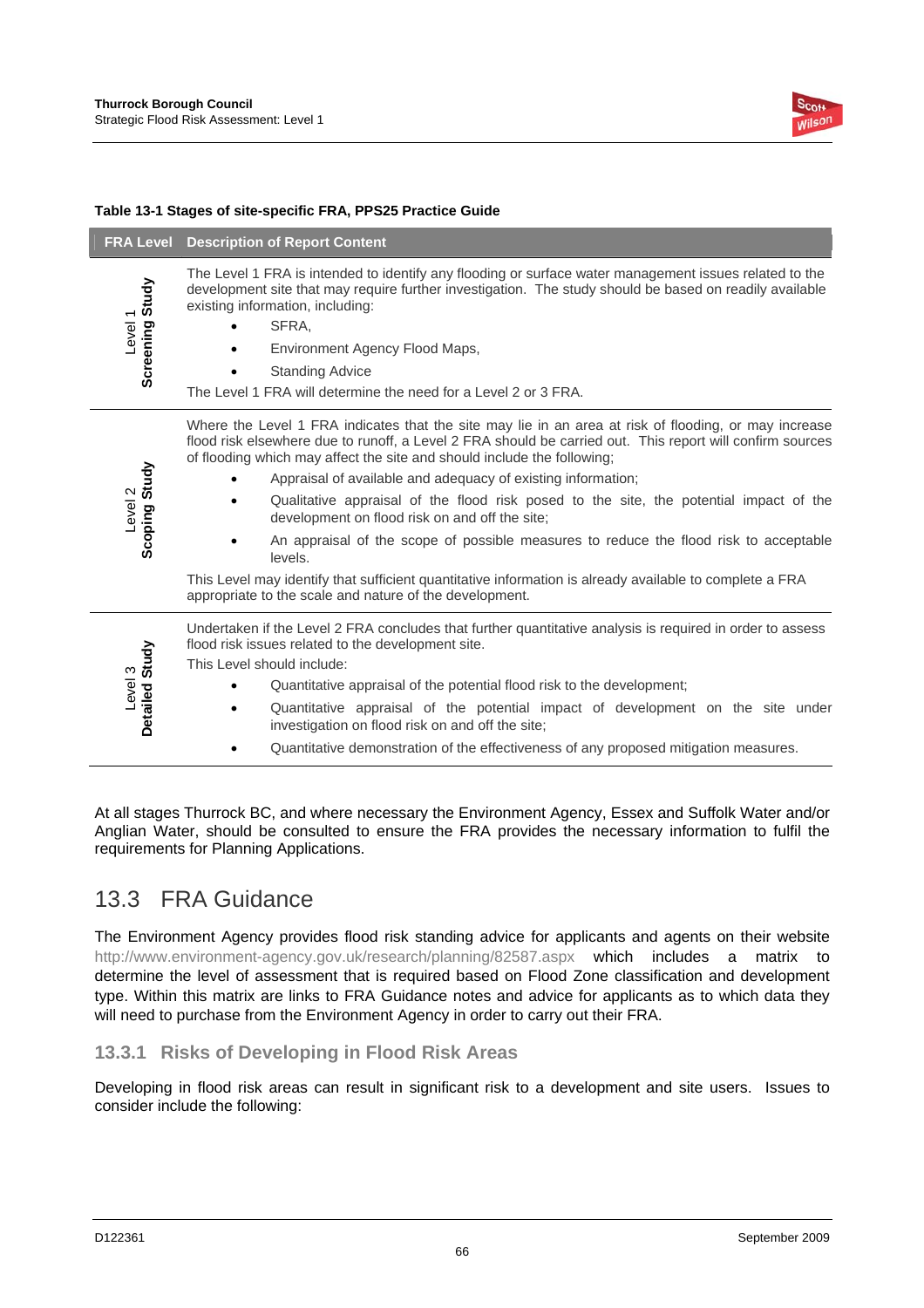

- Failure to consider wider plans prepared by the Environment Agency or other operating authorities may result in a proposed scheme being objected to;
- Failure to identify flood risk issues early in a development project could necessitate redesign of the site to mitigate flood risk;
- Failure to adequately assess all flood risk sources and construct a development that is safe over its lifetime could increase the number of people at risk from flooding and/or increase the risk to existing populations;
- Failure to mitigate the risk arising from development may lead to claims against the developer if an adverse effect can be demonstrated (i.e. flooding didn't occur prior to development) by neighbouring properties/residents;
- Properties may be un-insurable and therefore un-mortgageable if flood risk management is not adequately provided for the lifetime of the development:
- By installing SuDS without arranging for their adoption or maintenance, there is a risk that they will eventually cease to operate as designed and could therefore present a flood risk to the development and/or neighbouring property;
- The restoration of river corridors and natural floodplains can significantly enhance the quality of the built environment whilst reducing flood risk. Such an approach can significantly reduce the developable area of sites or lead to fragmented developments, however positive planning and integration throughout the master planning process should resolve these.

In cases of redevelopment of brownfield sites in the functional floodplain, the advice of the Environment Agency National Development Control Policy team is that the existing building footprint should be considered part of the functional floodplain unless it can be proven that they exclude floodwaters. If the buildings do exclude floodwaters, then solely the area around these buildings will be deemed functional. When undertaking an FRA this matter should be clarified and ideally pre-agreed with the Environment Agency.

#### **13.3.2 Safe Development**

Furthermore, the following items should be addressed as part of a FRA in order to demonstrate that proposed developments are 'safe' in line with PPS25. The Environment Agency has specified that the following should be achieved for all development vulnerability types in order to demonstrate safe development:

- Dry access and egress should be provided for all development where possible. Dry escape for residential dwellings should be up to the 1 in 100-year event for fluvial events and 1 in 200 year event for a tidal event, taking into account climate change for the lifetime of the development.
- Finished floor levels should be set at or above the 1 in 100 year plus climate change level (fluvial) and 1 in 200 year plus climate change level (tidal) with a 300mm freeboard allowance.
- Where floodplain compensation is undertaken, the Environment Agency requires that this is provided on a 'Level for Level, Volume for Volume Basis'.
- Flood flow routes should be preserved.
- Flood resilient constructions measures should be incorporated into new developments where required.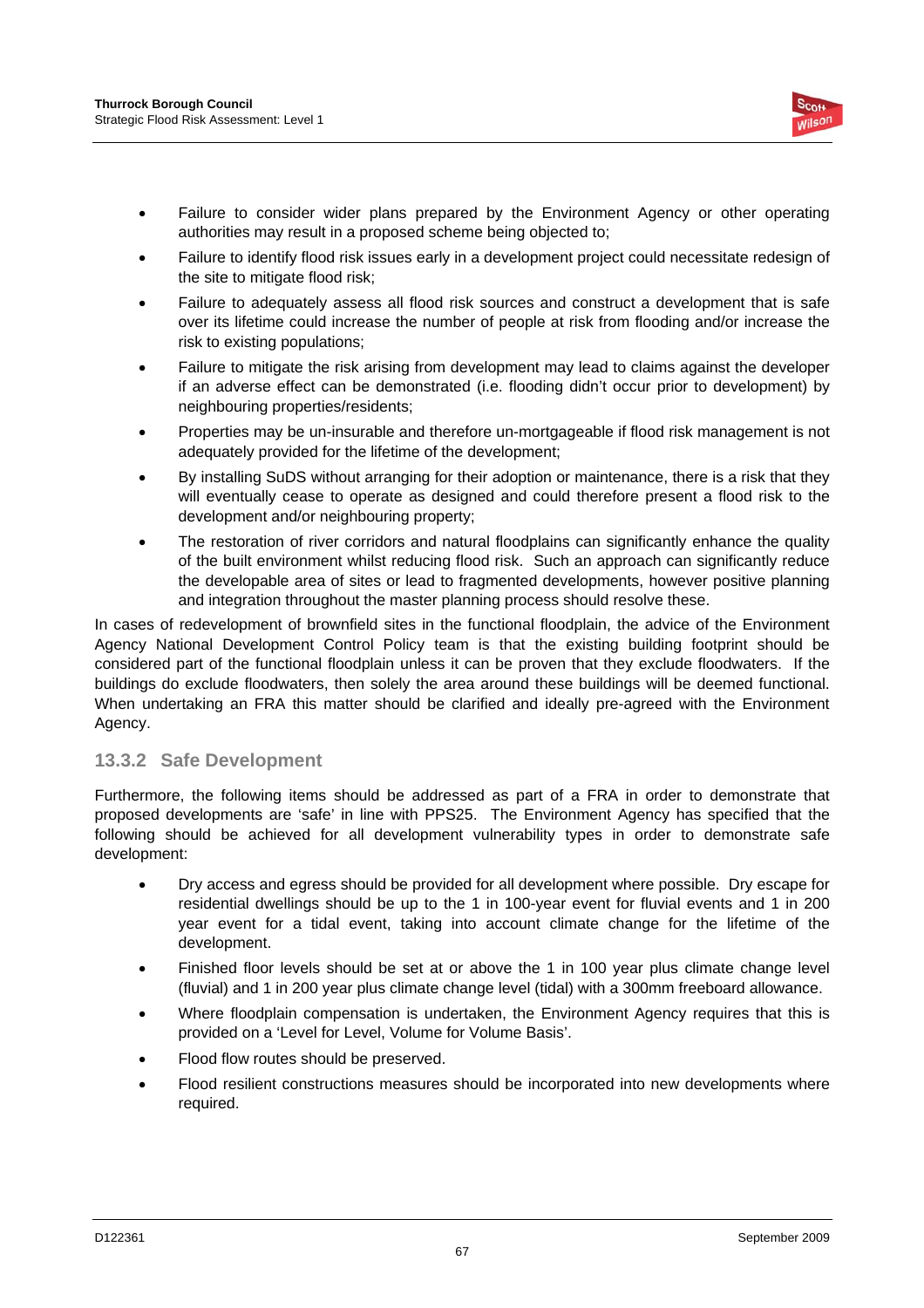

#### **It should be noted that the Environment Agency are constantly reviewing their guidance based upon experience, increasing knowledge and the findings of new research and therefore the above criteria are subject to change in the future.**

The specific definition of a 'safe' development will vary for each individual site, based on location and development vulnerability. The Environment Agency encourages pre-application discussions and it is therefore recommended that developers for individual sites consult with the Environment Agency at an early stage to establish an appropriate definition of 'safe' development for their specific site.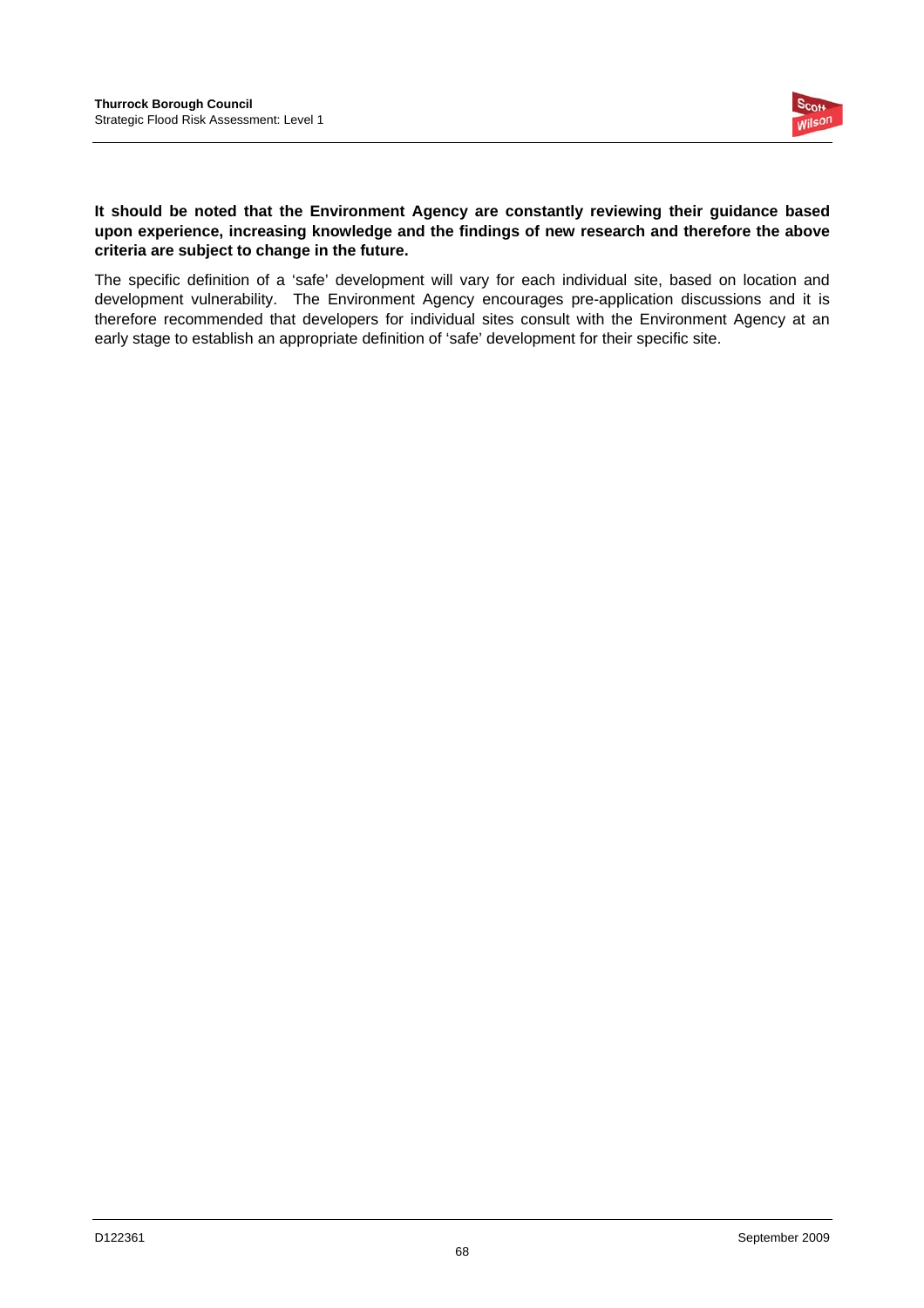

# **14 Where do we go from here?**

### 14.1 Level 1 SFRA

This Level 1 SFRA has drawn on existing information and data to provide a strategic assessment of the flood risk posed to Thurrock from all sources of flooding.

The Level 1 SFRA presents Flood Zone Maps that delineate the Flood Zones outlined in PPS25 as Flood Zone 1, low probability, Flood Zone 2, medium probability, Flood Zone 3a, high probability and Flood Zone 3b, functional floodplain.

Table D.1 of PPS25 provides information on which developments are considered appropriate in each Flood Zone, subject to the application of the Sequential Test and either the Exception Test or a sitespecific Flood Risk Assessment (FRA) to demonstrate safety.

Information regarding flood risk has been used to provide a coarse assessment for the Broad Regeneration Areas and the Minerals and Waste sites across Thurrock and to assist with the application of the Sequential Test for these development sites.

## 14.2 Implications for Policy in Thurrock

In line with flood risk issues and objectives identified by the Environment Agency, it is suggested that the following strategies and considerations are incorporated into Thurrock BC's LDF to strengthen the position of Thurrock BC with respect to flood risk management.

- Ensure the Sequential Test is undertaken for all land allocations. This will ensure that all development is steered towards the areas of lesser flood risk wherever possible and that the vulnerability of proposed developments are appropriate to the defined Flood Zone, thereby reducing the overall flood risk posed to the residents of the borough;
- Site-specific FRAs should be carried out for all developments in Flood Zones 2 and 3; all sites in Flood Zone 1 which are greater than 1.0 ha and all sites that are known to have a critical drainage problem, whatever their size;
- Sustainable Drainage Systems should be included in new developments wherever possible to manage surface water.
- Additional rest centres across the borough should be identified and included in the emerging Flood Emergency Plan for Thurrock.

### 14.3 Next steps for Thurrock BC

Using the information presented in the Level 1 SFRA, Thurrock BC is now in a position to carry out the Sequential Test with respect to flood risk. This will enable Thurrock BC to identify those areas where further information is required regarding the nature of the flood risk as well as those areas where the Exception Test will need to be applied. These requirements will then be presented and addressed in the Level 2 SFRA.

As part of the Level 2 SFRA, the residual risk resulting from a breach in the flood defences will be assessed to provide information regarding the precise nature of flood risk posed to development sites in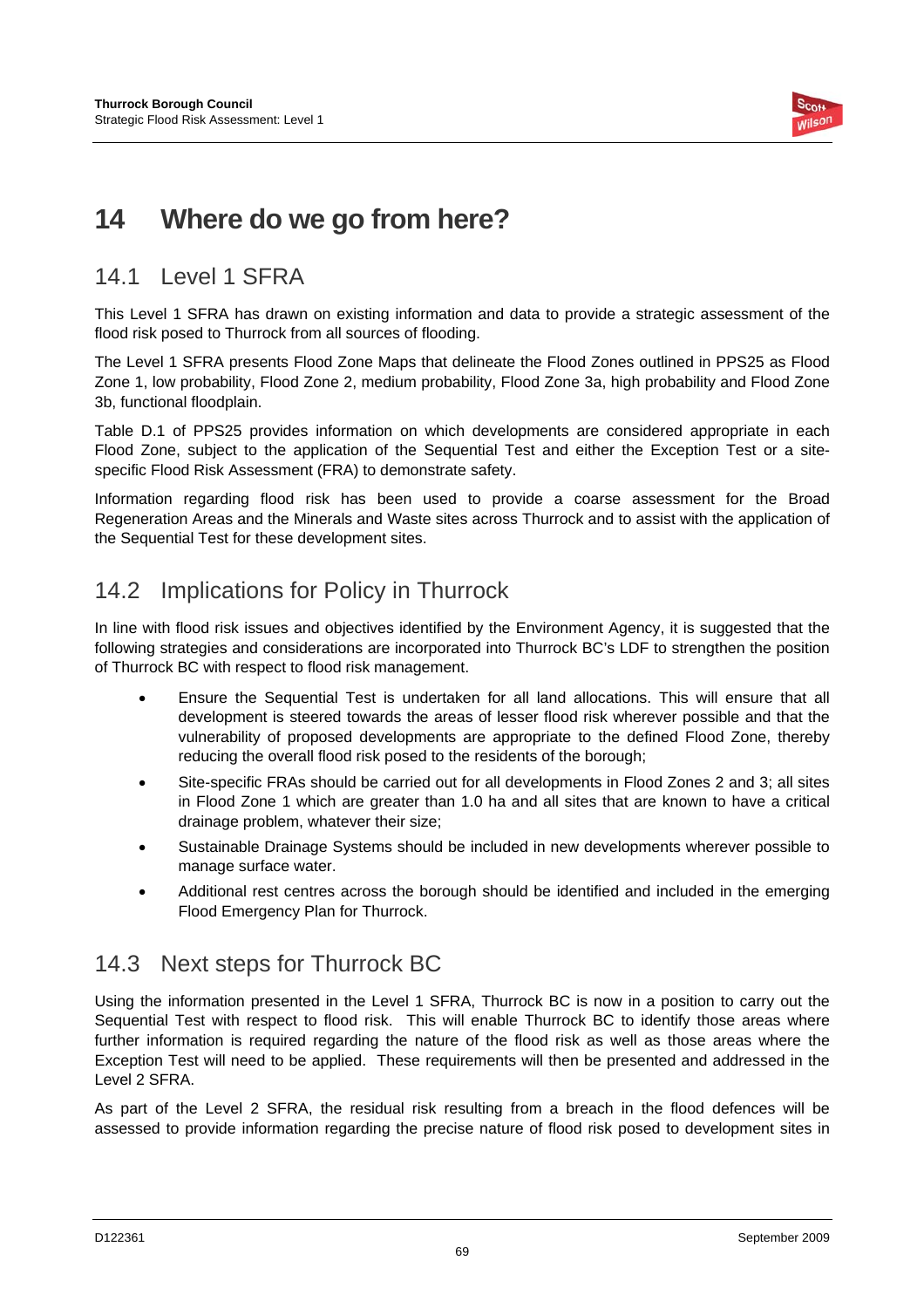

Thurrock. The residual risk behind a flood defence is dependant upon the flood depth, speed of flow of the water, local flow paths, the speed of the onset of flooding, the distance from the defences, the duration of the flood and how water will be removed (Practice Guide, 2008).

## 14.4 Living Document

This study has been completed in accordance with PPS25 and its accompanying Practice Guide, published in June 2008. The Level 1 SFRA has been developed by building heavily upon existing knowledge with respect to flood risk within the Thurrock study area.

These documents have an intended lifespan of 6-10 years, with Local Development Documents and potential development sites typically revised within 3-6 years. Therefore it should be noted that although up-to date at the time of production, the SFRA has a finite lifespan and should be upgraded or revised as required by the Local Planning Authority.

In summary, it is imperative that the SFRA is adopted as a 'living' document and is reviewed regularly in light of emerging policy directives and an improving understanding of flood risk within the borough of Thurrock.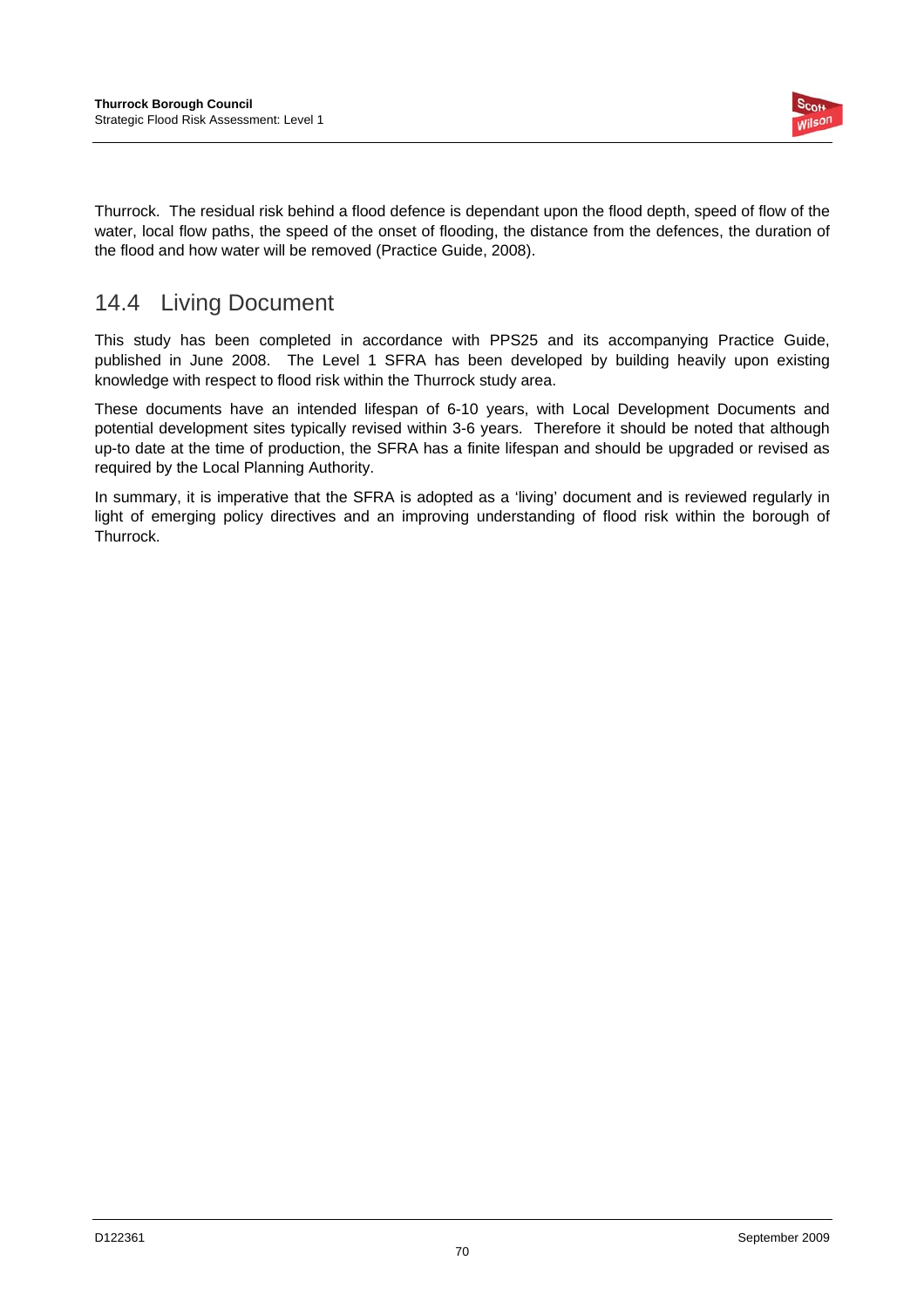

## **15 References**

- Barsby, G. (2001) The Flood of 1953… they believed it would never happen again. www.canveyislandhistory.com
- Bone Wells Associates Economic and Planning Consultants (May 2005) Thurrock Council Employment Study Final Report
- BRE. Digest 365 (2003) Soakaway Design. Building Research Establishment
- British Water (2005) Technical Guidance, Guidance to Proprietary Sustainable Drainage Systems and Components – SUDs. In partnership with the Environment Agency
- BSRIA Ltd. (1997) Water Conservation: Implications of Using Recycled Greywater and Stored Rainwater in the UK. Report 13034/1. Drinking Water Inspectorate, Department of the Environment
- CIRIA 625 (2003) Model Agreements for Sustainable Water Management Systems Review of Existing Legislation. RP664
- CIRIA 626 (2003) Model Agreements for Sustainable Water Management Systems Model Agreement for Rainwater and Greywater Use Systems. P Shaffer, C Elliott, J Reed, J Holmes and M Ward
- CIRIA C521 (2000) Sustainable Urban Drainage Systems Design Manual for Scotland and Northern Ireland. Sustainable Urban Drainage Scottish Working Party
- CIRIA C522 (2000) Sustainable Urban Drainage Systems Design Manual for England and Wales. Department of Environment Transport Regions
- CIRIA C523 (2001) Sustainable Urban Drainage Systems, Best Practice Manual for England, Scotland, Wales and Northern Ireland
- CIRIA C539 (2001 Rainwater and Greywater Use in Buildings: Best Practice Guidance. D J Leggett, R Brown, D Brewer, G Stanfield and E Holiday. Department of Trade and Industry
- CIRIA C609 (2004 Sustainable Drainage Systems, Hydraulic, Structural and Water Quality Advice. S Wilson, R Bray and P Cooper. Department of Trade and Industry
- CIRIA C697 (2007) The SUDs Manual. Woods Ballard B; Kellagher R et al.
- Colin Buchanan (April 2006) Infrastructure Deficit Study for Thurrock Borough Council
- Construction Industry Research and Information Association. 1996. Report 156 Infiltration Drainage – Manual of Good Practice. Roger Bettess. Highways Agency and National Rivers Authority
- DCLG (May 2008) East of England Plan: The Revision to the Regional Spatial Strategy for the East of England
- DCLG (2008) Flood Performance of New Buildings
- DCLG (2009) Planning Policy Consultation: Consultation on proposed amendments to Planning Policy Statement 25: Development and Flood Risk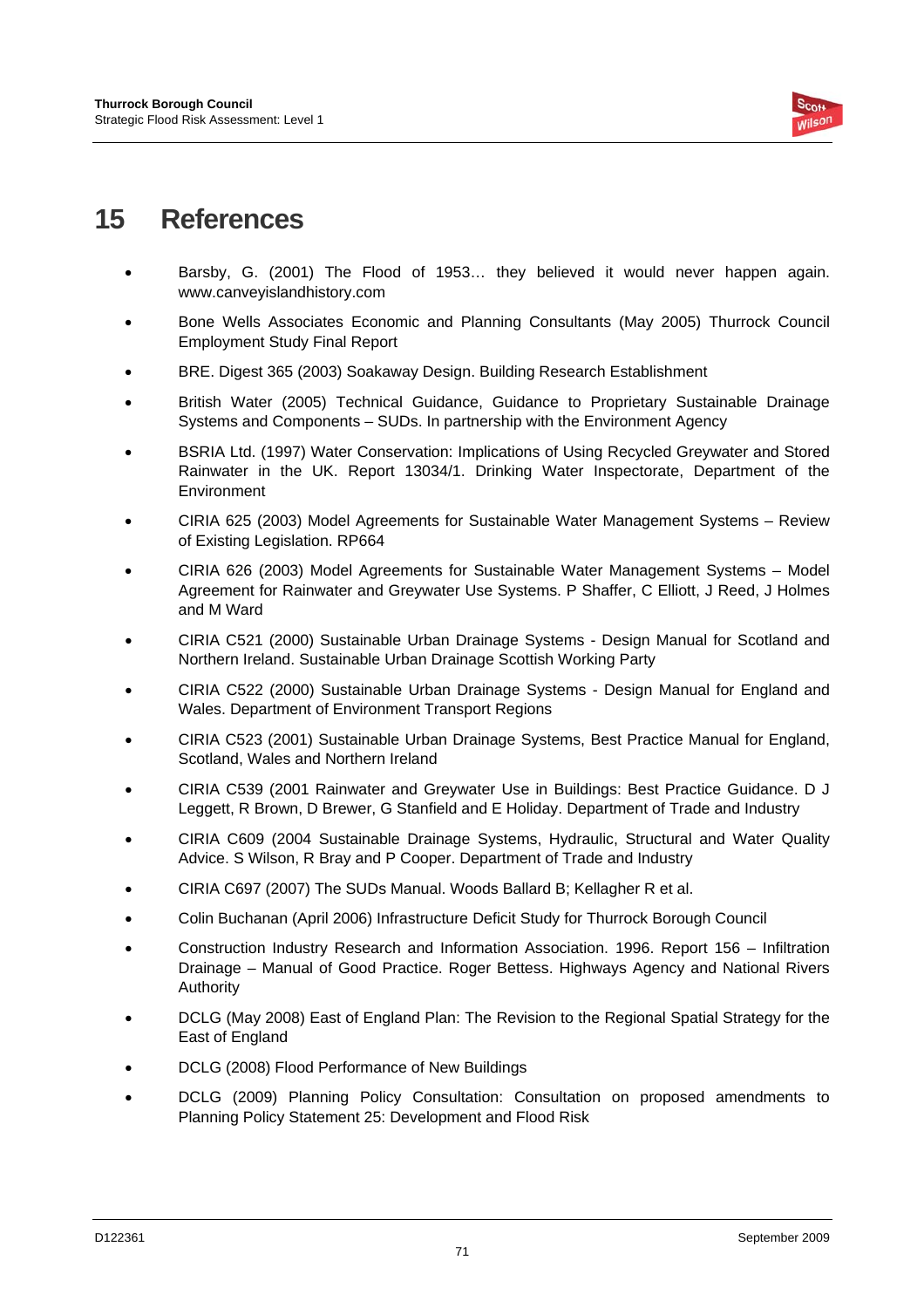

- DCLG (2006) Planning Policy Statement 25: Development and Flood Risk
- DCLG (2008) Planning Policy Statement 25: Development and Flood Risk Practice Guide
- DEFRA/Environment Agency (2005) Flood Risk Assessment Guidance for New Development: Phase 2, R&D Technical Report FD2320/TR2
- Environment Agency (December 2008) South Essex Catchment Flood Management Plan, Final Plan
- Essex County Council (January 2006) Flood Plan for Essex, Version 2, Emergency Response Planning and Core Resilience Team
- Halcrow (for the Environment Agency), (April 2008) Thames Tidal Defences Joint Probability Extreme Water Levels 2008, Final Modelling Report
- Llewlyn Davies in association with ATIS REAL (May 2005) Thurrock Council Urban Capacity Study, Non Technical Summary
- National SUDs Working Group (2004) Interim Code of Practice for Sustainable Drainage Systems. ISBN 0-86017-904-4
- ODPM (2003b) Preparing for Floods
- Thamesweb (2003) 1953 Floods (www.thamesweb.com/page.php?page\_id=59&topic\_id=9)
- Thamesweb (2003) Flood Risk in the Thames Estuary. www.thamesweb.com/topic\_name= Flood%20Defence
- Thurrock Local Development Framework (November 2007) Core Strategy and Policies for Control of Development: Development Plan Document Preferred Options Consultation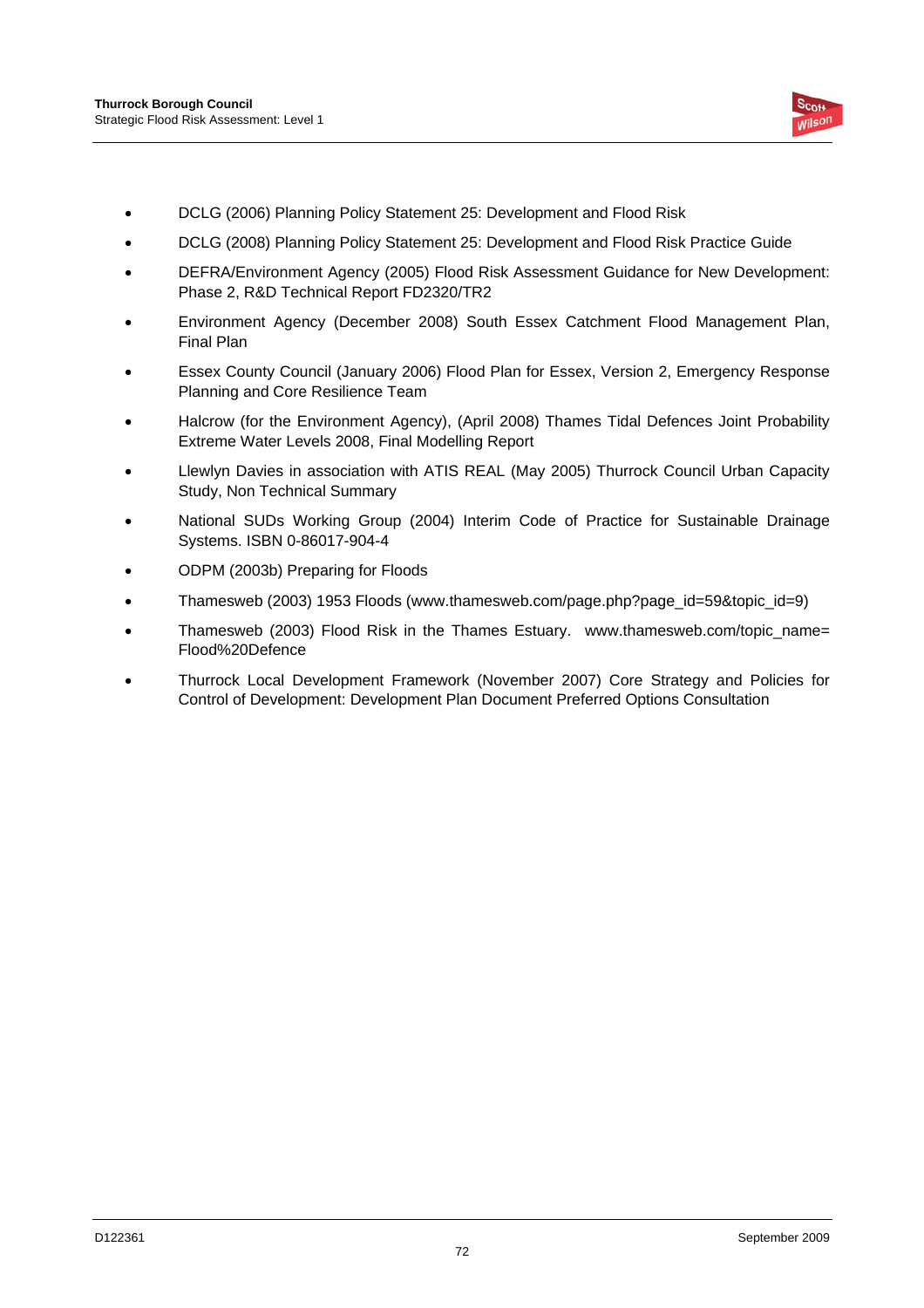

# **16 Appendices**

Appendix A –Figures

Appendix B – Data/ Contacts Register and Correspondence

Appendix C – Flood Zone Mapping: Broad Areas for Regeneration

Appendix D – Hazard Mapping: Broad Areas for Regeneration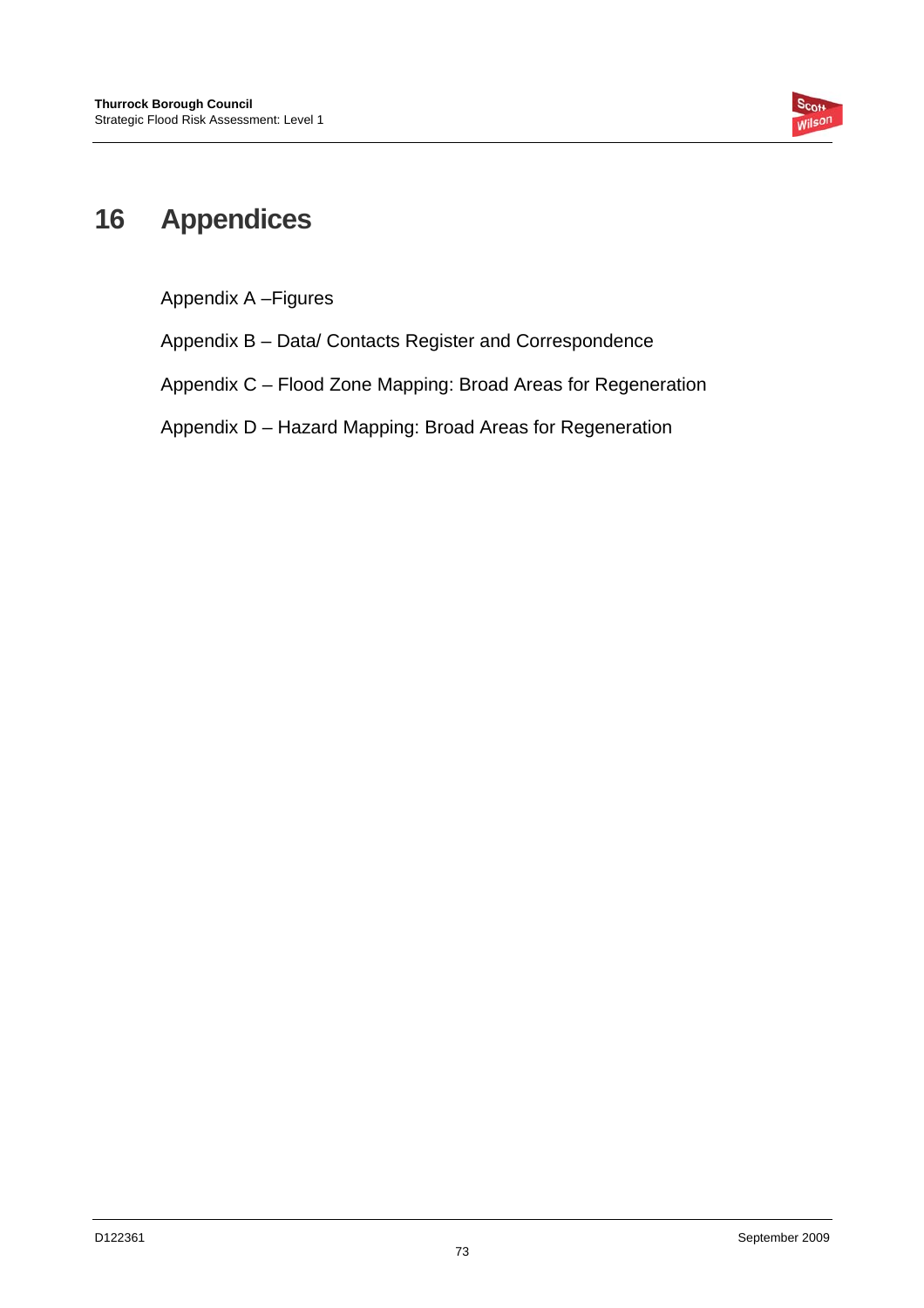

# Appendix A: Figures

| Figure 1   | <b>Study Area</b>                                                                   |
|------------|-------------------------------------------------------------------------------------|
| Figure 2A  | Solid Geology                                                                       |
| Figure 2B  | Drift Geology                                                                       |
| Figure 3   | Aerial Survey LiDAR Topographic Data                                                |
| Figure 4   | Digital Terrain Model Slope Analysis                                                |
| Figure 5   | Flood Zones - 2009                                                                  |
| Figure 6   | Flood Zones - 2109                                                                  |
| Figure 7   | 1953 Tidal Flood Extent, extracted from South Essex CFMP, 2008                      |
| Figure 8   | Typical likelihood of surface water flooding, extracted from South Essex CFMP, 2008 |
| Figure 9   | Environment Agency Areas Susceptible to Surface Water Flooding and Surface and      |
|            | <b>Sewer Flooding Records</b>                                                       |
| Figure 10A | NFCDD Flood Defences: Design Standard                                               |
| Figure 10B | NFCDD Flood Defences: Defences Maintainer                                           |
| Figure 11  | <b>Emergency Planning Rest Centres</b>                                              |
| Figure 12  | <b>Emergency Planning Vulnerable Development</b>                                    |
| Figure 13  | Sustainable Drainage Systems                                                        |
|            |                                                                                     |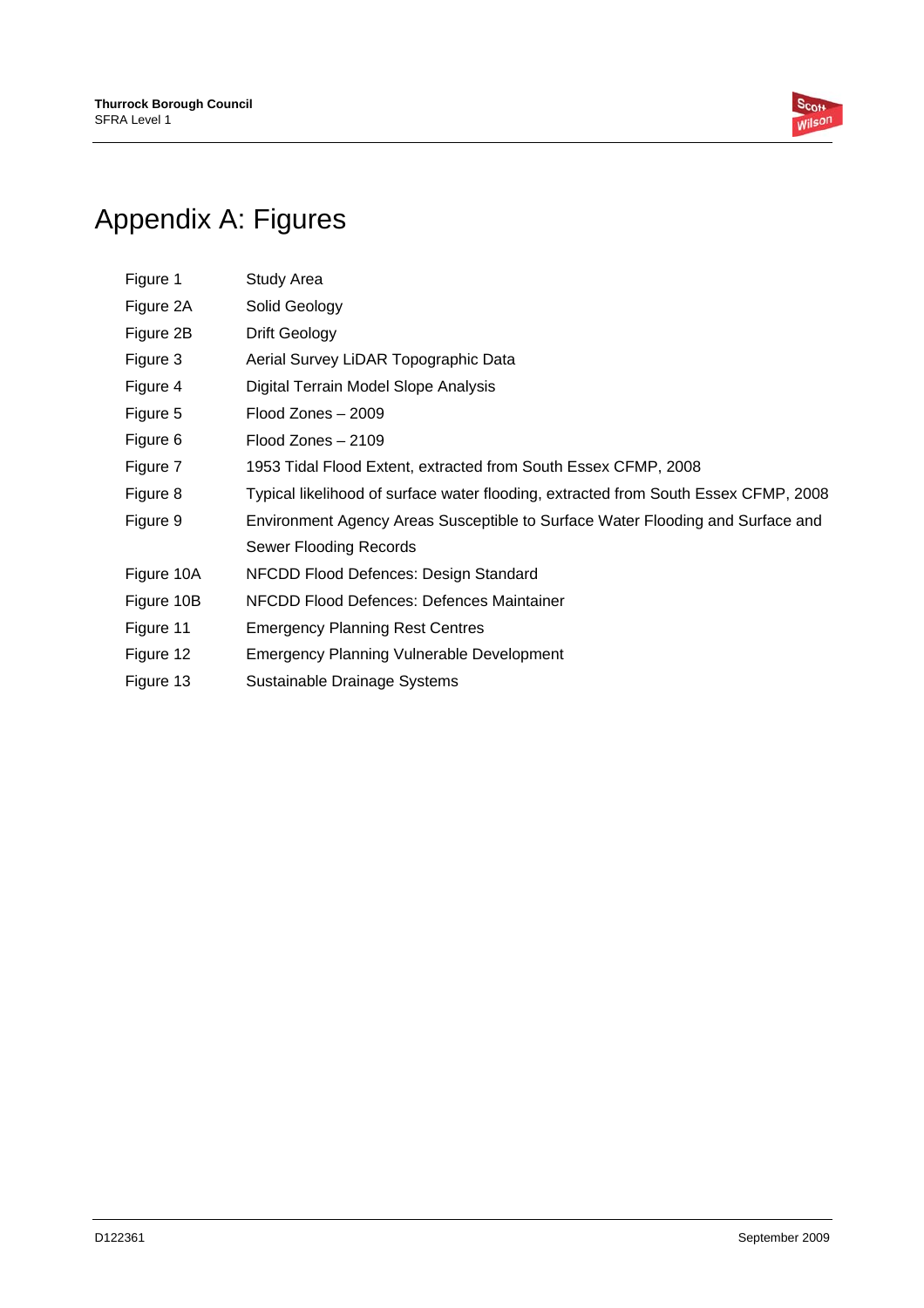

# Appendix B: Data Register and Correspondence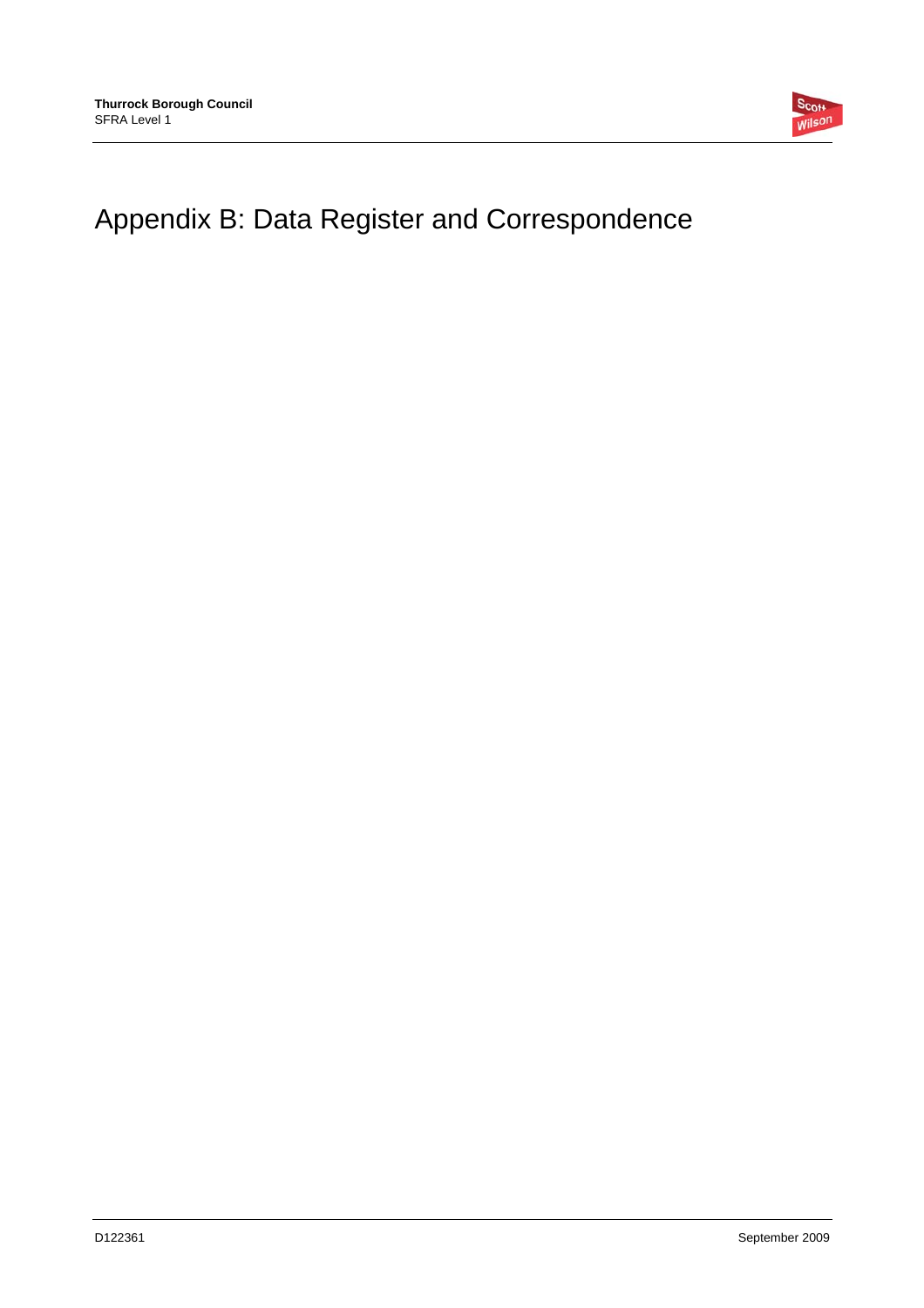

# Appendix C: Flood Zone Mapping – Broad Areas for Regeneration

| C1              | <b>Broad Areas for Regeneration</b>                          |
|-----------------|--------------------------------------------------------------|
| C <sub>2</sub>  | Purfleet Urban Area: Flood Zones 2009                        |
| C <sub>3</sub>  | Purfleet Urban Area: Flood Zones 2109                        |
| C4              | Aveley Urban Area: Flood Zones 2009                          |
| C <sub>5</sub>  | Aveley Urban Area: Flood Zones 2109                          |
| C <sub>6</sub>  | South Ockendon Urban Area: Flood Zones 2009                  |
| C7              | South Ockendon Urban Area: Flood Zones 2109                  |
| C8              | West Thurrock Urban Area: Flood Zones 2009                   |
| C <sub>9</sub>  | West Thurrock Urban Area: Flood Zones 2109                   |
| C <sub>10</sub> | Grays Urban Area: Flood Zones 2009                           |
| C <sub>11</sub> | Grays Urban Area: Flood Zones 2109                           |
| C <sub>12</sub> | Stifford Clays / North Grays: Flood Zones 2009               |
| C <sub>13</sub> | Stifford Clays / North Grays: Flood Zones 2109               |
| C <sub>14</sub> | Tilbury Urban Area: Flood Zones 2009                         |
| C <sub>15</sub> | Tilbury Urban Area: Flood Zones 2109                         |
| C <sub>16</sub> | Chadwell St Mary Urban Area: Flood Zones 2009                |
| C <sub>17</sub> | Chadwell St Mary Urban Area: Flood Zones 2109                |
| C <sub>18</sub> | East Tilbury: Flood Zones 2009                               |
| C <sub>19</sub> | East Tilbury: Flood Zones 2109                               |
| C <sub>20</sub> | Villages: Flood Zones 2009                                   |
| C <sub>21</sub> | Villages: Flood Zones 2109                                   |
| C <sub>22</sub> | Stanford-le-Hope and Corringham Urban Area: Flood Zones 2009 |
| C <sub>23</sub> | Stanford-le-Hope and Corringham Urban Area: Flood Zones 2109 |
| C <sub>24</sub> | London Gateway: Flood Zones 2009                             |
| C <sub>25</sub> | London Gateway: Flood Zones 2109                             |
|                 |                                                              |